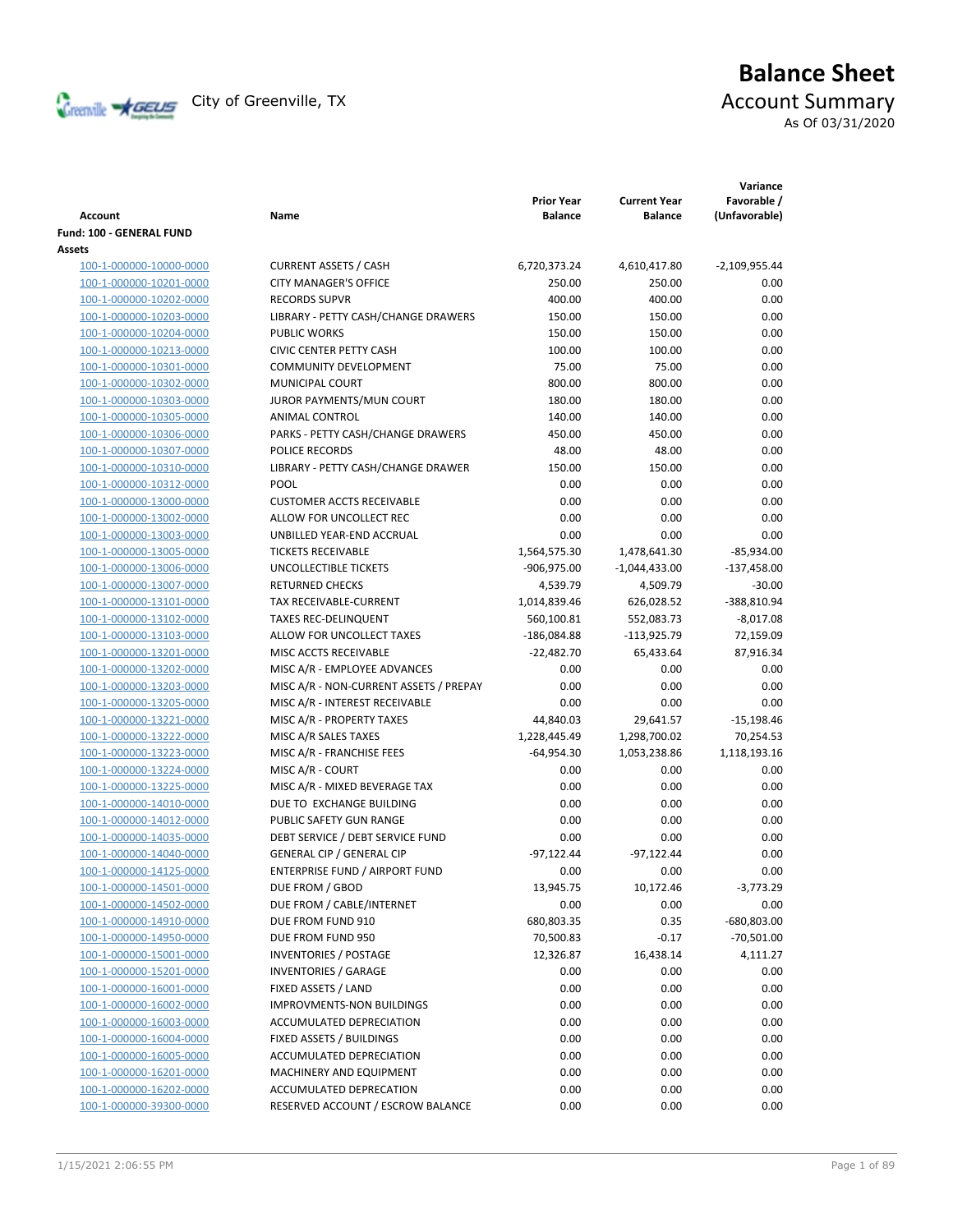**Variance**

|                         |                                             | <b>Prior Year</b> | <b>Current Year</b> | Favorable /   |
|-------------------------|---------------------------------------------|-------------------|---------------------|---------------|
| Account                 | Name                                        | <b>Balance</b>    | <b>Balance</b>      | (Unfavorable) |
| 100-1-000000-91030-0000 | 4A-EDC                                      | 0.00              | 0.00                | 0.00          |
| 100-1-000000-91410-0000 | <b>INVENTORY / MATERIALS &amp; SUPPLIES</b> | 0.00              | 0.00                | 0.00          |
| 100-1-000000-91410-0700 | <b>INVENTORY / PAPER STOCK</b>              | 0.00              | 0.00                | 0.00          |
| 100-1-000000-91430-0000 | NON-CURRENT ASSETS / PREPAYMENTS            | 0.00              | 0.00                | 0.00          |
|                         | <b>Total Assets:</b>                        | 10,640,564.60     | 8,492,717.78        | -2,147,846.82 |
|                         |                                             |                   |                     |               |
| Liability               |                                             |                   |                     |               |
| 100-1-000000-20101-0000 | <b>ACCOUNTS PAYABLE</b>                     | 5,069.31          | 2,394.99            | 2,674.32      |
| 100-1-000000-20102-0000 | <b>CREDIT CARD PAYABLE</b>                  | 0.00              | 0.00                | 0.00          |
| 100-1-000000-20103-0000 | <b>ACCRUED ACCOUNTS PAYABLE</b>             | 29,682.60         | 29,747.75           | $-65.15$      |
| 100-1-000000-20114-0000 | <b>INVESTMENT ADVISORY FEES</b>             | 0.00              | 0.00                | 0.00          |
| 100-1-000000-20115-0000 | PD EMP COMMISSION                           | 111.23            | 563.86              | $-452.63$     |
| 100-1-000000-20116-0000 | POLICE DONATIONS                            | 9,655.58          | 3,247.02            | 6,408.56      |
| 100-1-000000-20117-0000 | <b>FIRE DONATIONS</b>                       | 6,759.00          | 10,675.28           | -3,916.28     |
|                         | <b>COMBAT CHALLENGE</b>                     | 804.06            | 804.06              |               |
| 100-1-000000-20118-0000 |                                             |                   |                     | 0.00          |
| 100-1-000000-20119-0000 | <b>CEMETERIES DONATIONS</b>                 | 61.79             | 61.79               | 0.00          |
| 100-1-000000-20120-0000 | <b>LIBRARY DONATIONS</b>                    | 7,935.39          | 8,951.32            | $-1,015.93$   |
| 100-1-000000-20121-0000 | ANIMAL SHELTER DONATIONS                    | 681.85            | 443.57              | 238.28        |
| 100-1-000000-20122-0000 | <b>PARKS DONATIONS</b>                      | 3,071.03          | 4,704.77            | $-1,633.74$   |
| 100-1-000000-20125-0000 | SALES TAX PAYABLE / IN THE CITY             | 16.59             | 5.05                | 11.54         |
| 100-1-000000-20127-0000 | STATE COURT COST/FEE PAYB                   | 56,526.20         | 60,488.80           | $-3,962.60$   |
| 100-1-000000-20128-0000 | SEATBELT&CHILD RESTRAINT                    | 8,138.94          | 8,162.93            | $-23.99$      |
| 100-1-000000-20129-0000 | MUNICIPAL COURT CLEARING                    | $-243.90$         | 422.30              | $-666.20$     |
| 100-1-000000-20130-0000 | <b>3RD PARTY FTA FEE PAYABLE</b>            | 648.06            | 120.21              | 527.85        |
| 100-1-000000-20131-0000 | <b>REFUNDS / OVERPAYMENTS</b>               | $-120.70$         | $-120.70$           | 0.00          |
| 100-1-000000-20132-0000 | <b>COURT COLL AGENCY FEES</b>               | 3,042.70          | 899.47              | 2,143.23      |
| 100-1-000000-20136-0000 | <b>ATTORNEY COLLECTION FEES</b>             | 0.00              | 0.00                | 0.00          |
| 100-1-000000-20137-0000 | PLAT FILING FEES PAYABLE                    | 28,112.74         | 31,894.74           | $-3,782.00$   |
| 100-1-000000-20138-0000 | COMMUNITY DEV TRUST ACCT                    | 1,498.50          | 1,626.94            | $-128.44$     |
| 100-1-000000-20139-0000 | RETAINAGES PAYABLE                          | 0.00              | 0.00                | 0.00          |
| 100-1-000000-20141-0000 | <b>TELEPHONE CLEARING</b>                   | 5,539.66          | 5,539.66            | 0.00          |
| 100-1-000000-20143-0000 | POLICE PROPERTY ROOM CLEARING               | 11,970.93         | 12,097.99           | $-127.06$     |
| 100-1-000000-20146-0000 | MAIN ST / FARMERS MRKT RESALE               | 4.12              | 9.12                | $-5.00$       |
| 100-1-000000-20147-0000 | YMCA REGISTRATIONS                          | 0.00              | 0.00                | 0.00          |
| 100-1-000000-20155-0000 | MAIN STREET - DONATIONS                     | 17.02             | 17.02               | 0.00          |
| 100-1-000000-20160-0000 | <b>UNAPPLIED CREDIT</b>                     | 0.00              | 0.00                | 0.00          |
| 100-1-000000-20201-0000 | <b>DEFERRED REVENUE</b>                     | 0.00              | 0.00                | 0.00          |
| 100-1-000000-20203-0000 | DEFERRED TAX REVENUE                        | 1,367,178.02      | 1,042,509.40        | 324,668.62    |
| 100-1-000000-20204-0000 | DEFERRED TICKET REVENUE                     | 545,501.30        | 361,840.30          | 183,661.00    |
| 100-1-000000-21040-0000 | DUE TO / GENERAL CIP FUND                   | 0.00              | 0.00                | 0.00          |
| 100-1-000000-21201-0000 | DUE TO / CENTRAL SERVICE FUND               | 0.00              | 0.00                | 0.00          |
| 100-1-000000-21401-0000 | DUE TO / ELECTRIC OPERATING FUND            | 0.00              | 0.00                | 0.00          |
|                         | DUE TO / 4A-EDC                             |                   |                     | $-0.03$       |
| 100-1-000000-21506-0000 |                                             | 2,600.31          | 2,600.34            |               |
| 100-1-000000-21507-0000 | DUE TO / BOARD OF DEVELOPMENT               | 131,839.77        | -6,972.28           | 138,812.05    |
| 100-1-000000-22001-0000 | SALARIES PAYABLE                            | 537,713.62        | 537,713.62          | 0.00          |
| 100-1-000000-23001-0000 | CAPITAL LEASE PAYABLE                       | 0.00              | 0.00                | 0.00          |
| 100-1-000000-23101-0000 | CAPITAL LEASE PAYABLE                       | 0.00              | 0.00                | 0.00          |
| 100-1-000000-24001-0000 | O/S CHECKS PAYABLE                          | $-11,755.77$      | $-11,755.77$        | 0.00          |
| 100-1-000000-24004-0000 | INTEREST PAYABLE ON DEP                     | 0.00              | 0.00                | 0.00          |
| 100-1-000000-24007-0000 | <b>BILLED DEPOSITS SUSPENSE</b>             | 0.00              | 0.00                | 0.00          |
| 100-1-000000-24008-0000 | <b>CUSTOMER DEPOSITS / ANIMAL SHELTER</b>   | 0.00              | 0.00                | 0.00          |
| 100-1-000000-24009-0000 | LIBRARY MEETING ROOM DEPOSITS               | 616.20            | 616.20              | 0.00          |
| 100-1-000000-24010-0000 | <b>CIVIC CENTER DEPOSITS</b>                | 0.00              | 0.00                | 0.00          |
| 100-1-000000-24011-0000 | <b>AUDITORIUM DEPOSITS</b>                  | 0.00              | 0.00                | 0.00          |
| 100-1-000000-26001-0000 | COMPENSATED ABSENCES PAY                    | 0.00              | 0.00                | 0.00          |
| 100-1-000000-29000-0000 | MISC LIABILITY - GREENVILLE ENERGY LLC      | 0.00              | 0.00                | 0.00          |
| 100-1-000000-29001-0000 | RESALE                                      | 0.00              | 0.00                | 0.00          |
| 100-1-000000-29300-0000 | <b>ENCUMBRANCE SUMMARY</b>                  | 0.00              | 0.00                | 0.00          |
| 100-1-000000-29400-0000 | RESERVED ACCOUNT / ENCUMBRANCES             | 0.00              | 0.00                | 0.00          |
|                         |                                             |                   |                     |               |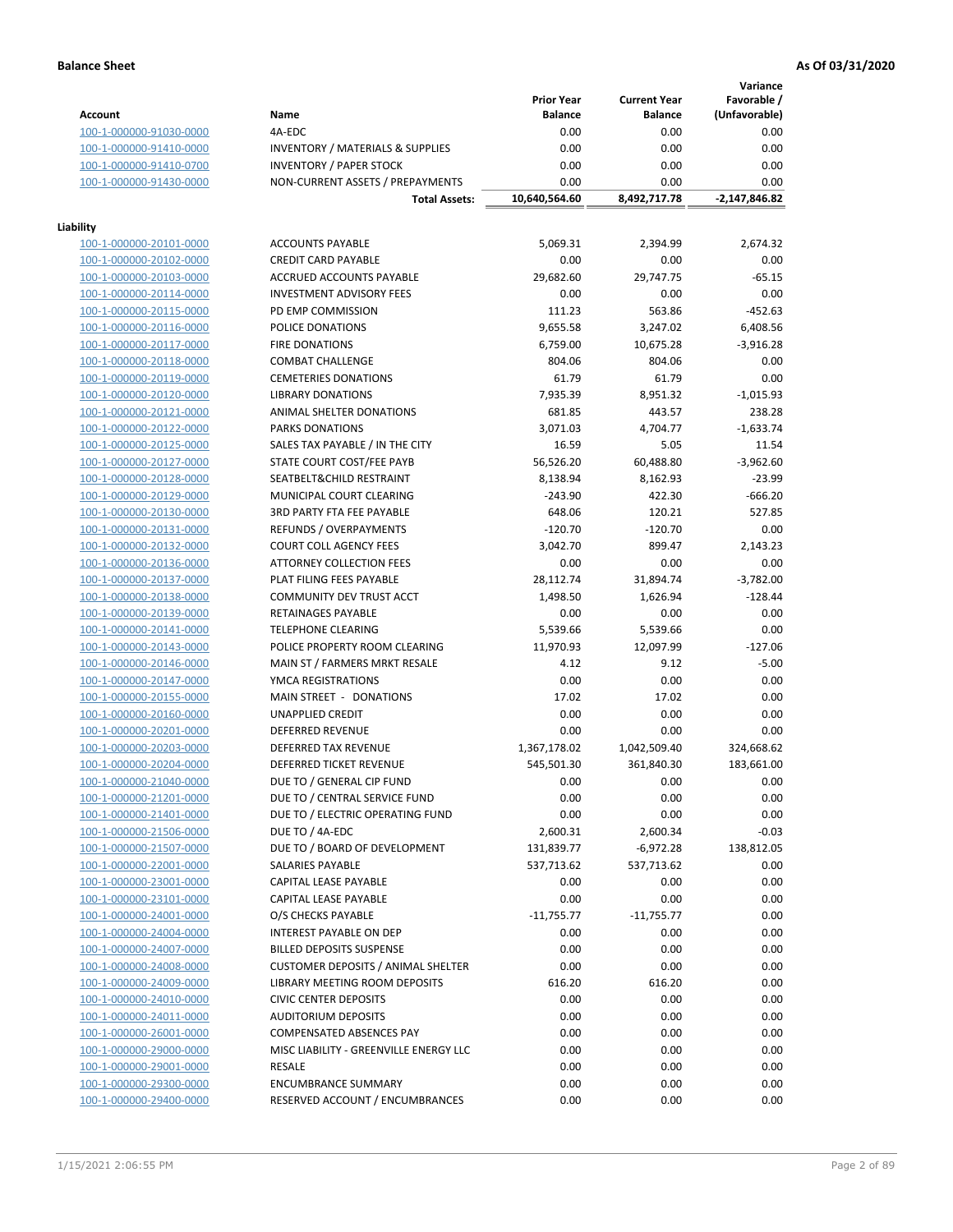| Account                               | Name                                                     | <b>Prior Year</b><br><b>Balance</b> | <b>Current Year</b><br><b>Balance</b> | Variance<br>Favorable /<br>(Unfavorable) |
|---------------------------------------|----------------------------------------------------------|-------------------------------------|---------------------------------------|------------------------------------------|
| 100-1-000000-29400-0900               | RESERVED ACCOUNT / ENCUMBRANCES                          | 0.00                                | 0.00                                  | 0.00                                     |
| 100-1-000000-92190-1202               | <b>LABORATORY CLEARING</b>                               | 0.00                                | 0.00                                  | 0.00                                     |
| 100-1-000000-92191-0000               | <b>SPONSORS - PARKS</b>                                  | 0.00                                | 0.00                                  | 0.00                                     |
| 100-1-000000-92200-0000               | <b>MISCELLANEOUS LIABILITIES</b>                         | 0.00                                | 0.00                                  | 0.00                                     |
| 100-1-000000-92270-1600               | <b>CREDIT CARD FEES PAYABLE</b>                          | 0.00                                | 0.00                                  | 0.00                                     |
|                                       | <b>Total Liability:</b>                                  | 2,752,676.15                        | 2,109,309.75                          | 643,366.40                               |
| <b>Equity</b>                         |                                                          |                                     |                                       |                                          |
| 100-1-000000-39000-0000               | UNRESERVED-FUND BALANCE                                  | 4,900,249.12                        | 4,083,455.28                          | $-816,793.84$                            |
|                                       | <b>Total Beginning Equity:</b>                           | 4,900,249.12                        | 4,083,455.28                          | $-816,793.84$                            |
| <b>Total Revenue</b>                  |                                                          | 15,632,033.04                       | 15,167,552.97                         | $-464,480.07$                            |
| <b>Total Expense</b>                  |                                                          | 12,644,393.55                       | 12,867,600.06                         | $-223,206.51$                            |
| <b>Revenues Over/(Under) Expenses</b> |                                                          | 2,987,639.49                        | 2.299.952.91                          | $-687,686.58$                            |
|                                       | <b>Total Equity and Current Surplus (Deficit):</b>       | 7,887,888.61                        | 6,383,408.19                          | $-1,504,480.42$                          |
|                                       | Total Liabilities, Equity and Current Surplus (Deficit): | 10,640,564.76                       | 8,492,717.94                          | $-2,147,846.82$                          |
|                                       | *** FUND 100 OUT OF BALANCE ***                          | $-0.16$                             | $-0.16$                               | 0.00                                     |

**\*\*\*Warning: Account Authorization is turned on. Please run the Unauthorized Account Listing Report to see if you are out of balance due to missing accounts \*\*\***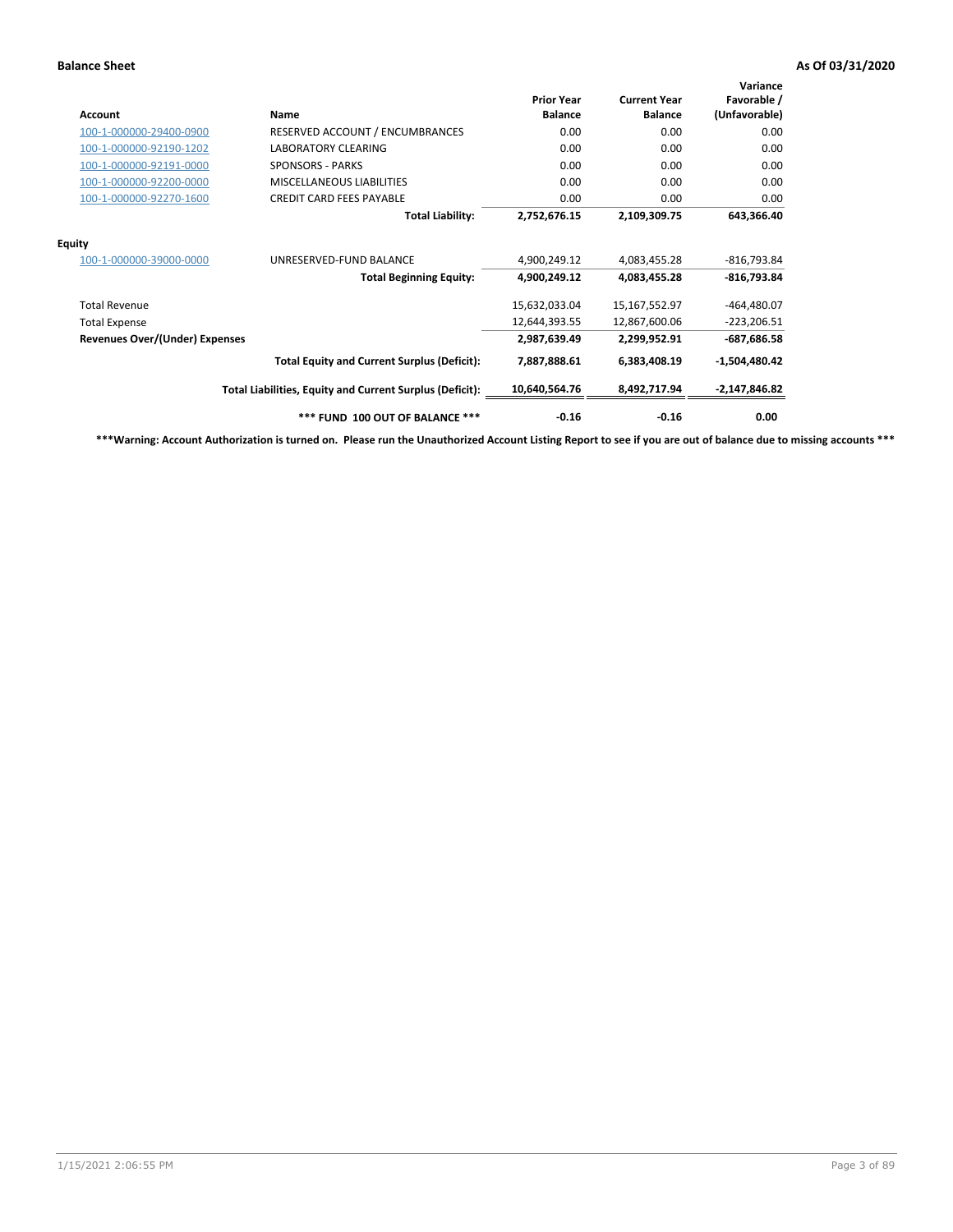| Account                                                   | Name                                                     | <b>Prior Year</b><br><b>Balance</b> | <b>Current Year</b><br><b>Balance</b> | Variance<br>Favorable /<br>(Unfavorable) |
|-----------------------------------------------------------|----------------------------------------------------------|-------------------------------------|---------------------------------------|------------------------------------------|
| <b>Fund: 101 - MUNICIPAL COURT BUILDING SECURITY FEES</b> |                                                          |                                     |                                       |                                          |
| Assets                                                    |                                                          |                                     |                                       |                                          |
| 101-1-000000-10000-0000                                   | <b>CURRENT ASSETS / CASH</b>                             | 60,862.75                           | 67,592.92                             | 6,730.17                                 |
| 101-1-000000-13201-0000                                   | MISC ACCTS RECEIVABLE                                    | 0.00                                | 0.00                                  | 0.00                                     |
| 101-1-000000-13203-0000                                   | NON-CURRENT ASSETS / PREPAYMENTS                         | 0.00                                | 0.00                                  | 0.00                                     |
| 101-1-000000-13205-0000                                   | <b>INTEREST RECEIVABLE</b>                               | 0.00                                | 0.00                                  | 0.00                                     |
|                                                           | <b>Total Assets:</b>                                     | 60,862.75                           | 67,592.92                             | 6,730.17                                 |
| Liability                                                 |                                                          |                                     |                                       |                                          |
| 101-1-000000-20101-0000                                   | <b>ACCOUNTS PAYABLE</b>                                  | 0.00                                | 0.00                                  | 0.00                                     |
| 101-1-000000-20102-0000                                   | <b>CREDIT CARD PAYABLE</b>                               | 0.00                                | 0.00                                  | 0.00                                     |
| 101-1-000000-20103-0000                                   | <b>ACCRUED ACCOUNTS PAYABLE</b>                          | 0.00                                | 0.00                                  | 0.00                                     |
| 101-1-000000-29300-0000                                   | <b>ENCUMBRANCE SUMMARY</b>                               | 0.00                                | 0.00                                  | 0.00                                     |
| 101-1-000000-29400-0000                                   | RESERVED ACCOUNT / ENCUMBRANCES                          | 0.00                                | 0.00                                  | 0.00                                     |
|                                                           | <b>Total Liability:</b>                                  | 0.00                                | 0.00                                  | 0.00                                     |
| <b>Equity</b>                                             |                                                          |                                     |                                       |                                          |
| 101-1-000000-39000-0000                                   | UNRESERVED-FUND BALANCE                                  | 57,435.04                           | 64,432.67                             | 6,997.63                                 |
|                                                           | <b>Total Beginning Equity:</b>                           | 57,435.04                           | 64,432.67                             | 6,997.63                                 |
| <b>Total Revenue</b>                                      |                                                          | 3,440.76                            | 3,154.72                              | $-286.04$                                |
| <b>Total Expense</b>                                      |                                                          | 13.05                               | $-5.53$                               | 18.58                                    |
| Revenues Over/(Under) Expenses                            |                                                          | 3,427.71                            | 3,160.25                              | $-267.46$                                |
|                                                           | <b>Total Equity and Current Surplus (Deficit):</b>       | 60,862.75                           | 67,592.92                             | 6,730.17                                 |
|                                                           | Total Liabilities, Equity and Current Surplus (Deficit): | 60,862.75                           | 67,592.92                             | 6,730.17                                 |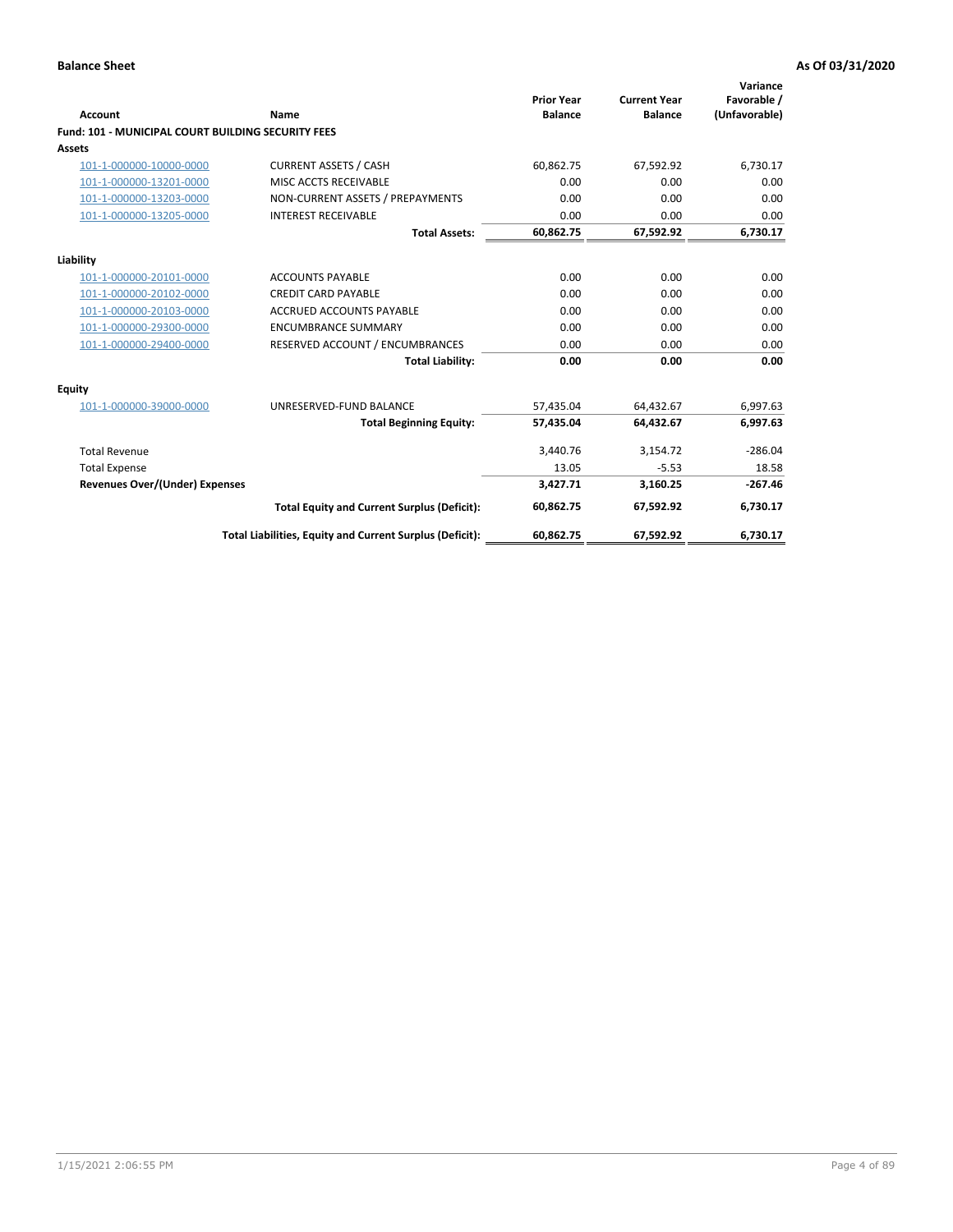| Account                                      | Name                                                     | <b>Prior Year</b><br><b>Balance</b> | <b>Current Year</b><br><b>Balance</b> | Variance<br>Favorable /<br>(Unfavorable) |
|----------------------------------------------|----------------------------------------------------------|-------------------------------------|---------------------------------------|------------------------------------------|
| <b>Fund: 102 - MUNICIPAL COURT TECH FUND</b> |                                                          |                                     |                                       |                                          |
| Assets                                       |                                                          |                                     |                                       |                                          |
| 102-1-000000-10000-0000                      | <b>CURRENT ASSETS / CASH</b>                             | 38,772.51                           | 46,607.02                             | 7,834.51                                 |
| 102-1-000000-13201-0000                      | MISC ACCTS RECEIVABLE                                    | 0.00                                | 0.00                                  | 0.00                                     |
|                                              | <b>Total Assets:</b>                                     | 38,772.51                           | 46,607.02                             | 7,834.51                                 |
| Liability                                    |                                                          |                                     |                                       |                                          |
| 102-1-000000-20101-0000                      | <b>ACCOUNTS PAYABLE</b>                                  | 0.00                                | 0.00                                  | 0.00                                     |
| 102-1-000000-20102-0000                      | <b>CREDIT CARD PAYABLE</b>                               | 0.00                                | 0.00                                  | 0.00                                     |
| 102-1-000000-20103-0000                      | <b>ACCRUED ACCOUNTS PAYABLE</b>                          | 0.00                                | 0.00                                  | 0.00                                     |
| 102-1-000000-23001-0000                      | <b>CAPITAL LEASE PAYABLE</b>                             | 0.00                                | 0.00                                  | 0.00                                     |
| 102-1-000000-23101-0000                      | <b>CAPITAL LEASE PAYABLE</b>                             | 0.00                                | 0.00                                  | 0.00                                     |
| 102-1-000000-29300-0000                      | <b>ENCUMBRANCE SUMMARY</b>                               | 0.00                                | 0.00                                  | 0.00                                     |
| 102-1-000000-29400-0000                      | RESERVED ACCOUNT / ENCUMBRANCES                          | 0.00                                | 0.00                                  | 0.00                                     |
|                                              | <b>Total Liability:</b>                                  | 0.00                                | 0.00                                  | 0.00                                     |
| <b>Equity</b>                                |                                                          |                                     |                                       |                                          |
| 102-1-000000-39000-0000                      | UNRESERVED-FUND BALANCE                                  | 34,640.94                           | 43,106.37                             | 8,465.43                                 |
|                                              | <b>Total Beginning Equity:</b>                           | 34,640.94                           | 43,106.37                             | 8,465.43                                 |
| <b>Total Revenue</b>                         |                                                          | 4,139.51                            | 3,507.09                              | $-632.42$                                |
| <b>Total Expense</b>                         |                                                          | 7.94                                | 6.44                                  | 1.50                                     |
| <b>Revenues Over/(Under) Expenses</b>        |                                                          | 4,131.57                            | 3,500.65                              | $-630.92$                                |
|                                              | <b>Total Equity and Current Surplus (Deficit):</b>       | 38,772.51                           | 46,607.02                             | 7,834.51                                 |
|                                              | Total Liabilities, Equity and Current Surplus (Deficit): | 38,772.51                           | 46,607.02                             | 7,834.51                                 |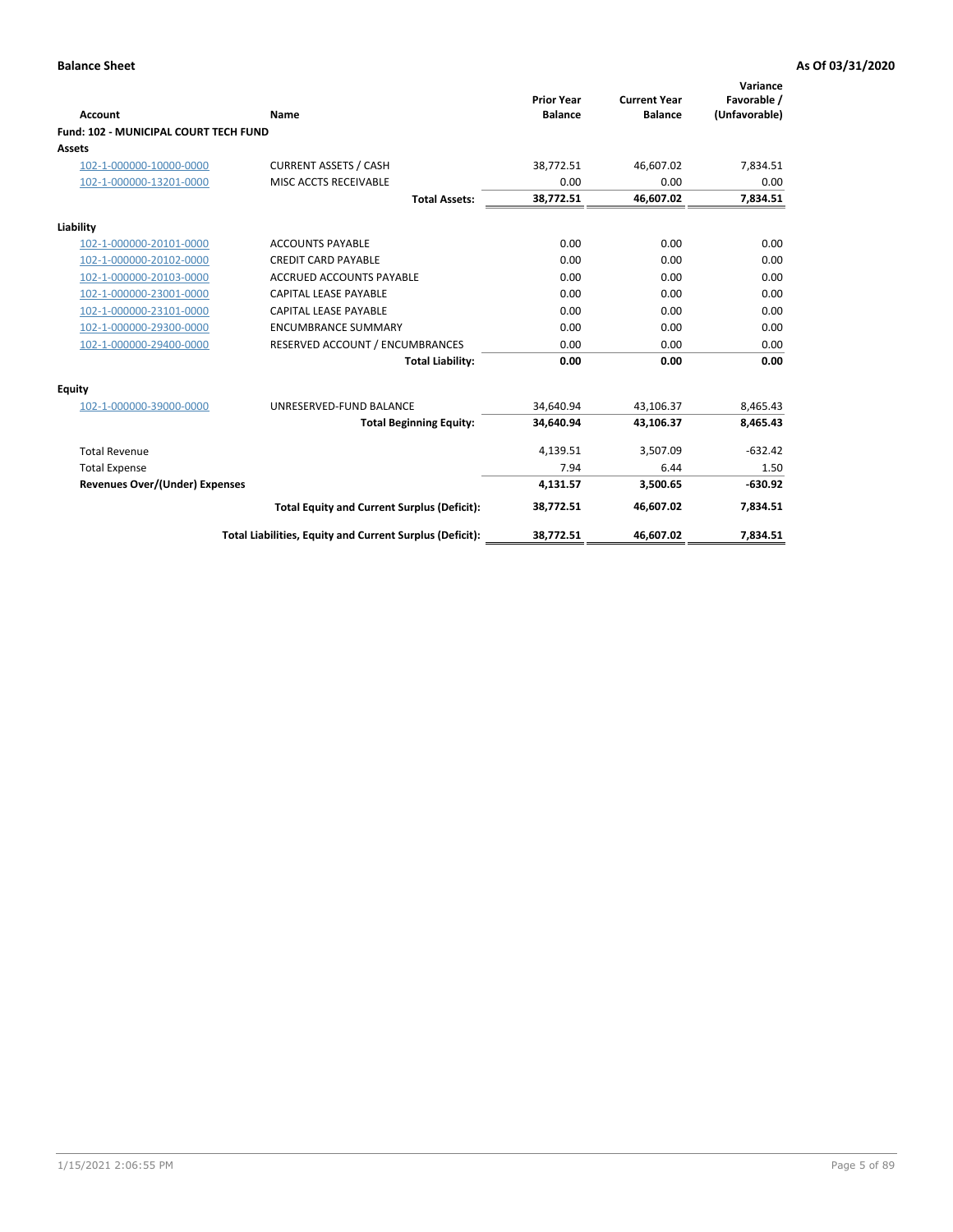| <b>Account</b>                                       | Name                                                     | <b>Prior Year</b><br><b>Balance</b> | <b>Current Year</b><br><b>Balance</b> | Variance<br>Favorable /<br>(Unfavorable) |
|------------------------------------------------------|----------------------------------------------------------|-------------------------------------|---------------------------------------|------------------------------------------|
| <b>Fund: 103 - MUNICIPAL COURT CHILD SAFETY FUND</b> |                                                          |                                     |                                       |                                          |
| <b>Assets</b>                                        |                                                          |                                     |                                       |                                          |
| 103-1-000000-10000-0000                              | <b>CURRENT ASSETS / CASH</b>                             | 12,836.22                           | 14,192.54                             | 1,356.32                                 |
| 103-1-000000-13201-0000                              | MISC ACCTS RECEIVABLE                                    | 0.00                                | 0.00                                  | 0.00                                     |
| 103-1-000000-13203-0000                              | NON-CURRENT ASSETS / PREPAYMENTS                         | 0.00                                | 0.00                                  | 0.00                                     |
| 103-1-000000-13205-0000                              | <b>INTEREST RECEIVABLE</b>                               | 0.00                                | 0.00                                  | 0.00                                     |
|                                                      | <b>Total Assets:</b>                                     | 12,836.22                           | 14,192.54                             | 1,356.32                                 |
| Liability                                            |                                                          |                                     |                                       |                                          |
| 103-1-000000-20101-0000                              | <b>ACCOUNTS PAYABLE</b>                                  | 0.00                                | 0.00                                  | 0.00                                     |
| 103-1-000000-20103-0000                              | <b>ACCRUED ACCOUNTS PAYABLE</b>                          | 0.00                                | 0.00                                  | 0.00                                     |
|                                                      | <b>Total Liability:</b>                                  | 0.00                                | 0.00                                  | 0.00                                     |
| Equity                                               |                                                          |                                     |                                       |                                          |
| 103-1-000000-39000-0000                              | UNRESERVED-FUND BALANCE                                  | 12,648.91                           | 20,596.63                             | 7,947.72                                 |
|                                                      | <b>Total Beginning Equity:</b>                           | 12,648.91                           | 20,596.63                             | 7,947.72                                 |
| <b>Total Revenue</b>                                 |                                                          | 5,907.62                            | 7,120.63                              | 1,213.01                                 |
| <b>Total Expense</b>                                 |                                                          | 5,720.31                            | 13,524.72                             | $-7,804.41$                              |
| <b>Revenues Over/(Under) Expenses</b>                |                                                          | 187.31                              | $-6.404.09$                           | $-6,591.40$                              |
|                                                      | <b>Total Equity and Current Surplus (Deficit):</b>       | 12,836.22                           | 14,192.54                             | 1,356.32                                 |
|                                                      | Total Liabilities, Equity and Current Surplus (Deficit): | 12,836.22                           | 14,192.54                             | 1,356.32                                 |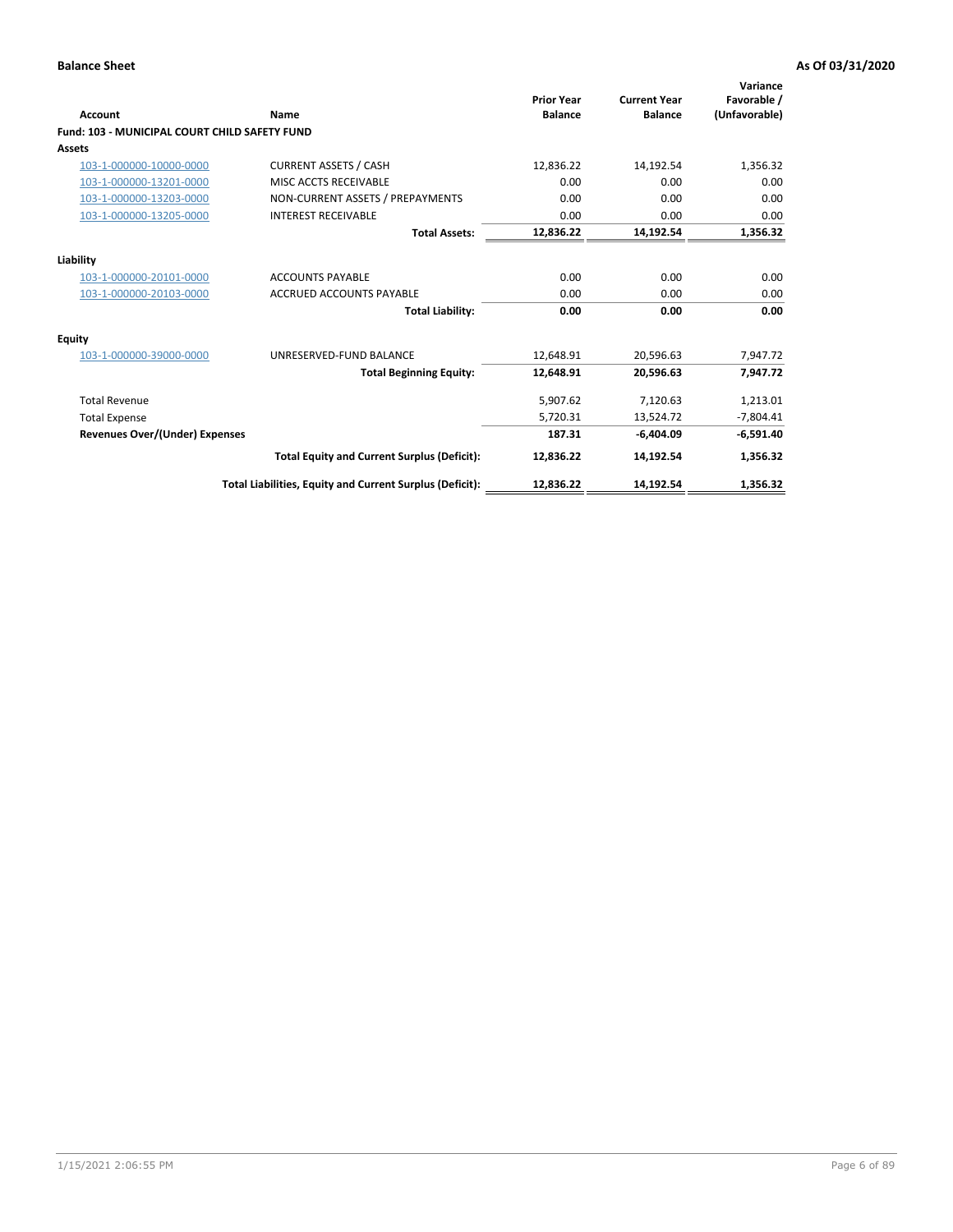|                                           |                                                          |                                     |                                       | Variance                     |
|-------------------------------------------|----------------------------------------------------------|-------------------------------------|---------------------------------------|------------------------------|
| <b>Account</b>                            | Name                                                     | <b>Prior Year</b><br><b>Balance</b> | <b>Current Year</b><br><b>Balance</b> | Favorable /<br>(Unfavorable) |
| <b>Fund: 110 - EXCHANGE BUILDING FUND</b> |                                                          |                                     |                                       |                              |
| Assets                                    |                                                          |                                     |                                       |                              |
| 110-1-000000-10000-0000                   | <b>CURRENT ASSETS / CASH</b>                             | -533,019.77                         | -533,047.91                           | $-28.14$                     |
| 110-1-000000-13201-0000                   | MISC ACCTS RECEIVABLE                                    | 0.00                                | 0.00                                  | 0.00                         |
| 110-1-000000-13203-0000                   | NON-CURRENT ASSETS / PREPAYMENTS                         | 0.00                                | 0.00                                  | 0.00                         |
| 110-1-000000-13205-0000                   | <b>INTEREST RECEIVABLE</b>                               | 0.00                                | 0.00                                  | 0.00                         |
| 110-1-000000-14100-0000                   | DUE FROM FUND 100                                        | 0.00                                | 0.00                                  | 0.00                         |
| 110-1-000000-16001-0000                   | FIXED ASSETS / LAND                                      | 0.00                                | 0.00                                  | 0.00                         |
| 110-1-000000-16002-0000                   | <b>IMPROVMENTS-NON BUILDINGS</b>                         | 0.00                                | 0.00                                  | 0.00                         |
| 110-1-000000-16003-0000                   | ACCUMULATED DEPRECIATION                                 | 0.00                                | 0.00                                  | 0.00                         |
| 110-1-000000-16004-0000                   | FIXED ASSETS / BUILDINGS                                 | 0.00                                | 0.00                                  | 0.00                         |
| 110-1-000000-16005-0000                   | ACCUMULATED DEPRECIATION                                 | 0.00                                | 0.00                                  | 0.00                         |
| 110-1-000000-16201-0000                   | <b>MACHINERY AND EQUIPMENT</b>                           | 0.00                                | 0.00                                  | 0.00                         |
| 110-1-000000-16202-0000                   | ACCUMULATED DEPRECATION                                  | 0.00                                | 0.00                                  | 0.00                         |
| 110-1-000000-16301-0000                   | FIXED ASSETS / C W I P                                   | 0.00                                | 0.00                                  | 0.00                         |
|                                           | <b>Total Assets:</b>                                     | $-533,019.77$                       | -533,047.91                           | $-28.14$                     |
| Liability                                 |                                                          |                                     |                                       |                              |
| 110-1-000000-20101-0000                   | <b>ACCOUNTS PAYABLE</b>                                  | 0.00                                | 0.00                                  | 0.00                         |
| 110-1-000000-20102-0000                   | <b>CREDIT CARD PAYABLE</b>                               | 0.00                                | 0.00                                  | 0.00                         |
| 110-1-000000-20103-0000                   | ACCRUED ACCOUNTS PAYABLE                                 | 0.00                                | 0.00                                  | 0.00                         |
| 110-1-000000-20109-0000                   | MISCELLANEOUS LIABILITIES                                | 0.00                                | 0.00                                  | 0.00                         |
| 110-1-000000-20110-0000                   | REVENUE BONDS PAYABLE                                    | 0.00                                | 0.00                                  | 0.00                         |
| 110-1-000000-20112-0000                   | <b>ACCRUED INTEREST PAYABLE</b>                          | 0.00                                | 0.00                                  | 0.00                         |
| 110-1-000000-20141-0000                   | <b>TELEPHONE CLEARING</b>                                | 0.00                                | 0.00                                  | 0.00                         |
| 110-1-000000-20160-0000                   | <b>UNAPPLIED CREDIT</b>                                  | 0.00                                | 0.00                                  | 0.00                         |
| 110-1-000000-20201-0000                   | <b>DEFERRED REVENUE</b>                                  | 0.00                                | 0.00                                  | 0.00                         |
| 110-1-000000-21001-0000                   | <b>GENERAL FUND / GENERAL FUND</b>                       | 0.00                                | 0.00                                  | 0.00                         |
| 110-1-000000-22001-0000                   | SALARIES PAYABLE                                         | 0.00                                | 0.00                                  | 0.00                         |
| 110-1-000000-22002-0000                   | <b>VACATION/SICK PAYABLE</b>                             | 0.00                                | 0.00                                  | 0.00                         |
| 110-1-000000-26001-0000                   | <b>OBLIG FOR COMP ABSENCES</b>                           | 0.00                                | 0.00                                  | 0.00                         |
| 110-1-000000-26102-0000                   | REVENUE BONDS PAYABLE                                    | 0.00                                | 0.00                                  | 0.00                         |
| 110-1-000000-27001-0000                   | <b>CONTRIBUTED CAPITAL</b>                               | 0.00                                | 0.00                                  | 0.00                         |
| 110-1-000000-29300-0000                   | <b>ENCUMBRANCE SUMMARY</b>                               | 0.00                                | 0.00                                  | 0.00                         |
| 110-1-000000-29400-0100                   | RESERVED ACCOUNT / ENCUMBRANCES                          | 0.00                                | 0.00                                  | 0.00                         |
|                                           | <b>Total Liability:</b>                                  | 0.00                                | 0.00                                  | 0.00                         |
| <b>Equity</b>                             |                                                          |                                     |                                       |                              |
| 110-1-000000-39000-0000                   | UNRESERVED-FUND BALANCE                                  | 0.00                                | 0.00                                  | 0.00                         |
| 110-1-000000-39100-0000                   | UNRESERVED-RET. EARNINGS                                 | $-533,019.77$                       | -533,047.91                           | $-28.14$                     |
|                                           | <b>Total Beginning Equity:</b>                           | -533,019.77                         | -533,047.91                           | -28.14                       |
|                                           |                                                          |                                     |                                       |                              |
| <b>Total Revenue</b>                      |                                                          | 0.00                                | 0.00                                  | 0.00                         |
| <b>Total Expense</b>                      |                                                          | 0.00                                | 0.00                                  | 0.00                         |
| <b>Revenues Over/(Under) Expenses</b>     |                                                          | 0.00                                | 0.00                                  | 0.00                         |
|                                           | <b>Total Equity and Current Surplus (Deficit):</b>       | -533,019.77                         | -533,047.91                           | -28.14                       |
|                                           | Total Liabilities, Equity and Current Surplus (Deficit): | -533,019.77                         | -533,047.91                           | $-28.14$                     |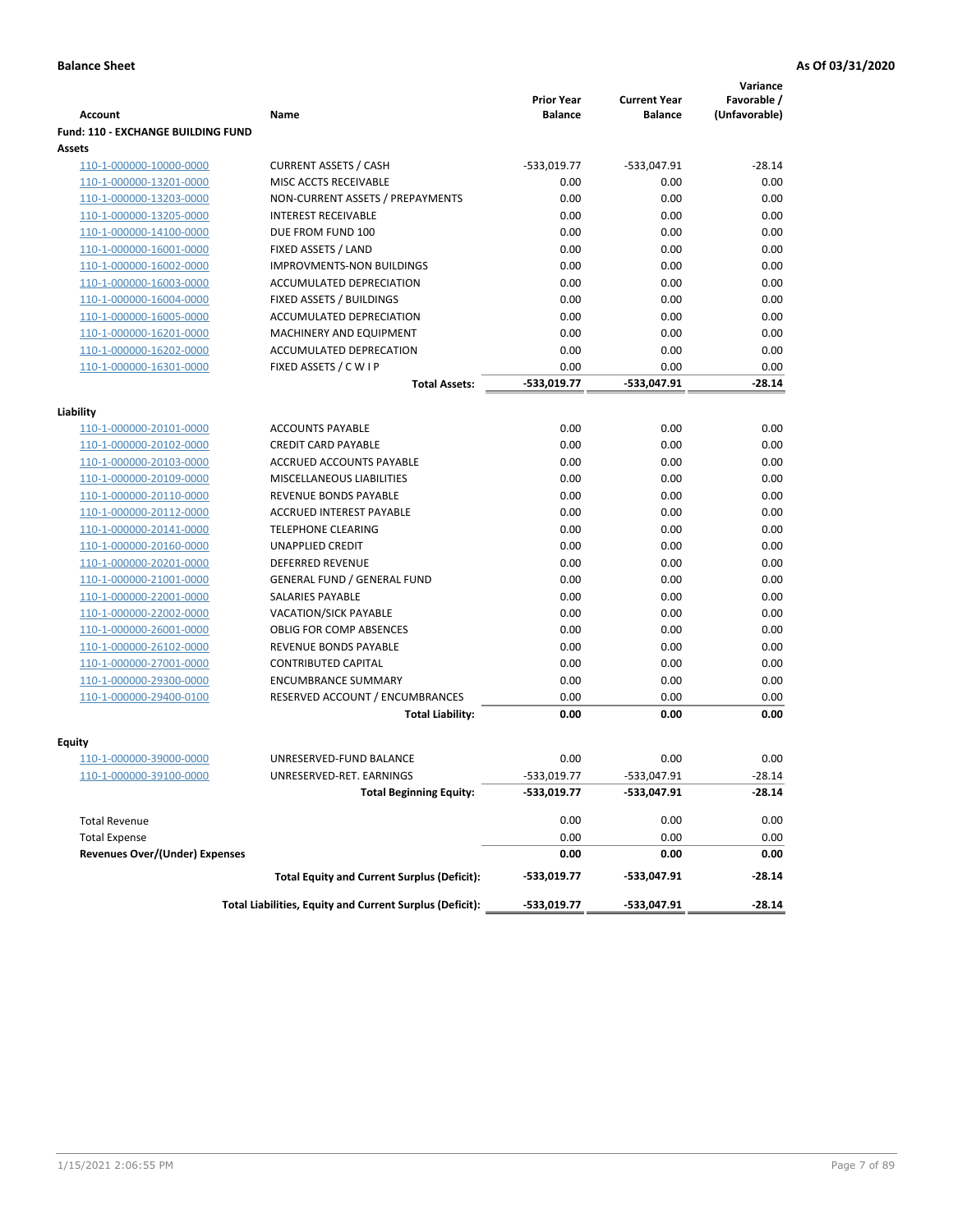| <b>Account</b>                         | <b>Name</b>                                              | <b>Prior Year</b><br><b>Balance</b> | <b>Current Year</b><br><b>Balance</b> | Variance<br>Favorable /<br>(Unfavorable) |
|----------------------------------------|----------------------------------------------------------|-------------------------------------|---------------------------------------|------------------------------------------|
| Fund: 111 - RECREATION ACTIVITIES FUND |                                                          |                                     |                                       |                                          |
| Assets                                 |                                                          |                                     |                                       |                                          |
| 111-1-000000-10000-0000                | <b>CURRENT ASSETS / CASH</b>                             | $-9,506.66$                         | $-62,597.78$                          | $-53,091.12$                             |
| 111-1-000000-10313-0000                | <b>CHANGE DRAWER - PARK CONCESSIONS</b>                  | 0.00                                | 0.00                                  | 0.00                                     |
| 111-1-000000-13201-0000                | MISC ACCTS RECEIVABLE                                    | 0.00                                | 0.00                                  | 0.00                                     |
| 111-1-000000-13205-0000                | <b>INTEREST RECEIVABLE</b>                               | 0.00                                | 0.00                                  | 0.00                                     |
|                                        | <b>Total Assets:</b>                                     | $-9,506.66$                         | $-62,597.78$                          | $-53,091.12$                             |
| Liability                              |                                                          |                                     |                                       |                                          |
| 111-1-000000-20101-0000                | <b>ACCOUNTS PAYABLE</b>                                  | 0.00                                | 0.00                                  | 0.00                                     |
| 111-1-000000-20102-0000                | <b>CREDIT CARD PAYABLE</b>                               | 0.00                                | 0.00                                  | 0.00                                     |
| 111-1-000000-20103-0000                | <b>ACCRUED ACCOUNTS PAYABLE</b>                          | 0.00                                | 0.00                                  | 0.00                                     |
| 111-1-000000-20125-0000                | SALES TAX PAYABLE / IN THE CITY                          | $-5.78$                             | 97.85                                 | $-103.63$                                |
| 111-1-000000-20160-0000                | <b>UNAPPLIED CREDIT</b>                                  | 0.00                                | 0.00                                  | 0.00                                     |
| 111-1-000000-20201-0000                | <b>DEFERRED REVENUE</b>                                  | 0.00                                | 0.00                                  | 0.00                                     |
| 111-1-000000-22001-0000                | <b>SALARIES PAYABLE</b>                                  | 155.91                              | 155.91                                | 0.00                                     |
| 111-1-000000-29300-0000                | <b>ENCUMBRANCE SUMMARY</b>                               | 0.00                                | 0.00                                  | 0.00                                     |
| 111-1-000000-29400-0100                | RESERVED ACCOUNT / ENCUMBRANCES                          | 0.00                                | 0.00                                  | 0.00                                     |
|                                        | <b>Total Liability:</b>                                  | 150.13                              | 253.76                                | $-103.63$                                |
| <b>Equity</b>                          |                                                          |                                     |                                       |                                          |
| 111-1-000000-39000-0000                | UNRESERVED-FUND BALANCE                                  | 5,989.45                            | $-28,173.50$                          | $-34,162.95$                             |
| 111-1-000000-39100-0000                | UNRESERVED-RET. EARNINGS                                 | 0.00                                | 0.00                                  | 0.00                                     |
|                                        | <b>Total Beginning Equity:</b>                           | 5,989.45                            | $-28,173.50$                          | $-34,162.95$                             |
| <b>Total Revenue</b>                   |                                                          | 53,572.78                           | 68,206.49                             | 14,633.71                                |
| <b>Total Expense</b>                   |                                                          | 69,219.02                           | 102,884.53                            | $-33,665.51$                             |
| <b>Revenues Over/(Under) Expenses</b>  |                                                          | $-15,646.24$                        | $-34,678.04$                          | $-19,031.80$                             |
|                                        | <b>Total Equity and Current Surplus (Deficit):</b>       | $-9,656.79$                         | $-62,851.54$                          | $-53,194.75$                             |
|                                        | Total Liabilities, Equity and Current Surplus (Deficit): | $-9,506.66$                         | $-62,597.78$                          | $-53,091.12$                             |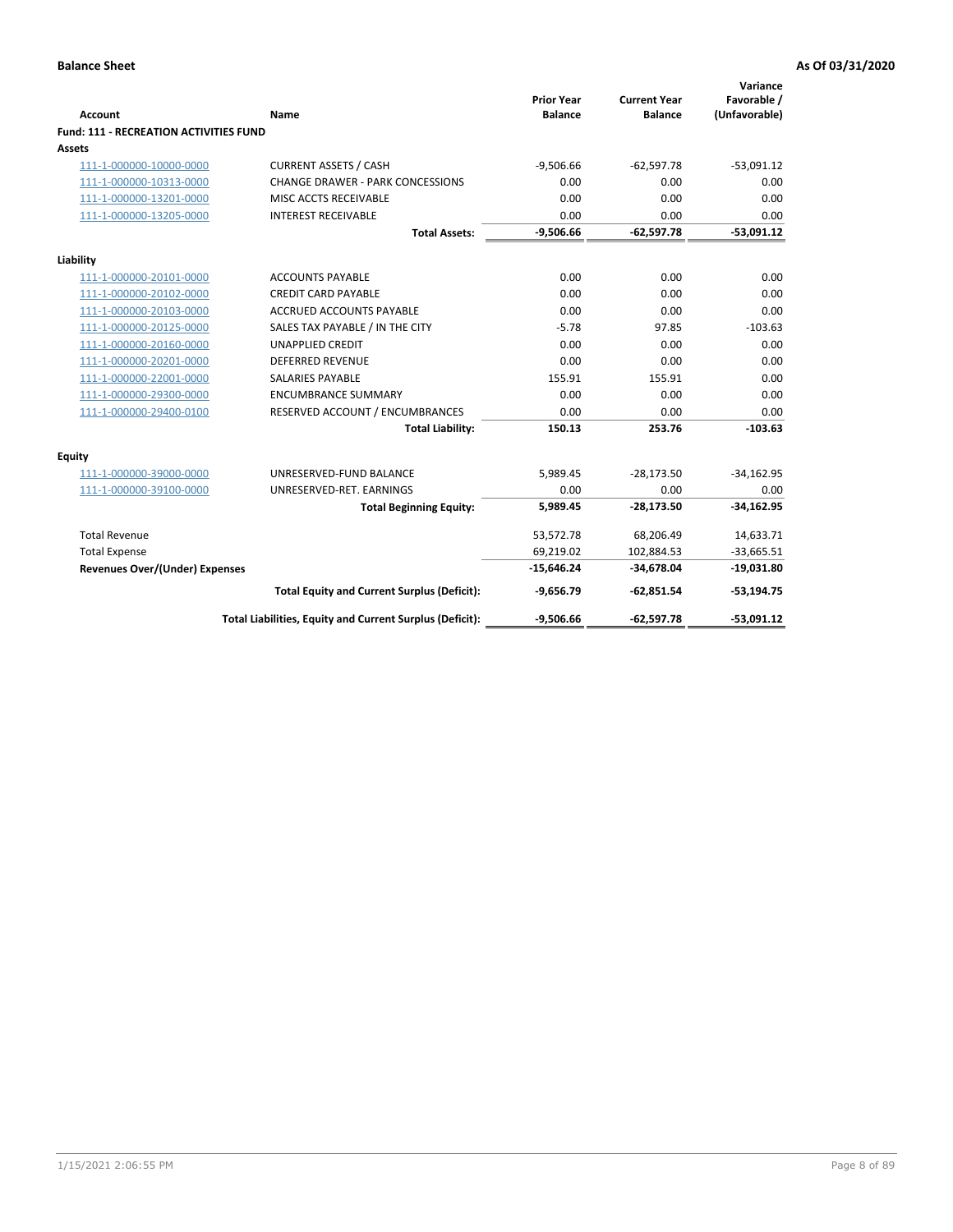|                                       |                                                          |                                     |                                       | Variance                     |
|---------------------------------------|----------------------------------------------------------|-------------------------------------|---------------------------------------|------------------------------|
| <b>Account</b>                        | Name                                                     | <b>Prior Year</b><br><b>Balance</b> | <b>Current Year</b><br><b>Balance</b> | Favorable /<br>(Unfavorable) |
| Fund: 112 - GUN RANGE FUND            |                                                          |                                     |                                       |                              |
| <b>Assets</b>                         |                                                          |                                     |                                       |                              |
| 112-1-000000-10000-0000               | <b>CURRENT ASSETS / CASH</b>                             | $-1,342.24$                         | 1,212.82                              | 2,555.06                     |
| 112-1-000000-13201-0000               | MISC ACCTS RECEIVABLE                                    | 0.00                                | 0.00                                  | 0.00                         |
|                                       | <b>Total Assets:</b>                                     | $-1,342.24$                         | 1,212.82                              | 2,555.06                     |
| Liability                             |                                                          |                                     |                                       |                              |
| 112-1-000000-20101-0000               | <b>ACCOUNTS PAYABLE</b>                                  | 0.00                                | 0.00                                  | 0.00                         |
| 112-1-000000-20103-0000               | <b>ACCRUED ACCOUNTS PAYABLE</b>                          | 0.00                                | 0.00                                  | 0.00                         |
| 112-1-000000-20160-0000               | <b>UNAPPLIED CREDIT</b>                                  | 0.00                                | 0.00                                  | 0.00                         |
| 112-1-000000-21001-0000               | <b>GENERAL FUND / GENERAL FUND</b>                       | 0.00                                | 0.00                                  | 0.00                         |
| 112-1-000000-29300-0000               | <b>ENCUMBRANCE SUMMARY</b>                               | 0.00                                | 0.00                                  | 0.00                         |
| 112-1-000000-29400-0100               | RESERVED ACCOUNT / ENCUMBRANCES                          | 0.00                                | 0.00                                  | 0.00                         |
|                                       | <b>Total Liability:</b>                                  | 0.00                                | 0.00                                  | 0.00                         |
| Equity                                |                                                          |                                     |                                       |                              |
| 112-1-000000-39000-0000               | UNRESERVED-FUND BALANCE                                  | $-1,342.20$                         | 908.04                                | 2,250.24                     |
| 112-1-000000-39100-0000               | UNRESERVED-RET. EARNINGS                                 | 0.00                                | 0.00                                  | 0.00                         |
|                                       | <b>Total Beginning Equity:</b>                           | $-1.342.20$                         | 908.04                                | 2.250.24                     |
| <b>Total Revenue</b>                  |                                                          | 70.00                               | 737.95                                | 667.95                       |
| <b>Total Expense</b>                  |                                                          | 70.04                               | 433.17                                | $-363.13$                    |
| <b>Revenues Over/(Under) Expenses</b> |                                                          | $-0.04$                             | 304.78                                | 304.82                       |
|                                       | <b>Total Equity and Current Surplus (Deficit):</b>       | $-1,342.24$                         | 1,212.82                              | 2,555.06                     |
|                                       | Total Liabilities, Equity and Current Surplus (Deficit): | $-1,342.24$                         | 1,212.82                              | 2,555.06                     |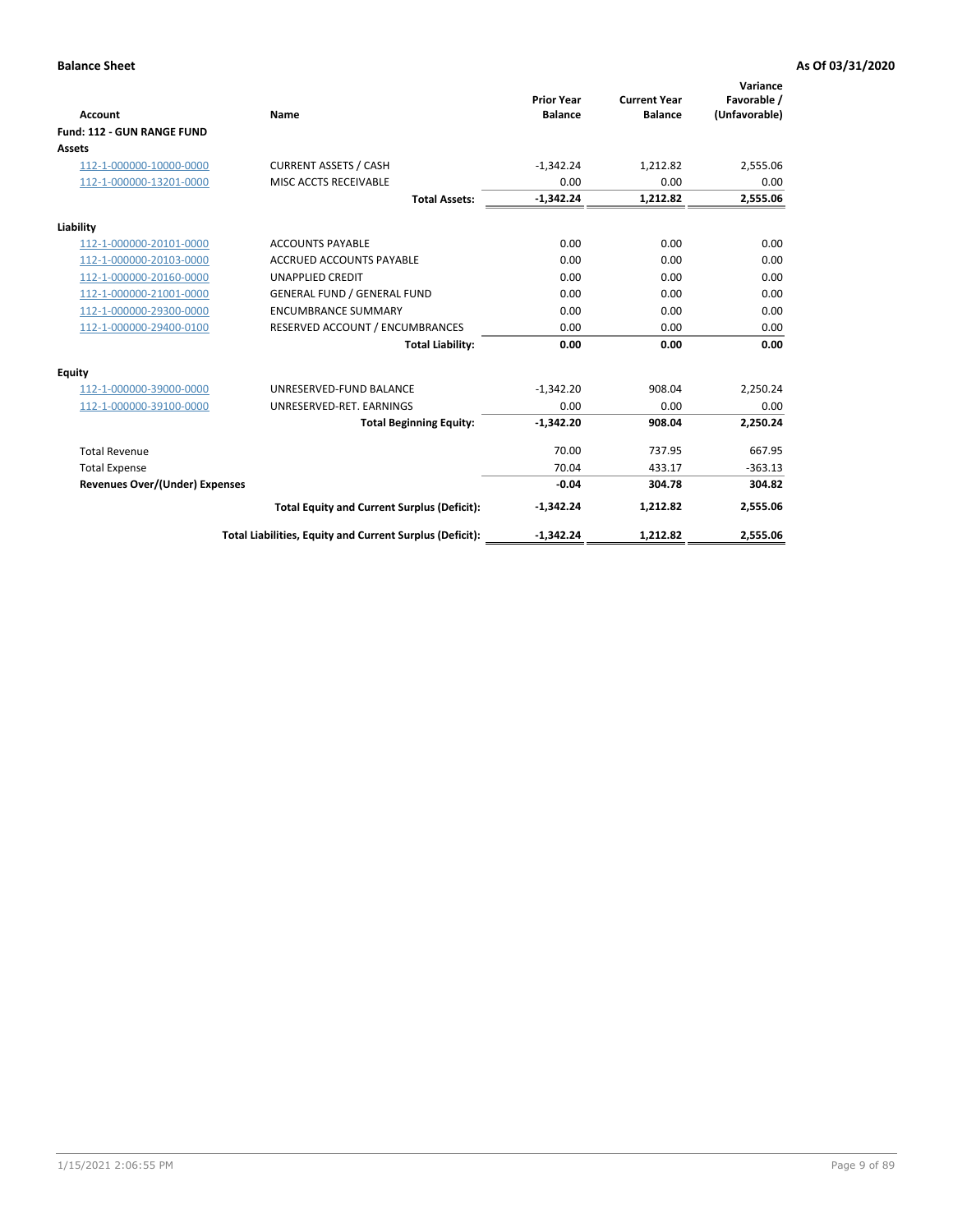| <b>Account</b>                               | Name                                                     | <b>Prior Year</b><br><b>Balance</b> | <b>Current Year</b><br><b>Balance</b> | Variance<br>Favorable /<br>(Unfavorable) |
|----------------------------------------------|----------------------------------------------------------|-------------------------------------|---------------------------------------|------------------------------------------|
| Fund: 113 - HOTEL / MOTEL OCCUPANCY TAX FUND |                                                          |                                     |                                       |                                          |
| Assets                                       |                                                          |                                     |                                       |                                          |
| 113-1-000000-10000-0000                      | <b>CURRENT ASSETS / CASH</b>                             | 385,013.02                          | 462,340.45                            | 77,327.43                                |
| 113-1-000000-13101-0000                      | TAX RECEIVABLE-CURRENT                                   | 0.00                                | 0.00                                  | 0.00                                     |
| 113-1-000000-13201-0000                      | MISC ACCTS RECEIVABLE                                    | 0.00                                | 0.00                                  | 0.00                                     |
| 113-1-000000-13202-0000                      | <b>EMPLOYEE ADVANCES</b>                                 | 0.00                                | 0.00                                  | 0.00                                     |
| 113-1-000000-13203-0000                      | NON-CURRENT ASSETS / PREPAYMENTS                         | 0.00                                | 0.00                                  | 0.00                                     |
| 113-1-000000-13205-0000                      | <b>INTEREST RECEIVABLE</b>                               | 0.00                                | 0.00                                  | 0.00                                     |
|                                              | <b>Total Assets:</b>                                     | 385,013.02                          | 462,340.45                            | 77,327.43                                |
|                                              |                                                          |                                     |                                       |                                          |
| Liability<br>113-1-000000-20101-0000         | <b>ACCOUNTS PAYABLE</b>                                  | 0.00                                | 0.00                                  | 0.00                                     |
| 113-1-000000-20102-0000                      | <b>CREDIT CARD PAYABLE</b>                               | 0.00                                | 0.00                                  | 0.00                                     |
| 113-1-000000-20103-0000                      | ACCRUED ACCOUNTS PAYABLE                                 | 0.00                                | 0.00                                  | 0.00                                     |
| 113-1-000000-20144-0000                      | SPECIAL EVENT DONATIONS                                  | $-1,046.65$                         | $-1,046.65$                           | 0.00                                     |
| 113-1-000000-22001-0000                      | <b>SALARIES PAYABLE</b>                                  | 1,702.66                            | 1,702.66                              | 0.00                                     |
| 113-1-000000-24001-0000                      | O/S CHECKS PAYABLE                                       | 0.00                                | 0.00                                  | 0.00                                     |
| 113-1-000000-29300-0000                      | <b>ENCUMBRANCE SUMMARY</b>                               | 0.00                                | 0.00                                  | 0.00                                     |
| 113-1-000000-29400-0100                      | RESERVED ACCOUNT / ENCUMBRANCES                          | 0.00                                | 0.00                                  | 0.00                                     |
|                                              | <b>Total Liability:</b>                                  | 656.01                              | 656.01                                | 0.00                                     |
|                                              |                                                          |                                     |                                       |                                          |
| Equity                                       |                                                          |                                     |                                       |                                          |
| 113-1-000000-39000-0000                      | UNRESERVED-FUND BALANCE                                  | 448,485.81                          | 464,662.03                            | 16,176.22                                |
|                                              | <b>Total Beginning Equity:</b>                           | 448,485.81                          | 464,662.03                            | 16,176.22                                |
| <b>Total Revenue</b>                         |                                                          | 255,308.79                          | 270,101.73                            | 14,792.94                                |
| <b>Total Expense</b>                         |                                                          | 319,437.59                          | 273,079.32                            | 46,358.27                                |
| Revenues Over/(Under) Expenses               |                                                          | $-64,128.80$                        | $-2,977.59$                           | 61,151.21                                |
|                                              | <b>Total Equity and Current Surplus (Deficit):</b>       | 384,357.01                          | 461,684.44                            | 77,327.43                                |
|                                              | Total Liabilities, Equity and Current Surplus (Deficit): | 385,013.02                          | 462,340.45                            | 77,327.43                                |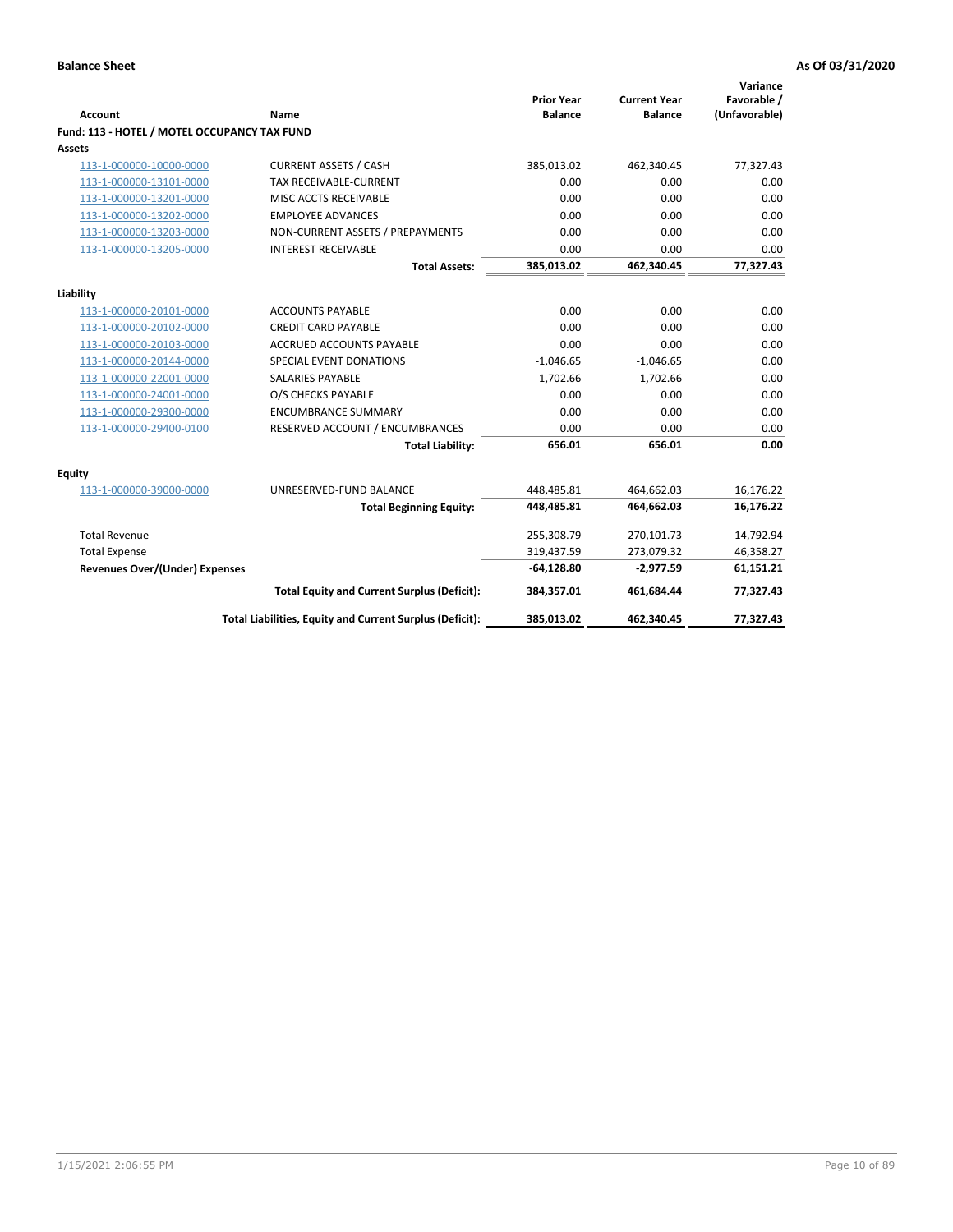| <b>Account</b>                        | Name                                                     | <b>Prior Year</b><br><b>Balance</b> | <b>Current Year</b><br><b>Balance</b> | Variance<br>Favorable /<br>(Unfavorable) |
|---------------------------------------|----------------------------------------------------------|-------------------------------------|---------------------------------------|------------------------------------------|
| Fund: 114 - VENUE MANAGEMENT FUND     |                                                          |                                     |                                       |                                          |
| Assets                                |                                                          |                                     |                                       |                                          |
| 114-1-000000-10000-0000               | <b>CURRENT ASSETS / CASH</b>                             | $-129,039.77$                       | $-143,542.64$                         | $-14,502.87$                             |
| 114-1-000000-10311-0000               | CASH / PETTY CASH/CHANGE DRAWERS                         | 200.00                              | 200.00                                | 0.00                                     |
| 114-1-000000-13201-0000               | MISC ACCTS RECEIVABLE                                    | 0.00                                | 0.00                                  | 0.00                                     |
| 114-1-000000-13203-0000               | NON-CURRENT ASSETS / PREPAYMENTS                         | 0.00                                | 0.00                                  | 0.00                                     |
| 114-1-000000-13205-0000               | <b>INTEREST RECEIVABLE</b>                               | 0.00                                | 0.00                                  | 0.00                                     |
|                                       | <b>Total Assets:</b>                                     | $-128,839.77$                       | $-143,342.64$                         | $-14,502.87$                             |
| Liability                             |                                                          |                                     |                                       |                                          |
| 114-1-000000-20101-0000               | <b>ACCOUNTS PAYABLE</b>                                  | 0.00                                | 0.00                                  | 0.00                                     |
| 114-1-000000-20102-0000               | <b>CREDIT CARD PAYABLE</b>                               | 0.00                                | 0.00                                  | 0.00                                     |
| 114-1-000000-20103-0000               | <b>ACCRUED ACCOUNTS PAYABLE</b>                          | 0.00                                | 0.00                                  | 0.00                                     |
| 114-1-000000-20125-0000               | SALES TAX PAYABLE / IN THE CITY                          | 5.78                                | 0.00                                  | 5.78                                     |
| 114-1-000000-20144-0000               | SPECIAL EVENT DONATIONS                                  | 9,576.38                            | 16,777.39                             | $-7,201.01$                              |
| 114-1-000000-20150-0000               | TICKET SALE SHARING                                      | 46,415.20                           | 20,018.37                             | 26,396.83                                |
| 114-1-000000-20151-0000               | <b>SOUND &amp; LIGHTING</b>                              | 0.00                                | 0.00                                  | 0.00                                     |
| 114-1-000000-20160-0000               | <b>UNAPPLIED CREDIT</b>                                  | 0.00                                | 0.00                                  | 0.00                                     |
| 114-1-000000-20201-0000               | <b>DEFERRED REVENUE</b>                                  | 0.00                                | 0.00                                  | 0.00                                     |
| 114-1-000000-22001-0000               | SALARIES PAYABLE                                         | 1,154.26                            | 1,154.26                              | 0.00                                     |
| 114-1-000000-24010-0000               | <b>CIVIC CENTER DEPOSITS</b>                             | 6,500.00                            | 4,550.00                              | 1,950.00                                 |
| 114-1-000000-24012-0000               | <b>AUDITORIUM DEPOSITS</b>                               | 9,975.00                            | 13,837.50                             | $-3,862.50$                              |
| 114-1-000000-29300-0000               | <b>ENCUMBRANCE SUMMARY</b>                               | 0.00                                | 0.00                                  | 0.00                                     |
| 114-1-000000-29400-0000               | RESERVED ACCOUNT / ENCUMBRANCES                          | 0.00                                | 0.00                                  | 0.00                                     |
|                                       | <b>Total Liability:</b>                                  | 73,626.62                           | 56,337.52                             | 17,289.10                                |
| Equity                                |                                                          |                                     |                                       |                                          |
| 114-1-000000-39000-0000               | UNRESERVED-FUND BALANCE                                  | $-110,063.43$                       | $-192,604.81$                         | $-82,541.38$                             |
|                                       | <b>Total Beginning Equity:</b>                           | $-110,063.43$                       | -192,604.81                           | $-82,541.38$                             |
| <b>Total Revenue</b>                  |                                                          | 36,247.25                           | 107,289.03                            | 71,041.78                                |
| <b>Total Expense</b>                  |                                                          | 128,650.21                          | 114,364.38                            | 14,285.83                                |
| <b>Revenues Over/(Under) Expenses</b> |                                                          | -92,402.96                          | $-7,075.35$                           | 85,327.61                                |
|                                       | <b>Total Equity and Current Surplus (Deficit):</b>       | -202,466.39                         | -199,680.16                           | 2,786.23                                 |
|                                       | Total Liabilities, Equity and Current Surplus (Deficit): | -128,839.77                         | $-143,342.64$                         | $-14,502.87$                             |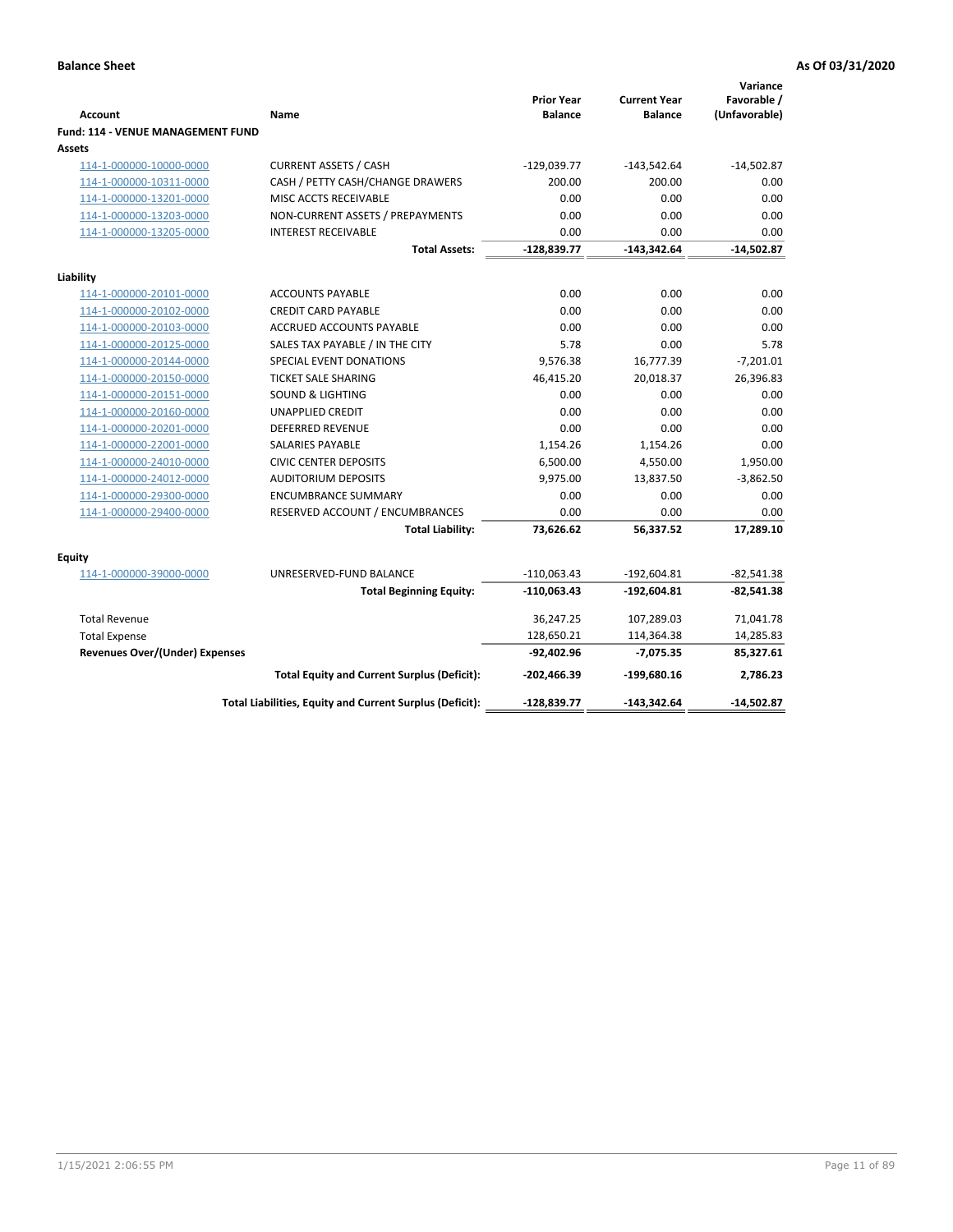| <b>Account</b>                        | <b>Name</b>                                              | <b>Prior Year</b><br><b>Balance</b> | <b>Current Year</b><br><b>Balance</b> | Variance<br>Favorable /<br>(Unfavorable) |
|---------------------------------------|----------------------------------------------------------|-------------------------------------|---------------------------------------|------------------------------------------|
| Fund: 115 - TIRZ FUND                 |                                                          |                                     |                                       |                                          |
| <b>Assets</b>                         |                                                          |                                     |                                       |                                          |
| 115-1-000000-10000-0000               | <b>CURRENT ASSETS / CASH</b>                             | 0.00                                | 0.00                                  | 0.00                                     |
| 115-1-000000-13101-0000               | <b>TAX RECEIVABLE-CURRENT</b>                            | 0.00                                | 0.00                                  | 0.00                                     |
| 115-1-000000-13102-0000               | <b>TAXES REC-DELINQUENT</b>                              | 0.00                                | 0.00                                  | 0.00                                     |
| 115-1-000000-13103-0000               | ALLOW FOR UNCOLLECT TAXES                                | 0.00                                | 0.00                                  | 0.00                                     |
| 115-1-000000-13201-0000               | MISC ACCTS RECEIVABLE                                    | 0.00                                | 0.00                                  | 0.00                                     |
| 115-1-000000-13205-0000               | <b>INTEREST RECEIVABLE</b>                               | 0.00                                | 0.00                                  | 0.00                                     |
|                                       | <b>Total Assets:</b>                                     | 0.00                                | 0.00                                  | 0.00                                     |
| Liability                             |                                                          |                                     |                                       |                                          |
| 115-1-000000-20101-0000               | <b>ACCOUNTS PAYABLE</b>                                  | 0.00                                | 0.00                                  | 0.00                                     |
| 115-1-000000-20103-0000               | <b>ACCRUED ACCOUNTS PAYABLE</b>                          | 0.00                                | 0.00                                  | 0.00                                     |
| 115-1-000000-20203-0000               | <b>DEFERRED TAX REVENUE</b>                              | 0.00                                | 0.00                                  | 0.00                                     |
| 115-1-000000-29300-0000               | <b>ENCUMBRANCE SUMMARY</b>                               | 0.00                                | 0.00                                  | 0.00                                     |
| 115-1-000000-29400-0100               | RESERVED ACCOUNT / ENCUMBRANCES                          | 0.00                                | 0.00                                  | 0.00                                     |
|                                       | <b>Total Liability:</b>                                  | 0.00                                | 0.00                                  | 0.00                                     |
| Equity                                |                                                          |                                     |                                       |                                          |
| 115-1-000000-39000-0000               | UNRESERVED-FUND BALANCE                                  | 0.00                                | 0.00                                  | 0.00                                     |
| 115-1-000000-39100-0000               | UNRESERVED-RET. EARNINGS                                 | 0.00                                | 0.00                                  | 0.00                                     |
|                                       | <b>Total Beginning Equity:</b>                           | 0.00                                | 0.00                                  | 0.00                                     |
| <b>Total Revenue</b>                  |                                                          | 0.00                                | 0.00                                  | 0.00                                     |
| <b>Total Expense</b>                  |                                                          | 0.00                                | 0.00                                  | 0.00                                     |
| <b>Revenues Over/(Under) Expenses</b> |                                                          | 0.00                                | 0.00                                  | 0.00                                     |
|                                       | <b>Total Equity and Current Surplus (Deficit):</b>       | 0.00                                | 0.00                                  | 0.00                                     |
|                                       | Total Liabilities, Equity and Current Surplus (Deficit): | 0.00                                | 0.00                                  | 0.00                                     |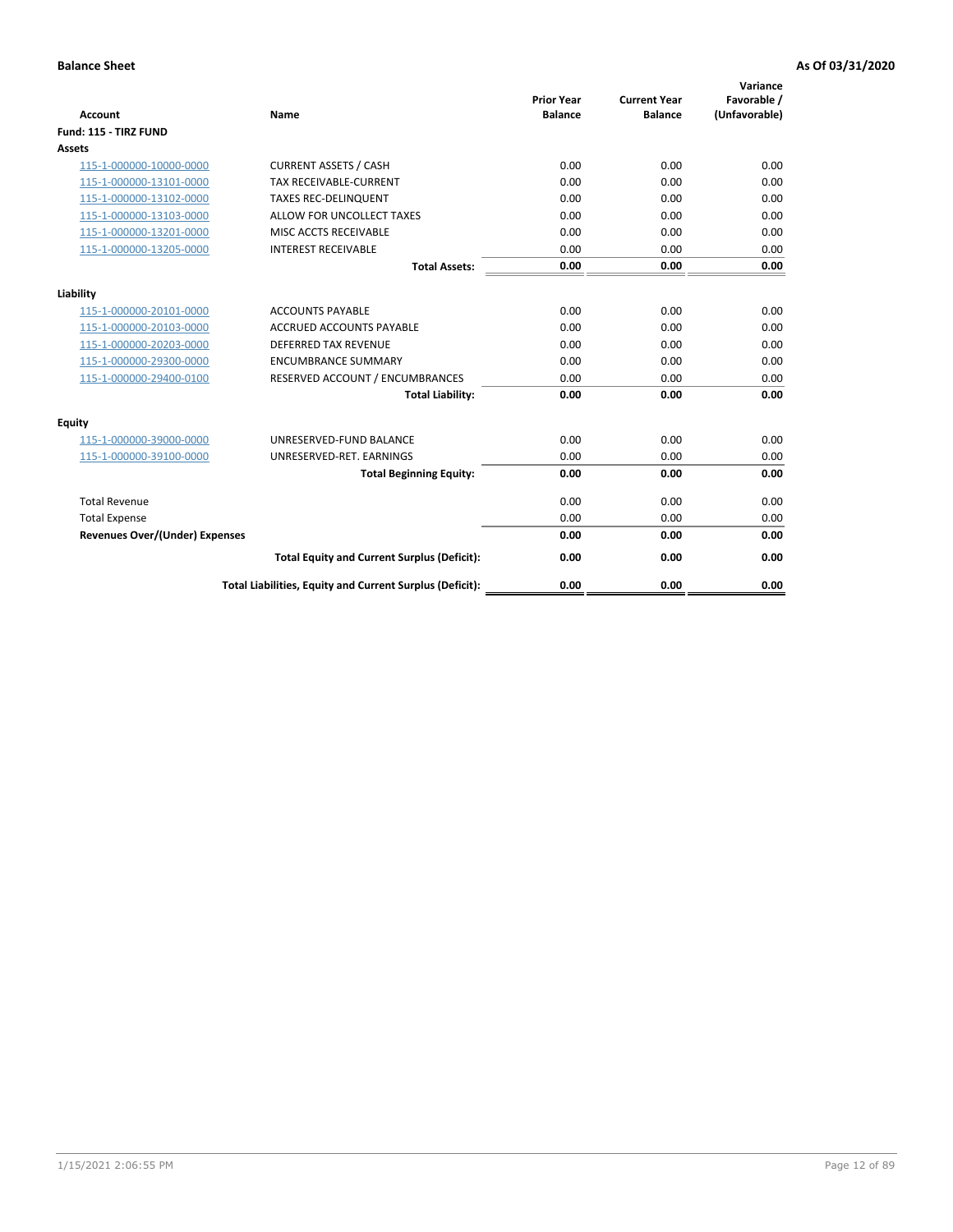| <b>Account</b>                        | Name                                                     | <b>Prior Year</b><br><b>Balance</b> | <b>Current Year</b><br><b>Balance</b> | Variance<br>Favorable /<br>(Unfavorable) |
|---------------------------------------|----------------------------------------------------------|-------------------------------------|---------------------------------------|------------------------------------------|
| Fund: 116 - ROADWAY IMPACT FEE 1      |                                                          |                                     |                                       |                                          |
| <b>Assets</b>                         |                                                          |                                     |                                       |                                          |
| 116-1-000000-10000-0000               | <b>CURRENT ASSETS / CASH</b>                             | 0.00                                | 0.00                                  | 0.00                                     |
| 116-1-000000-13201-0000               | MISC ACCTS RECEIVABLE                                    | 0.00                                | 0.00                                  | 0.00                                     |
| 116-1-000000-13205-0000               | <b>INTEREST RECEIVABLE</b>                               | 0.00                                | 0.00                                  | 0.00                                     |
|                                       | <b>Total Assets:</b>                                     | 0.00                                | 0.00                                  | 0.00                                     |
| Liability                             |                                                          |                                     |                                       |                                          |
| 116-1-000000-20101-0000               | <b>ACCOUNTS PAYABLE</b>                                  | 0.00                                | 0.00                                  | 0.00                                     |
| 116-1-000000-20103-0000               | <b>ACCRUED ACCOUNTS PAYABLE</b>                          | 0.00                                | 0.00                                  | 0.00                                     |
|                                       | <b>Total Liability:</b>                                  | 0.00                                | 0.00                                  | 0.00                                     |
| Equity                                |                                                          |                                     |                                       |                                          |
| 116-1-000000-39000-0000               | UNRESERVED-FUND BALANCE                                  | 0.00                                | 0.00                                  | 0.00                                     |
| 116-1-000000-39100-0000               | UNRESERVED-RET. EARNINGS                                 | 0.00                                | 0.00                                  | 0.00                                     |
|                                       | <b>Total Beginning Equity:</b>                           | 0.00                                | 0.00                                  | 0.00                                     |
| <b>Total Revenue</b>                  |                                                          | 0.00                                | 0.00                                  | 0.00                                     |
| <b>Total Expense</b>                  |                                                          | 0.00                                | 0.00                                  | 0.00                                     |
| <b>Revenues Over/(Under) Expenses</b> |                                                          | 0.00                                | 0.00                                  | 0.00                                     |
|                                       | <b>Total Equity and Current Surplus (Deficit):</b>       | 0.00                                | 0.00                                  | 0.00                                     |
|                                       | Total Liabilities, Equity and Current Surplus (Deficit): | 0.00                                | 0.00                                  | 0.00                                     |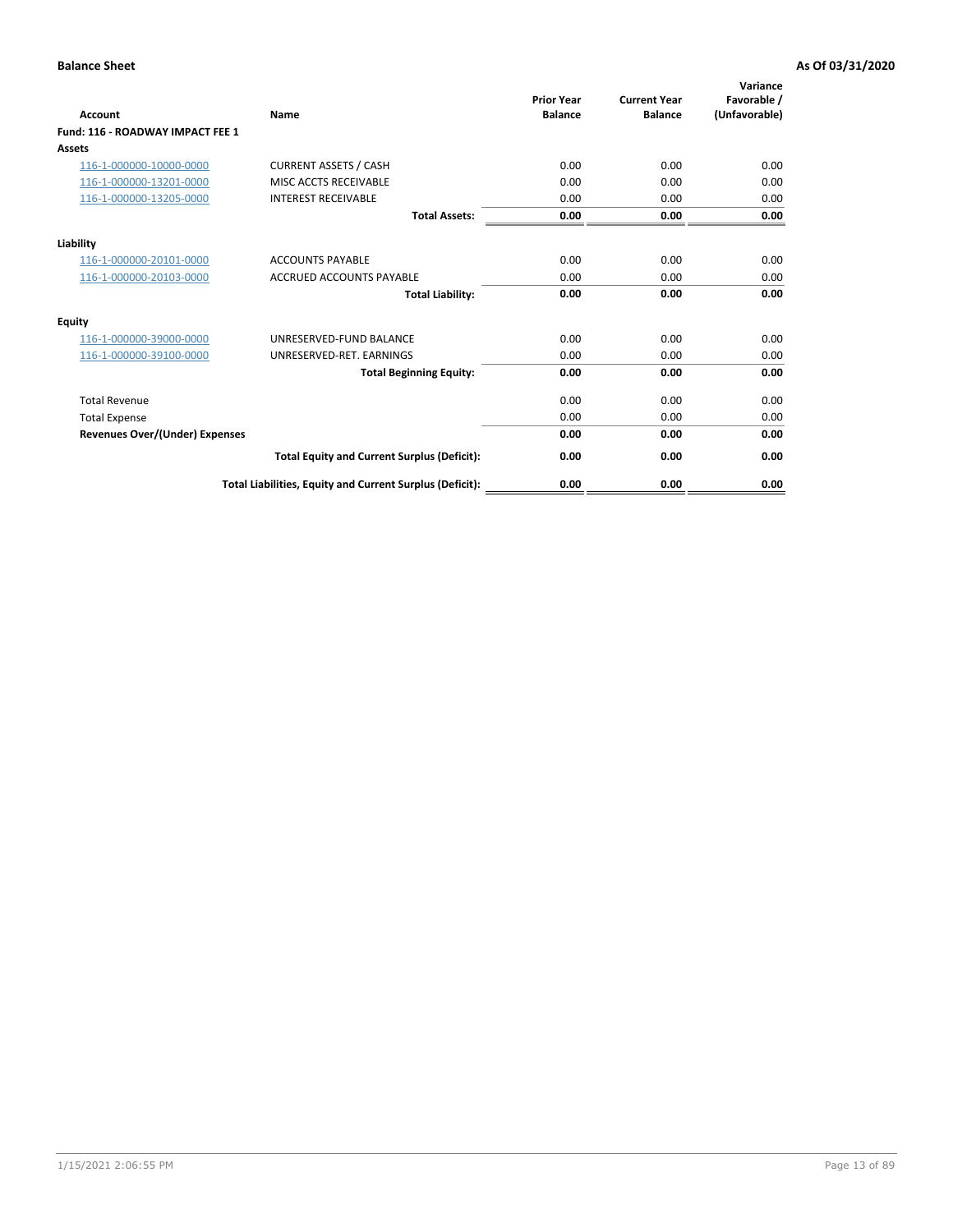| Account                               | Name                                                     | <b>Prior Year</b><br><b>Balance</b> | <b>Current Year</b><br><b>Balance</b> | Variance<br>Favorable /<br>(Unfavorable) |
|---------------------------------------|----------------------------------------------------------|-------------------------------------|---------------------------------------|------------------------------------------|
| Fund: 117 - ROADWAY IMPACT FEE 2      |                                                          |                                     |                                       |                                          |
| Assets                                |                                                          |                                     |                                       |                                          |
| 117-1-000000-10000-0000               | <b>CURRENT ASSETS / CASH</b>                             | 0.00                                | 0.00                                  | 0.00                                     |
| 117-1-000000-13201-0000               | MISC ACCTS RECEIVABLE                                    | 0.00                                | 0.00                                  | 0.00                                     |
| 117-1-000000-13205-0000               | <b>INTEREST RECEIVABLE</b>                               | 0.00                                | 0.00                                  | 0.00                                     |
|                                       | <b>Total Assets:</b>                                     | 0.00                                | 0.00                                  | 0.00                                     |
| Liability                             |                                                          |                                     |                                       |                                          |
| 117-1-000000-20101-0000               | <b>ACCOUNTS PAYABLE</b>                                  | 0.00                                | 0.00                                  | 0.00                                     |
| 117-1-000000-20103-0000               | <b>ACCRUED ACCOUNTS PAYABLE</b>                          | 0.00                                | 0.00                                  | 0.00                                     |
|                                       | <b>Total Liability:</b>                                  | 0.00                                | 0.00                                  | 0.00                                     |
| Equity                                |                                                          |                                     |                                       |                                          |
| 117-1-000000-39000-0000               | UNRESERVED-FUND BALANCE                                  | 0.00                                | 0.00                                  | 0.00                                     |
| 117-1-000000-39100-0000               | UNRESERVED-RET. EARNINGS                                 | 0.00                                | 0.00                                  | 0.00                                     |
|                                       | <b>Total Beginning Equity:</b>                           | 0.00                                | 0.00                                  | 0.00                                     |
| <b>Total Revenue</b>                  |                                                          | 0.00                                | 0.00                                  | 0.00                                     |
| <b>Total Expense</b>                  |                                                          | 0.00                                | 0.00                                  | 0.00                                     |
| <b>Revenues Over/(Under) Expenses</b> |                                                          | 0.00                                | 0.00                                  | 0.00                                     |
|                                       | <b>Total Equity and Current Surplus (Deficit):</b>       | 0.00                                | 0.00                                  | 0.00                                     |
|                                       | Total Liabilities, Equity and Current Surplus (Deficit): | 0.00                                | 0.00                                  | 0.00                                     |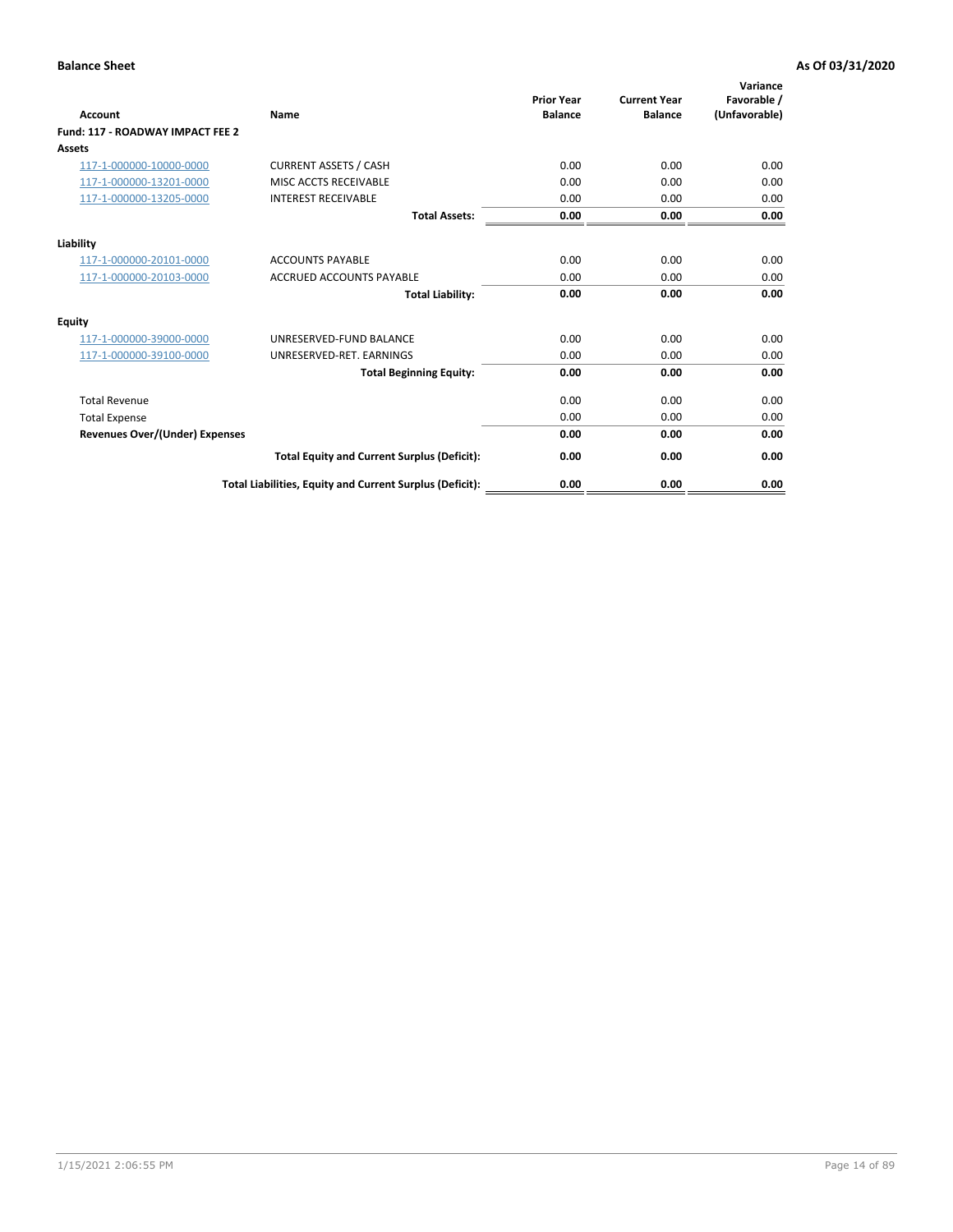| <b>Account</b>                        | Name                                                     | <b>Prior Year</b><br><b>Balance</b> | <b>Current Year</b><br><b>Balance</b> | Variance<br>Favorable /<br>(Unfavorable) |
|---------------------------------------|----------------------------------------------------------|-------------------------------------|---------------------------------------|------------------------------------------|
| Fund: 118 - ROADWAY IMPACT FEE 3      |                                                          |                                     |                                       |                                          |
| <b>Assets</b>                         |                                                          |                                     |                                       |                                          |
| 118-1-000000-10000-0000               | <b>CURRENT ASSETS / CASH</b>                             | 0.00                                | 0.00                                  | 0.00                                     |
| 118-1-000000-13201-0000               | MISC ACCTS RECEIVABLE                                    | 0.00                                | 0.00                                  | 0.00                                     |
| 118-1-000000-13205-0000               | <b>INTEREST RECEIVABLE</b>                               | 0.00                                | 0.00                                  | 0.00                                     |
|                                       | <b>Total Assets:</b>                                     | 0.00                                | 0.00                                  | 0.00                                     |
| Liability                             |                                                          |                                     |                                       |                                          |
| 118-1-000000-20101-0000               | <b>ACCOUNTS PAYABLE</b>                                  | 0.00                                | 0.00                                  | 0.00                                     |
| 118-1-000000-20103-0000               | <b>ACCRUED ACCOUNTS PAYABLE</b>                          | 0.00                                | 0.00                                  | 0.00                                     |
|                                       | <b>Total Liability:</b>                                  | 0.00                                | 0.00                                  | 0.00                                     |
| Equity                                |                                                          |                                     |                                       |                                          |
| 118-1-000000-39000-0000               | UNRESERVED-FUND BALANCE                                  | 0.00                                | 0.00                                  | 0.00                                     |
| 118-1-000000-39100-0000               | UNRESERVED-RET. EARNINGS                                 | 0.00                                | 0.00                                  | 0.00                                     |
|                                       | <b>Total Beginning Equity:</b>                           | 0.00                                | 0.00                                  | 0.00                                     |
| <b>Total Revenue</b>                  |                                                          | 0.00                                | 0.00                                  | 0.00                                     |
| <b>Total Expense</b>                  |                                                          | 0.00                                | 0.00                                  | 0.00                                     |
| <b>Revenues Over/(Under) Expenses</b> |                                                          | 0.00                                | 0.00                                  | 0.00                                     |
|                                       | <b>Total Equity and Current Surplus (Deficit):</b>       | 0.00                                | 0.00                                  | 0.00                                     |
|                                       | Total Liabilities, Equity and Current Surplus (Deficit): | 0.00                                | 0.00                                  | 0.00                                     |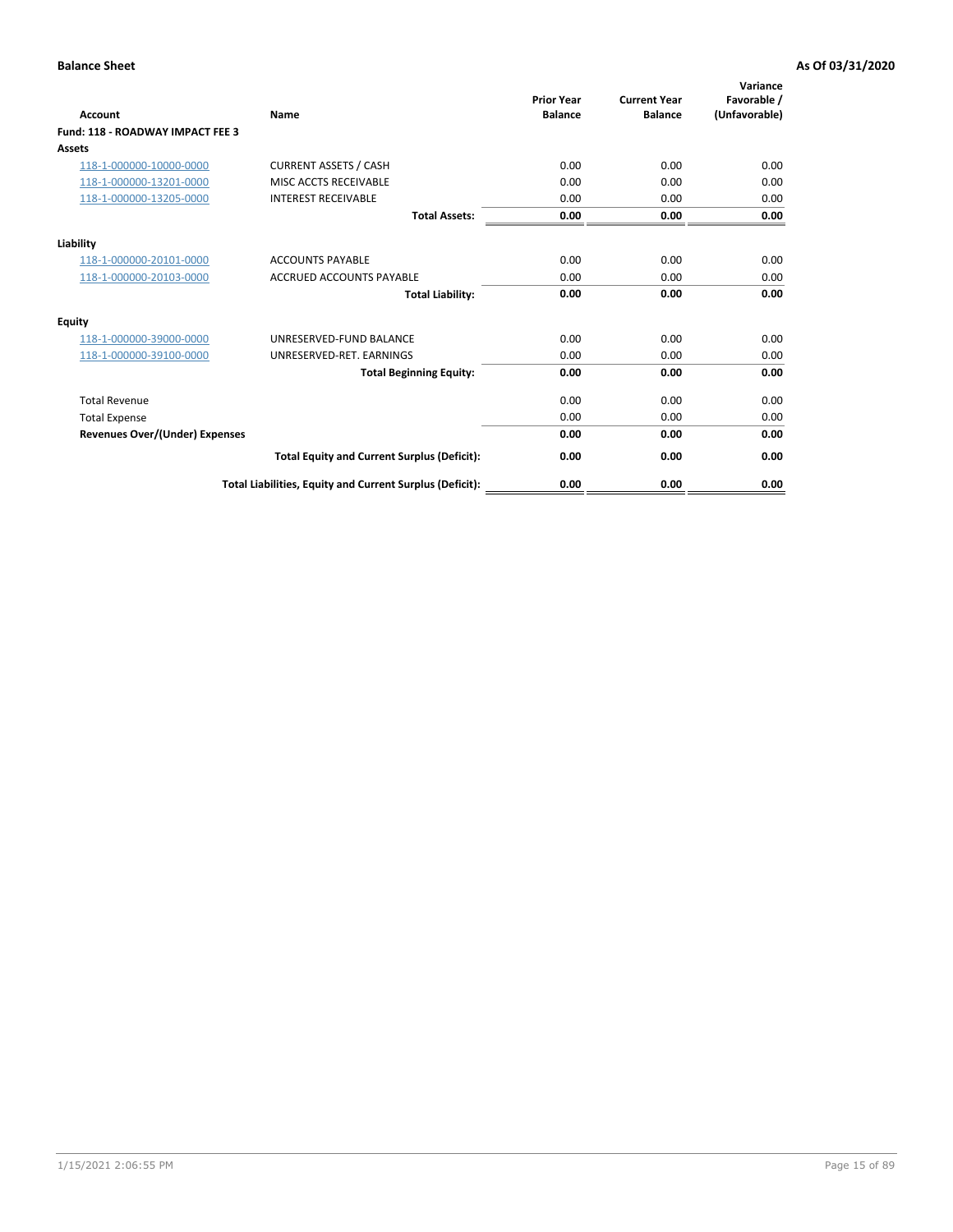| <b>Account</b>                        | Name                                                     | <b>Prior Year</b><br><b>Balance</b> | <b>Current Year</b><br><b>Balance</b> | Variance<br>Favorable /<br>(Unfavorable) |
|---------------------------------------|----------------------------------------------------------|-------------------------------------|---------------------------------------|------------------------------------------|
| Fund: 119 - ROADWAY IMPACT FEE 4      |                                                          |                                     |                                       |                                          |
| Assets                                |                                                          |                                     |                                       |                                          |
| 119-1-000000-10000-0000               | <b>CURRENT ASSETS / CASH</b>                             | 0.00                                | 0.00                                  | 0.00                                     |
| 119-1-000000-13201-0000               | MISC ACCTS RECEIVABLE                                    | 0.00                                | 0.00                                  | 0.00                                     |
| 119-1-000000-13205-0000               | <b>INTEREST RECEIVABLE</b>                               | 0.00                                | 0.00                                  | 0.00                                     |
|                                       | <b>Total Assets:</b>                                     | 0.00                                | 0.00                                  | 0.00                                     |
| Liability                             |                                                          |                                     |                                       |                                          |
| 119-1-000000-20101-0000               | <b>ACCOUNTS PAYABLE</b>                                  | 0.00                                | 0.00                                  | 0.00                                     |
| 119-1-000000-20103-0000               | <b>ACCRUED ACCOUNTS PAYABLE</b>                          | 0.00                                | 0.00                                  | 0.00                                     |
|                                       | <b>Total Liability:</b>                                  | 0.00                                | 0.00                                  | 0.00                                     |
| Equity                                |                                                          |                                     |                                       |                                          |
| 119-1-000000-39000-0000               | UNRESERVED-FUND BALANCE                                  | 0.00                                | 0.00                                  | 0.00                                     |
| 119-1-000000-39100-0000               | UNRESERVED-RET, EARNINGS                                 | 0.00                                | 0.00                                  | 0.00                                     |
|                                       | <b>Total Beginning Equity:</b>                           | 0.00                                | 0.00                                  | 0.00                                     |
| <b>Total Revenue</b>                  |                                                          | 0.00                                | 0.00                                  | 0.00                                     |
| <b>Total Expense</b>                  |                                                          | 0.00                                | 0.00                                  | 0.00                                     |
| <b>Revenues Over/(Under) Expenses</b> |                                                          | 0.00                                | 0.00                                  | 0.00                                     |
|                                       | <b>Total Equity and Current Surplus (Deficit):</b>       | 0.00                                | 0.00                                  | 0.00                                     |
|                                       | Total Liabilities, Equity and Current Surplus (Deficit): | 0.00                                | 0.00                                  | 0.00                                     |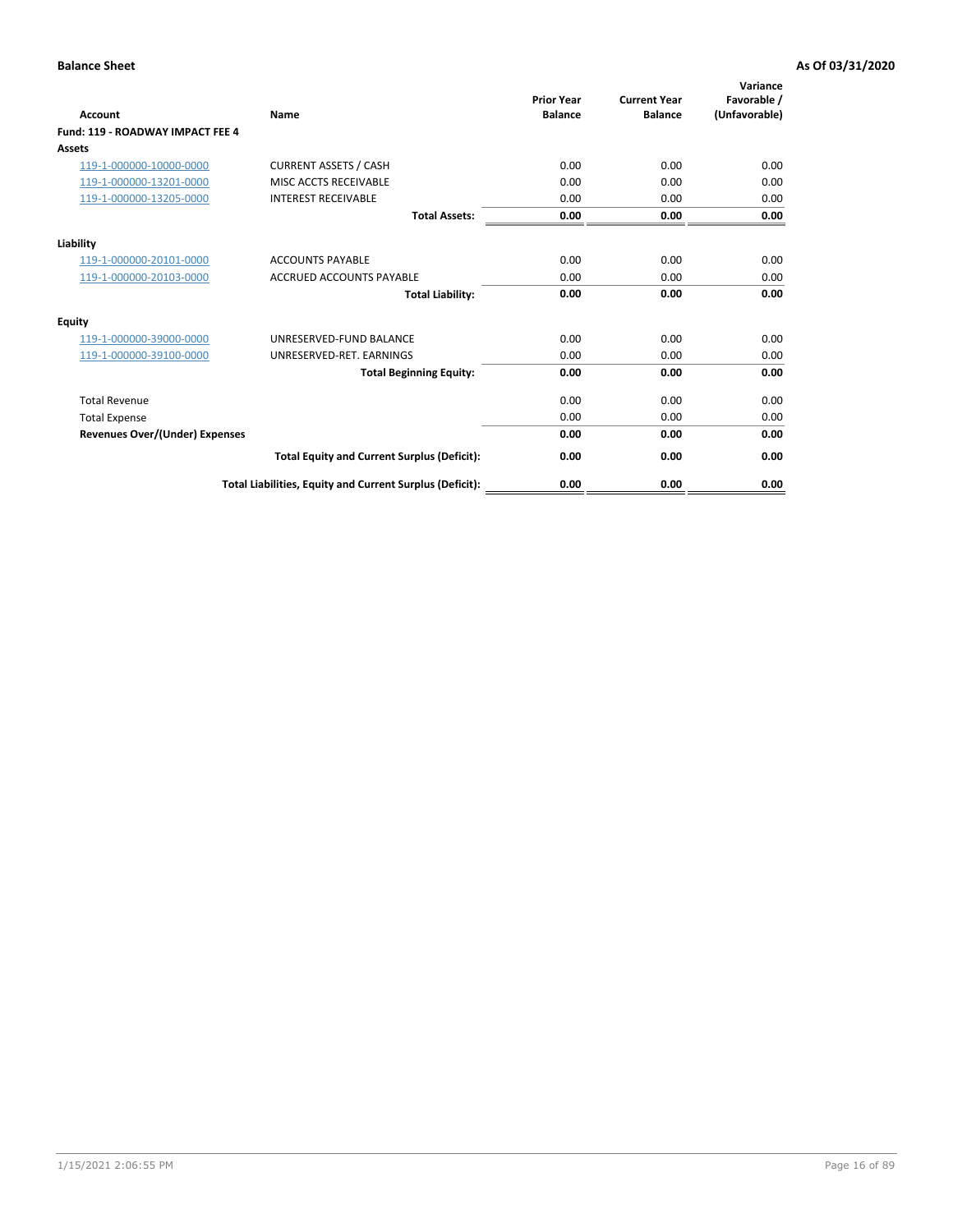| <b>Account</b>                                    | Name                                                     | <b>Prior Year</b><br><b>Balance</b> | <b>Current Year</b><br><b>Balance</b> | Variance<br>Favorable /<br>(Unfavorable) |
|---------------------------------------------------|----------------------------------------------------------|-------------------------------------|---------------------------------------|------------------------------------------|
| Fund: 120 - BROWNSFIELD HAZARDOUS WASTE EPA GRANT |                                                          |                                     |                                       |                                          |
| <b>Assets</b>                                     |                                                          |                                     |                                       |                                          |
| 120-1-000000-10000-0000                           | <b>CURRENT ASSETS / CASH</b>                             | 0.00                                | 0.00                                  | 0.00                                     |
| 120-1-000000-13201-0000                           | MISC ACCTS RECEIVABLE                                    | 0.00                                | 0.00                                  | 0.00                                     |
|                                                   | <b>Total Assets:</b>                                     | 0.00                                | 0.00                                  | 0.00                                     |
| Liability                                         |                                                          |                                     |                                       |                                          |
| 120-1-000000-20101-0000                           | <b>ACCOUNTS PAYABLE</b>                                  | 0.00                                | 0.00                                  | 0.00                                     |
| 120-1-000000-20102-0000                           | <b>CREDIT CARD PAYABLE</b>                               | 0.00                                | 0.00                                  | 0.00                                     |
| 120-1-000000-20902-0000                           | <b>DEFERRED GRANT REVENUE</b>                            | 0.00                                | 0.00                                  | 0.00                                     |
| 120-1-000000-29300-0000                           | <b>ENCUMBRANCE SUMMARY</b>                               | 0.00                                | 0.00                                  | 0.00                                     |
| 120-1-000000-29400-0000                           | RESERVED ACCOUNT / ENCUMBRANCES                          | 0.00                                | 0.00                                  | 0.00                                     |
|                                                   | <b>Total Liability:</b>                                  | 0.00                                | 0.00                                  | 0.00                                     |
| Equity                                            |                                                          |                                     |                                       |                                          |
| 120-1-000000-39000-0000                           | UNRESERVED-FUND BALANCE                                  | 0.00                                | 0.00                                  | 0.00                                     |
|                                                   | <b>Total Beginning Equity:</b>                           | 0.00                                | 0.00                                  | 0.00                                     |
| <b>Total Revenue</b>                              |                                                          | 0.00                                | 0.00                                  | 0.00                                     |
| <b>Total Expense</b>                              |                                                          | 0.00                                | 0.00                                  | 0.00                                     |
| <b>Revenues Over/(Under) Expenses</b>             |                                                          | 0.00                                | 0.00                                  | 0.00                                     |
|                                                   | <b>Total Equity and Current Surplus (Deficit):</b>       | 0.00                                | 0.00                                  | 0.00                                     |
|                                                   | Total Liabilities, Equity and Current Surplus (Deficit): | 0.00                                | 0.00                                  | 0.00                                     |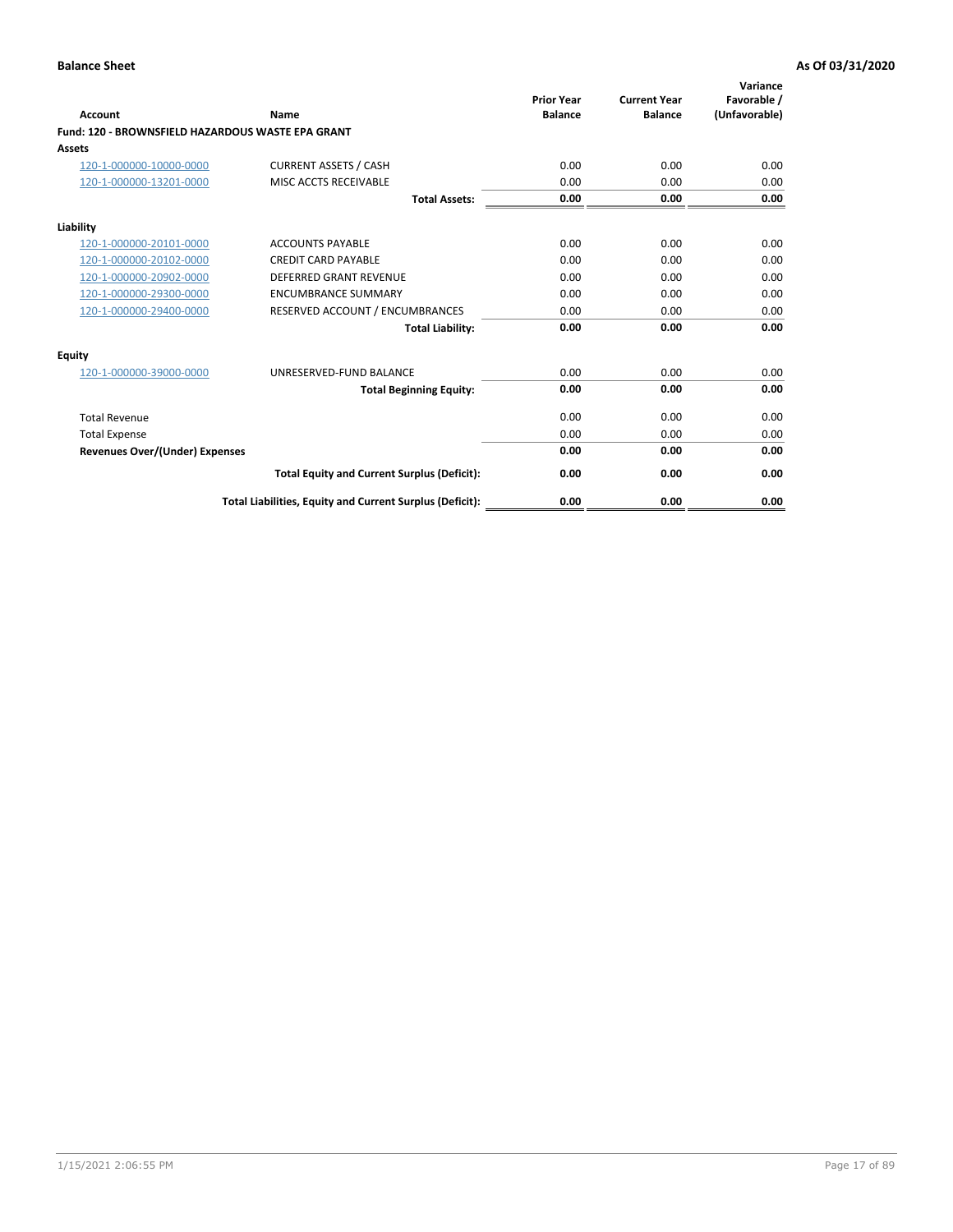| Account                                     | Name                                                     | <b>Prior Year</b><br><b>Balance</b> | <b>Current Year</b><br><b>Balance</b> | Variance<br>Favorable /<br>(Unfavorable) |
|---------------------------------------------|----------------------------------------------------------|-------------------------------------|---------------------------------------|------------------------------------------|
| Fund: 121 - BROWNSFIELD PETROLEUM EPA GRANT |                                                          |                                     |                                       |                                          |
| <b>Assets</b>                               |                                                          |                                     |                                       |                                          |
| 121-1-000000-10000-0000                     | <b>CURRENT ASSETS / CASH</b>                             | 0.00                                | 0.00                                  | 0.00                                     |
| 121-1-000000-13201-0000                     | MISC ACCTS RECEIVABLE                                    | 0.00                                | 0.00                                  | 0.00                                     |
|                                             | <b>Total Assets:</b>                                     | 0.00                                | 0.00                                  | 0.00                                     |
| Liability                                   |                                                          |                                     |                                       |                                          |
| 121-1-000000-20101-0000                     | <b>ACCOUNTS PAYABLE</b>                                  | 0.00                                | 0.00                                  | 0.00                                     |
| 121-1-000000-20102-0000                     | <b>CREDIT CARD PAYABLE</b>                               | 0.00                                | 0.00                                  | 0.00                                     |
| 121-1-000000-20103-0000                     | <b>ACCRUED ACCOUNTS PAYABLE</b>                          | 0.00                                | 0.00                                  | 0.00                                     |
| 121-1-000000-20902-0000                     | <b>DEFERRED GRANT REVENUE</b>                            | 0.00                                | 0.00                                  | 0.00                                     |
| 121-1-000000-29300-0000                     | <b>ENCUMBRANCE SUMMARY</b>                               | 0.00                                | 0.00                                  | 0.00                                     |
| 121-1-000000-29400-0000                     | RESERVED ACCOUNT / ENCUMBRANCES                          | 0.00                                | 0.00                                  | 0.00                                     |
|                                             | <b>Total Liability:</b>                                  | 0.00                                | 0.00                                  | 0.00                                     |
| <b>Equity</b>                               |                                                          |                                     |                                       |                                          |
| 121-1-000000-39000-0000                     | UNRESERVED-FUND BALANCE                                  | 0.00                                | 0.00                                  | 0.00                                     |
|                                             | <b>Total Beginning Equity:</b>                           | 0.00                                | 0.00                                  | 0.00                                     |
| <b>Total Revenue</b>                        |                                                          | 0.00                                | 0.00                                  | 0.00                                     |
| <b>Total Expense</b>                        |                                                          | 0.00                                | 0.00                                  | 0.00                                     |
| <b>Revenues Over/(Under) Expenses</b>       |                                                          | 0.00                                | 0.00                                  | 0.00                                     |
|                                             | <b>Total Equity and Current Surplus (Deficit):</b>       | 0.00                                | 0.00                                  | 0.00                                     |
|                                             | Total Liabilities, Equity and Current Surplus (Deficit): | 0.00                                | 0.00                                  | 0.00                                     |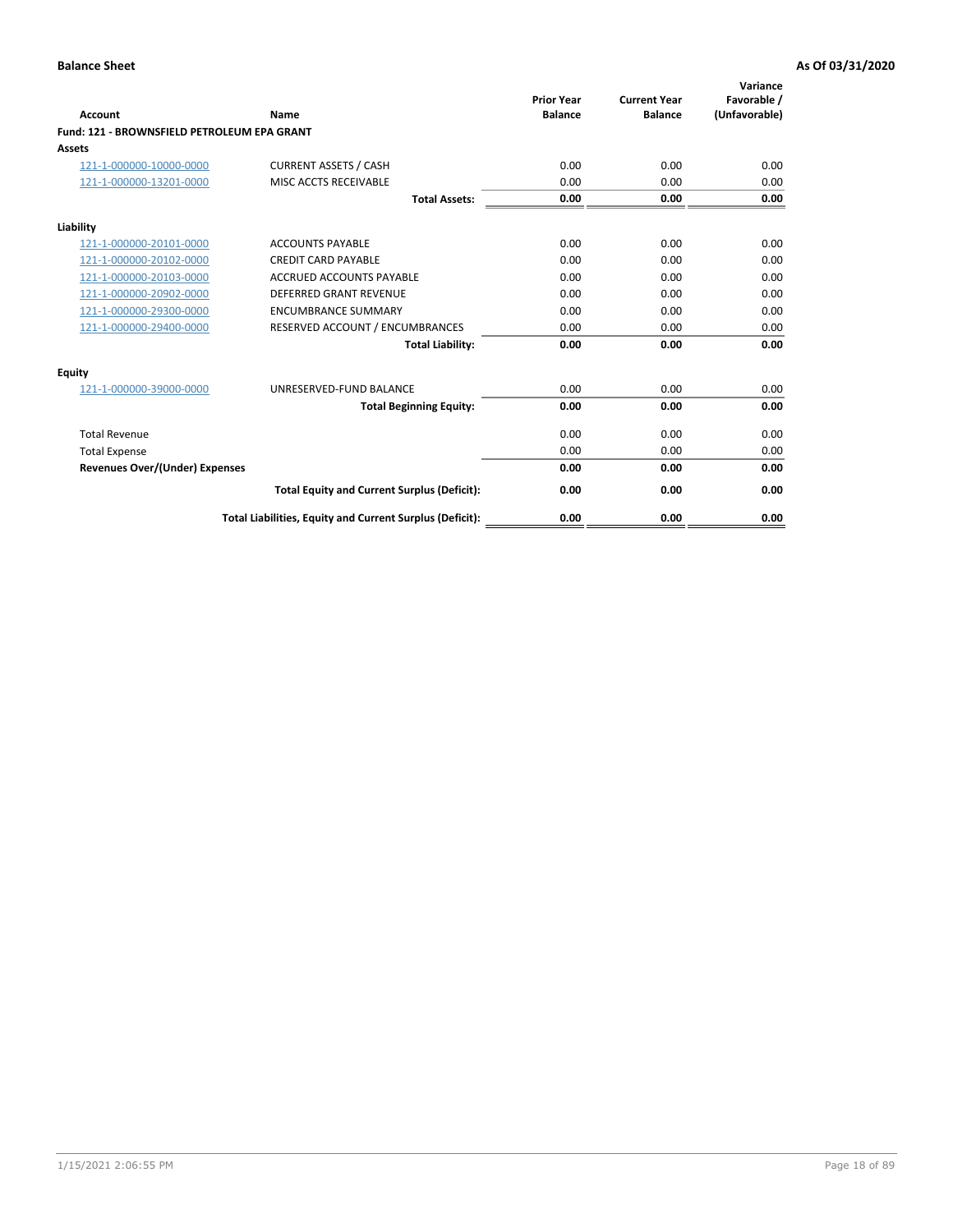| <b>Account</b>                                     | Name                                                     | <b>Prior Year</b><br><b>Balance</b> | <b>Current Year</b><br><b>Balance</b> | Variance<br>Favorable /<br>(Unfavorable) |
|----------------------------------------------------|----------------------------------------------------------|-------------------------------------|---------------------------------------|------------------------------------------|
| Fund: 122 - COPS HIRING PROGRAM GRANT 2010UMWX0308 |                                                          |                                     |                                       |                                          |
| Assets                                             |                                                          |                                     |                                       |                                          |
| 122-1-000000-10000-0000                            | <b>CURRENT ASSETS / CASH</b>                             | 0.00                                | 0.00                                  | 0.00                                     |
| 122-1-000000-13201-0000                            | MISC ACCTS RECEIVABLE                                    | 0.00                                | 0.00                                  | 0.00                                     |
|                                                    | <b>Total Assets:</b>                                     | 0.00                                | 0.00                                  | 0.00                                     |
| Liability                                          |                                                          |                                     |                                       |                                          |
| 122-1-000000-20101-0000                            | <b>ACCOUNTS PAYABLE</b>                                  | 0.00                                | 0.00                                  | 0.00                                     |
| 122-1-000000-20102-0000                            | <b>CREDIT CARD PAYABLE</b>                               | 0.00                                | 0.00                                  | 0.00                                     |
| 122-1-000000-20103-0000                            | <b>ACCRUED ACCOUNTS PAYABLE</b>                          | 0.00                                | 0.00                                  | 0.00                                     |
| 122-1-000000-20902-0000                            | <b>DEFERRED GRANT REVENUE</b>                            | 0.00                                | 0.00                                  | 0.00                                     |
|                                                    | <b>Total Liability:</b>                                  | 0.00                                | 0.00                                  | 0.00                                     |
| Equity                                             |                                                          |                                     |                                       |                                          |
| 122-1-000000-39000-0000                            | UNRESERVED-FUND BALANCE                                  | 0.00                                | 0.00                                  | 0.00                                     |
|                                                    | <b>Total Beginning Equity:</b>                           | 0.00                                | 0.00                                  | 0.00                                     |
| <b>Total Revenue</b>                               |                                                          | 0.00                                | 0.00                                  | 0.00                                     |
| <b>Total Expense</b>                               |                                                          | 0.00                                | 0.00                                  | 0.00                                     |
| <b>Revenues Over/(Under) Expenses</b>              |                                                          | 0.00                                | 0.00                                  | 0.00                                     |
|                                                    | <b>Total Equity and Current Surplus (Deficit):</b>       | 0.00                                | 0.00                                  | 0.00                                     |
|                                                    | Total Liabilities, Equity and Current Surplus (Deficit): | 0.00                                | 0.00                                  | 0.00                                     |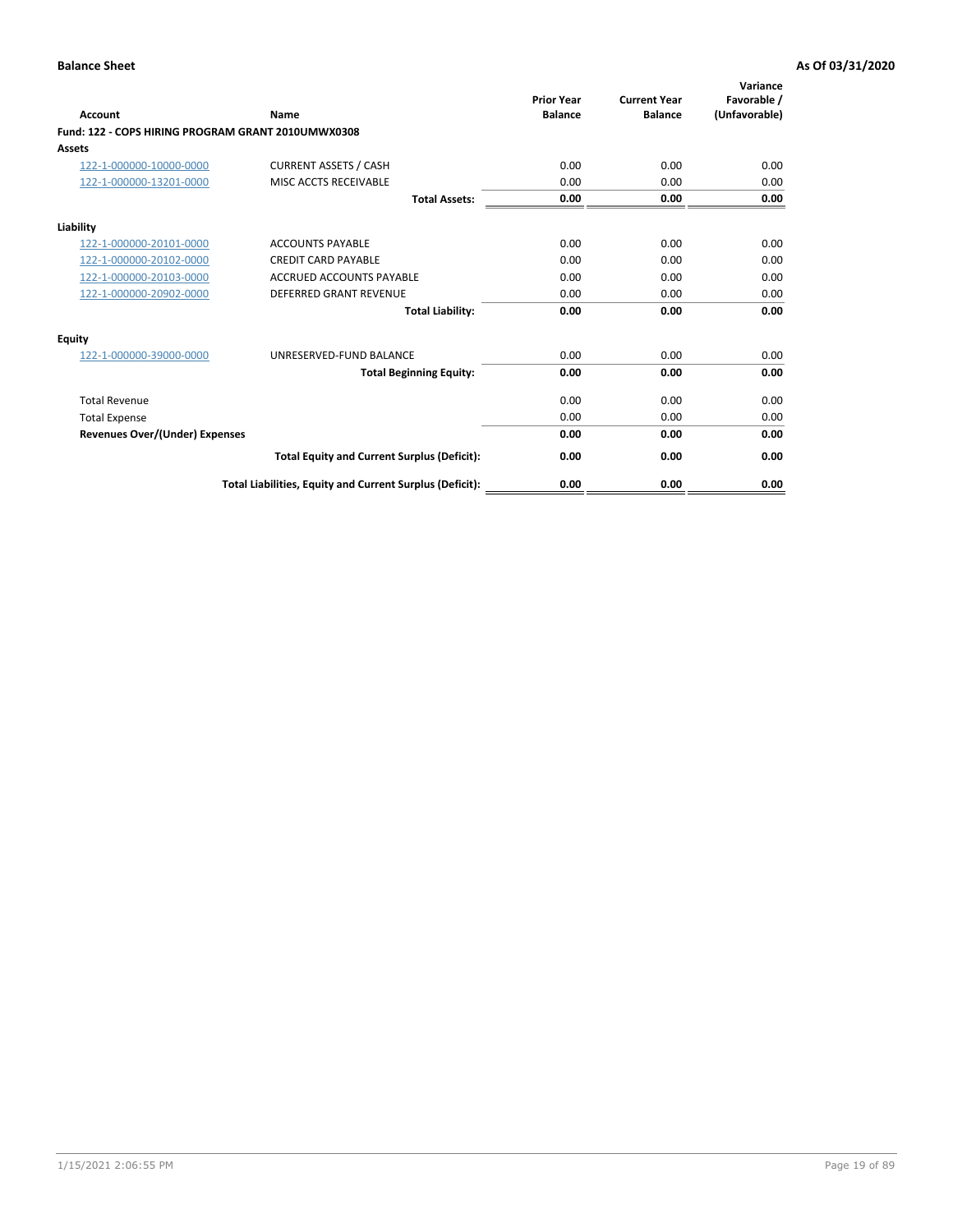| Account                               | Name                                                           | <b>Prior Year</b><br><b>Balance</b> | <b>Current Year</b><br><b>Balance</b> | Variance<br>Favorable /<br>(Unfavorable) |
|---------------------------------------|----------------------------------------------------------------|-------------------------------------|---------------------------------------|------------------------------------------|
|                                       | Fund: 123 - PTRAIN - POLICE REIMBURSEMENT GRANTS & CONT EDUCAT |                                     |                                       |                                          |
| Assets                                |                                                                |                                     |                                       |                                          |
| 123-1-000000-10000-0000               | <b>CURRENT ASSETS / CASH</b>                                   | 10,972.00                           | 7,207.62                              | $-3,764.38$                              |
| 123-1-000000-13201-0000               | MISC ACCTS RECEIVABLE                                          | 0.00                                | 0.00                                  | 0.00                                     |
|                                       | <b>Total Assets:</b>                                           | 10,972.00                           | 7,207.62                              | $-3,764.38$                              |
| Liability                             |                                                                |                                     |                                       |                                          |
| 123-1-000000-20101-0000               | <b>ACCOUNTS PAYABLE</b>                                        | 0.00                                | 0.00                                  | 0.00                                     |
| 123-1-000000-20102-0000               | <b>CREDIT CARD PAYABLE</b>                                     | 0.00                                | 0.00                                  | 0.00                                     |
| 123-1-000000-20103-0000               | <b>ACCRUED ACCOUNTS PAYABLE</b>                                | 0.00                                | 0.00                                  | 0.00                                     |
|                                       | <b>Total Liability:</b>                                        | 0.00                                | 0.00                                  | 0.00                                     |
| Equity                                |                                                                |                                     |                                       |                                          |
| 123-1-000000-39000-0000               | UNRESERVED-FUND BALANCE                                        | 10.461.04                           | 4,972.48                              | $-5,488.56$                              |
|                                       | <b>Total Beginning Equity:</b>                                 | 10,461.04                           | 4,972.48                              | $-5,488.56$                              |
| <b>Total Revenue</b>                  |                                                                | 4,568.51                            | 3,724.21                              | $-844.30$                                |
| <b>Total Expense</b>                  |                                                                | 4.057.55                            | 1,489.07                              | 2,568.48                                 |
| <b>Revenues Over/(Under) Expenses</b> |                                                                | 510.96                              | 2,235.14                              | 1,724.18                                 |
|                                       | <b>Total Equity and Current Surplus (Deficit):</b>             | 10,972.00                           | 7,207.62                              | $-3,764.38$                              |
|                                       | Total Liabilities, Equity and Current Surplus (Deficit):       | 10,972.00                           | 7,207.62                              | $-3,764.38$                              |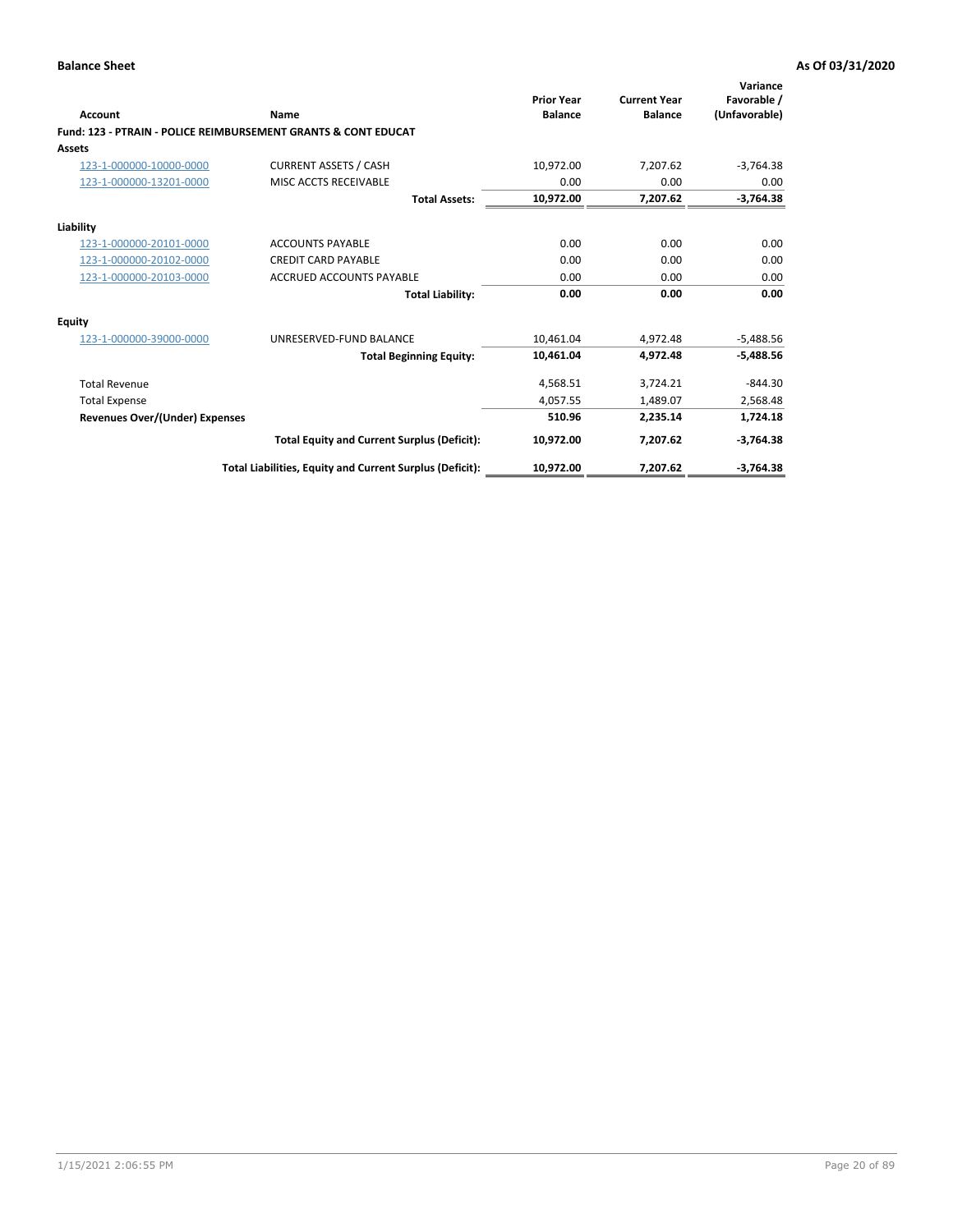|                                       |                                                          | <b>Prior Year</b> | <b>Current Year</b> | Variance<br>Favorable / |
|---------------------------------------|----------------------------------------------------------|-------------------|---------------------|-------------------------|
| <b>Account</b>                        | Name                                                     | <b>Balance</b>    | <b>Balance</b>      | (Unfavorable)           |
| <b>Fund: 124 - FIRE HAZMAT GRANT</b>  |                                                          |                   |                     |                         |
| <b>Assets</b>                         |                                                          |                   |                     |                         |
| 124-1-000000-10000-0000               | <b>CURRENT ASSETS / CASH</b>                             | 0.00              | 984.78              | 984.78                  |
| 124-1-000000-13201-0000               | MISC ACCTS RECEIVABLE                                    | 0.00              | 0.00                | 0.00                    |
| 124-1-000000-13205-0000               | <b>INTEREST RECEIVABLE</b>                               | 0.00              | 0.00                | 0.00                    |
|                                       | <b>Total Assets:</b>                                     | 0.00              | 984.78              | 984.78                  |
| Liability                             |                                                          |                   |                     |                         |
| 124-1-000000-20101-0000               | <b>ACCOUNTS PAYABLE</b>                                  | 0.00              | 0.00                | 0.00                    |
| 124-1-000000-20102-0000               | <b>CREDIT CARD PAYABLE</b>                               | 0.00              | 0.00                | 0.00                    |
| 124-1-000000-20902-0000               | <b>DEFERRED GRANT REVENUE</b>                            | 0.00              | 0.00                | 0.00                    |
| 124-1-000000-21001-0000               | <b>GENERAL FUND / GENERAL FUND</b>                       | 0.00              | 0.00                | 0.00                    |
| 124-1-000000-29300-0000               | <b>ENCUMBRANCE SUMMARY</b>                               | 0.00              | 0.00                | 0.00                    |
| 124-1-000000-29400-0000               | RESERVED ACCOUNT / ENCUMBRANCES                          | 0.00              | 0.00                | 0.00                    |
|                                       | <b>Total Liability:</b>                                  | 0.00              | 0.00                | 0.00                    |
| <b>Equity</b>                         |                                                          |                   |                     |                         |
| 124-1-000000-39000-0000               | UNRESERVED-FUND BALANCE                                  | 0.00              | 984.89              | 984.89                  |
|                                       | <b>Total Beginning Equity:</b>                           | 0.00              | 984.89              | 984.89                  |
| <b>Total Revenue</b>                  |                                                          | 0.00              | 0.00                | 0.00                    |
| <b>Total Expense</b>                  |                                                          | 0.00              | 0.11                | $-0.11$                 |
| <b>Revenues Over/(Under) Expenses</b> |                                                          | 0.00              | $-0.11$             | $-0.11$                 |
|                                       | <b>Total Equity and Current Surplus (Deficit):</b>       | 0.00              | 984.78              | 984.78                  |
|                                       | Total Liabilities, Equity and Current Surplus (Deficit): | 0.00              | 984.78              | 984.78                  |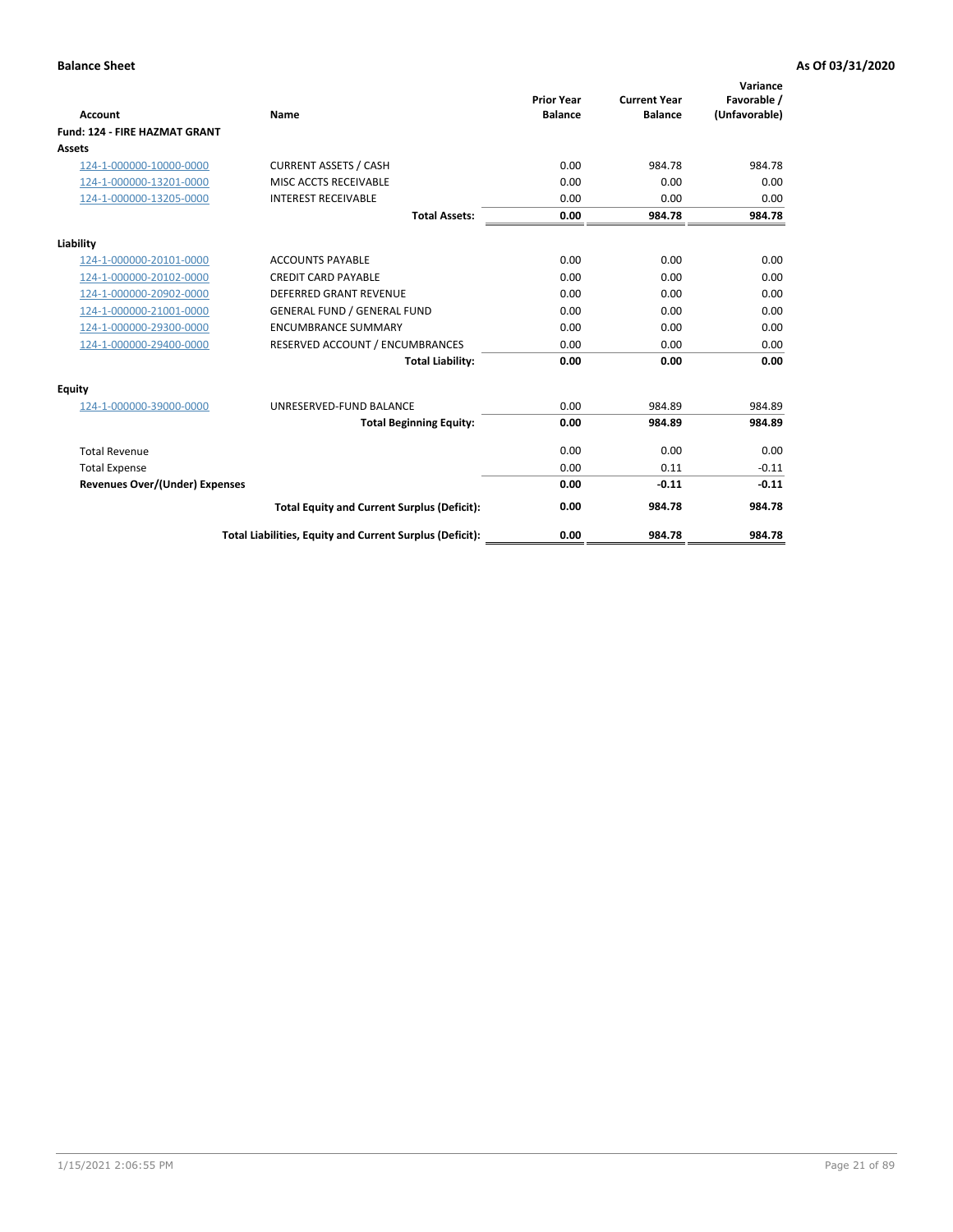| Account                                                   | Name                                                     | <b>Prior Year</b><br><b>Balance</b> | <b>Current Year</b><br><b>Balance</b> | Variance<br>Favorable /<br>(Unfavorable) |
|-----------------------------------------------------------|----------------------------------------------------------|-------------------------------------|---------------------------------------|------------------------------------------|
| <b>Fund: 125 - TRAINING &amp; HUMANITIES TEXAS GRANTS</b> |                                                          |                                     |                                       |                                          |
| <b>Assets</b>                                             |                                                          |                                     |                                       |                                          |
| 125-1-000000-10000-0000                                   | <b>CURRENT ASSETS / CASH</b>                             | 0.00                                | 0.00                                  | 0.00                                     |
| 125-1-000000-13205-0000                                   | <b>INTEREST RECEIVABLE</b>                               | 0.00                                | 0.00                                  | 0.00                                     |
|                                                           | <b>Total Assets:</b>                                     | 0.00                                | 0.00                                  | 0.00                                     |
| Liability                                                 |                                                          |                                     |                                       |                                          |
| 125-1-000000-20101-0000                                   | <b>ACCOUNTS PAYABLE</b>                                  | 0.00                                | 0.00                                  | 0.00                                     |
| 125-1-000000-20102-0000                                   | <b>CREDIT CARD PAYABLE</b>                               | 0.00                                | 0.00                                  | 0.00                                     |
| 125-1-000000-20103-0000                                   | <b>ACCRUED ACCOUNTS PAYABLE</b>                          | 0.00                                | 0.00                                  | 0.00                                     |
| 125-1-000000-20902-0000                                   | <b>DEFERRED GRANT REVENUE</b>                            | 0.00                                | 0.00                                  | 0.00                                     |
| 125-1-000000-29300-0000                                   | <b>ENCUMBRANCE SUMMARY</b>                               | 0.00                                | 0.00                                  | 0.00                                     |
| 125-1-000000-29400-0000                                   | RESERVED ACCOUNT / ENCUMBRANCES                          | 0.00                                | 0.00                                  | 0.00                                     |
|                                                           | <b>Total Liability:</b>                                  | 0.00                                | 0.00                                  | 0.00                                     |
| <b>Equity</b>                                             |                                                          |                                     |                                       |                                          |
| 125-1-000000-39000-0000                                   | UNRESERVED-FUND BALANCE                                  | 0.00                                | 0.00                                  | 0.00                                     |
|                                                           | <b>Total Beginning Equity:</b>                           | 0.00                                | 0.00                                  | 0.00                                     |
| <b>Total Revenue</b>                                      |                                                          | 0.00                                | 0.00                                  | 0.00                                     |
| <b>Total Expense</b>                                      |                                                          | 0.00                                | 0.00                                  | 0.00                                     |
| <b>Revenues Over/(Under) Expenses</b>                     |                                                          | 0.00                                | 0.00                                  | 0.00                                     |
|                                                           | <b>Total Equity and Current Surplus (Deficit):</b>       | 0.00                                | 0.00                                  | 0.00                                     |
|                                                           | Total Liabilities, Equity and Current Surplus (Deficit): | 0.00                                | 0.00                                  | 0.00                                     |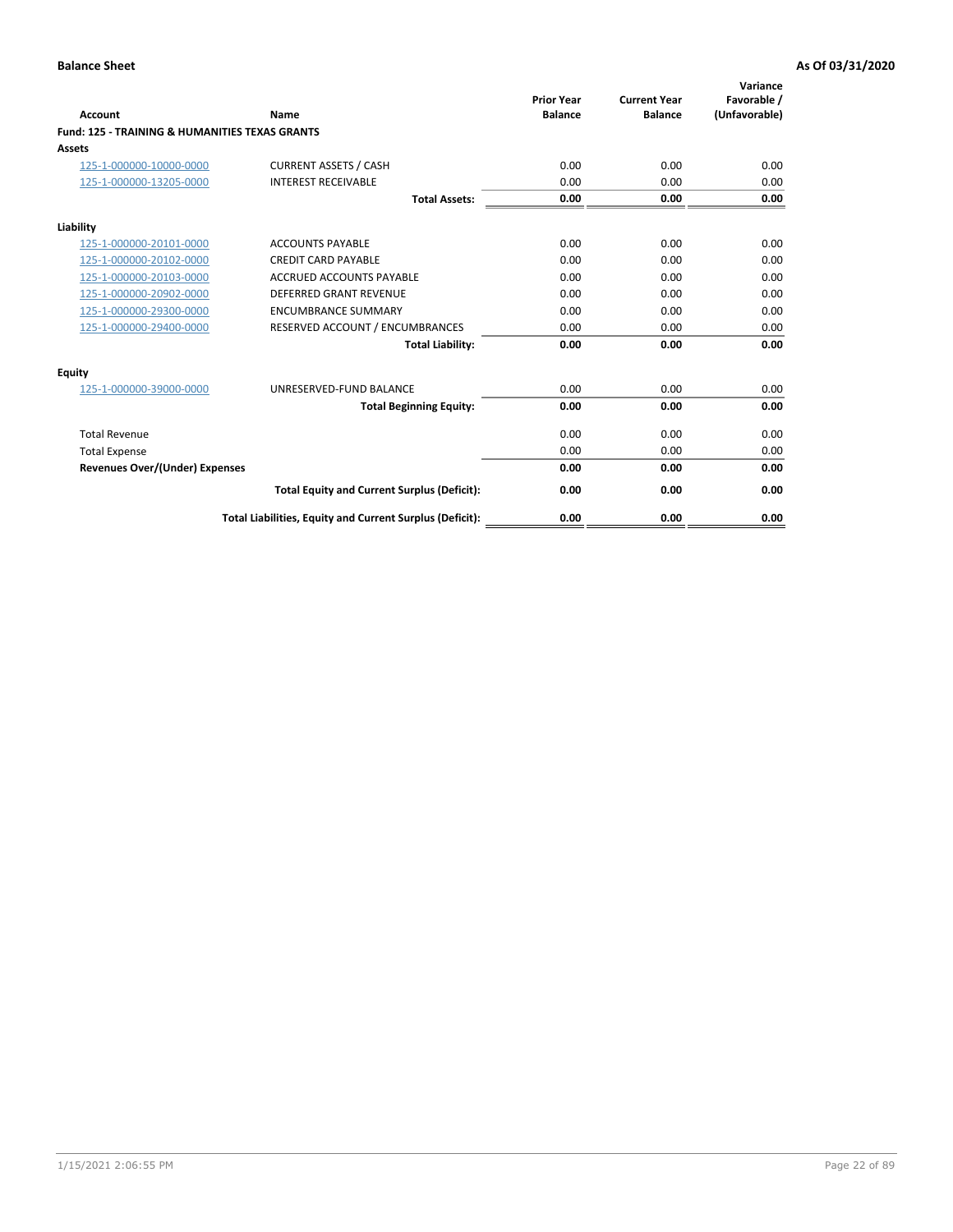| <b>Account</b>                         | Name                                                     | <b>Prior Year</b><br><b>Balance</b> | <b>Current Year</b><br><b>Balance</b> | Variance<br>Favorable /<br>(Unfavorable) |
|----------------------------------------|----------------------------------------------------------|-------------------------------------|---------------------------------------|------------------------------------------|
| <b>Fund: 126 - TIFMAS MOBILIZATION</b> |                                                          |                                     |                                       |                                          |
| Assets                                 |                                                          |                                     |                                       |                                          |
| 126-1-000000-10000-0000                | <b>CURRENT ASSETS / CASH</b>                             | 0.00                                | 0.00                                  | 0.00                                     |
| 126-1-000000-13201-0000                | MISC ACCTS RECEIVABLE                                    | 0.00                                | 0.00                                  | 0.00                                     |
|                                        | <b>Total Assets:</b>                                     | 0.00                                | 0.00                                  | 0.00                                     |
| Liability                              |                                                          |                                     |                                       |                                          |
| 126-1-000000-20101-0000                | <b>ACCOUNTS PAYABLE</b>                                  | 0.00                                | 0.00                                  | 0.00                                     |
| 126-1-000000-20102-0000                | <b>CREDIT CARD PAYABLE</b>                               | 0.00                                | 0.00                                  | 0.00                                     |
| 126-1-000000-39100-0000                | UNRESERVED-RET. EARNINGS                                 | 0.00                                | 0.00                                  | 0.00                                     |
|                                        | <b>Total Liability:</b>                                  | 0.00                                | 0.00                                  | 0.00                                     |
| Equity                                 |                                                          |                                     |                                       |                                          |
| 126-1-000000-39000-0000                | UNRESERVED-FUND BALANCE                                  | 0.00                                | 0.00                                  | 0.00                                     |
|                                        | <b>Total Beginning Equity:</b>                           | 0.00                                | 0.00                                  | 0.00                                     |
| <b>Total Revenue</b>                   |                                                          | 0.00                                | 0.00                                  | 0.00                                     |
| <b>Total Expense</b>                   |                                                          | 0.00                                | 0.00                                  | 0.00                                     |
| Revenues Over/(Under) Expenses         |                                                          | 0.00                                | 0.00                                  | 0.00                                     |
|                                        | <b>Total Equity and Current Surplus (Deficit):</b>       | 0.00                                | 0.00                                  | 0.00                                     |
|                                        | Total Liabilities, Equity and Current Surplus (Deficit): | 0.00                                | 0.00                                  | 0.00                                     |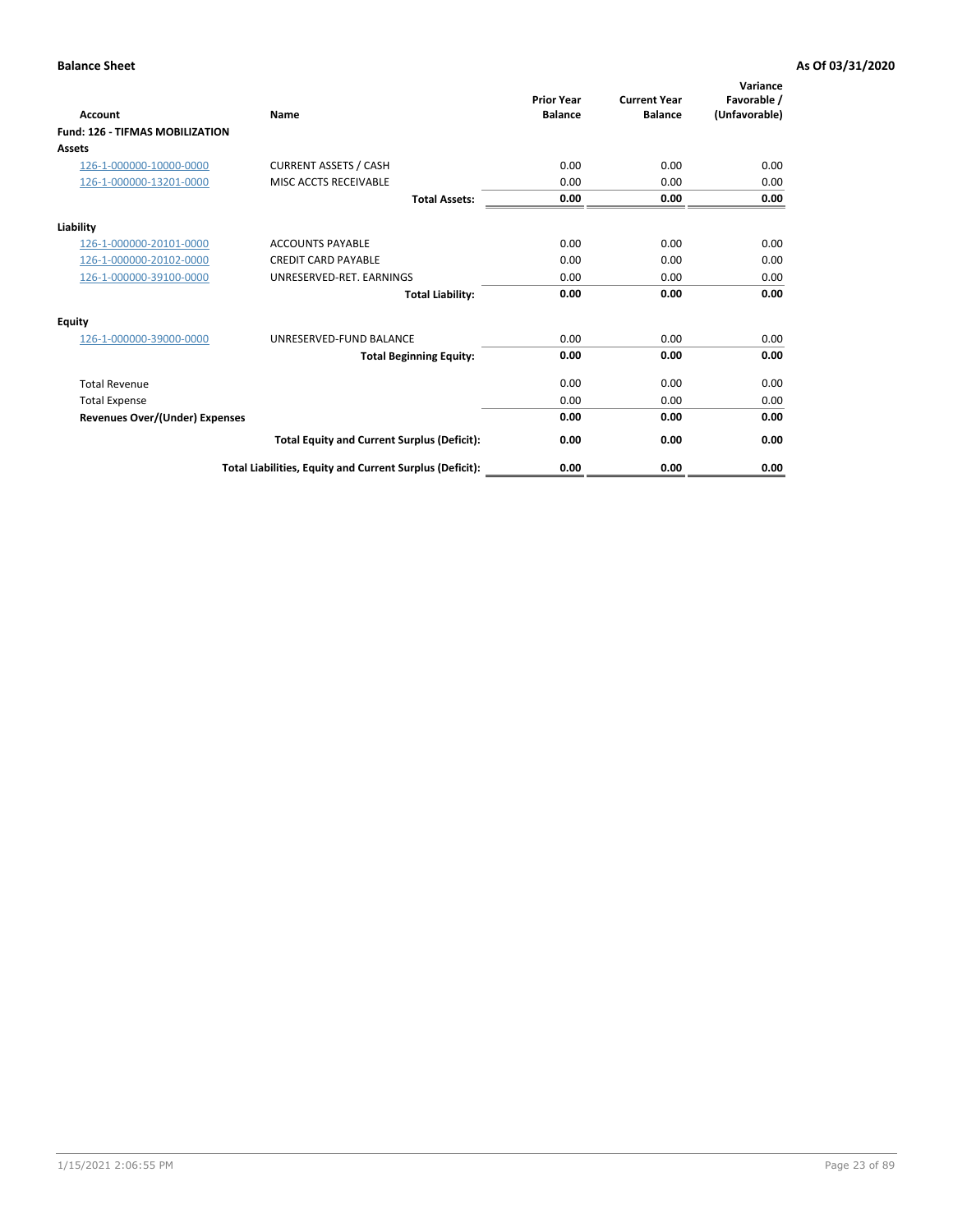| <b>Account</b>                        | Name                                                     | <b>Prior Year</b><br><b>Balance</b> | <b>Current Year</b><br><b>Balance</b> | Variance<br>Favorable /<br>(Unfavorable) |
|---------------------------------------|----------------------------------------------------------|-------------------------------------|---------------------------------------|------------------------------------------|
| Fund: 127 - FIRE GRANT                |                                                          |                                     |                                       |                                          |
| Assets                                |                                                          |                                     |                                       |                                          |
| 127-1-000000-10000-0000               | <b>CURRENT ASSETS / CASH</b>                             | 0.00                                | 0.00                                  | 0.00                                     |
| 127-1-000000-13201-0000               | MISC ACCTS RECEIVABLE                                    | 0.00                                | 0.00                                  | 0.00                                     |
|                                       | <b>Total Assets:</b>                                     | 0.00                                | 0.00                                  | 0.00                                     |
| Liability                             |                                                          |                                     |                                       |                                          |
| 127-1-000000-20101-0000               | <b>ACCOUNTS PAYABLE</b>                                  | 0.00                                | 0.00                                  | 0.00                                     |
|                                       | <b>Total Liability:</b>                                  | 0.00                                | 0.00                                  | 0.00                                     |
| Equity                                |                                                          |                                     |                                       |                                          |
| 127-1-000000-39000-0000               | UNRESERVED-FUND BALANCE                                  | 0.00                                | 0.00                                  | 0.00                                     |
|                                       | <b>Total Beginning Equity:</b>                           | 0.00                                | 0.00                                  | 0.00                                     |
| <b>Total Revenue</b>                  |                                                          | 0.00                                | 0.00                                  | 0.00                                     |
| <b>Total Expense</b>                  |                                                          | 0.00                                | 0.00                                  | 0.00                                     |
| <b>Revenues Over/(Under) Expenses</b> |                                                          | 0.00                                | 0.00                                  | 0.00                                     |
|                                       | <b>Total Equity and Current Surplus (Deficit):</b>       | 0.00                                | 0.00                                  | 0.00                                     |
|                                       | Total Liabilities, Equity and Current Surplus (Deficit): | 0.00                                | 0.00                                  | 0.00                                     |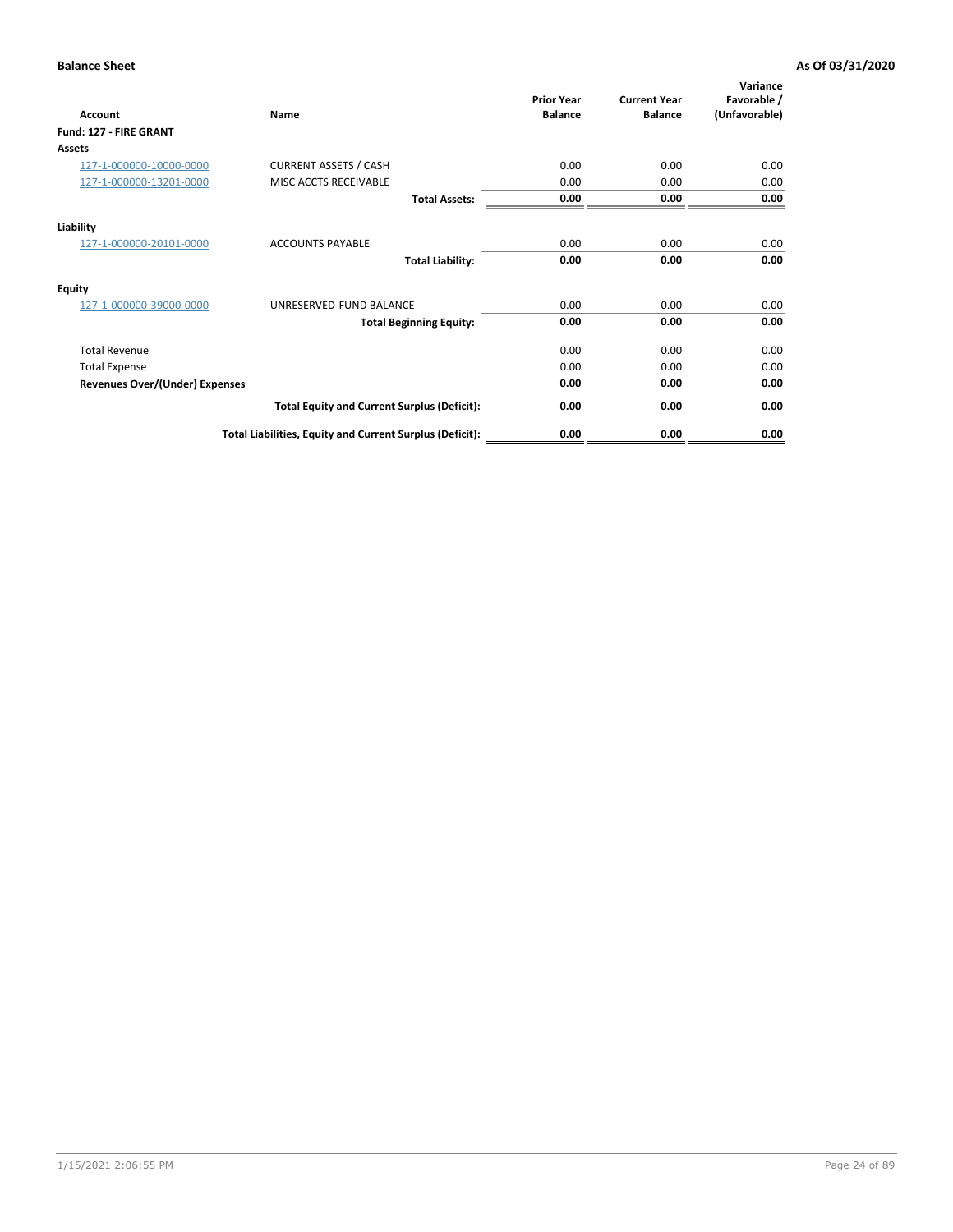| <b>Account</b>                        | Name                                                           | <b>Prior Year</b><br><b>Balance</b> | <b>Current Year</b><br><b>Balance</b> | Variance<br>Favorable /<br>(Unfavorable) |
|---------------------------------------|----------------------------------------------------------------|-------------------------------------|---------------------------------------|------------------------------------------|
| Fund: 140 - DEBT SERVICE FUND         |                                                                |                                     |                                       |                                          |
| Assets                                | <b>CURRENT ASSETS / CASH</b>                                   | 540,935.66                          | 495,879.17                            | $-45,056.49$                             |
| 140-1-000000-10000-0000               | <b>BOND ISSUANCE COSTS</b>                                     | 0.00                                | 0.00                                  | 0.00                                     |
| 140-1-000000-12101-0000               | <b>TAX RECEIVABLE-CURRENT</b>                                  | 404,878.85                          | 147,354.21                            | $-257,524.64$                            |
| 140-1-000000-13101-0000               |                                                                |                                     |                                       |                                          |
| 140-1-000000-13102-0000               | <b>TAXES REC-DELINQUENT</b>                                    | 265,677.67                          | 264,543.70                            | $-1,133.97$<br>$-4,706.95$               |
| 140-1-000000-13103-0000               | ALLOW FOR UNCOLLECT TAXES                                      | $-50,238.80$                        | $-54,945.75$                          |                                          |
| 140-1-000000-13203-0000               | NON-CURRENT ASSETS / PREPAYMENTS<br><b>INTEREST RECEIVABLE</b> | 0.00<br>0.00                        | 0.00<br>0.00                          | 0.00<br>0.00                             |
| 140-1-000000-13205-0000               |                                                                |                                     |                                       |                                          |
| 140-1-000000-13221-0000               | MISC A/R - PROPERTY TAXES                                      | 18,637.80                           | 37,726.03                             | 19,088.23                                |
|                                       | <b>Total Assets:</b>                                           | 1,179,891.18                        | 890,557.36                            | -289,333.82                              |
| Liability                             |                                                                |                                     |                                       |                                          |
| 140-1-000000-20101-0000               | <b>ACCOUNTS PAYABLE</b>                                        | 0.00                                | 0.00                                  | 0.00                                     |
| 140-1-000000-20102-0000               | <b>CREDIT CARD PAYABLE</b>                                     | 0.00                                | 0.00                                  | 0.00                                     |
| 140-1-000000-20103-0000               | ACCRUED ACCOUNTS PAYABLE                                       | 0.00                                | 0.00                                  | 0.00                                     |
| 140-1-000000-20108-0000               | <b>MATURED BONDS PAYABLE</b>                                   | 0.00                                | 0.00                                  | 0.00                                     |
| 140-1-000000-20111-0000               | MATURED INTEREST PAYABLE                                       | 0.00                                | 0.00                                  | 0.00                                     |
| 140-1-000000-20112-0000               | ACCRUED INTEREST PAYABLE                                       | 0.00                                | 0.00                                  | 0.00                                     |
| 140-1-000000-20203-0000               | <b>DEFERRED TAX REVENUE</b>                                    | 609,988.75                          | 346,623.19                            | 263,365.56                               |
| 140-1-000000-21001-0000               | <b>GENERAL FUND / GENERAL FUND</b>                             | 0.00                                | 0.00                                  | 0.00                                     |
| 140-1-000000-21040-0000               | DUE TO / GENERAL CIP FUND                                      | 0.00                                | 0.00                                  | 0.00                                     |
| 140-1-000000-29300-0000               | <b>ENCUMBRANCE SUMMARY</b>                                     | 0.00                                | 0.00                                  | 0.00                                     |
| 140-1-000000-29400-0000               | RESERVED ACCOUNT / ENCUMBRANCES                                | 0.00                                | 0.00                                  | 0.00                                     |
|                                       | <b>Total Liability:</b>                                        | 609,988.75                          | 346,623.19                            | 263,365.56                               |
|                                       |                                                                |                                     |                                       |                                          |
| Equity<br>140-1-000000-39000-0000     | UNRESERVED-FUND BALANCE                                        | 855,063.37                          | 981,993.42                            | 126,930.05                               |
|                                       | <b>Total Beginning Equity:</b>                                 | 855,063.37                          | 981,993.42                            | 126,930.05                               |
|                                       |                                                                |                                     |                                       |                                          |
| <b>Total Revenue</b>                  |                                                                | 5,267,184.08                        | 5,867,405.00                          | 600,220.92                               |
| <b>Total Expense</b>                  |                                                                | 5,552,345.02                        | 6,305,464.25                          | $-753,119.23$                            |
| <b>Revenues Over/(Under) Expenses</b> |                                                                | $-285,160.94$                       | -438,059.25                           | $-152,898.31$                            |
|                                       | <b>Total Equity and Current Surplus (Deficit):</b>             | 569,902.43                          | 543,934.17                            | $-25,968.26$                             |
|                                       | Total Liabilities, Equity and Current Surplus (Deficit):       | 1,179,891.18                        | 890,557.36                            | $-289,333.82$                            |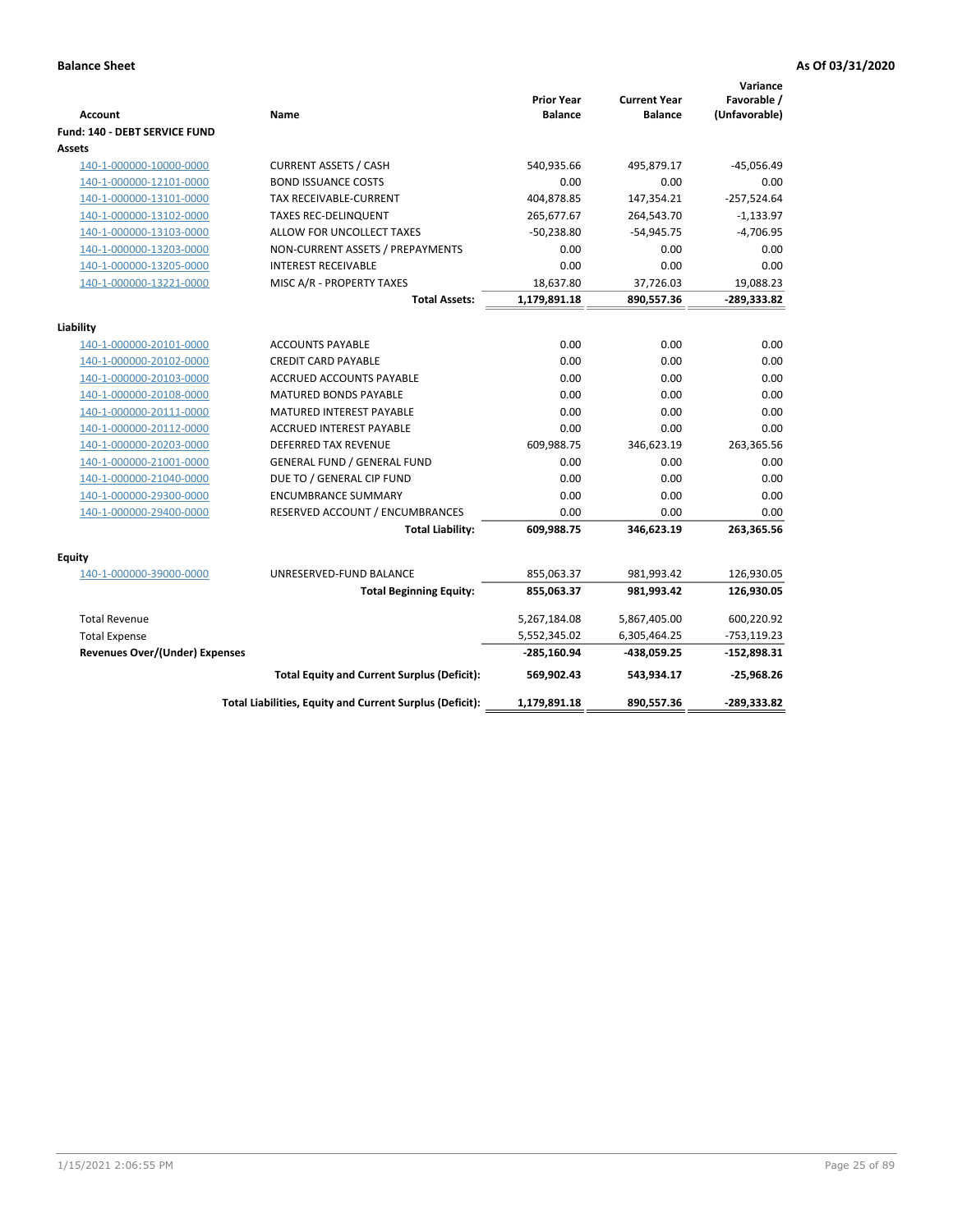|                                                    |                                                          |                                     |                                       | Variance                     |
|----------------------------------------------------|----------------------------------------------------------|-------------------------------------|---------------------------------------|------------------------------|
| <b>Account</b>                                     | Name                                                     | <b>Prior Year</b><br><b>Balance</b> | <b>Current Year</b><br><b>Balance</b> | Favorable /<br>(Unfavorable) |
| Fund: 160 - GENERAL CAPITAL IMPROVEMENT FUND       |                                                          |                                     |                                       |                              |
| Assets                                             |                                                          |                                     |                                       |                              |
| 160-1-000000-10000-0000                            | <b>CURRENT ASSETS / CASH</b>                             | 2,917,226.56                        | 2,976,346.92                          | 59,120.36                    |
| 160-1-000000-11402-0000                            | 2002 CO'S                                                | 251,338.55                          | 256,196.01                            | 4,857.46                     |
| 160-1-000000-11514-0000                            | EXCHANGE BLDG - TX DAILY ACCOUNT 1157                    | 224,518.31                          | 229,012.24                            | 4,493.93                     |
| 160-1-000000-11515-0000                            | 2019 GO STREET BOND PROCEEDS - TX TERN                   | 0.00                                | 14,920,891.44                         | 14,920,891.44                |
| 160-1-000000-11517-0000                            | <b>EXCHANGE BLDG - TX TERM</b>                           | 0.00                                | 0.00                                  | 0.00                         |
| 160-1-000000-11520-0000                            | <b>CERTIFICATES OF DEPOSIT</b>                           | 0.00                                | 0.00                                  | 0.00                         |
| 160-1-000000-11602-0000                            | 2001 CO                                                  | 0.00                                | 0.00                                  | 0.00                         |
| 160-1-000000-11603-0000                            | 2001-A CO'S                                              | 75,948.48                           | 77,442.28                             | 1,493.80                     |
| 160-1-000000-13201-0000                            | MISC ACCTS RECEIVABLE                                    | 7,311.00                            | 7,311.00                              | 0.00                         |
| 160-1-000000-13205-0000                            | <b>INTEREST RECEIVABLE</b>                               | 0.00                                | 0.00                                  | 0.00                         |
| 160-1-000000-14035-0000                            | DEBT SERVICE / DEBT SERVICE FUND                         | 0.00                                | 0.00                                  | 0.00                         |
|                                                    | <b>Total Assets:</b>                                     | 3,476,342.90                        | 18,467,199.89                         | 14,990,856.99                |
|                                                    |                                                          |                                     |                                       |                              |
| Liability                                          |                                                          | 0.00                                |                                       | 5,960.78                     |
| 160-1-000000-20101-0000                            | <b>ACCOUNTS PAYABLE</b>                                  |                                     | $-5,960.78$                           |                              |
| 160-1-000000-20102-0000<br>160-1-000000-20103-0000 | <b>CREDIT CARD PAYABLE</b><br>ACCRUED ACCOUNTS PAYABLE   | 0.00<br>0.00                        | 0.00<br>0.00                          | 0.00<br>0.00                 |
| 160-1-000000-20113-0000                            | <b>DEVELOPERS ESCROW</b>                                 | 0.00                                | 0.00                                  | 0.00                         |
| 160-1-000000-20139-0000                            | RETAINAGES PAYABLE                                       | $-0.04$                             | 20,336.53                             | $-20,336.57$                 |
| 160-1-000000-20902-0000                            | <b>DEFERRED GRANT REVENUE</b>                            | 0.00                                | 0.00                                  | 0.00                         |
| 160-1-000000-21001-0000                            | <b>GENERAL FUND / GENERAL FUND</b>                       | 0.00                                | 0.00                                  | 0.00                         |
| 160-1-000000-21035-0000                            | DEBT SERVICE / DUE TO DEBT SERVICE                       | 0.00                                | 0.00                                  | 0.00                         |
| 160-1-000000-21101-0000                            | ENTERPRISE / WTR/WWTR UTILITY FUND                       | 0.00                                | 0.00                                  | 0.00                         |
| 160-1-000000-29300-0000                            | <b>ENCUMBRANCE SUMMARY</b>                               | 0.00                                | 0.00                                  | 0.00                         |
| 160-1-000000-29400-0100                            | RESERVED ACCOUNT / ENCUMBRANCES                          | 0.00                                | 0.00                                  | 0.00                         |
|                                                    | <b>Total Liability:</b>                                  | $-0.04$                             | 14,375.75                             | $-14,375.79$                 |
|                                                    |                                                          |                                     |                                       |                              |
| <b>Equity</b>                                      |                                                          |                                     |                                       |                              |
| 160-1-000000-39000-0000                            | UNRESERVED-FUND BALANCE                                  | 2,314,271.96                        | 3,121,492.13                          | 807,220.17                   |
|                                                    | <b>Total Beginning Equity:</b>                           | 2,314,271.96                        | 3,121,492.13                          | 807,220.17                   |
| <b>Total Revenue</b>                               |                                                          | 1,807,771.85                        | 16,058,144.09                         | 14,250,372.24                |
| <b>Total Expense</b>                               |                                                          | 645,700.87                          | 726,812.08                            | $-81,111.21$                 |
| <b>Revenues Over/(Under) Expenses</b>              |                                                          | 1,162,070.98                        | 15,331,332.01                         | 14,169,261.03                |
|                                                    | <b>Total Equity and Current Surplus (Deficit):</b>       | 3,476,342.94                        | 18,452,824.14                         | 14,976,481.20                |
|                                                    | Total Liabilities, Equity and Current Surplus (Deficit): | 3,476,342.90                        | 18,467,199.89                         | 14,990,856.99                |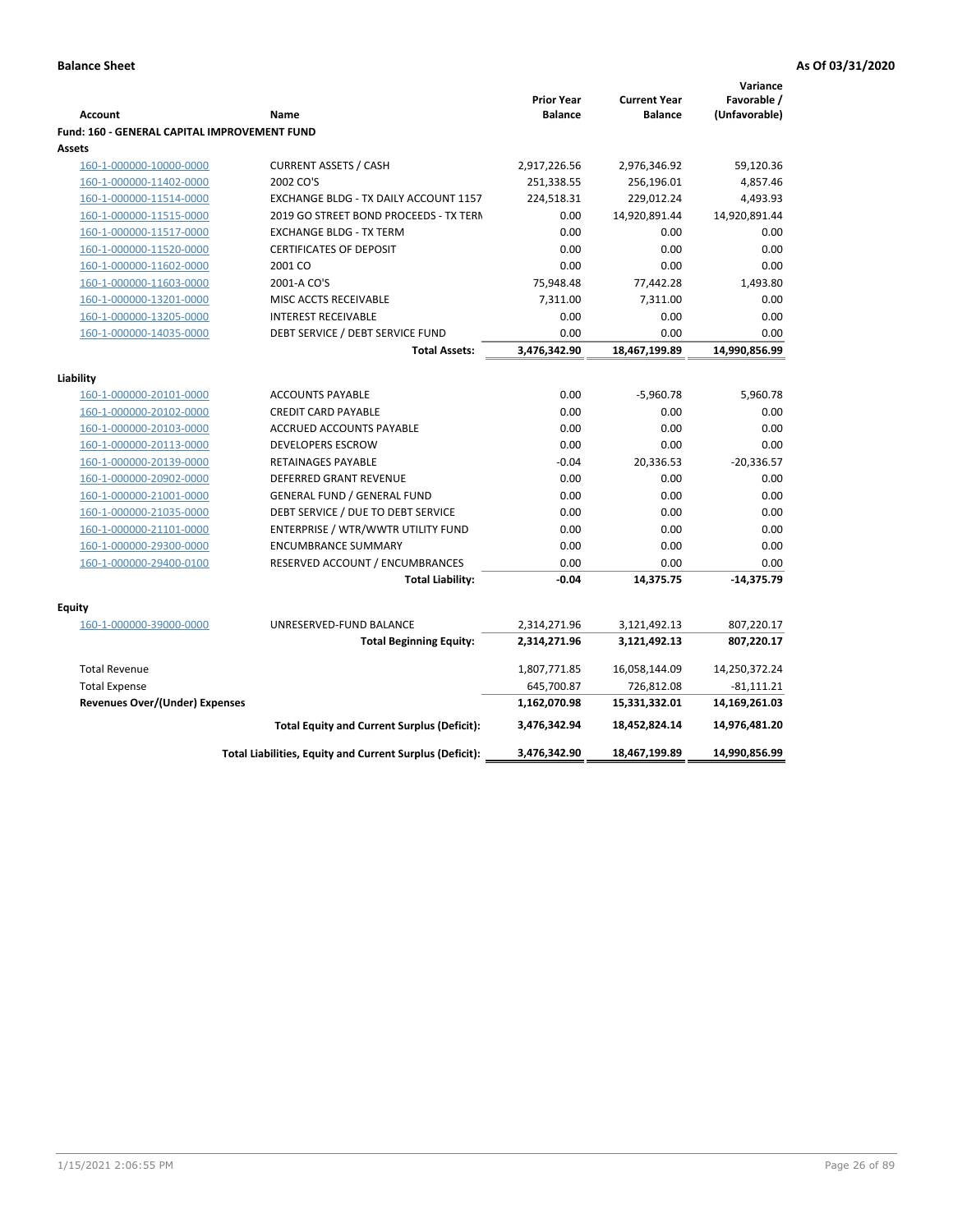| <b>Account</b>                        | Name                                                     | <b>Prior Year</b><br><b>Balance</b> | <b>Current Year</b><br><b>Balance</b> | Variance<br>Favorable /<br>(Unfavorable) |
|---------------------------------------|----------------------------------------------------------|-------------------------------------|---------------------------------------|------------------------------------------|
| Fund: 161 - STREET CONSTRUCTION FUND  |                                                          |                                     |                                       |                                          |
| Assets                                |                                                          |                                     |                                       |                                          |
| 161-1-000000-10000-0000               | <b>CURRENT ASSETS / CASH</b>                             | 860,969.26                          | 875,353.75                            | 14,384.49                                |
| 161-1-000000-11003-0000               | 2010 CO'S                                                | 0.00                                | 0.00                                  | 0.00                                     |
| 161-1-000000-13205-0000               | <b>INTEREST RECEIVABLE</b>                               | 0.00                                | 0.00                                  | 0.00                                     |
| 161-1-000000-14035-0000               | DEBT SERVICE / DEBT SERVICE FUND                         | 0.00                                | 0.00                                  | 0.00                                     |
|                                       | <b>Total Assets:</b>                                     | 860,969.26                          | 875,353.75                            | 14,384.49                                |
| Liability                             |                                                          |                                     |                                       |                                          |
| 161-1-000000-20101-0000               | <b>ACCOUNTS PAYABLE</b>                                  | 0.00                                | 0.00                                  | 0.00                                     |
| 161-1-000000-20102-0000               | <b>CREDIT CARD PAYABLE</b>                               | 0.00                                | 0.00                                  | 0.00                                     |
| 161-1-000000-20103-0000               | <b>ACCRUED ACCOUNTS PAYABLE</b>                          | 0.00                                | 0.00                                  | 0.00                                     |
| 161-1-000000-20139-0000               | <b>RETAINAGES PAYABLE</b>                                | 0.00                                | 0.00                                  | 0.00                                     |
| 161-1-000000-21001-0000               | <b>GENERAL FUND / GENERAL FUND</b>                       | 0.00                                | 0.00                                  | 0.00                                     |
| 161-1-000000-21035-0000               | DEBT SERVICE / DUE TO DEBT SERVICE                       | 0.00                                | 0.00                                  | 0.00                                     |
| 161-1-000000-29300-0000               | <b>ENCUMBRANCE SUMMARY</b>                               | 0.00                                | 0.00                                  | 0.00                                     |
| 161-1-000000-29400-0100               | RESERVED ACCOUNT / ENCUMBRANCES                          | 0.00                                | 0.00                                  | 0.00                                     |
|                                       | <b>Total Liability:</b>                                  | 0.00                                | 0.00                                  | 0.00                                     |
| <b>Equity</b>                         |                                                          |                                     |                                       |                                          |
| 161-1-000000-39000-0000               | UNRESERVED-FUND BALANCE                                  | 852,048.74                          | 869,625.59                            | 17,576.85                                |
|                                       | <b>Total Beginning Equity:</b>                           | 852,048.74                          | 869,625.59                            | 17,576.85                                |
| <b>Total Revenue</b>                  |                                                          | 9.104.48                            | 5,854.16                              | $-3,250.32$                              |
| <b>Total Expense</b>                  |                                                          | 183.96                              | 126.00                                | 57.96                                    |
| <b>Revenues Over/(Under) Expenses</b> |                                                          | 8,920.52                            | 5,728.16                              | $-3,192.36$                              |
|                                       | <b>Total Equity and Current Surplus (Deficit):</b>       | 860,969.26                          | 875,353.75                            | 14,384.49                                |
|                                       | Total Liabilities, Equity and Current Surplus (Deficit): | 860,969.26                          | 875,353.75                            | 14,384.49                                |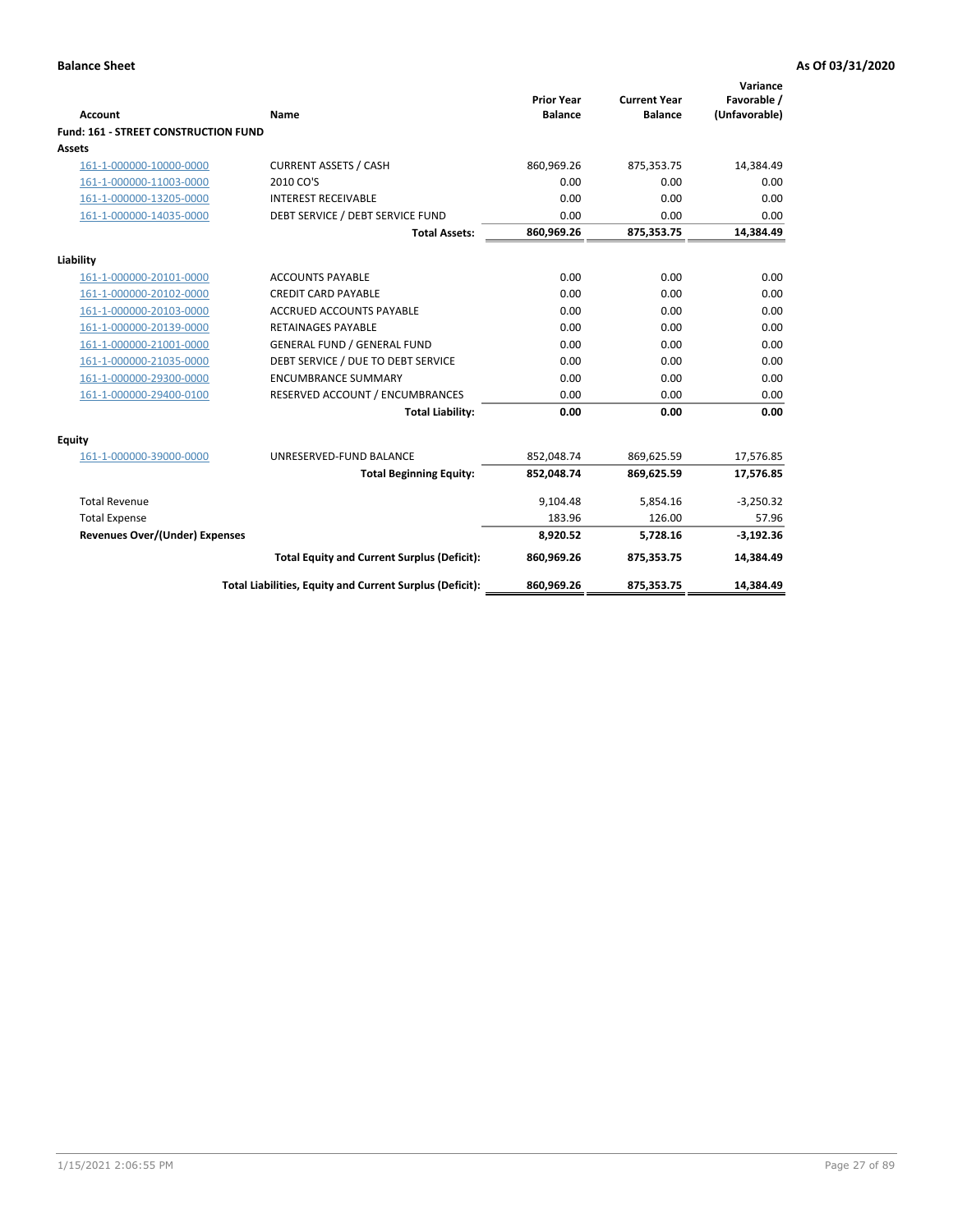| Account                                         | Name                                                     | <b>Prior Year</b><br><b>Balance</b> | <b>Current Year</b><br><b>Balance</b> | Variance<br>Favorable /<br>(Unfavorable) |
|-------------------------------------------------|----------------------------------------------------------|-------------------------------------|---------------------------------------|------------------------------------------|
| <b>Fund: 162 - GRAHAM PARK RENOVATIONS FUND</b> |                                                          |                                     |                                       |                                          |
| <b>Assets</b>                                   |                                                          |                                     |                                       |                                          |
| 162-1-000000-10000-0000                         | <b>CURRENT ASSETS / CASH</b>                             | 0.00                                | 0.00                                  | 0.00                                     |
| 162-1-000000-13201-0000                         | MISC ACCTS RECEIVABLE                                    | 0.00                                | 0.00                                  | 0.00                                     |
|                                                 | <b>Total Assets:</b>                                     | 0.00                                | 0.00                                  | 0.00                                     |
| Liability                                       |                                                          |                                     |                                       |                                          |
| 162-1-000000-20101-0000                         | <b>ACCOUNTS PAYABLE</b>                                  | 0.00                                | 0.00                                  | 0.00                                     |
| 162-1-000000-20139-0000                         | <b>RETAINAGES PAYABLE</b>                                | 0.00                                | 0.00                                  | 0.00                                     |
| 162-1-000000-20202-0000                         | <b>DEFERRED REVENUE</b>                                  | 0.00                                | 0.00                                  | 0.00                                     |
| 162-1-000000-29300-0000                         | <b>ENCUMBRANCE SUMMARY</b>                               | 0.00                                | 0.00                                  | 0.00                                     |
| 162-1-000000-29400-0000                         | RESERVED ACCOUNT / ENCUMBRANCES                          | 0.00                                | 0.00                                  | 0.00                                     |
|                                                 | <b>Total Liability:</b>                                  | 0.00                                | 0.00                                  | 0.00                                     |
| Equity                                          |                                                          |                                     |                                       |                                          |
| 162-1-000000-39000-0000                         | UNRESERVED-FUND BALANCE                                  | 0.00                                | 0.00                                  | 0.00                                     |
|                                                 | <b>Total Beginning Equity:</b>                           | 0.00                                | 0.00                                  | 0.00                                     |
| <b>Total Revenue</b>                            |                                                          | 0.00                                | 0.00                                  | 0.00                                     |
| <b>Total Expense</b>                            |                                                          | 0.00                                | 0.00                                  | 0.00                                     |
| <b>Revenues Over/(Under) Expenses</b>           |                                                          | 0.00                                | 0.00                                  | 0.00                                     |
|                                                 | <b>Total Equity and Current Surplus (Deficit):</b>       | 0.00                                | 0.00                                  | 0.00                                     |
|                                                 | Total Liabilities, Equity and Current Surplus (Deficit): | 0.00                                | 0.00                                  | 0.00                                     |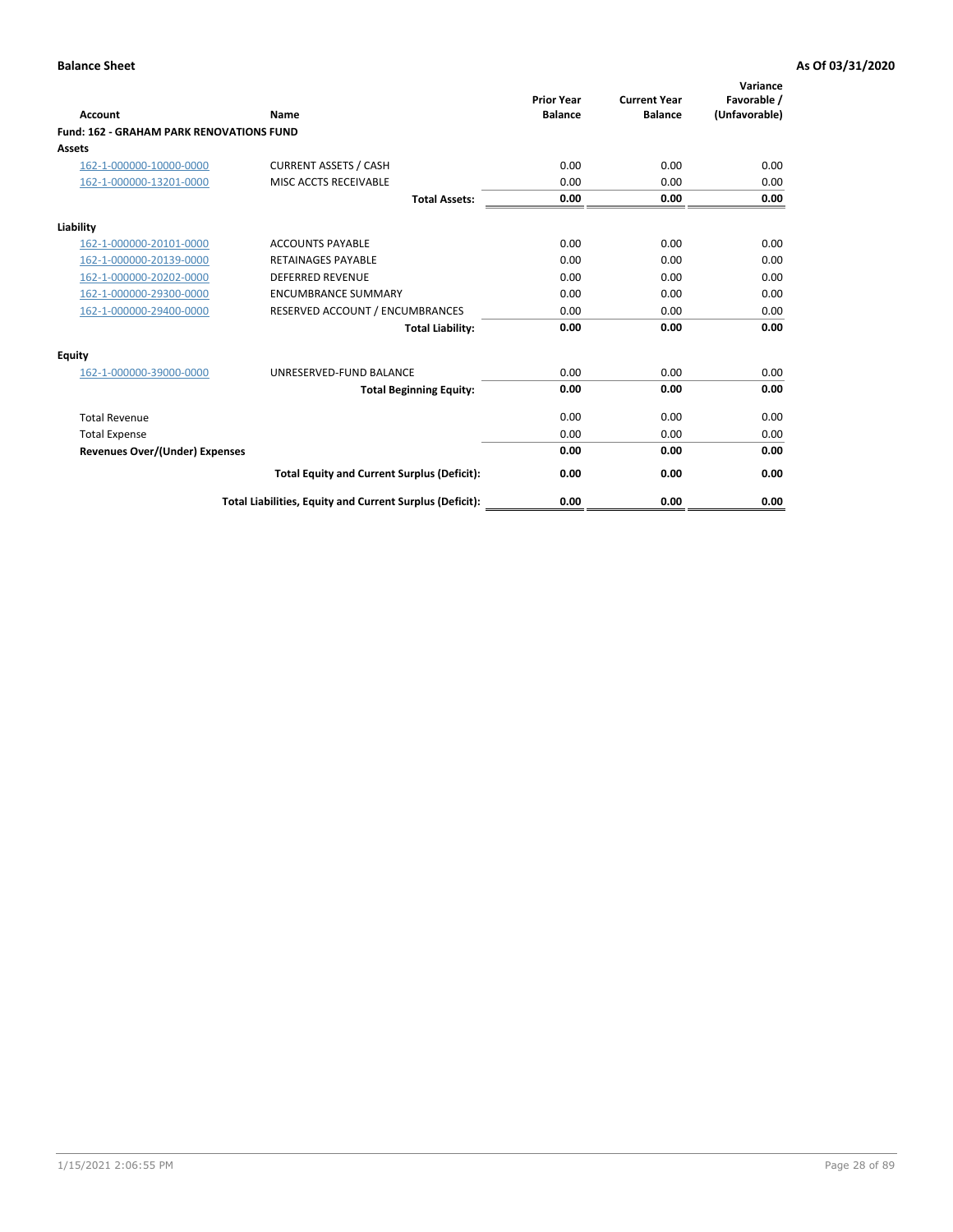| Account                               | Name                                                     | <b>Prior Year</b><br><b>Balance</b> | <b>Current Year</b><br><b>Balance</b> | Variance<br>Favorable /<br>(Unfavorable) |
|---------------------------------------|----------------------------------------------------------|-------------------------------------|---------------------------------------|------------------------------------------|
| Fund: 163 - SECO STIMULAS BLOCK GRANT |                                                          |                                     |                                       |                                          |
| <b>Assets</b>                         |                                                          |                                     |                                       |                                          |
| 163-1-000000-10000-0000               | <b>CURRENT ASSETS / CASH</b>                             | 0.00                                | 0.00                                  | 0.00                                     |
| 163-1-000000-13201-0000               | MISC ACCTS RECEIVABLE                                    | 0.00                                | 0.00                                  | 0.00                                     |
| 163-1-000000-13205-0000               | <b>INTEREST RECEIVABLE</b>                               | 0.00                                | 0.00                                  | 0.00                                     |
|                                       | <b>Total Assets:</b>                                     | 0.00                                | 0.00                                  | 0.00                                     |
| Liability                             |                                                          |                                     |                                       |                                          |
| 163-1-000000-20101-0000               | <b>ACCOUNTS PAYABLE</b>                                  | 0.00                                | 0.00                                  | 0.00                                     |
| 163-1-000000-20102-0000               | <b>CREDIT CARD PAYABLE</b>                               | 0.00                                | 0.00                                  | 0.00                                     |
| 163-1-000000-20103-0000               | <b>ACCRUED ACCOUNTS PAYABLE</b>                          | 0.00                                | 0.00                                  | 0.00                                     |
| 163-1-000000-20139-0000               | <b>RETAINAGES PAYABLE</b>                                | 0.00                                | 0.00                                  | 0.00                                     |
| 163-1-000000-20902-0000               | DEFERRED GRANT REVENUE                                   | 0.00                                | 0.00                                  | 0.00                                     |
| 163-1-000000-29300-0000               | <b>ENCUMBRANCE SUMMARY</b>                               | 0.00                                | 0.00                                  | 0.00                                     |
| 163-1-000000-29400-0100               | RESERVED ACCOUNT / ENCUMBRANCES                          | 0.00                                | 0.00                                  | 0.00                                     |
|                                       | <b>Total Liability:</b>                                  | 0.00                                | 0.00                                  | 0.00                                     |
| <b>Equity</b>                         |                                                          |                                     |                                       |                                          |
| 163-1-000000-39000-0000               | UNRESERVED-FUND BALANCE                                  | 0.00                                | 0.00                                  | 0.00                                     |
|                                       | <b>Total Beginning Equity:</b>                           | 0.00                                | 0.00                                  | 0.00                                     |
| <b>Total Revenue</b>                  |                                                          | 0.00                                | 0.00                                  | 0.00                                     |
| <b>Total Expense</b>                  |                                                          | 0.00                                | 0.00                                  | 0.00                                     |
| <b>Revenues Over/(Under) Expenses</b> |                                                          | 0.00                                | 0.00                                  | 0.00                                     |
|                                       | <b>Total Equity and Current Surplus (Deficit):</b>       | 0.00                                | 0.00                                  | 0.00                                     |
|                                       | Total Liabilities, Equity and Current Surplus (Deficit): | 0.00                                | 0.00                                  | 0.00                                     |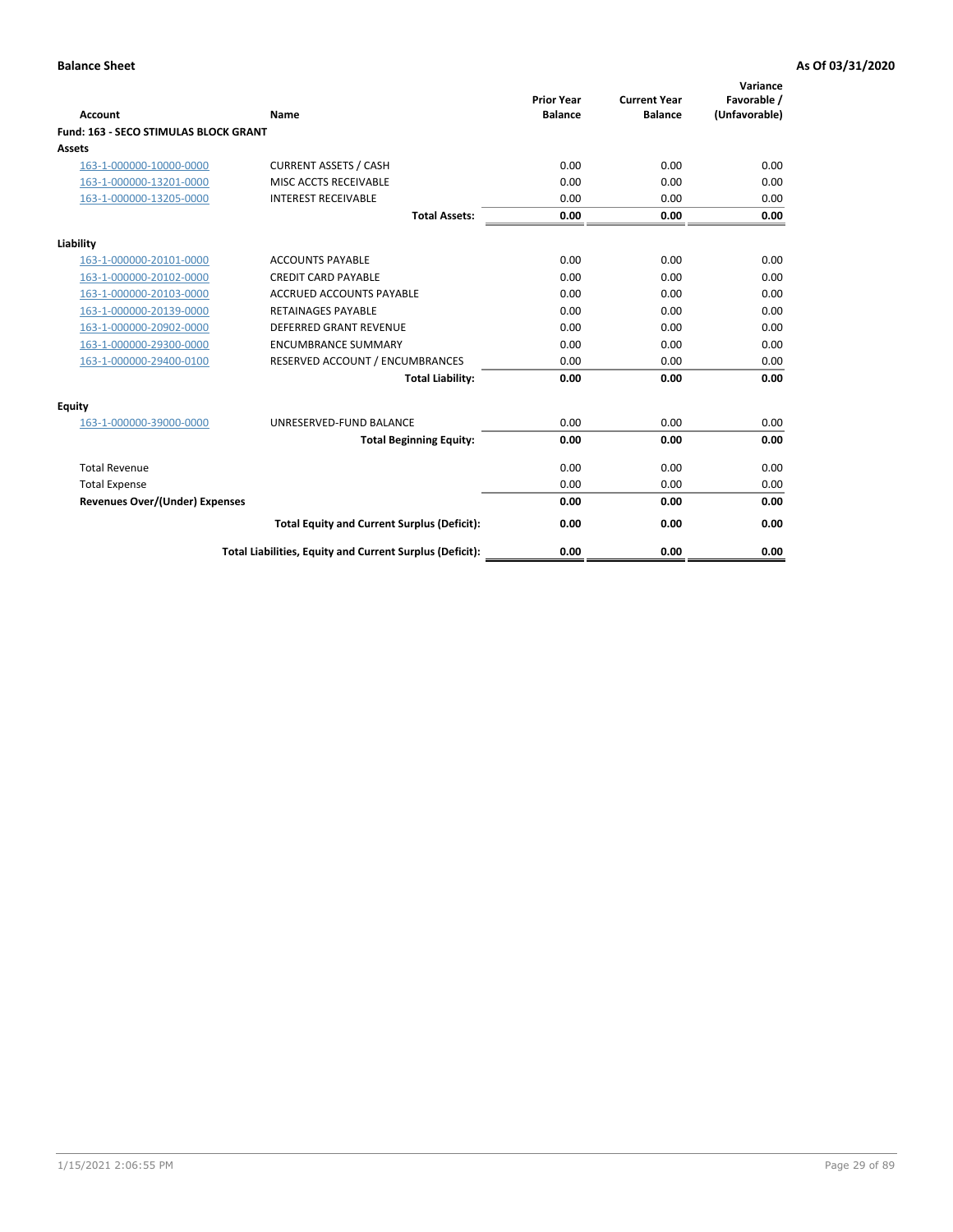|                                       |                                                          |                                     |                                       | Variance                     |
|---------------------------------------|----------------------------------------------------------|-------------------------------------|---------------------------------------|------------------------------|
| <b>Account</b>                        | Name                                                     | <b>Prior Year</b><br><b>Balance</b> | <b>Current Year</b><br><b>Balance</b> | Favorable /<br>(Unfavorable) |
| Fund: 164 - 2013 CO CAPITAL FUND      |                                                          |                                     |                                       |                              |
| Assets                                |                                                          |                                     |                                       |                              |
| 164-1-000000-10000-0000               | <b>CURRENT ASSETS / CASH</b>                             | 32,213.45                           | 32,751.64                             | 538.19                       |
| 164-1-000000-11508-0000               | 2013 CO'S PROJ CONST                                     | 2.040.44                            | 2.081.29                              | 40.85                        |
| 164-1-000000-11509-0000               | 2013 CO'S DEBT SERVICE                                   | 0.00                                | 0.00                                  | 0.00                         |
| 164-1-000000-13205-0000               | <b>INTEREST RECEIVABLE</b>                               | 0.00                                | 0.00                                  | 0.00                         |
| 164-1-000000-14035-0000               | DEBT SERVICE / DEBT SERVICE FUND                         | 0.00                                | 0.00                                  | 0.00                         |
|                                       | <b>Total Assets:</b>                                     | 34,253.89                           | 34,832.93                             | 579.04                       |
| Liability                             |                                                          |                                     |                                       |                              |
| 164-1-000000-20101-0000               | <b>ACCOUNTS PAYABLE</b>                                  | 0.00                                | 0.00                                  | 0.00                         |
| 164-1-000000-20102-0000               | <b>CREDIT CARD PAYABLE</b>                               | 0.00                                | 0.00                                  | 0.00                         |
| 164-1-000000-20103-0000               | <b>ACCRUED ACCOUNTS PAYABLE</b>                          | 0.00                                | 0.00                                  | 0.00                         |
| 164-1-000000-20139-0000               | <b>RETAINAGES PAYABLE</b>                                | 0.00                                | 0.00                                  | 0.00                         |
| 164-1-000000-21001-0000               | <b>GENERAL FUND / GENERAL FUND</b>                       | 0.00                                | 0.00                                  | 0.00                         |
| 164-1-000000-21035-0000               | DEBT SERVICE / DUE TO DEBT SERVICE                       | 0.00                                | 0.00                                  | 0.00                         |
| 164-1-000000-29300-0000               | <b>ENCUMBRANCE SUMMARY</b>                               | 0.00                                | 0.00                                  | 0.00                         |
| 164-1-000000-29400-0100               | RESERVED ACCOUNT / ENCUMBRANCES                          | 0.00                                | 0.00                                  | 0.00                         |
|                                       | <b>Total Liability:</b>                                  | 0.00                                | 0.00                                  | 0.00                         |
| Equity                                |                                                          |                                     |                                       |                              |
| 164-1-000000-39000-0000               | UNRESERVED-FUND BALANCE                                  | 33,896.76                           | 34,601.73                             | 704.97                       |
|                                       | <b>Total Beginning Equity:</b>                           | 33,896.76                           | 34,601.73                             | 704.97                       |
| <b>Total Revenue</b>                  |                                                          | 364.03                              | 235.92                                | $-128.11$                    |
| <b>Total Expense</b>                  |                                                          | 6.90                                | 4.72                                  | 2.18                         |
| <b>Revenues Over/(Under) Expenses</b> |                                                          | 357.13                              | 231.20                                | $-125.93$                    |
|                                       | <b>Total Equity and Current Surplus (Deficit):</b>       | 34,253.89                           | 34,832.93                             | 579.04                       |
|                                       | Total Liabilities, Equity and Current Surplus (Deficit): | 34.253.89                           | 34,832.93                             | 579.04                       |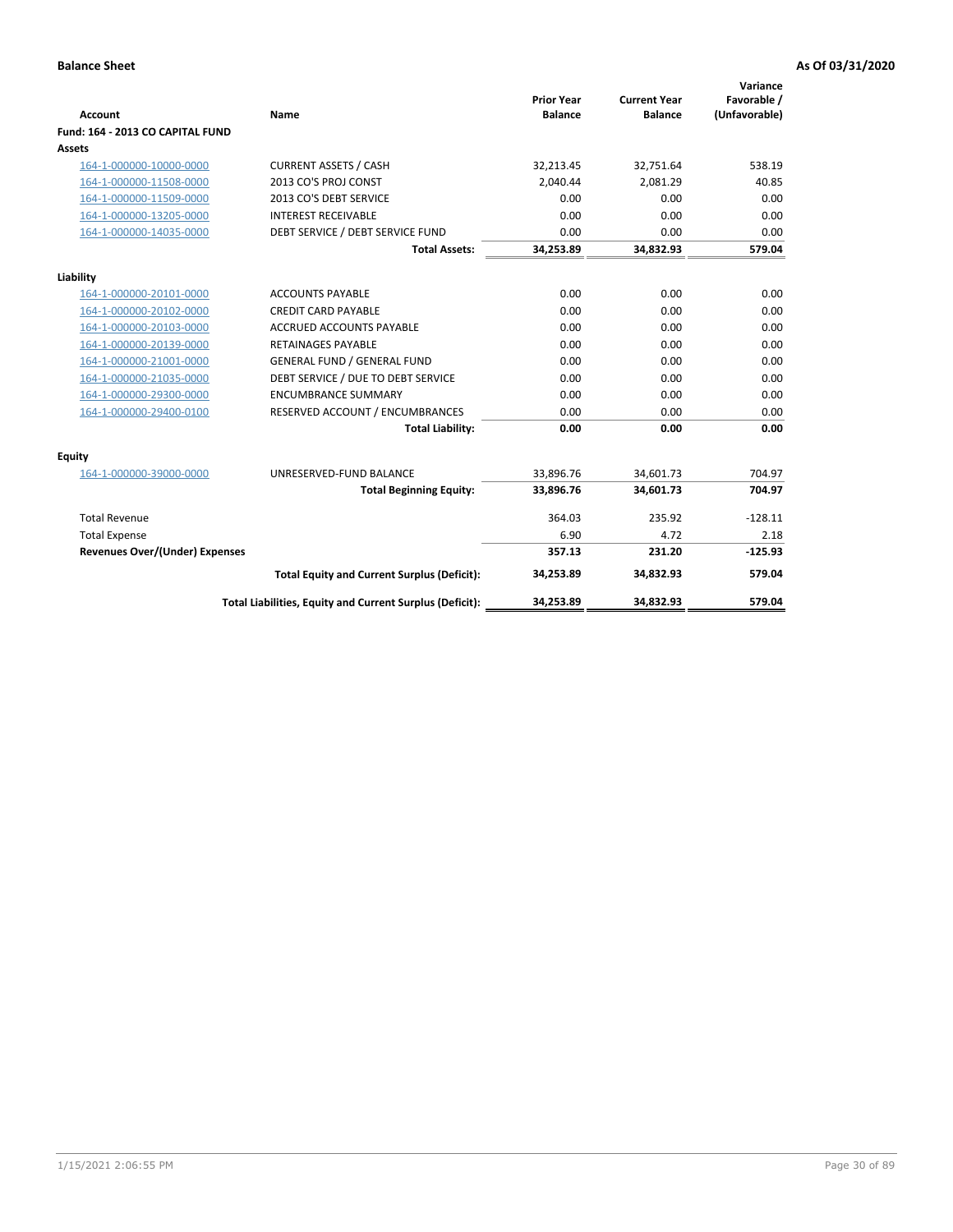| <b>Account</b>                        | Name                                                     | <b>Prior Year</b><br><b>Balance</b> | <b>Current Year</b><br><b>Balance</b> | Variance<br>Favorable /<br>(Unfavorable) |
|---------------------------------------|----------------------------------------------------------|-------------------------------------|---------------------------------------|------------------------------------------|
| Fund: 165 - 2014 GO FUND              |                                                          |                                     |                                       |                                          |
| Assets                                |                                                          |                                     |                                       |                                          |
| 165-1-000000-10000-0000               | <b>CURRENT ASSETS / CASH</b>                             | $-8,613.63$                         | $-8,613.63$                           | 0.00                                     |
| 165-1-000000-11003-0000               | 2010 CO'S                                                | 0.00                                | 0.00                                  | 0.00                                     |
| 165-1-000000-11202-0000               | 2014 GO STREET BONDS                                     | 0.00                                | 0.00                                  | 0.00                                     |
| 165-1-000000-11511-0000               | 2015 GO PROJECT CONSTRUCTION                             | 785,298.67                          | 801,017.08                            | 15,718.41                                |
| 165-1-000000-11520-0000               | <b>CERTIFICATES OF DEPOSIT</b>                           | 0.00                                | 0.00                                  | 0.00                                     |
| 165-1-000000-11530-0000               | <b>TexasTERM CP</b>                                      | 0.00                                | 0.00                                  | 0.00                                     |
| 165-1-000000-13201-0000               | MISC ACCTS RECEIVABLE                                    | 0.00                                | 0.00                                  | 0.00                                     |
| 165-1-000000-13205-0000               | <b>INTEREST RECEIVABLE</b>                               | 0.00                                | 0.00                                  | 0.00                                     |
| 165-1-000000-14035-0000               | DEBT SERVICE / DEBT SERVICE FUND                         | 0.00                                | 0.00                                  | 0.00                                     |
|                                       | <b>Total Assets:</b>                                     | 776,685.04                          | 792,403.45                            | 15,718.41                                |
| Liability                             |                                                          |                                     |                                       |                                          |
| 165-1-000000-20101-0000               | <b>ACCOUNTS PAYABLE</b>                                  | 0.00                                | 0.00                                  | 0.00                                     |
| 165-1-000000-20102-0000               | <b>CREDIT CARD PAYABLE</b>                               | 0.00                                | 0.00                                  | 0.00                                     |
| 165-1-000000-20103-0000               | <b>ACCRUED ACCOUNTS PAYABLE</b>                          | 0.00                                | 0.00                                  | 0.00                                     |
| 165-1-000000-20139-0000               | <b>RETAINAGES PAYABLE</b>                                | 0.00                                | 0.00                                  | 0.00                                     |
| 165-1-000000-21001-0000               | <b>GENERAL FUND / GENERAL FUND</b>                       | 0.00                                | 0.00                                  | 0.00                                     |
| 165-1-000000-21035-0000               | DEBT SERVICE / DUE TO DEBT SERVICE                       | 0.00                                | 0.00                                  | 0.00                                     |
| 165-1-000000-29300-0000               | <b>ENCUMBRANCE SUMMARY</b>                               | 0.00                                | 0.00                                  | 0.00                                     |
| 165-1-000000-29400-0100               | RESERVED ACCOUNT / ENCUMBRANCES                          | 0.00                                | 0.00                                  | 0.00                                     |
|                                       | <b>Total Liability:</b>                                  | 0.00                                | 0.00                                  | 0.00                                     |
| Fquity                                |                                                          |                                     |                                       |                                          |
| 165-1-000000-39000-0000               | UNRESERVED-FUND BALANCE                                  | 767,685.84                          | 785,908.22                            | 18,222.38                                |
|                                       | <b>Total Beginning Equity:</b>                           | 767,685.84                          | 785,908.22                            | 18,222.38                                |
| <b>Total Revenue</b>                  |                                                          | 8,999.20                            | 6,495.23                              | $-2,503.97$                              |
| <b>Total Expense</b>                  |                                                          | 0.00                                | 0.00                                  | 0.00                                     |
| <b>Revenues Over/(Under) Expenses</b> |                                                          | 8,999.20                            | 6,495.23                              | $-2,503.97$                              |
|                                       | <b>Total Equity and Current Surplus (Deficit):</b>       | 776,685.04                          | 792,403.45                            | 15,718.41                                |
|                                       | Total Liabilities, Equity and Current Surplus (Deficit): | 776,685.04                          | 792,403.45                            | 15.718.41                                |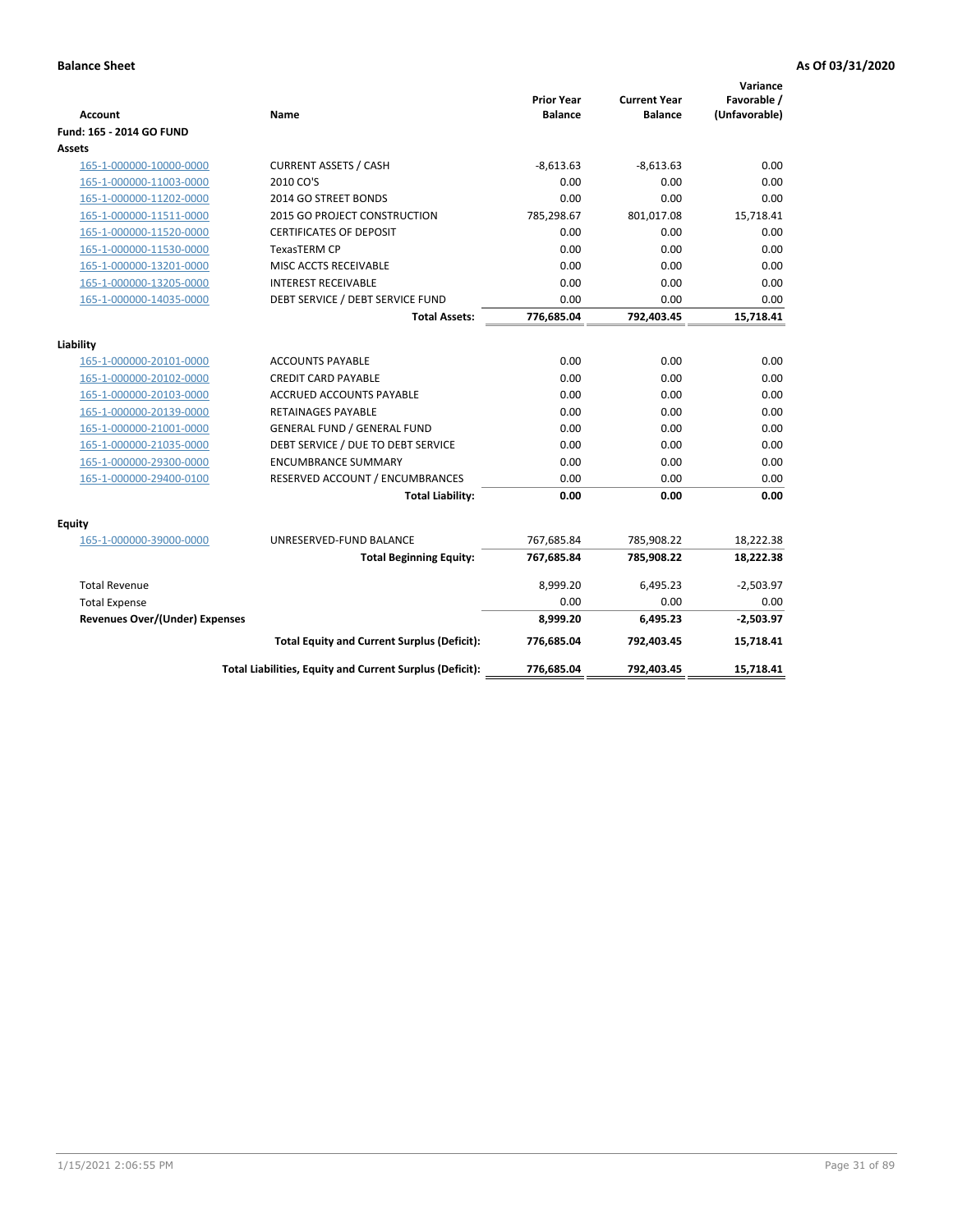| Account                                               | Name                                                     | <b>Prior Year</b><br><b>Balance</b> | <b>Current Year</b><br><b>Balance</b> | Variance<br>Favorable /<br>(Unfavorable) |
|-------------------------------------------------------|----------------------------------------------------------|-------------------------------------|---------------------------------------|------------------------------------------|
| Fund: 170 - LAW ENFORCEMENT GRANT - CAPITAL PURCHASES |                                                          |                                     |                                       |                                          |
| <b>Assets</b>                                         |                                                          |                                     |                                       |                                          |
| 170-1-000000-10000-0000                               | <b>CURRENT ASSETS / CASH</b>                             | 0.00                                | 0.00                                  | 0.00                                     |
| 170-1-000000-13201-0000                               | MISC ACCTS RECEIVABLE                                    | 0.00                                | 0.00                                  | 0.00                                     |
|                                                       | <b>Total Assets:</b>                                     | 0.00                                | 0.00                                  | 0.00                                     |
| Liability                                             |                                                          |                                     |                                       |                                          |
| 170-1-000000-20101-0000                               | <b>ACCOUNTS PAYABLE</b>                                  | 0.00                                | 0.00                                  | 0.00                                     |
| 170-1-000000-20102-0000                               | <b>CREDIT CARD PAYABLE</b>                               | 0.00                                | 0.00                                  | 0.00                                     |
| 170-1-000000-20103-0000                               | <b>ACCRUED ACCOUNTS PAYABLE</b>                          | 0.00                                | 0.00                                  | 0.00                                     |
| 170-1-000000-20902-0000                               | <b>DEFERRED GRANT REVENUE</b>                            | 0.00                                | 0.00                                  | 0.00                                     |
| 170-1-000000-21001-0000                               | <b>GENERAL FUND / GENERAL FUND</b>                       | 0.00                                | 0.00                                  | 0.00                                     |
| 170-1-000000-24004-0000                               | <b>INTEREST PAYABLE ON DEP</b>                           | 0.00                                | 0.00                                  | 0.00                                     |
| 170-1-000000-29300-0000                               | <b>ENCUMBRANCE SUMMARY</b>                               | 0.00                                | 0.00                                  | 0.00                                     |
| 170-1-000000-29400-0000                               | RESERVED ACCOUNT / ENCUMBRANCES                          | 0.00                                | 0.00                                  | 0.00                                     |
|                                                       | <b>Total Liability:</b>                                  | 0.00                                | 0.00                                  | 0.00                                     |
| <b>Equity</b>                                         |                                                          |                                     |                                       |                                          |
| 170-1-000000-39000-0000                               | UNRESERVED-FUND BALANCE                                  | 0.00                                | 0.00                                  | 0.00                                     |
|                                                       | <b>Total Beginning Equity:</b>                           | 0.00                                | 0.00                                  | 0.00                                     |
| <b>Total Revenue</b>                                  |                                                          | 21,253.00                           | 0.00                                  | $-21,253.00$                             |
| <b>Total Expense</b>                                  |                                                          | 21,253.00                           | 0.00                                  | 21,253.00                                |
| <b>Revenues Over/(Under) Expenses</b>                 |                                                          | 0.00                                | 0.00                                  | 0.00                                     |
|                                                       | <b>Total Equity and Current Surplus (Deficit):</b>       | 0.00                                | 0.00                                  | 0.00                                     |
|                                                       | Total Liabilities, Equity and Current Surplus (Deficit): | 0.00                                | 0.00                                  | 0.00                                     |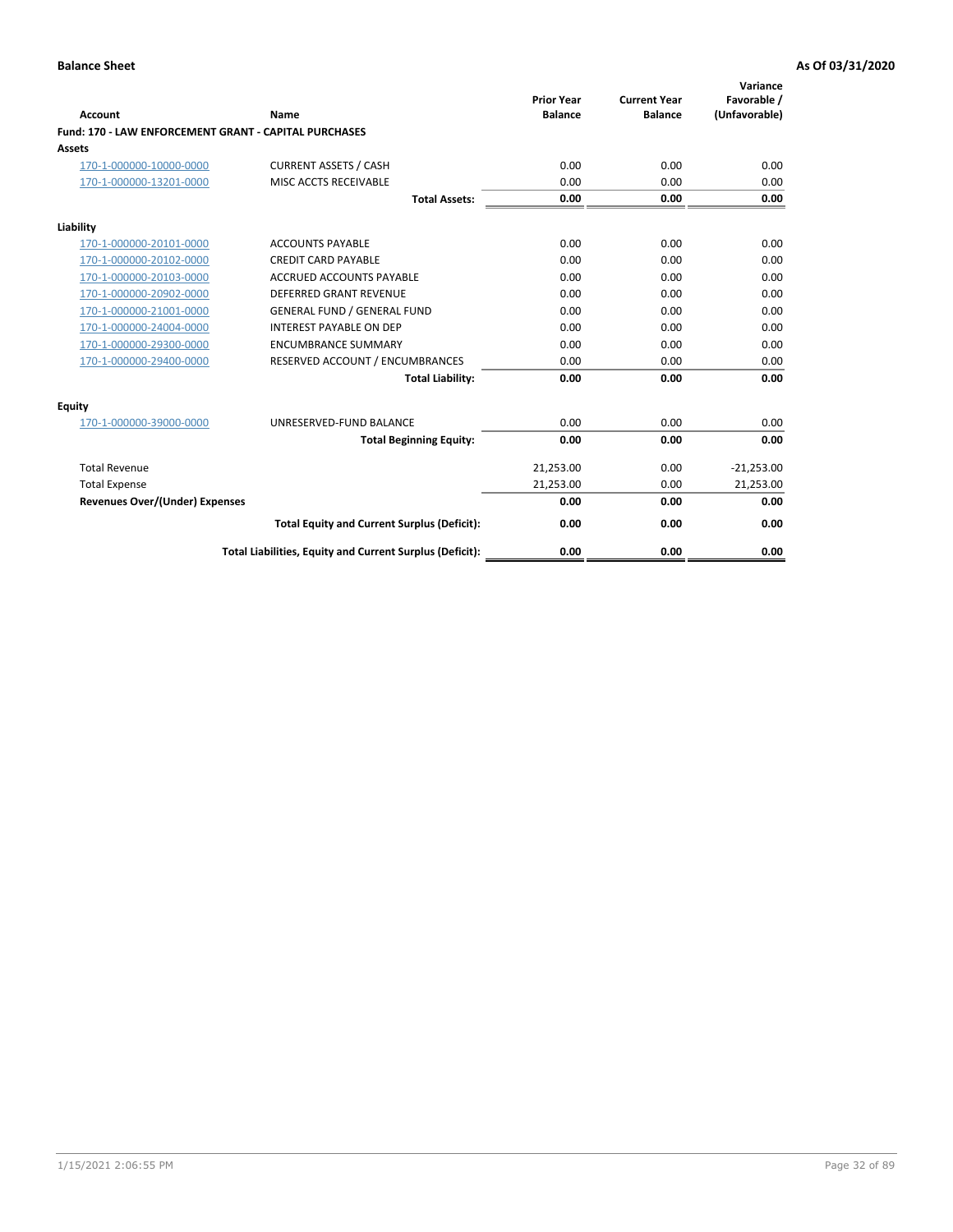|                                                |                                                          | <b>Prior Year</b> | <b>Current Year</b> | Variance<br>Favorable / |
|------------------------------------------------|----------------------------------------------------------|-------------------|---------------------|-------------------------|
| Account                                        | Name                                                     | <b>Balance</b>    | <b>Balance</b>      | (Unfavorable)           |
| <b>Fund: 171 - MAIN STREET SPECIAL REVENUE</b> |                                                          |                   |                     |                         |
| Assets                                         |                                                          |                   |                     |                         |
| 171-1-000000-10000-0000                        | <b>CURRENT ASSETS / CASH</b>                             | $-13,959.00$      | $-32,842.77$        | $-18,883.77$            |
| 171-1-000000-13201-0000                        | MISC ACCTS RECEIVABLE                                    | 0.00              | 0.00                | 0.00                    |
| 171-1-000000-13205-0000                        | <b>INTEREST RECEIVABLE</b>                               | 0.00              | 0.00                | 0.00                    |
|                                                | <b>Total Assets:</b>                                     | $-13,959.00$      | $-32,842.77$        | $-18,883.77$            |
| Liability                                      |                                                          |                   |                     |                         |
| 171-1-000000-20101-0000                        | <b>ACCOUNTS PAYABLE</b>                                  | 0.00              | 0.00                | 0.00                    |
| 171-1-000000-20102-0000                        | <b>CREDIT CARD PAYABLE</b>                               | 0.00              | 0.00                | 0.00                    |
| 171-1-000000-20103-0000                        | <b>ACCRUED ACCOUNTS PAYABLE</b>                          | 0.00              | 0.00                | 0.00                    |
| 171-1-000000-20139-0000                        | <b>RETAINAGES PAYABLE</b>                                | 0.00              | 10,729.61           | $-10,729.61$            |
| 171-1-000000-20902-0000                        | <b>DEFERRED GRANT REVENUE</b>                            | 0.00              | 0.00                | 0.00                    |
| 171-1-000000-29300-0000                        | <b>ENCUMBRANCE SUMMARY</b>                               | 0.00              | 0.00                | 0.00                    |
| 171-1-000000-29400-0100                        | RESERVED ACCOUNT / ENCUMBRANCES                          | 0.00              | 0.00                | 0.00                    |
|                                                | <b>Total Liability:</b>                                  | 0.00              | 10,729.61           | $-10,729.61$            |
| <b>Equity</b>                                  |                                                          |                   |                     |                         |
| 171-1-000000-39000-0000                        | UNRESERVED-FUND BALANCE                                  | 9,077.21          | $-48,361.48$        | $-57,438.69$            |
|                                                | <b>Total Beginning Equity:</b>                           | 9,077.21          | $-48,361.48$        | $-57,438.69$            |
| <b>Total Revenue</b>                           |                                                          | 0.00              | 123,366.49          | 123,366.49              |
| <b>Total Expense</b>                           |                                                          | 23,036.21         | 118,577.39          | $-95,541.18$            |
| <b>Revenues Over/(Under) Expenses</b>          |                                                          | $-23,036.21$      | 4,789.10            | 27,825.31               |
|                                                | <b>Total Equity and Current Surplus (Deficit):</b>       | $-13,959.00$      | $-43,572.38$        | $-29,613.38$            |
|                                                | Total Liabilities, Equity and Current Surplus (Deficit): | $-13,959.00$      | $-32,842.77$        | $-18,883.77$            |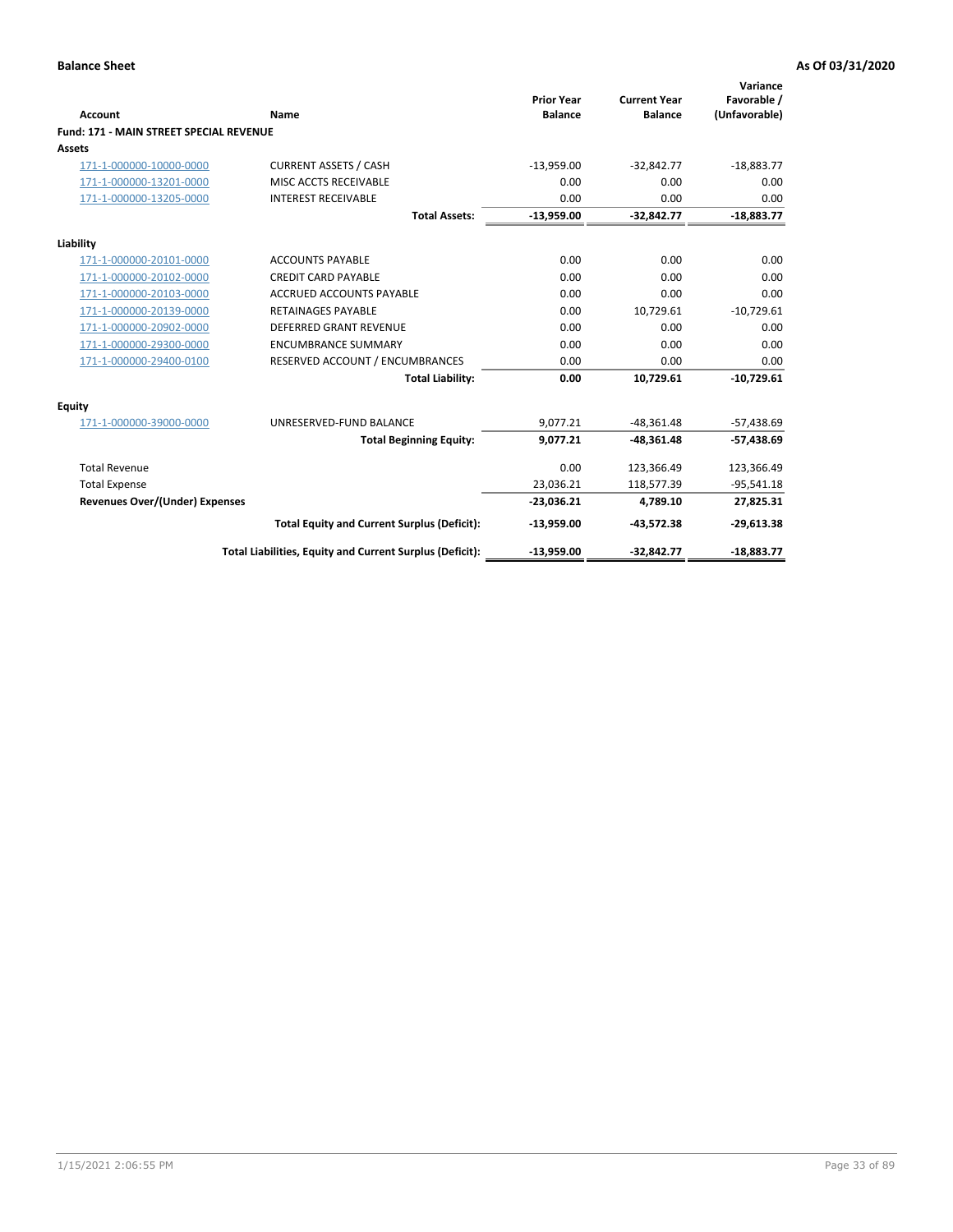|                                      |                                                          | <b>Prior Year</b> | <b>Current Year</b> | Variance<br>Favorable / |
|--------------------------------------|----------------------------------------------------------|-------------------|---------------------|-------------------------|
| <b>Account</b>                       | Name                                                     | <b>Balance</b>    | <b>Balance</b>      | (Unfavorable)           |
| <b>Fund: 172 - MINOR GRANTS FUND</b> |                                                          |                   |                     |                         |
| <b>Assets</b>                        |                                                          |                   |                     |                         |
| 172-1-000000-10000-0000              | <b>CURRENT ASSETS / CASH</b>                             | 15,864.04         | 8,589.89            | $-7,274.15$             |
| 172-1-000000-13201-0000              | MISC ACCTS RECEIVABLE                                    | 0.00              | 0.00                | 0.00                    |
| 172-1-000000-13205-0000              | <b>INTEREST RECEIVABLE</b>                               | 0.00              | 0.00                | 0.00                    |
|                                      | <b>Total Assets:</b>                                     | 15,864.04         | 8,589.89            | $-7,274.15$             |
| Liability                            |                                                          |                   |                     |                         |
| 172-1-000000-20101-0000              | <b>ACCOUNTS PAYABLE</b>                                  | 0.00              | 0.00                | 0.00                    |
| 172-1-000000-20102-0000              | <b>CREDIT CARD PAYABLE</b>                               | 0.00              | 0.00                | 0.00                    |
| 172-1-000000-20103-0000              | <b>ACCRUED ACCOUNTS PAYABLE</b>                          | 0.00              | 0.00                | 0.00                    |
| 172-1-000000-20902-0000              | DEFERRED GRANT REVENUE                                   | 0.00              | 0.00                | 0.00                    |
| 172-1-000000-29300-0000              | <b>ENCUMBRANCE SUMMARY</b>                               | 0.00              | 0.00                | 0.00                    |
| 172-1-000000-29400-0000              | RESERVED ACCOUNT / ENCUMBRANCES                          | 0.00              | 0.00                | 0.00                    |
|                                      | <b>Total Liability:</b>                                  | 0.00              | 0.00                | 0.00                    |
| Equity                               |                                                          |                   |                     |                         |
| 172-1-000000-39000-0000              | UNRESERVED-FUND BALANCE                                  | 3,559.10          | 6,343.76            | 2,784.66                |
|                                      | <b>Total Beginning Equity:</b>                           | 3,559.10          | 6,343.76            | 2,784.66                |
| <b>Total Revenue</b>                 |                                                          | 13,428.00         | 3,660.00            | $-9,768.00$             |
| <b>Total Expense</b>                 |                                                          | 1,123.06          | 1,413.87            | $-290.81$               |
| Revenues Over/(Under) Expenses       |                                                          | 12,304.94         | 2,246.13            | $-10,058.81$            |
|                                      | <b>Total Equity and Current Surplus (Deficit):</b>       | 15,864.04         | 8,589.89            | $-7,274.15$             |
|                                      | Total Liabilities, Equity and Current Surplus (Deficit): | 15,864.04         | 8,589.89            | $-7,274.15$             |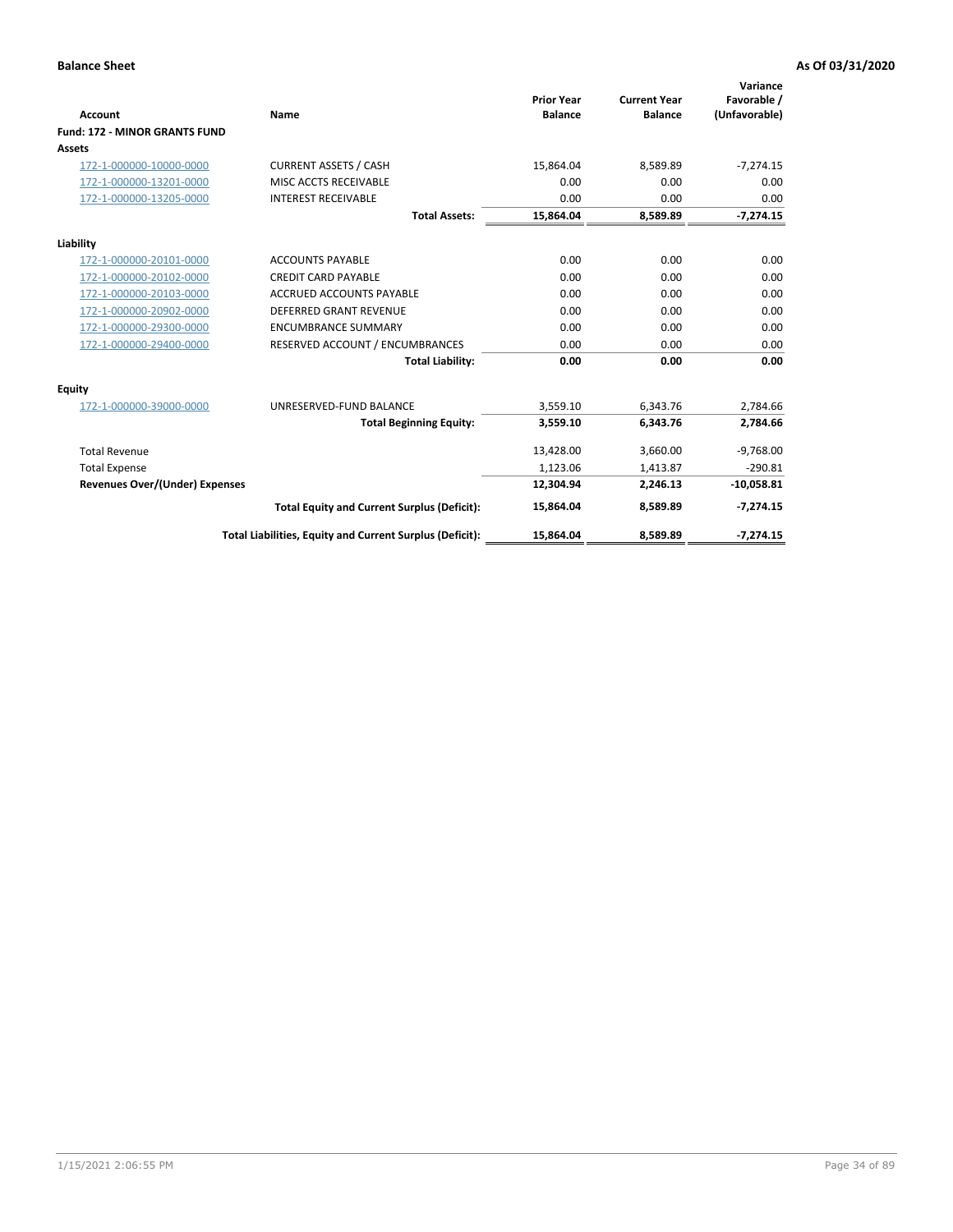| <b>Account</b>                         | <b>Name</b>                                              | <b>Prior Year</b><br><b>Balance</b> | <b>Current Year</b><br><b>Balance</b> | Variance<br>Favorable /<br>(Unfavorable) |
|----------------------------------------|----------------------------------------------------------|-------------------------------------|---------------------------------------|------------------------------------------|
| <b>Fund: 173 - FL YOUNG FOUNDATION</b> |                                                          |                                     |                                       |                                          |
| Assets                                 |                                                          |                                     |                                       |                                          |
| 173-1-000000-10000-0000                | <b>CURRENT ASSETS / CASH</b>                             | 0.00                                | 0.00                                  | 0.00                                     |
| 173-1-000000-13201-0000                | MISC ACCTS RECEIVABLE                                    | 0.00                                | 0.00                                  | 0.00                                     |
|                                        | <b>Total Assets:</b>                                     | 0.00                                | 0.00                                  | 0.00                                     |
| Liability                              |                                                          |                                     |                                       |                                          |
| 173-1-000000-20101-0000                | <b>ACCOUNTS PAYABLE</b>                                  | 0.00                                | 0.00                                  | 0.00                                     |
| 173-1-000000-20102-0000                | <b>CREDIT CARD PAYABLE</b>                               | 0.00                                | 0.00                                  | 0.00                                     |
| 173-1-000000-20902-0000                | <b>DEFERRED GRANT REVENUE</b>                            | 0.00                                | 0.00                                  | 0.00                                     |
| 173-1-000000-29300-0000                | <b>ENCUMBRANCE SUMMARY</b>                               | 0.00                                | 0.00                                  | 0.00                                     |
| 173-1-000000-29400-0000                | RESERVED ACCOUNT / ENCUMBRANCES                          | 0.00                                | 0.00                                  | 0.00                                     |
|                                        | <b>Total Liability:</b>                                  | 0.00                                | 0.00                                  | 0.00                                     |
| Equity                                 |                                                          |                                     |                                       |                                          |
| 173-1-000000-39000-0000                | UNRESERVED-FUND BALANCE                                  | 0.00                                | 0.00                                  | 0.00                                     |
|                                        | <b>Total Beginning Equity:</b>                           | 0.00                                | 0.00                                  | 0.00                                     |
| <b>Total Revenue</b>                   |                                                          | 0.00                                | 0.00                                  | 0.00                                     |
| <b>Total Expense</b>                   |                                                          | 0.00                                | 0.00                                  | 0.00                                     |
| <b>Revenues Over/(Under) Expenses</b>  |                                                          | 0.00                                | 0.00                                  | 0.00                                     |
|                                        | <b>Total Equity and Current Surplus (Deficit):</b>       | 0.00                                | 0.00                                  | 0.00                                     |
|                                        | Total Liabilities, Equity and Current Surplus (Deficit): | 0.00                                | 0.00                                  | 0.00                                     |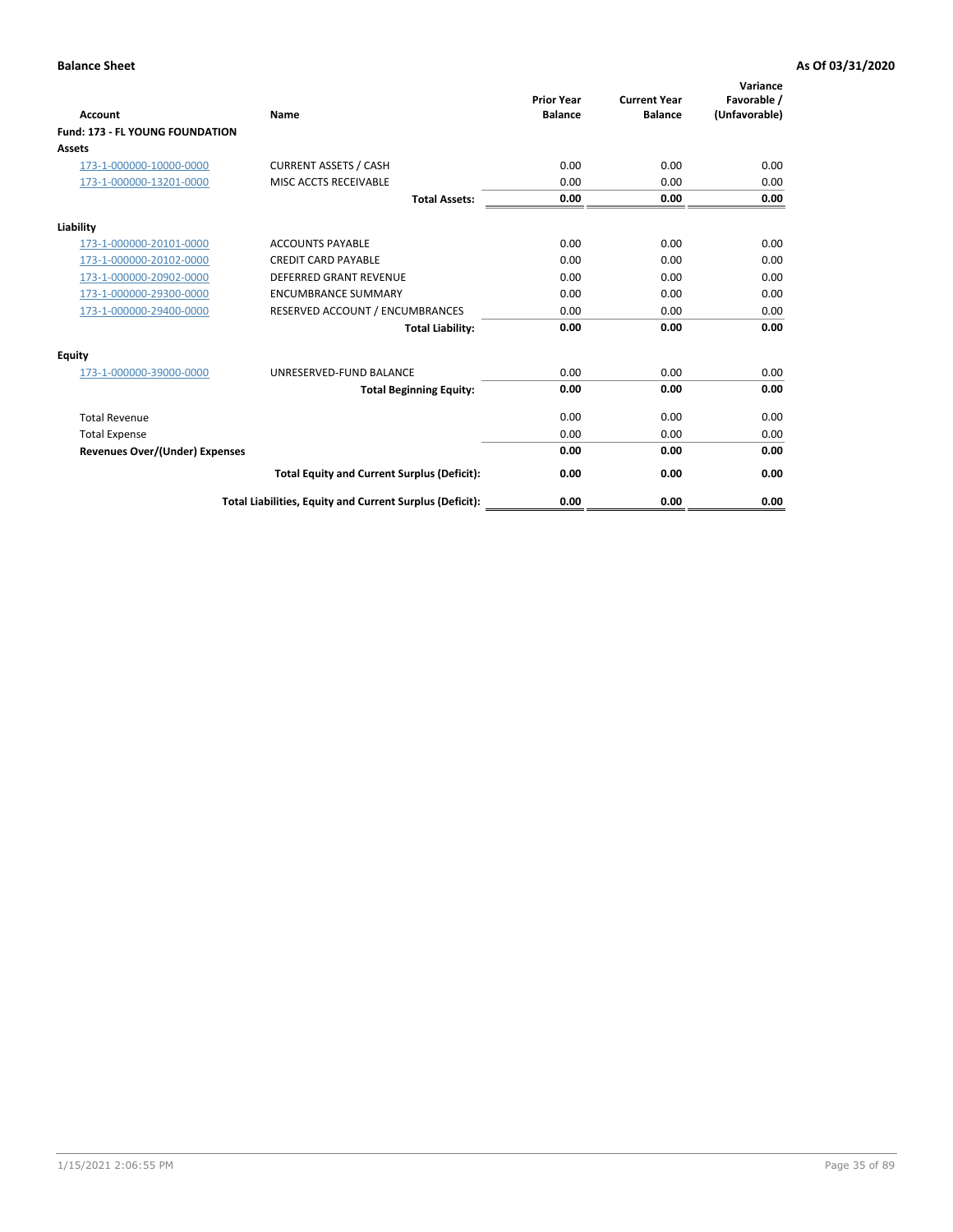| <b>Account</b>                        | Name                                                     | <b>Prior Year</b><br><b>Balance</b> | <b>Current Year</b><br><b>Balance</b> | Variance<br>Favorable /<br>(Unfavorable) |
|---------------------------------------|----------------------------------------------------------|-------------------------------------|---------------------------------------|------------------------------------------|
| <b>Fund: 174 - FEMA GRANT</b>         |                                                          |                                     |                                       |                                          |
| Assets                                |                                                          |                                     |                                       |                                          |
| 174-1-000000-10000-0000               | <b>CURRENT ASSETS / CASH</b>                             | 0.00                                | 0.00                                  | 0.00                                     |
| 174-1-000000-13201-0000               | MISC ACCTS RECEIVABLE                                    | 0.00                                | 0.00                                  | 0.00                                     |
| 174-1-000000-13205-0000               | <b>INTEREST RECEIVABLE</b>                               | 0.00                                | 0.00                                  | 0.00                                     |
|                                       | <b>Total Assets:</b>                                     | 0.00                                | 0.00                                  | 0.00                                     |
| Liability                             |                                                          |                                     |                                       |                                          |
| 174-1-000000-20101-0000               | <b>ACCOUNTS PAYABLE</b>                                  | 0.00                                | 0.00                                  | 0.00                                     |
| 174-1-000000-20102-0000               | <b>CREDIT CARD PAYABLE</b>                               | 0.00                                | 0.00                                  | 0.00                                     |
| 174-1-000000-20103-0000               | <b>ACCRUED ACCOUNTS PAYABLE</b>                          | 0.00                                | 0.00                                  | 0.00                                     |
| 174-1-000000-20902-0000               | <b>DEFERRED GRANT REVENUE</b>                            | 0.00                                | 0.00                                  | 0.00                                     |
| 174-1-000000-29300-0000               | <b>ENCUMBRANCE SUMMARY</b>                               | 0.00                                | 0.00                                  | 0.00                                     |
| 174-1-000000-29400-0000               | RESERVED ACCOUNT / ENCUMBRANCES                          | 0.00                                | 0.00                                  | 0.00                                     |
|                                       | <b>Total Liability:</b>                                  | 0.00                                | 0.00                                  | 0.00                                     |
| <b>Equity</b>                         |                                                          |                                     |                                       |                                          |
| 174-1-000000-39000-0000               | UNRESERVED-FUND BALANCE                                  | 0.00                                | 0.00                                  | 0.00                                     |
|                                       | <b>Total Beginning Equity:</b>                           | 0.00                                | 0.00                                  | 0.00                                     |
| <b>Total Revenue</b>                  |                                                          | 0.00                                | 0.00                                  | 0.00                                     |
| <b>Total Expense</b>                  |                                                          | 0.00                                | 0.00                                  | 0.00                                     |
| <b>Revenues Over/(Under) Expenses</b> |                                                          | 0.00                                | 0.00                                  | 0.00                                     |
|                                       | <b>Total Equity and Current Surplus (Deficit):</b>       | 0.00                                | 0.00                                  | 0.00                                     |
|                                       | Total Liabilities, Equity and Current Surplus (Deficit): | 0.00                                | 0.00                                  | 0.00                                     |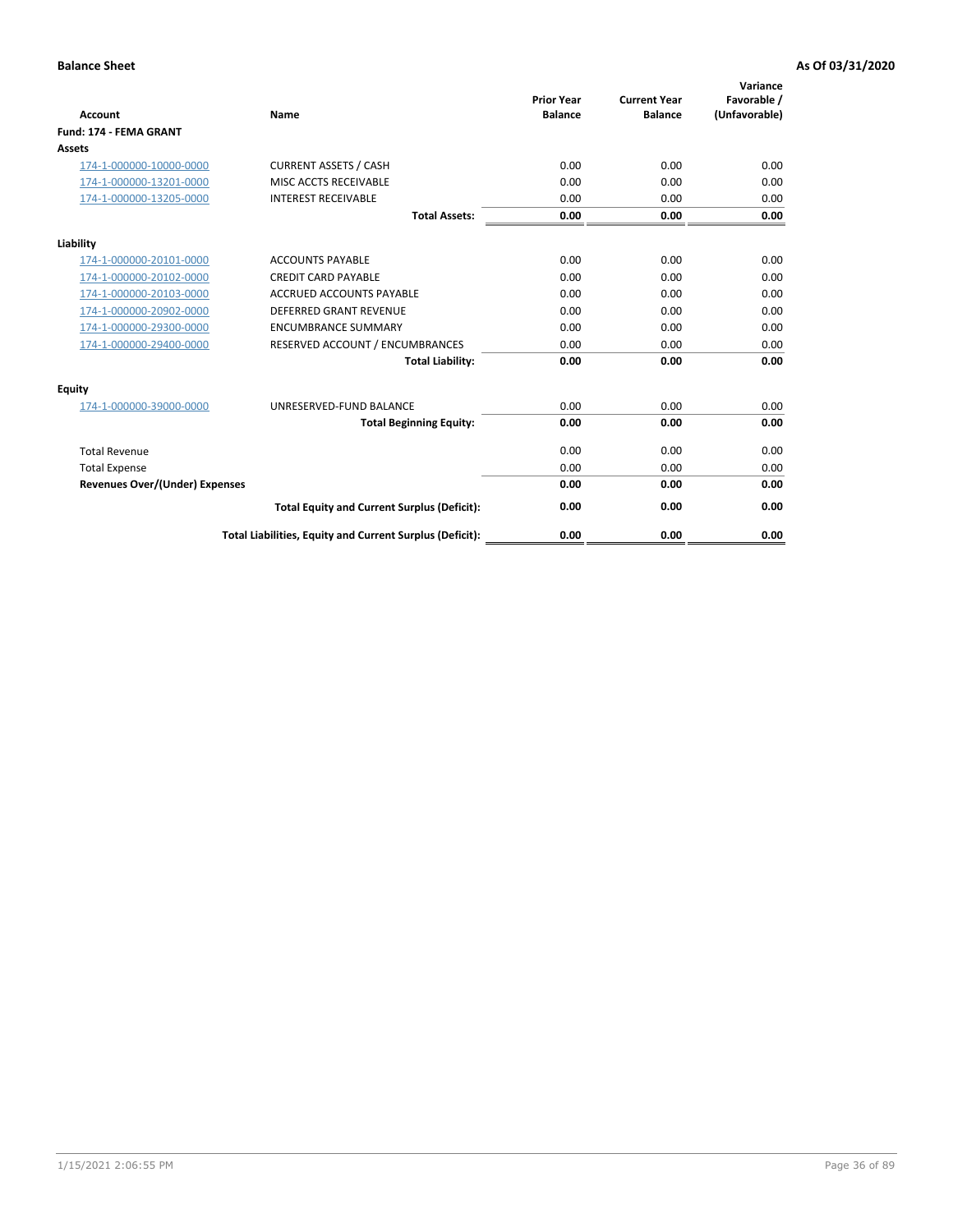| Account                                    | Name                                                     | <b>Prior Year</b><br><b>Balance</b> | <b>Current Year</b><br><b>Balance</b> | Variance<br>Favorable /<br>(Unfavorable) |
|--------------------------------------------|----------------------------------------------------------|-------------------------------------|---------------------------------------|------------------------------------------|
| Fund: 175 - JUSTICE ASSISTANCE GRANT - JAG |                                                          |                                     |                                       |                                          |
| <b>Assets</b>                              |                                                          |                                     |                                       |                                          |
| 175-1-000000-10000-0000                    | <b>CURRENT ASSETS / CASH</b>                             | 13,761.65                           | 13,761.65                             | 0.00                                     |
| 175-1-000000-13201-0000                    | MISC ACCTS RECEIVABLE                                    | 0.00                                | 0.00                                  | 0.00                                     |
|                                            | <b>Total Assets:</b>                                     | 13,761.65                           | 13,761.65                             | 0.00                                     |
| Liability                                  |                                                          |                                     |                                       |                                          |
| 175-1-000000-20101-0000                    | <b>ACCOUNTS PAYABLE</b>                                  | 0.00                                | 0.00                                  | 0.00                                     |
| 175-1-000000-20102-0000                    | <b>CREDIT CARD PAYABLE</b>                               | 0.00                                | 0.00                                  | 0.00                                     |
| 175-1-000000-20902-0000                    | <b>DEFERRED GRANT REVENUE</b>                            | 0.00                                | 0.00                                  | 0.00                                     |
| 175-1-000000-29300-0000                    | <b>ENCUMBRANCE SUMMARY</b>                               | 0.00                                | 0.00                                  | 0.00                                     |
| 175-1-000000-29400-0000                    | RESERVED ACCOUNT / ENCUMBRANCES                          | 0.00                                | 0.00                                  | 0.00                                     |
|                                            | <b>Total Liability:</b>                                  | 0.00                                | 0.00                                  | 0.00                                     |
| Equity                                     |                                                          |                                     |                                       |                                          |
| 175-1-000000-39000-0000                    | UNRESERVED-FUND BALANCE                                  | 13,761.65                           | 2,208.65                              | $-11,553.00$                             |
|                                            | <b>Total Beginning Equity:</b>                           | 13,761.65                           | 2,208.65                              | $-11,553.00$                             |
| <b>Total Revenue</b>                       |                                                          | 0.00                                | 11,553.00                             | 11,553.00                                |
| <b>Total Expense</b>                       |                                                          | 0.00                                | 0.00                                  | 0.00                                     |
| <b>Revenues Over/(Under) Expenses</b>      |                                                          | 0.00                                | 11,553.00                             | 11,553.00                                |
|                                            | <b>Total Equity and Current Surplus (Deficit):</b>       | 13,761.65                           | 13,761.65                             | 0.00                                     |
|                                            | Total Liabilities, Equity and Current Surplus (Deficit): | 13,761.65                           | 13,761.65                             | 0.00                                     |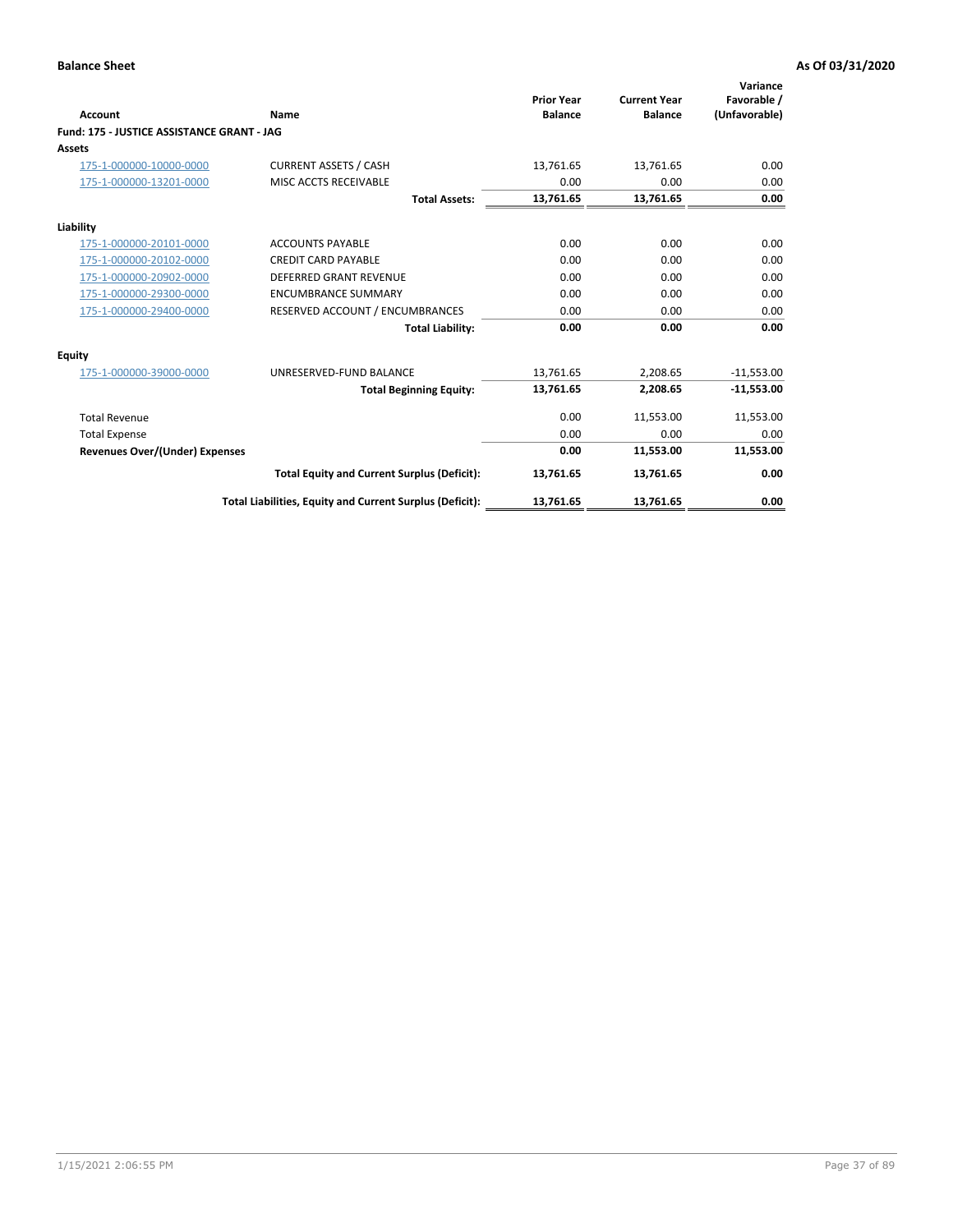| <b>Account</b>                        | Name                                                     | <b>Prior Year</b><br><b>Balance</b> | <b>Current Year</b><br><b>Balance</b> | Variance<br>Favorable /<br>(Unfavorable) |
|---------------------------------------|----------------------------------------------------------|-------------------------------------|---------------------------------------|------------------------------------------|
| Fund: 176 - HOME GRANT FUND           |                                                          |                                     |                                       |                                          |
| Assets                                |                                                          |                                     |                                       |                                          |
| 176-1-000000-10000-0000               | <b>CURRENT ASSETS / CASH</b>                             | 0.00                                | 0.00                                  | 0.00                                     |
| 176-1-000000-13201-0000               | MISC ACCTS RECEIVABLE                                    | 0.00                                | 0.00                                  | 0.00                                     |
| 176-1-000000-13205-0000               | <b>INTEREST RECEIVABLE</b>                               | 0.00                                | 0.00                                  | 0.00                                     |
|                                       | <b>Total Assets:</b>                                     | 0.00                                | 0.00                                  | 0.00                                     |
| Liability                             |                                                          |                                     |                                       |                                          |
| 176-1-000000-20101-0000               | <b>ACCOUNTS PAYABLE</b>                                  | 0.00                                | 0.00                                  | 0.00                                     |
| 176-1-000000-20102-0000               | <b>CREDIT CARD PAYABLE</b>                               | 0.00                                | 0.00                                  | 0.00                                     |
| 176-1-000000-20103-0000               | <b>ACCRUED ACCOUNTS PAYABLE</b>                          | 0.00                                | 0.00                                  | 0.00                                     |
| 176-1-000000-20902-0000               | <b>DEFERRED GRANT REVENUE</b>                            | 0.00                                | 0.00                                  | 0.00                                     |
| 176-1-000000-29300-0000               | <b>ENCUMBRANCE SUMMARY</b>                               | 0.00                                | 0.00                                  | 0.00                                     |
| 176-1-000000-29400-0000               | RESERVED ACCOUNT / ENCUMBRANCES                          | 0.00                                | 0.00                                  | 0.00                                     |
|                                       | <b>Total Liability:</b>                                  | 0.00                                | 0.00                                  | 0.00                                     |
| <b>Equity</b>                         |                                                          |                                     |                                       |                                          |
| 176-1-000000-39000-0000               | UNRESERVED-FUND BALANCE                                  | 0.00                                | 0.00                                  | 0.00                                     |
|                                       | <b>Total Beginning Equity:</b>                           | 0.00                                | 0.00                                  | 0.00                                     |
| <b>Total Revenue</b>                  |                                                          | 0.00                                | 0.00                                  | 0.00                                     |
| <b>Total Expense</b>                  |                                                          | 0.00                                | 0.00                                  | 0.00                                     |
| <b>Revenues Over/(Under) Expenses</b> |                                                          | 0.00                                | 0.00                                  | 0.00                                     |
|                                       | <b>Total Equity and Current Surplus (Deficit):</b>       | 0.00                                | 0.00                                  | 0.00                                     |
|                                       | Total Liabilities, Equity and Current Surplus (Deficit): | 0.00                                | 0.00                                  | 0.00                                     |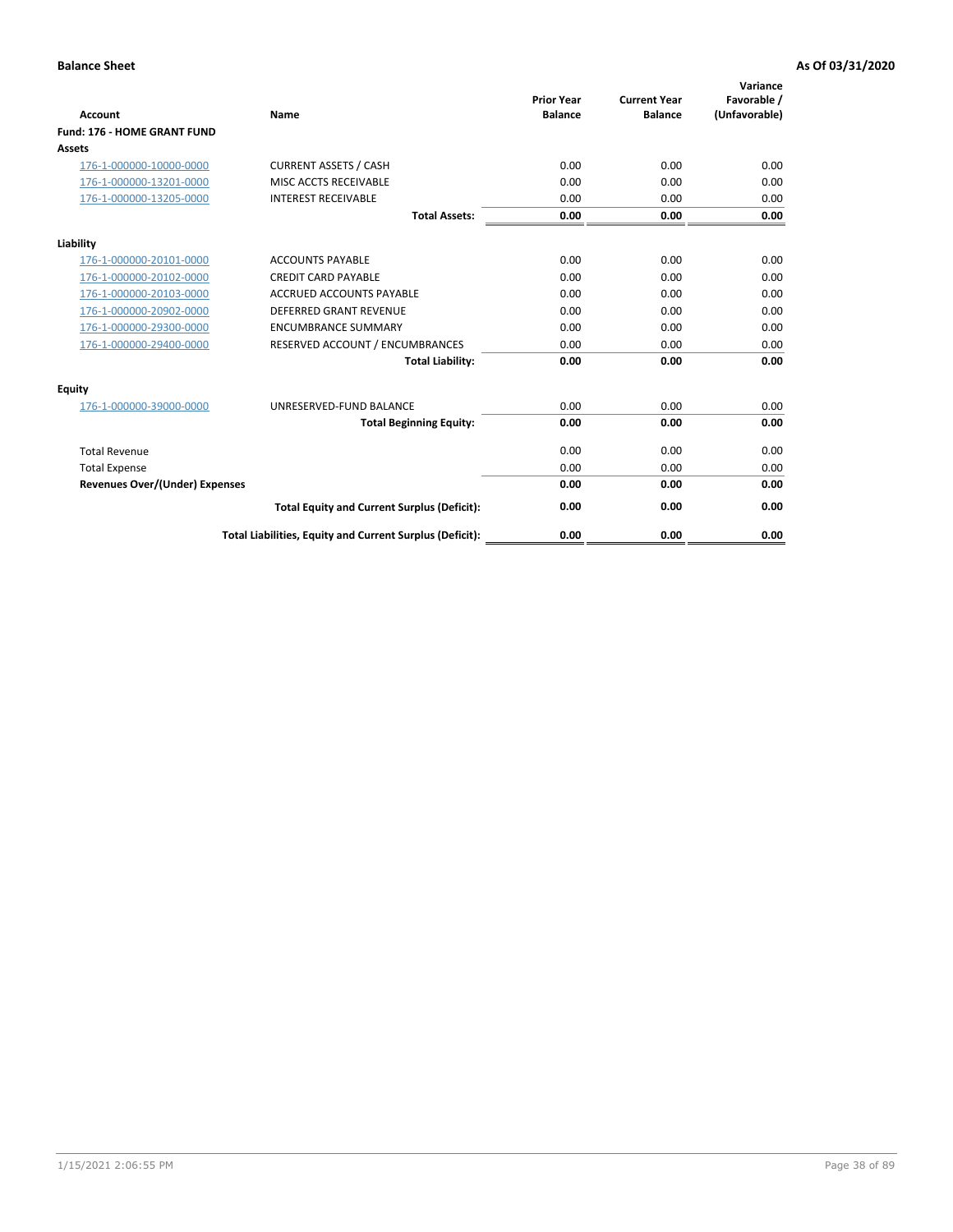| Account                                        | Name                                                     | <b>Prior Year</b><br><b>Balance</b> | <b>Current Year</b><br><b>Balance</b> | Variance<br>Favorable /<br>(Unfavorable) |
|------------------------------------------------|----------------------------------------------------------|-------------------------------------|---------------------------------------|------------------------------------------|
| <b>Fund: 177 - SAFE ROUTES TO SCHOOL GRANT</b> |                                                          |                                     |                                       |                                          |
| <b>Assets</b>                                  |                                                          |                                     |                                       |                                          |
| 177-1-000000-10000-0000                        | <b>CURRENT ASSETS / CASH</b>                             | 0.00                                | 0.00                                  | 0.00                                     |
| 177-1-000000-13201-0000                        | MISC ACCTS RECEIVABLE                                    | 0.00                                | 0.00                                  | 0.00                                     |
| 177-1-000000-13205-0000                        | <b>INTEREST RECEIVABLE</b>                               | 0.00                                | 0.00                                  | 0.00                                     |
|                                                | <b>Total Assets:</b>                                     | 0.00                                | 0.00                                  | 0.00                                     |
| Liability                                      |                                                          |                                     |                                       |                                          |
| 177-1-000000-20101-0000                        | <b>ACCOUNTS PAYABLE</b>                                  | 0.00                                | 0.00                                  | 0.00                                     |
| 177-1-000000-20102-0000                        | <b>CREDIT CARD PAYABLE</b>                               | 0.00                                | 0.00                                  | 0.00                                     |
| 177-1-000000-20139-0000                        | <b>RETAINAGES PAYABLE</b>                                | 0.00                                | 0.00                                  | 0.00                                     |
| 177-1-000000-20902-0000                        | <b>DEFERRED GRANT REVENUE</b>                            | 0.00                                | 0.00                                  | 0.00                                     |
|                                                | <b>Total Liability:</b>                                  | 0.00                                | 0.00                                  | 0.00                                     |
| Equity                                         |                                                          |                                     |                                       |                                          |
| 177-1-000000-39000-0000                        | UNRESERVED-FUND BALANCE                                  | 0.00                                | 0.00                                  | 0.00                                     |
|                                                | <b>Total Beginning Equity:</b>                           | 0.00                                | 0.00                                  | 0.00                                     |
| <b>Total Revenue</b>                           |                                                          | 0.00                                | 0.00                                  | 0.00                                     |
| <b>Total Expense</b>                           |                                                          | 0.00                                | 0.00                                  | 0.00                                     |
| Revenues Over/(Under) Expenses                 |                                                          | 0.00                                | 0.00                                  | 0.00                                     |
|                                                | <b>Total Equity and Current Surplus (Deficit):</b>       | 0.00                                | 0.00                                  | 0.00                                     |
|                                                | Total Liabilities, Equity and Current Surplus (Deficit): | 0.00                                | 0.00                                  | 0.00                                     |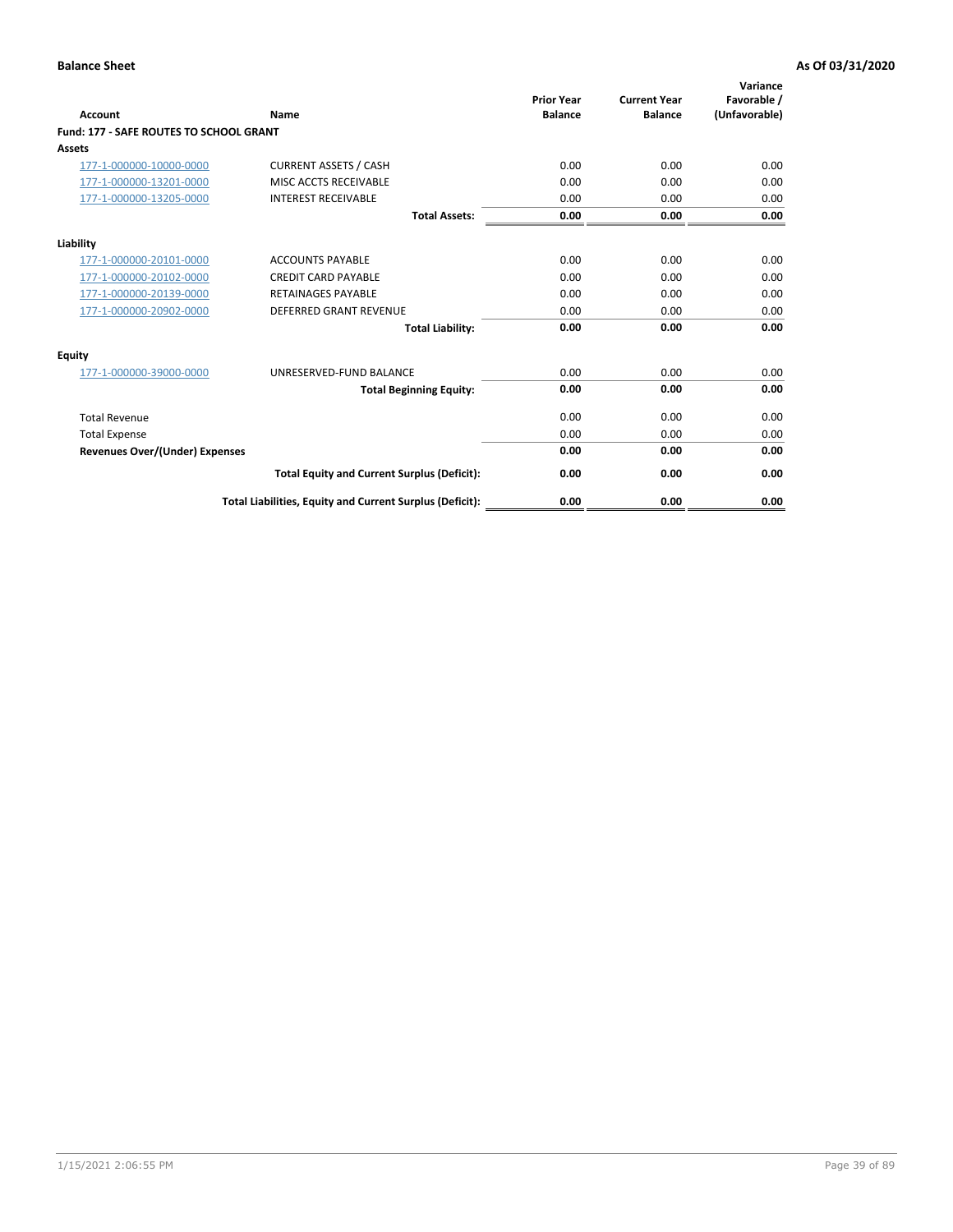| <b>Account</b>                           | Name                                                     | <b>Prior Year</b><br><b>Balance</b> | <b>Current Year</b><br><b>Balance</b> | Variance<br>Favorable /<br>(Unfavorable) |
|------------------------------------------|----------------------------------------------------------|-------------------------------------|---------------------------------------|------------------------------------------|
| Fund: 190 - FIXED ASSETS<br>Assets       |                                                          |                                     |                                       |                                          |
| 190-1-000000-10000-0000                  | <b>CURRENT ASSETS / CASH</b>                             | 3,979,096.29                        | 3,979,096.29                          | 0.00                                     |
| 190-1-000000-16001-0000                  | FIXED ASSETS / LAND                                      | 4,319,195.57                        | 4,319,195.57                          | 0.00                                     |
| 190-1-000000-16002-0000                  | FIXED ASSETS / IMPROVMENTS-NON BUILDI                    | 9,912,720.98                        | 10,150,860.27                         | 238,139.29                               |
| 190-1-000000-16003-0000                  | ACCUM DEPR / IMPROVEMENTS- NON BUIL                      | $-4,418,664.01$                     | -4,842,913.33                         | -424,249.32                              |
| 190-1-000000-16004-0000                  | FIXED ASSETS / BUILDINGS                                 | 18,870,389.31                       | 18,914,154.92                         | 43,765.61                                |
| 190-1-000000-16005-0000                  | <b>ACCUM DEPR / BUILDINGS</b>                            | -7,078,918.90                       | -7,519,821.56                         | $-440,902.66$                            |
| 190-1-000000-16109-0000                  | FIXED ASSETS / INFRASTRUCTURE                            | 41,233,401.98                       | 42,782,473.41                         | 1,549,071.43                             |
| 190-1-000000-16110-0000                  | ACCUM DEPR / INFRASTRUCTURE                              | -17,759,272.67                      | -18,346,397.83                        | $-587,125.16$                            |
| 190-1-000000-16201-0000                  | FIXED ASSETS / MACHINERY AND EQUIPMEN                    | 6,681,975.42                        | 7,300,490.92                          | 618,515.50                               |
| 190-1-000000-16202-0000                  | ACCUM DEPR / MACHINERY AND EQUIPMEI                      | $-4,901,148.10$                     | -5,084,807.93                         | $-183,659.83$                            |
| 190-1-000000-16205-0000                  | FIXED ASSETS / SEIZURE FUNDED VEHICLES                   | 109,736.85                          | 109,736.85                            | 0.00                                     |
| 190-1-000000-16206-0000                  | ACCUM DEPR / SEIZURE FUNDED VEHICLES                     | $-95,298.29$                        | $-104,548.67$                         | $-9,250.38$                              |
| 190-1-000000-16301-0000                  | FIXED ASSETS / C W I P                                   | 6,540,229.12                        | 5,330,772.30                          | $-1,209,456.82$                          |
|                                          | <b>Total Assets:</b>                                     | 57,393,443.55                       | 56,988,291.21                         | -405,152.34                              |
|                                          |                                                          |                                     |                                       |                                          |
| Liability                                |                                                          |                                     |                                       |                                          |
| 190-1-000000-20101-0000                  | <b>ACCOUNTS PAYABLE</b>                                  | 0.00                                | 0.00                                  | 0.00                                     |
| 190-1-000000-20102-0000                  | <b>CREDIT CARD PAYABLE</b>                               | 0.00                                | 0.00                                  | 0.00                                     |
| 190-1-000000-27001-0000                  | CONTRIBUTED CAPITAL / DEVELOPERS                         | 7,196,125.29                        | 7,196,125.29                          | 0.00                                     |
| 190-1-000000-27101-0000                  | INVESTMENT IN GFA / GENERAL FUND                         | 2,194,657.07                        | 2,194,657.07                          | 0.00                                     |
| 190-1-000000-27102-0000                  | SPECIAL REVENUE FUNDS                                    | 4,861,998.29                        | 4,861,998.29                          | 0.00                                     |
| 190-1-000000-27103-0000                  | <b>GENERAL CIP FUND</b>                                  | 64,126,730.55                       | 65,537,873.56                         | $-1,411,143.01$                          |
| 190-1-000000-27104-0000                  | PROPRIETARY FUNDS                                        | 13,885,324.34                       | 13,885,324.34                         | 0.00                                     |
| 190-1-000000-27105-0000                  | <b>INTERNAL SERVICE FUNDS</b>                            | 0.00                                | 0.00                                  | 0.00                                     |
| 190-1-000000-27106-0000                  | <b>EXPENDABLE TRUST FUNDS</b>                            | 0.00                                | 0.00                                  | 0.00                                     |
| 190-1-000000-27107-0000                  | INVESTMENT IN GFA / SEIZURE FUNDS                        | 127,680.68                          | 127,680.68                            | 0.00                                     |
| 190-1-000000-27108-0000                  | INVESTMENT IN GFA / FIRE DEPARTMEN                       | 0.00                                | 0.00                                  | 0.00                                     |
| 190-1-000000-27109-0000                  | PARKS & RECREATION DEPT                                  | 0.00                                | 0.00                                  | 0.00                                     |
| 190-1-000000-27110-0000                  | INVESTMENT IN GFA / 4A EDC                               | 524,560.49                          | 524,560.49                            | 0.00                                     |
| 190-1-000000-27201-0000                  | CAFR USE / MUNICIPAL BUILDINGS                           | 1,862,037.81                        | 1,862,037.81                          | 0.00                                     |
| 190-1-000000-27202-0000                  | CAFR USE / OTHER GENERAL GOVERNMEN                       | 363,987.04                          | 363,987.04                            | 0.00                                     |
| 190-1-000000-27203-0000                  | CAFR USE / POLICE PROTECTION                             | 1,742,383.46                        | 1,742,383.46                          | 0.00                                     |
| 190-1-000000-27204-0000                  | CAFR USE / FIRE PROTECTION                               | 2,609,936.84                        | 2,609,936.84                          | 0.00                                     |
| 190-1-000000-27205-0000                  | CAFR USE / PUBLIC WORKS                                  | 2,509,263.59                        | 2,509,263.59                          | 0.00                                     |
| 190-1-000000-27206-0000                  | CAFR USE / LIBRARIES                                     | 2,147,054.00                        | 2,147,054.00                          | 0.00                                     |
| 190-1-000000-27207-0000                  | CAFR USE / RECREATION                                    | 4,153,623.63                        | 4,153,623.63                          | 0.00                                     |
| 190-1-000000-27208-0000                  | CAFR USE / CEMETERY                                      | 246,894.00                          | 246,894.00                            | 0.00                                     |
| 190-1-000000-27209-0000                  | CAFR USE / EXCHANGE BUILDING                             | 6,053,703.29                        | 6,053,703.29                          | 0.00                                     |
| 190-1-000000-27210-0000                  | CAFR USE / INVESTMENT IN GFA                             | -21,688,883.66                      | $-21,688,883.66$                      | 0.00                                     |
| 190-1-000000-27301-0000                  | DONATIONS/GRANTS                                         | 2,478,141.06                        | 2,478,141.06                          | 0.00                                     |
|                                          | <b>Total Liability:</b>                                  | 95,395,217.77                       | 96,806,360.78                         | -1,411,143.01                            |
|                                          |                                                          |                                     |                                       |                                          |
| <b>Equity</b><br>190-1-000000-39000-0000 | UNRESERVED-FUND BALANCE                                  | -38,001,774.22                      | -39,818,069.57                        | $-1,816,295.35$                          |
|                                          | <b>Total Beginning Equity:</b>                           | -38,001,774.22                      | -39,818,069.57                        | $-1,816,295.35$                          |
|                                          |                                                          |                                     |                                       |                                          |
| <b>Total Expense</b>                     |                                                          | 0.00                                | 0.00                                  | 0.00                                     |
| Revenues Over/(Under) Expenses           |                                                          | 0.00                                | 0.00                                  | 0.00                                     |
|                                          | <b>Total Equity and Current Surplus (Deficit):</b>       | -38,001,774.22                      | -39,818,069.57                        | $-1,816,295.35$                          |
|                                          | Total Liabilities, Equity and Current Surplus (Deficit): | 57,393,443.55                       | 56,988,291.21                         | -405,152.34                              |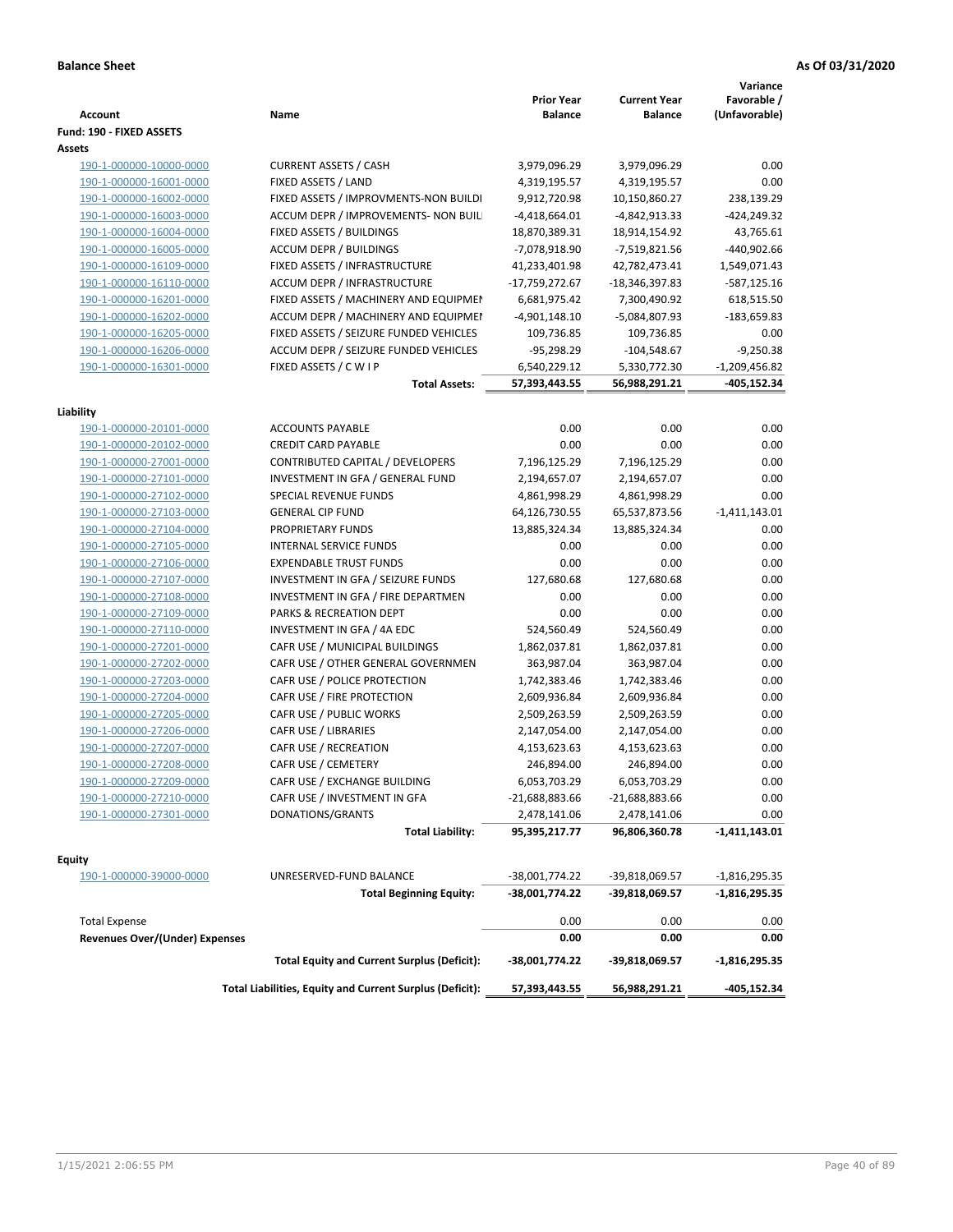| <b>Account</b>                 | Name                                                     | <b>Prior Year</b><br><b>Balance</b> | <b>Current Year</b><br><b>Balance</b> | Variance<br>Favorable /<br>(Unfavorable) |
|--------------------------------|----------------------------------------------------------|-------------------------------------|---------------------------------------|------------------------------------------|
| <b>Fund: 191 - DEBT</b>        |                                                          |                                     |                                       |                                          |
| <b>Assets</b>                  |                                                          |                                     |                                       |                                          |
| 191-1-000000-12101-0000        | <b>BOND ISSUANCE COSTS</b>                               | 0.00                                | 0.00                                  | 0.00                                     |
| 191-1-000000-12201-0000        | DEFERRED CHARGES / BOND DISCOUNT                         | -849,803.49                         | $-674,082.28$                         | 175,721.21                               |
| 191-1-000000-14101-0000        | WTR/WWTR UTILITY FUND                                    | 0.00                                | 0.00                                  | 0.00                                     |
| 191-1-000000-17101-0000        | LONG-TERM DEBT / AMT TO BE PROVIDE                       | $-3,071,381.39$                     | $-6,427,283.70$                       | $-3,355,902.31$                          |
|                                | <b>Total Assets:</b>                                     | $-3,921,184.88$                     | $-7,101,365.98$                       | $-3,180,181.10$                          |
| Liability                      |                                                          |                                     |                                       |                                          |
| 191-1-000000-20102-0000        | <b>CREDIT CARD PAYABLE</b>                               | 0.00                                | 0.00                                  | 0.00                                     |
| 191-1-000000-22002-0000        | VACATION/SICK PAYABLE                                    | 1,510,788.95                        | 1,474,018.47                          | 36,770.48                                |
| 191-1-000000-26001-0000        | <b>COMPENSATED ABSENCES PAY</b>                          | 1,738,411.37                        | 1,926,771.56                          | $-188,360.19$                            |
| 191-1-000000-26003-0000        | EXCESS SALES TAX DUE TO STATE OF TEXAS                   | 2,689,497.53                        | 2,689,497.53                          | 0.00                                     |
| 191-1-000000-26101-0000        | <b>GENERAL OBLIG BONDS PAY</b>                           | 30,648,000.00                       | 27,159,000.00                         | 3,489,000.00                             |
| 191-1-000000-26103-0000        | DEFERRED LOSS/DEFEASEMENT                                | 204,408.13                          | 337,197.17                            | $-132,789.04$                            |
| 191-1-000000-26104-0000        | <b>ACCRETED INTEREST</b>                                 | 147,128.64                          | 128,636.62                            | 18,492.02                                |
| 191-1-000000-26105-0000        | INV NET OF RELATED DEBT                                  | -34,384,329.59                      | -34,384,329.59                        | 0.00                                     |
| 191-1-000000-26106-0000        | <b>RESTRICTED DEBT SERVICE</b>                           | 621,308.00                          | 621,308.00                            | 0.00                                     |
|                                | <b>Total Liability:</b>                                  | 3,175,213.03                        | -47,900.24                            | 3,223,113.27                             |
| Equity                         |                                                          |                                     |                                       |                                          |
| 191-1-000000-39000-0000        | UNRESERVED-FUND BALANCE                                  | -7,096,397.91                       | $-7,053,465.74$                       | 42,932.17                                |
|                                | <b>Total Beginning Equity:</b>                           | -7,096,397.91                       | $-7,053,465.74$                       | 42,932.17                                |
| <b>Total Expense</b>           |                                                          | 0.00                                | 0.00                                  | 0.00                                     |
| Revenues Over/(Under) Expenses |                                                          | 0.00                                | 0.00                                  | 0.00                                     |
|                                | <b>Total Equity and Current Surplus (Deficit):</b>       | -7,096,397.91                       | $-7,053,465.74$                       | 42,932.17                                |
|                                | Total Liabilities, Equity and Current Surplus (Deficit): | $-3,921,184.88$                     | $-7,101,365.98$                       | $-3,180,181.10$                          |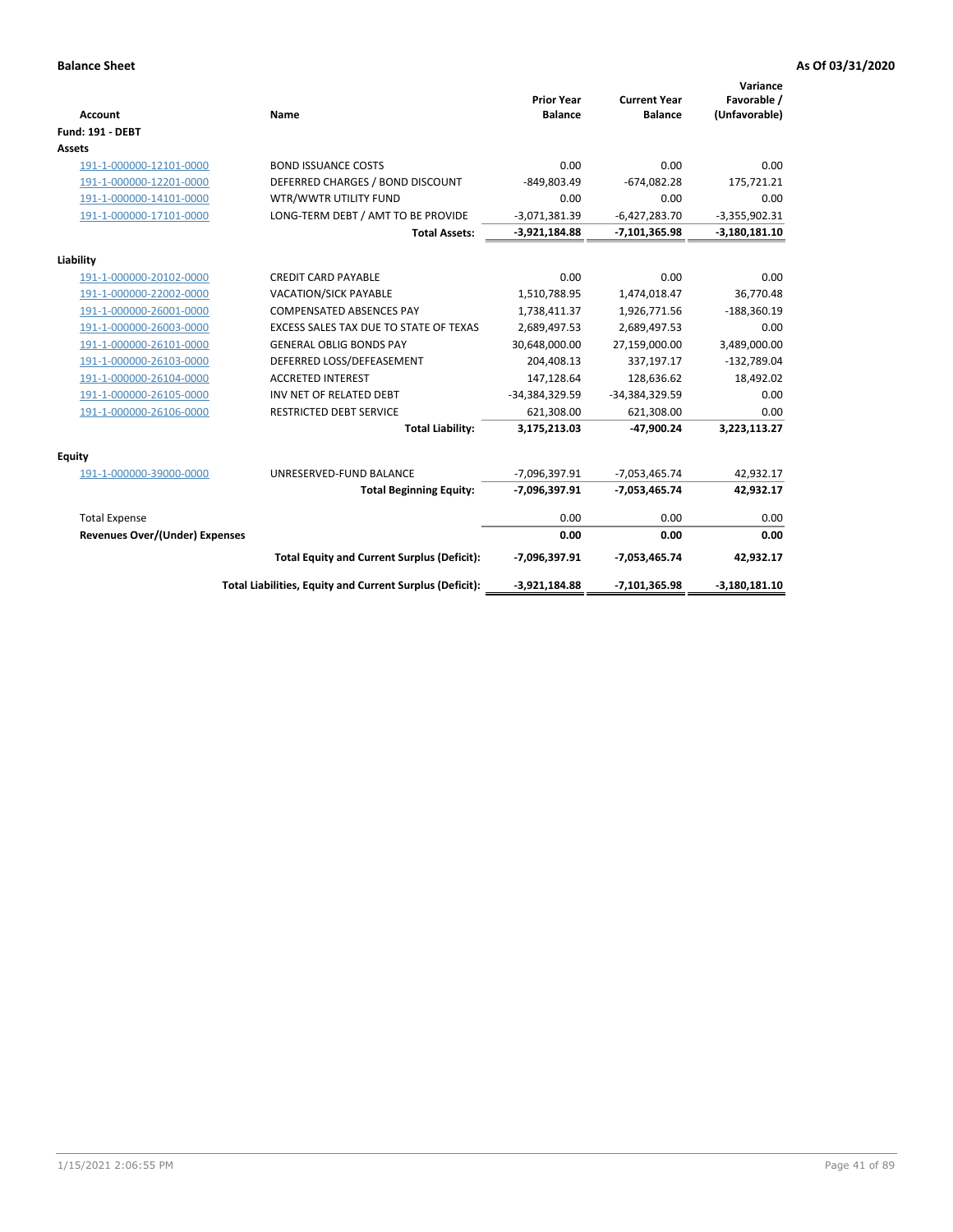| Account                                       | Name                                  | <b>Prior Year</b><br><b>Balance</b> | <b>Current Year</b><br><b>Balance</b> | Variance<br>Favorable /<br>(Unfavorable) |
|-----------------------------------------------|---------------------------------------|-------------------------------------|---------------------------------------|------------------------------------------|
| <b>Fund: 192 - PAYROLL CLEARING</b><br>Assets |                                       |                                     |                                       |                                          |
| 192-1-000000-10000-0000                       | <b>CURRENT ASSETS / CASH</b>          | 236,604.15                          | 7,605.45                              | -228,998.70                              |
| 192-1-000000-13201-0000                       | MISC ACCTS RECEIVABLE                 | 0.00                                | 0.00                                  | 0.00                                     |
| 192-1-000000-13203-0000                       | NON-CURRENT ASSETS / PREPAYMENTS      | 0.00                                | 0.00                                  | 0.00                                     |
| 192-1-000000-13205-0000                       | <b>INTEREST RECEIVABLE</b>            | 0.00                                | 0.00                                  | 0.00                                     |
|                                               | <b>Total Assets:</b>                  | 236,604.15                          | 7,605.45                              | -228,998.70                              |
| Liability                                     |                                       |                                     |                                       |                                          |
| 192-1-000000-20101-0000                       | <b>ACCOUNTS PAYABLE</b>               | 17,958.84                           | $-20,612.53$                          | 38,571.37                                |
| 192-1-000000-20102-0000                       | <b>CREDIT CARD PAYABLE</b>            | 0.00                                | 0.00                                  | 0.00                                     |
| 192-1-000000-20103-0000                       | ACCRUED ACCOUNTS PAYABLE              | 0.00                                | 0.00                                  | 0.00                                     |
| 192-1-000000-22001-0000                       | SALARIES PAYABLE                      | $-457.35$                           | $-457.35$                             | 0.00                                     |
| 192-1-000000-22002-0000                       | <b>VACATION/SICK PAYABLE</b>          | 0.00                                | 0.00                                  | 0.00                                     |
| 192-1-000000-22101-0000                       | TAXES - FEDERAL WITHHOLDING           | 0.00                                | 0.00                                  | 0.00                                     |
| 192-1-000000-22102-0000                       | <b>TAXES - FICA</b>                   | 0.00                                | $-1.35$                               | 1.35                                     |
| 192-1-000000-22103-0000                       | <b>TAXES - MEDICARE</b>               | 0.00                                | 0.00                                  | 0.00                                     |
| 192-1-000000-22201-0000                       | INS - AFLAC                           | $-4,400.65$                         | $-8,562.28$                           | 4,161.63                                 |
| 192-1-000000-22202-0000                       | INS - LIFE INSURANCE                  | 0.00                                | 0.00                                  | 0.00                                     |
| 192-1-000000-22203-0000                       | INS - CITY EMPLOYEE PORTION           | 0.00                                | 0.00                                  | 0.00                                     |
| 192-1-000000-22204-0000                       | INS - GEUS EMPLOYEE PORTION           | 0.00                                | 0.00                                  | 0.00                                     |
| 192-1-000000-22205-0000                       | INS - CITY EMPL-FLEXCARD              | 250.00                              | $-165,619.68$                         | 165,869.68                               |
| 192-1-000000-22206-0000                       | INS - CITY EMPL-DEPENDENT CARE        | 0.00                                | 0.00                                  | 0.00                                     |
| 192-1-000000-22207-0000                       | INS - GEUS EMPL-HEALTH CARE           | 0.00                                | 0.00                                  | 0.00                                     |
| 192-1-000000-22208-0000                       | INS - AMERICAN FIDELITY               | 0.00                                | 0.00                                  | 0.00                                     |
| 192-1-000000-22209-0000                       | INS - GEUS EMPL-DEPENDENT CARE        | 0.00                                | 0.00                                  | 0.00                                     |
| 192-1-000000-22210-0000                       | INS - CITY EMPLOYEE - OPT OU          | 0.00                                | 0.00                                  | 0.00                                     |
| 192-1-000000-22211-0000                       | INS - GEUS EMP - OPT OU               | 0.00                                | 0.00                                  | 0.00                                     |
| 192-1-000000-22212-0000                       | <b>INS - VISION PLAN</b>              | $-1,506.17$                         | $-3,406.93$                           | 1,900.76                                 |
| 192-1-000000-22213-0000                       | INS - AIG CRITICAL CARE               | 0.00                                | 0.00                                  | 0.00                                     |
| 192-1-000000-22214-0000                       | INS - AIG ACCIDENT                    | 0.00                                | 0.00                                  | 0.00                                     |
| 192-1-000000-22215-0000                       | <b>INS - ALLSTATE CANCER</b>          | 0.00                                | 0.00                                  | 0.00                                     |
| 192-1-000000-22216-0000                       | INS - CRITICAL ILLNESS/CHARTIS        | 0.00                                | 0.00                                  | 0.00                                     |
| 192-1-000000-22217-0000                       | INS - MUTUAL OF OMAHA                 | $-13,528.68$                        | $-18,792.41$                          | 5,263.73                                 |
| 192-1-000000-22218-0000                       | INS - TX LIFE                         | $-321.60$                           | $-1,379.14$                           | 1,057.54                                 |
| 192-1-000000-22219-0000                       | <b>INS - NEW YORK LIFE</b>            | 0.00                                | 20.00                                 | $-20.00$                                 |
| 192-1-000000-22220-0000                       | INS - AFLAC CRITICAL INSURANCE        | $-472.03$                           | $-616.06$                             | 144.03                                   |
| 192-1-000000-22223-0000                       | INS - DENTAL PLAN                     | 1,786.11                            | $-13,425.96$                          | 15,212.07                                |
| 192-1-000000-22301-0000                       | <b>RETIREMENT - TMRS</b>              | 237,896.10                          | 254,473.20                            | $-16,577.10$                             |
| 192-1-000000-22302-0000                       | RETIREMENT - F R & R                  | 0.00                                | 31.44                                 | $-31.44$                                 |
| 192-1-000000-22303-0000                       | RETIREMENT - NATIONWIDE / PEBSCO      | 0.00                                | $-10,354.52$                          | 10,354.52                                |
| 192-1-000000-22304-0000                       | RETIREMENT - 401 ICMA RETIREMENT      | 0.00                                | 0.00                                  | 0.00                                     |
| 192-1-000000-22305-0000                       | RETIREMENT - VANTAGE CARE PRE-TAX RSP | 0.00                                | 0.00                                  | 0.00                                     |
| 192-1-000000-22401-0000                       | <b>GARNISHMENT - TAX LEVY</b>         | 0.00                                | 0.00                                  | 0.00                                     |
| 192-1-000000-22402-0000                       | <b>GARNISHMENT - CHILD SUPPORT</b>    | 0.00                                | 0.00                                  | 0.00                                     |
| 192-1-000000-22403-0000                       | GARNISHMENT - CHAPTER 13              | 0.00                                | 0.00                                  | 0.00                                     |
| 192-1-000000-22404-0000                       | GARNISHMENT - STUDENT LOAN            | 0.00                                | 0.00                                  | 0.00                                     |
| 192-1-000000-22501-0000                       | <b>CHARITY PAYABLE</b>                | 0.00                                | 0.00                                  | 0.00                                     |
| 192-1-000000-22502-0000                       | UNITED WAY                            | 0.00                                | $-118.50$                             | 118.50                                   |
| 192-1-000000-22503-0000                       | AMERICAN CANCER SOCIETY               | 0.00                                | 0.00                                  | 0.00                                     |
| 192-1-000000-22601-0000                       | PR DEDUCT - SAVINGS BOND              | 0.00                                | 0.00                                  | 0.00                                     |
| 192-1-000000-22602-0000                       | PR DEDUCT - CREDIT UNION              | 0.00                                | $-3,261.50$                           | 3,261.50                                 |
| 192-1-000000-22603-0000                       | PR DEDUCT - PRE PAID LEGAL FEE        | $-600.42$                           | $-310.98$                             | $-289.44$                                |
| 192-1-000000-22604-0000                       | PR DEDUCT - AUTO LEASE AGREEMENT      | 0.00                                | 0.00                                  | 0.00                                     |
| 192-1-000000-22605-0000                       | PR DEDUCT - YMCA                      | 0.00                                | 0.00                                  | 0.00                                     |
| 192-1-000000-22606-0000                       | PR DEDUCT - GAC                       | 0.00                                | 0.00                                  | 0.00                                     |
| 192-1-000000-22607-0000                       | PR DEDUCT - WEIGHT WATCHERS           | 0.00                                | 0.00                                  | 0.00                                     |
| 192-1-000000-22608-0000                       | PR DEDUCT - HUNT REG-FITNESS CTR      | 0.00                                | 0.00                                  | 0.00                                     |
| 192-1-000000-22609-0000                       | PR DEDUCT - MISCELLANEOUS             | 0.00                                | 0.00                                  | 0.00                                     |
|                                               |                                       |                                     |                                       |                                          |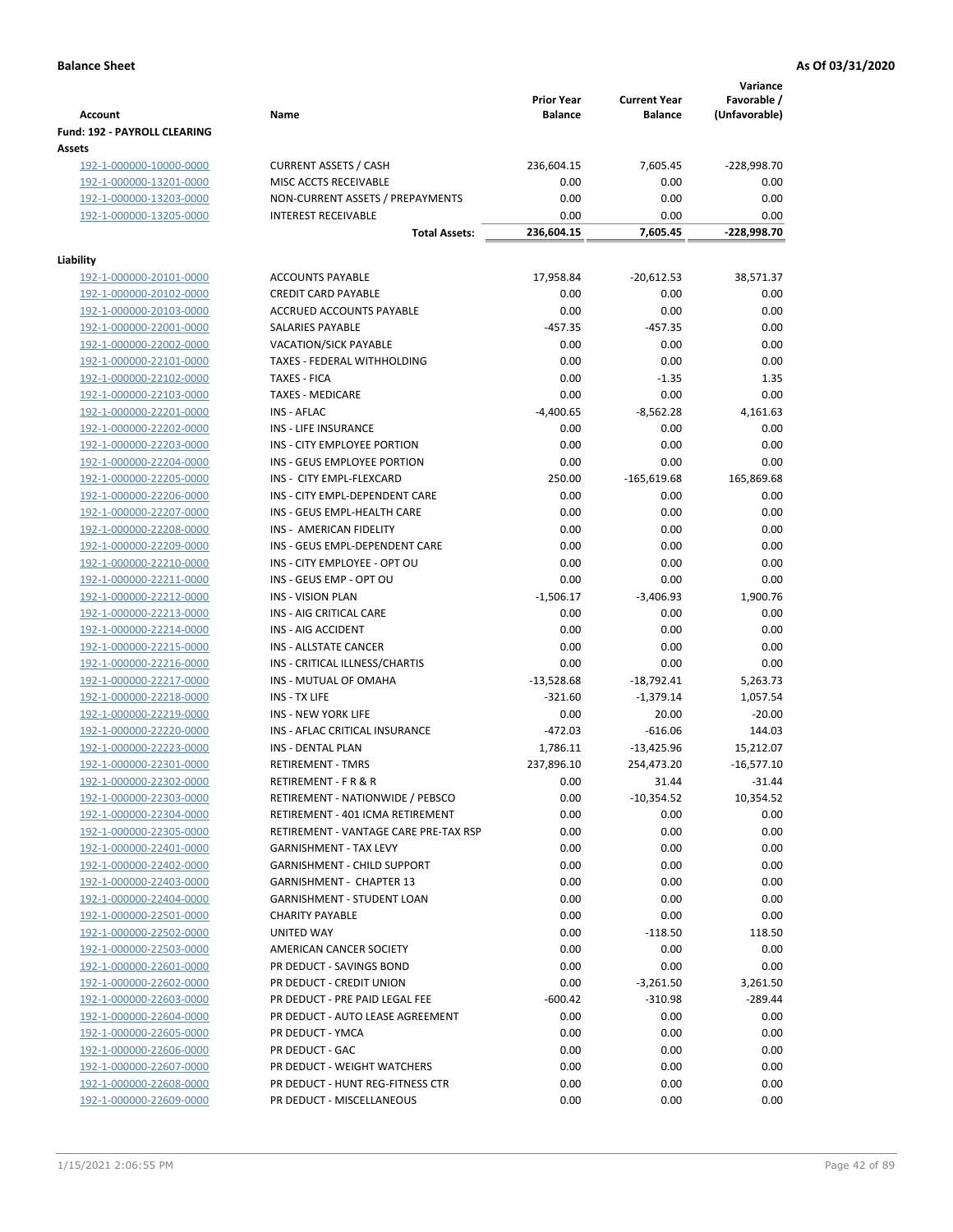| Account                 | Name                                                     | <b>Prior Year</b><br><b>Balance</b> | <b>Current Year</b><br><b>Balance</b> | Variance<br>Favorable /<br>(Unfavorable) |
|-------------------------|----------------------------------------------------------|-------------------------------------|---------------------------------------|------------------------------------------|
| 192-1-000000-22610-0000 | PR DEDUCT - MISC REIMB                                   | 0.00                                | 0.00                                  | 0.00                                     |
| 192-1-000000-22611-0000 | PR DEDUCT - GOLF COURSE FEES                             | 0.00                                | 0.00                                  | 0.00                                     |
| 192-1-000000-22612-0000 | PR DEDUCT - WEARING APPAREL                              | 0.00                                | 0.00                                  | 0.00                                     |
| 192-1-000000-22613-0000 | PR DEDUCT - SNAP FITNESS                                 | 0.00                                | 0.00                                  | 0.00                                     |
|                         | <b>Total Liability:</b>                                  | 236,604.15                          | 7,605.45                              | 228,998.70                               |
| <b>Equity</b>           |                                                          |                                     |                                       |                                          |
| 192-1-000000-39000-0000 | UNRESERVED-FUND BALANCE                                  | 0.00                                | 0.00                                  | 0.00                                     |
|                         | <b>Total Beginning Equity:</b>                           | 0.00                                | 0.00                                  | 0.00                                     |
|                         | <b>Total Equity and Current Surplus (Deficit):</b>       | 0.00                                | 0.00                                  | 0.00                                     |
|                         | Total Liabilities, Equity and Current Surplus (Deficit): | 236,604.15                          | 7.605.45                              | $-228.998.70$                            |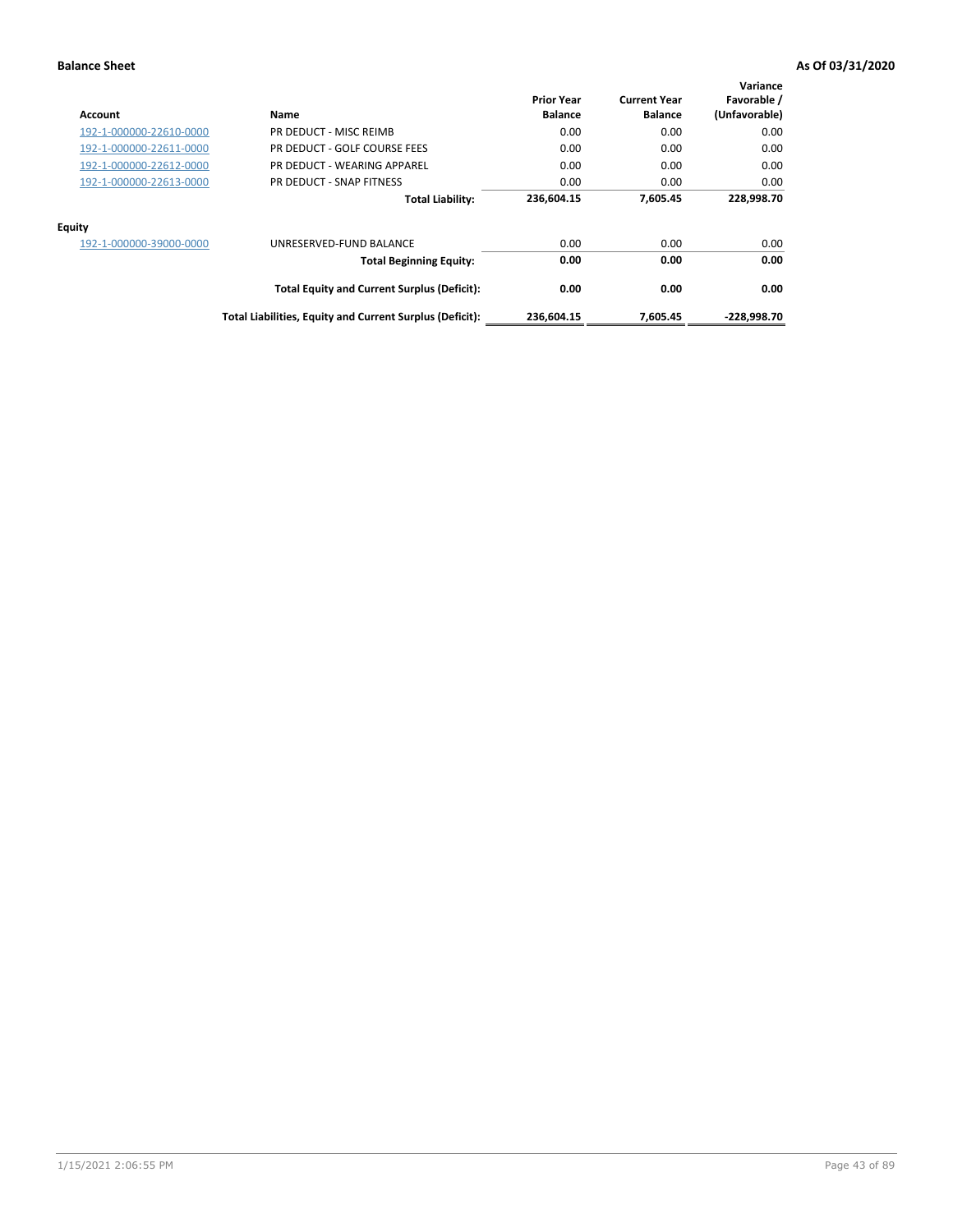|                                     |                                       |                   |                     | Variance         |
|-------------------------------------|---------------------------------------|-------------------|---------------------|------------------|
|                                     |                                       | <b>Prior Year</b> | <b>Current Year</b> | Favorable /      |
| <b>Account</b>                      | Name                                  | <b>Balance</b>    | <b>Balance</b>      | (Unfavorable)    |
| Fund: 200 - WATER / WASTEWATER FUND |                                       |                   |                     |                  |
| Assets                              |                                       |                   |                     |                  |
| 200-2-000000-10000-0000             | <b>CURRENT ASSETS / CASH</b>          | 5,901,343.58      | $-10,250,027.09$    | $-16,151,370.67$ |
| 200-2-000000-12101-0000             | <b>BOND ISSUANCE COSTS</b>            | 0.00              | 0.00                | 0.00             |
| 200-2-000000-12201-0000             | DEFERRED CHARGES / BOND DISCOUNT      | $-29,559.62$      | $-353,374.57$       | $-323,814.95$    |
| 200-2-000000-13000-0000             | <b>CUSTOMER ACCTS RECEIVABLE</b>      | 533,709.43        | 468,268.39          | $-65,441.04$     |
| 200-2-000000-13001-0000             | NON CURRENT CUSTOMER ACCTS RECEIVAE   | 213,125.12        | 232,626.78          | 19,501.66        |
| 200-2-000000-13002-0000             | ALLOW FOR UNCOLLECT REC               | $-214,138.19$     | $-195,501.08$       | 18,637.11        |
| 200-2-000000-13003-0000             | UNBILLED YEAR-END ACCRUAL             | 1,195,319.12      | 1,171,959.62        | $-23,359.50$     |
| 200-2-000000-13004-0000             | WASTE HAULER RECEIVABLE               | 59,548.20         | $-110,614.30$       | $-170,162.50$    |
| 200-2-000000-13007-0000             | <b>RETURNED CHECKS</b>                | 0.00              | 0.00                | 0.00             |
| 200-2-000000-13010-0000             | <b>CADDO MILLS</b>                    | 0.00              | 0.00                | 0.00             |
| 200-2-000000-13201-0000             | MISC ACCTS RECEIVABLE                 | $-10,607.57$      | $-33,599.33$        | $-22,991.76$     |
| 200-2-000000-13202-0000             | <b>EMPLOYEE ADVANCES</b>              | 0.00              | 0.00                | 0.00             |
| 200-2-000000-13203-0000             | NON-CURRENT ASSETS / PREPAYMENTS      | 0.00              | 0.00                | 0.00             |
| 200-2-000000-13205-0000             | <b>INTEREST RECEIVABLE</b>            | 0.00              | 0.00                | 0.00             |
| 200-2-000000-14001-0000             | DUE FROM / GENERAL FUND               | 0.00              | 0.00                | 0.00             |
|                                     |                                       |                   |                     |                  |
| 200-2-000000-14040-0000             | <b>GENERAL CIP / GENERAL CIP</b>      | 0.00              | 0.00                | 0.00             |
| 200-2-000000-14120-0000             | DUE FROM UTILITY CIP                  | 38,336,026.85     | 38,336,026.85       | 0.00             |
| 200-2-000000-15401-0000             | <b>INVENTORIES / WATER STOCK</b>      | 255,981.59        | 255,981.59          | 0.00             |
| 200-2-000000-15501-0000             | <b>INVENTORIES / WASTEWATER STOCK</b> | 37,338.12         | 37,338.12           | 0.00             |
| 200-2-000000-16001-0000             | FIXED ASSETS / LAND                   | 685,983.11        | 685,983.11          | 0.00             |
| 200-2-000000-16002-0000             | FIXED ASSETS / IMPROVMENTS-NON BUILDI | 5,485,407.69      | 5,485,407.69        | 0.00             |
| 200-2-000000-16003-0000             | ACCUM DEPR / IMPROVEMENTS-NON BUILL   | $-2,196,712.45$   | $-2,380,273.29$     | $-183,560.84$    |
| 200-2-000000-16004-0000             | FIXED ASSETS / BUILDINGS              | 23,420,750.92     | 23,444,349.28       | 23,598.36        |
| 200-2-000000-16005-0000             | <b>ACCUM DEPR / BUILDINGS</b>         | $-2,776,030.76$   | $-3,240,558.80$     | $-464,528.04$    |
| 200-2-000000-16006-0000             | FIXED ASSETS / FILTRATION PLANT       | 10,551,470.00     | 10,551,470.00       | 0.00             |
| 200-2-000000-16007-0000             | ACCUM DEPR / FILTRATION PLANT         | -7,265,136.20     | -7,478,086.82       | $-212,950.62$    |
| 200-2-000000-16008-0000             | FIXED ASSETS / WATER RECLAMATION PLAN | 7,272,907.47      | 7,290,892.03        | 17,984.56        |
| 200-2-000000-16009-0000             | ACCUM DEPR / WATER RECLAMATION PLAN   | $-6,311,693.12$   | $-6,489,176.25$     | $-177,483.13$    |
| 200-2-000000-16101-0000             | FIXED ASSETS / WATER MAINS            | 20,431,556.67     | 19,369,642.10       | $-1,061,914.57$  |
| 200-2-000000-16102-0000             | <b>ACCUM DEPR / WATER MAINS</b>       | -10,134,183.88    | -10,564,491.83      | -430,307.95      |
| 200-2-000000-16103-0000             | FIXED ASSETS / SANITARY SEWERS        | 25,926,703.76     | 26,762,935.28       | 836,231.52       |
| 200-2-000000-16104-0000             | <b>ACCUM DEPR / SANITARY SEWERS</b>   | -11,368,379.26    | -11,952,765.05      | -584,385.79      |
| 200-2-000000-16105-0000             | FIXED ASSETS / RESERVOIRS & TANKS     | 1,023,525.00      | 10,498,644.74       | 9,475,119.74     |
| 200-2-000000-16106-0000             | ACCUM DEPR / RESERVOIRS & TANKS       | -823,247.66       | $-832,221.74$       | $-8,974.08$      |
| 200-2-000000-16107-0000             | FIXED ASSETS / PUMP STATIONS          | 464,099.82        | 5,559,850.03        | 5,095,750.21     |
| 200-2-000000-16108-0000             | <b>ACCUM DEPR / PUMP STATIONS</b>     | -307,977.97       | $-325,220.11$       | $-17,242.14$     |
| 200-2-000000-16201-0000             | FIXED ASSETS / MACHINERY AND EQUIPMEN | 3,604,616.91      | 3,883,571.50        | 278,954.59       |
| 200-2-000000-16202-0000             | ACCUM DEPR / MACHINERY AND EQUIPMEI   | $-1,673,639.61$   | $-1,887,320.29$     | $-213,680.68$    |
| 200-2-000000-16301-0000             | FIXED ASSETS / C W I P                | 0.00              | $-286,982.00$       | $-286,982.00$    |
| 200-2-000000-17501-0000             | <b>EMPLOYEE CONTRIBUTIONS</b>         | 170,787.00        | 195,988.00          | 25,201.00        |
| 200-2-000000-17504-0000             | <b>INVESTMENT RETURN</b>              | $-302,204.00$     | 631,750.00          | 933,954.00       |
| 200-2-000000-17508-0000             | EXPERIENCE DIFFERENCE- OUTFLOW        | $-11,116.00$      | 31,784.00           | 42,900.00        |
| 200-2-000000-17509-0000             | <b>EXPERIENCE DIFFERENCE - INFLOW</b> | $-57,790.00$      | $-37,640.00$        | 20,150.00        |
| 200-2-000000-17520-0000             | <b>ASSUMPTION CHANGES</b>             |                   |                     |                  |
|                                     |                                       | 54,025.00         | 0.00                | $-54,025.00$     |
|                                     | <b>Total Assets:</b>                  | 102,141,809.07    | 98,476,616.56       | $-3,665,192.51$  |
| Liability                           |                                       |                   |                     |                  |
| 200-2-000000-20101-0000             | <b>ACCOUNTS PAYABLE</b>               | 15.22             | 0.00                | 15.22            |
| 200-2-000000-20102-0000             | <b>CREDIT CARD PAYABLE</b>            | 0.00              | 0.00                | 0.00             |
| 200-2-000000-20103-0000             | ACCRUED ACCOUNTS PAYABLE              | 10,000.00         | 10,000.00           | 0.00             |
| 200-2-000000-20104-0000             | <b>ESCHEATED LIABILITY</b>            | 0.00              | 0.00                | 0.00             |
| 200-2-000000-20109-0000             | <b>GENERAL OBLIG BONDS PAY</b>        | 1,420,000.00      | 1,466,000.00        | -46,000.00       |
| 200-2-000000-20110-0000             | REVENUE BONDS PAYABLE                 | 965,000.00        | 1,095,000.00        | $-130,000.00$    |
|                                     |                                       |                   |                     |                  |
| 200-2-000000-20112-0000             | ACCRUED INTEREST PAYABLE              | $-16,488.92$      | 142,697.51          | -159,186.43      |
| 200-2-000000-20125-0000             | SALES TAX PAYABLE / IN THE CITY       | 0.00              | 0.00                | 0.00             |
| 200-2-000000-20139-0000             | RETAINAGES PAYABLE                    | 0.00              | 0.00                | 0.00             |
| 200-2-000000-20141-0000             | <b>TELEPHONE CLEARING</b>             | 0.01              | 0.01                | 0.00             |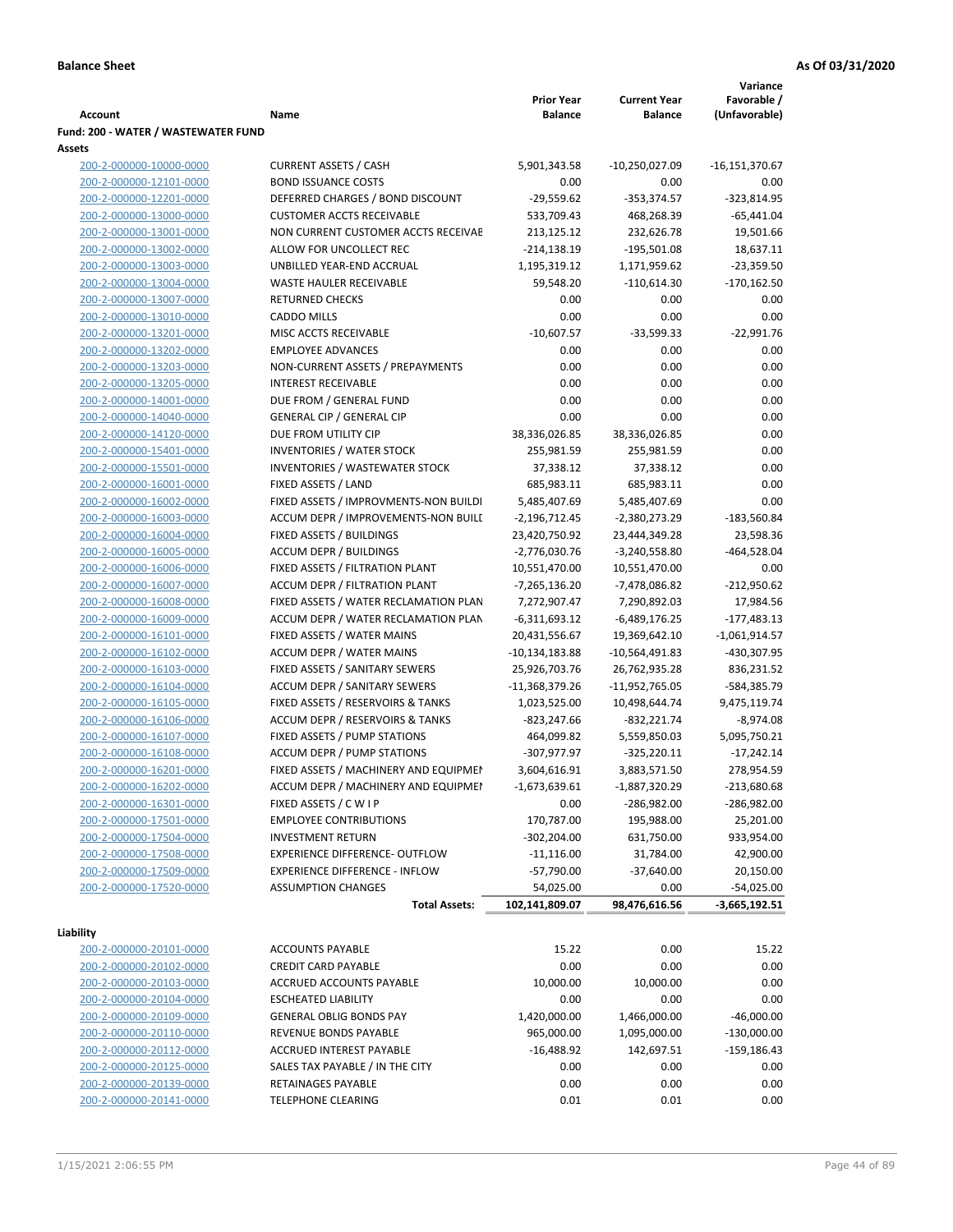|                                       |                                                          |                                     |                                       | Variance                     |
|---------------------------------------|----------------------------------------------------------|-------------------------------------|---------------------------------------|------------------------------|
| Account                               | Name                                                     | <b>Prior Year</b><br><b>Balance</b> | <b>Current Year</b><br><b>Balance</b> | Favorable /<br>(Unfavorable) |
| 200-2-000000-20160-0000               | <b>UNAPPLIED CREDIT</b>                                  | 0.00                                | 0.00                                  | 0.00                         |
| 200-2-000000-21001-0000               | <b>GENERAL FUND / GENERAL FUND</b>                       | 0.00                                | 0.00                                  | 0.00                         |
| 200-2-000000-21101-0000               | ENTERPRISE / WTR/WWTR UTILITY FUND                       | 0.00                                | 0.00                                  | 0.00                         |
| 200-2-000000-22001-0000               | <b>SALARIES PAYABLE</b>                                  | 83,164.42                           | 83,164.42                             | 0.00                         |
| 200-2-000000-22002-0000               | <b>VACATION/SICK PAYABLE</b>                             | 153,875.54                          | 234,422.70                            | $-80,547.16$                 |
| 200-2-000000-23001-0000               | CAPITAL LEASE PAYABLE                                    | 0.00                                | 0.00                                  | 0.00                         |
| 200-2-000000-24001-0000               | O/S CHECKS PAYABLE                                       | 0.00                                | 0.00                                  | 0.00                         |
| 200-2-000000-24002-0000               | <b>CUSTOMER DEPOSITS</b>                                 | 846,738.25                          | 774,223.69                            | 72,514.56                    |
| 200-2-000000-24003-0000               | <b>CUSTOMER OVERPMT SUSPENSE</b>                         | 121,382.59                          | 208,690.83                            | $-87,308.24$                 |
| 200-2-000000-24004-0000               | <b>INTEREST PAYABLE ON DEP</b>                           | 0.00                                | 0.00                                  | 0.00                         |
| 200-2-000000-24005-0000               | <b>ACCRUED INT PAY ON DEP</b>                            | 0.00                                | 0.00                                  | 0.00                         |
| 200-2-000000-24006-0000               | <b>AWAITING CUSTOMER SETUP</b>                           | 1.955.61                            | 1,955.61                              | 0.00                         |
| 200-2-000000-24007-0000               | <b>BILLED DEPOSITS SUSPENSE</b>                          | 0.00                                | 0.00                                  | 0.00                         |
| 200-2-000000-26001-0000               | <b>COMPENSATED ABSENCES PAY</b>                          | 310,115.48                          | 211,715.81                            | 98,399.67                    |
| 200-2-000000-26101-0000               | <b>GENERAL OBLIG BONDS PAY</b>                           | 6,033,000.00                        | 4,567,000.00                          | 1,466,000.00                 |
| 200-2-000000-26102-0000               | <b>REVENUE BONDS PAYABLE</b>                             | 12,235,000.00                       | 31,190,000.00                         | $-18,955,000.00$             |
| 200-2-000000-26103-0000               | DEFERRED LOSS/DEFEASEMENT                                | $-227,063.58$                       | $-181,650.73$                         | $-45,412.85$                 |
| 200-2-000000-27001-0000               | <b>CONTRIBUTED CAPITAL</b>                               | 0.00                                | 0.00                                  | 0.00                         |
| 200-2-000000-27002-0000               | CONTRIBUTED CAPITAL / DEVELOPERS                         | 0.00                                | 0.00                                  | 0.00                         |
| 200-2-000000-29300-0000               | <b>ENCUMBRANCE SUMMARY</b>                               | 0.00                                | 0.00                                  | 0.00                         |
| 200-2-000000-29400-0100               | RESERVED ACCOUNT / ENCUMBRANCES                          | 0.00                                | 0.00                                  | 0.00                         |
| 200-2-000000-29999-0000               | <b>NET PENSION LIABILITY</b>                             | 249,699.00                          | 1,415,364.00                          | $-1,165,665.00$              |
| 200-2-000000-92080-0000               | <b>GLTDAG</b>                                            | 0.00                                | 0.00                                  | 0.00                         |
|                                       | <b>Total Liability:</b>                                  | 22,186,393.62                       | 41,218,583.85                         | -19,032,190.23               |
| <b>Equity</b>                         |                                                          |                                     |                                       |                              |
| 200-2-000000-39000-0000               | UNRESERVED-FUND BALANCE                                  | 0.00                                | 0.00                                  | 0.00                         |
| 200-2-000000-39100-0000               | UNRESERVED-RET. EARNINGS                                 | 80,670,908.81                       | 57,924,814.85                         | -22,746,093.96               |
| 200-2-000000-39150-0000               | RESERVED-RET. EARNINGS                                   | 0.00                                | 0.00                                  | 0.00                         |
| 200-2-000000-39500-0000               | NET POSITION - PENSION                                   | $-965.00$                           | $-965.00$                             | 0.00                         |
|                                       | <b>Total Beginning Equity:</b>                           | 80,669,943.81                       | 57,923,849.85                         | -22,746,093.96               |
| <b>Total Revenue</b>                  |                                                          | 6,805,838.73                        | 6,661,141.19                          | $-144,697.54$                |
| <b>Total Expense</b>                  |                                                          | 7,520,367.08                        | 7,326,958.32                          | 193,408.76                   |
| <b>Revenues Over/(Under) Expenses</b> |                                                          | $-714,528.35$                       | $-665,817.13$                         | 48,711.22                    |
|                                       | <b>Total Equity and Current Surplus (Deficit):</b>       | 79,955,415.46                       | 57,258,032.72                         | $-22,697,382.74$             |
|                                       | Total Liabilities, Equity and Current Surplus (Deficit): | 102,141,809.08                      | 98,476,616.57                         | $-3,665,192.51$              |
|                                       | *** FUND 200 OUT OF BALANCE ***                          | $-0.01$                             | $-0.01$                               | 0.00                         |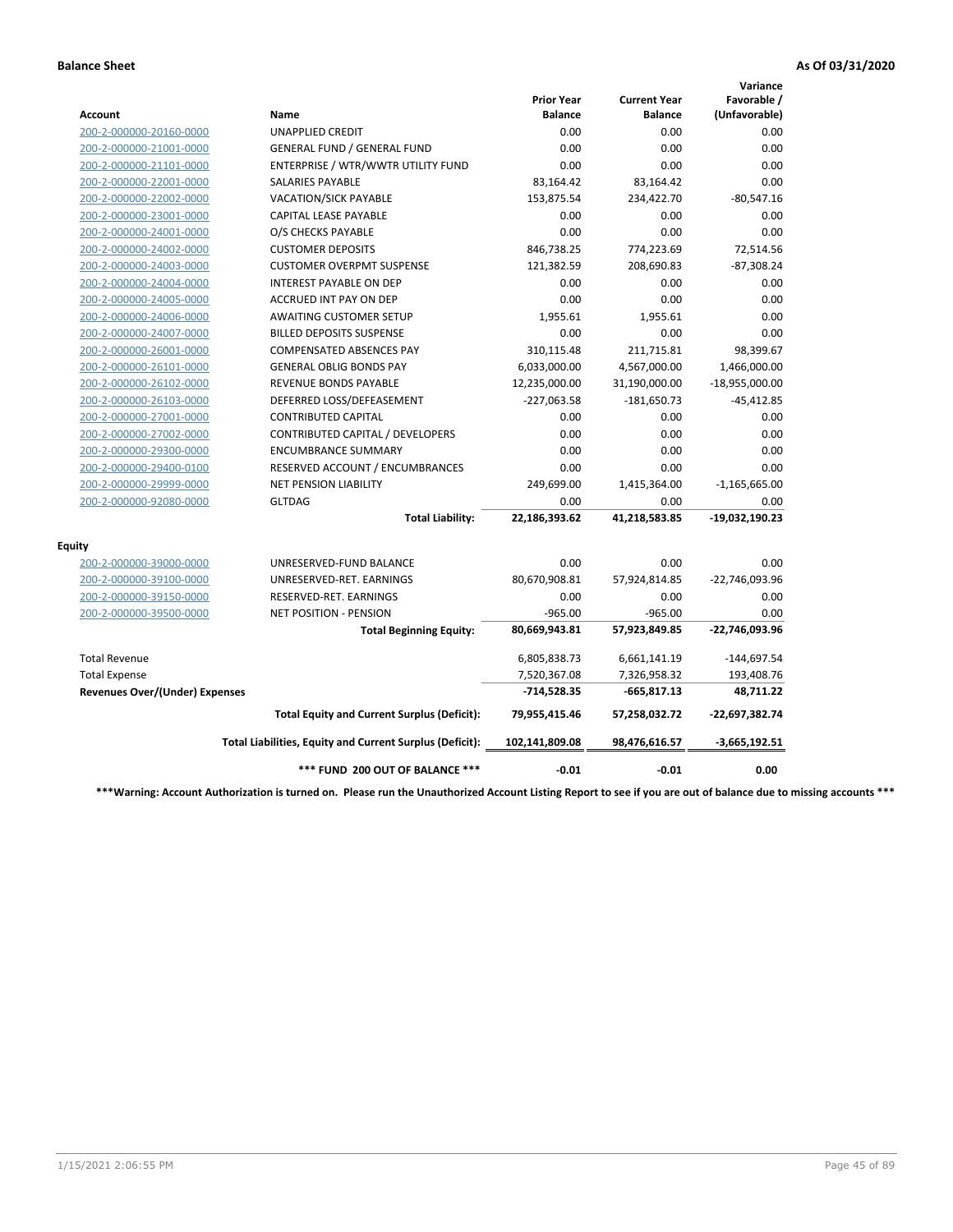| <b>Account</b>                        | <b>Name</b>                                              | <b>Prior Year</b><br><b>Balance</b> | <b>Current Year</b><br><b>Balance</b> | Variance<br>Favorable /<br>(Unfavorable) |
|---------------------------------------|----------------------------------------------------------|-------------------------------------|---------------------------------------|------------------------------------------|
| <b>Fund: 210 - WATER IMPACT FEES</b>  |                                                          |                                     |                                       |                                          |
| <b>Assets</b>                         |                                                          |                                     |                                       |                                          |
| 210-2-000000-10000-0000               | <b>CURRENT ASSETS / CASH</b>                             | 0.00                                | 0.00                                  | 0.00                                     |
| 210-2-000000-13201-0000               | MISC ACCTS RECEIVABLE                                    | 0.00                                | 0.00                                  | 0.00                                     |
| 210-2-000000-13205-0000               | <b>INTEREST RECEIVABLE</b>                               | 0.00                                | 0.00                                  | 0.00                                     |
|                                       | <b>Total Assets:</b>                                     | 0.00                                | 0.00                                  | 0.00                                     |
| Liability                             |                                                          |                                     |                                       |                                          |
| 210-2-000000-20101-0000               | <b>ACCOUNTS PAYABLE</b>                                  | 0.00                                | 0.00                                  | 0.00                                     |
| 210-2-000000-20103-0000               | <b>ACCRUED ACCOUNTS PAYABLE</b>                          | 0.00                                | 0.00                                  | 0.00                                     |
| 210-2-000000-29300-0000               | <b>ENCUMBRANCE SUMMARY</b>                               | 0.00                                | 0.00                                  | 0.00                                     |
| 210-2-000000-29400-0000               | RESERVED ACCOUNT / ENCUMBRANCES                          | 0.00                                | 0.00                                  | 0.00                                     |
|                                       | <b>Total Liability:</b>                                  | 0.00                                | 0.00                                  | 0.00                                     |
| <b>Equity</b>                         |                                                          |                                     |                                       |                                          |
| 210-2-000000-39000-0000               | UNRESERVED-FUND BALANCE                                  | 0.00                                | 0.00                                  | 0.00                                     |
| 210-2-000000-39100-0000               | UNRESERVED-RET. EARNINGS                                 | 0.00                                | 0.00                                  | 0.00                                     |
|                                       | <b>Total Beginning Equity:</b>                           | 0.00                                | 0.00                                  | 0.00                                     |
| <b>Total Revenue</b>                  |                                                          | 0.00                                | 0.00                                  | 0.00                                     |
| <b>Total Expense</b>                  |                                                          | 0.00                                | 0.00                                  | 0.00                                     |
| <b>Revenues Over/(Under) Expenses</b> |                                                          | 0.00                                | 0.00                                  | 0.00                                     |
|                                       | <b>Total Equity and Current Surplus (Deficit):</b>       | 0.00                                | 0.00                                  | 0.00                                     |
|                                       | Total Liabilities, Equity and Current Surplus (Deficit): | 0.00                                | 0.00                                  | 0.00                                     |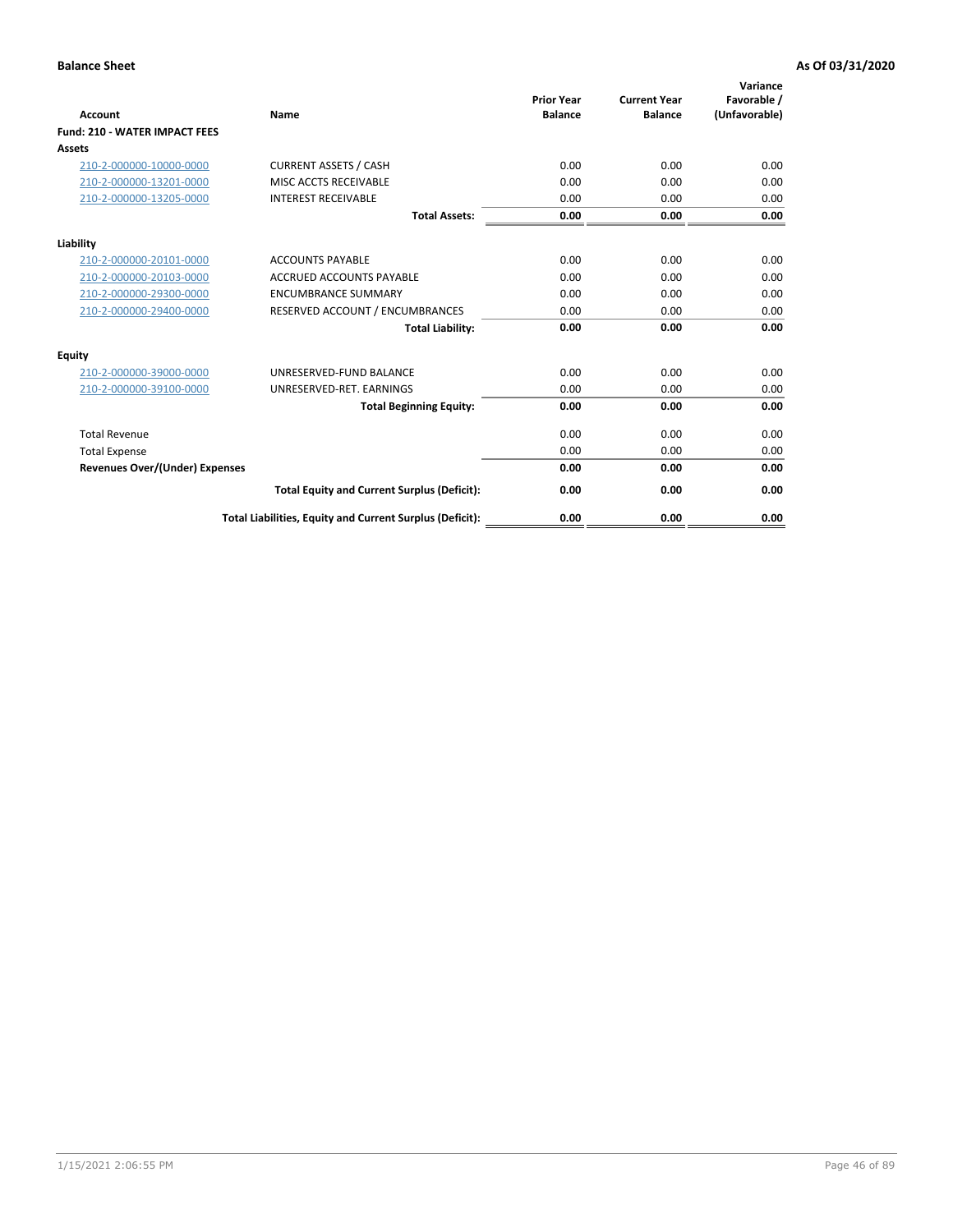| <b>Account</b>                        | <b>Name</b>                                              | <b>Prior Year</b><br><b>Balance</b> | <b>Current Year</b><br><b>Balance</b> | Variance<br>Favorable /<br>(Unfavorable) |
|---------------------------------------|----------------------------------------------------------|-------------------------------------|---------------------------------------|------------------------------------------|
| Fund: 211 - WASTEWATER IMPACT FEES    |                                                          |                                     |                                       |                                          |
| <b>Assets</b>                         |                                                          |                                     |                                       |                                          |
| 211-2-000000-10000-0000               | <b>CURRENT ASSETS / CASH</b>                             | 0.00                                | 0.00                                  | 0.00                                     |
| 211-2-000000-13201-0000               | MISC ACCTS RECEIVABLE                                    | 0.00                                | 0.00                                  | 0.00                                     |
| 211-2-000000-13205-0000               | <b>INTEREST RECEIVABLE</b>                               | 0.00                                | 0.00                                  | 0.00                                     |
|                                       | <b>Total Assets:</b>                                     | 0.00                                | 0.00                                  | 0.00                                     |
| Liability                             |                                                          |                                     |                                       |                                          |
| 211-2-000000-20101-0000               | <b>ACCOUNTS PAYABLE</b>                                  | 0.00                                | 0.00                                  | 0.00                                     |
| 211-2-000000-20103-0000               | <b>ACCRUED ACCOUNTS PAYABLE</b>                          | 0.00                                | 0.00                                  | 0.00                                     |
|                                       | <b>Total Liability:</b>                                  | 0.00                                | 0.00                                  | 0.00                                     |
| <b>Equity</b>                         |                                                          |                                     |                                       |                                          |
| 211-2-000000-39000-0000               | UNRESERVED-FUND BALANCE                                  | 0.00                                | 0.00                                  | 0.00                                     |
| 211-2-000000-39100-0000               | UNRESERVED-RET. EARNINGS                                 | 0.00                                | 0.00                                  | 0.00                                     |
|                                       | <b>Total Beginning Equity:</b>                           | 0.00                                | 0.00                                  | 0.00                                     |
| <b>Total Revenue</b>                  |                                                          | 0.00                                | 0.00                                  | 0.00                                     |
| <b>Total Expense</b>                  |                                                          | 0.00                                | 0.00                                  | 0.00                                     |
| <b>Revenues Over/(Under) Expenses</b> |                                                          | 0.00                                | 0.00                                  | 0.00                                     |
|                                       | <b>Total Equity and Current Surplus (Deficit):</b>       | 0.00                                | 0.00                                  | 0.00                                     |
|                                       | Total Liabilities, Equity and Current Surplus (Deficit): | 0.00                                | 0.00                                  | 0.00                                     |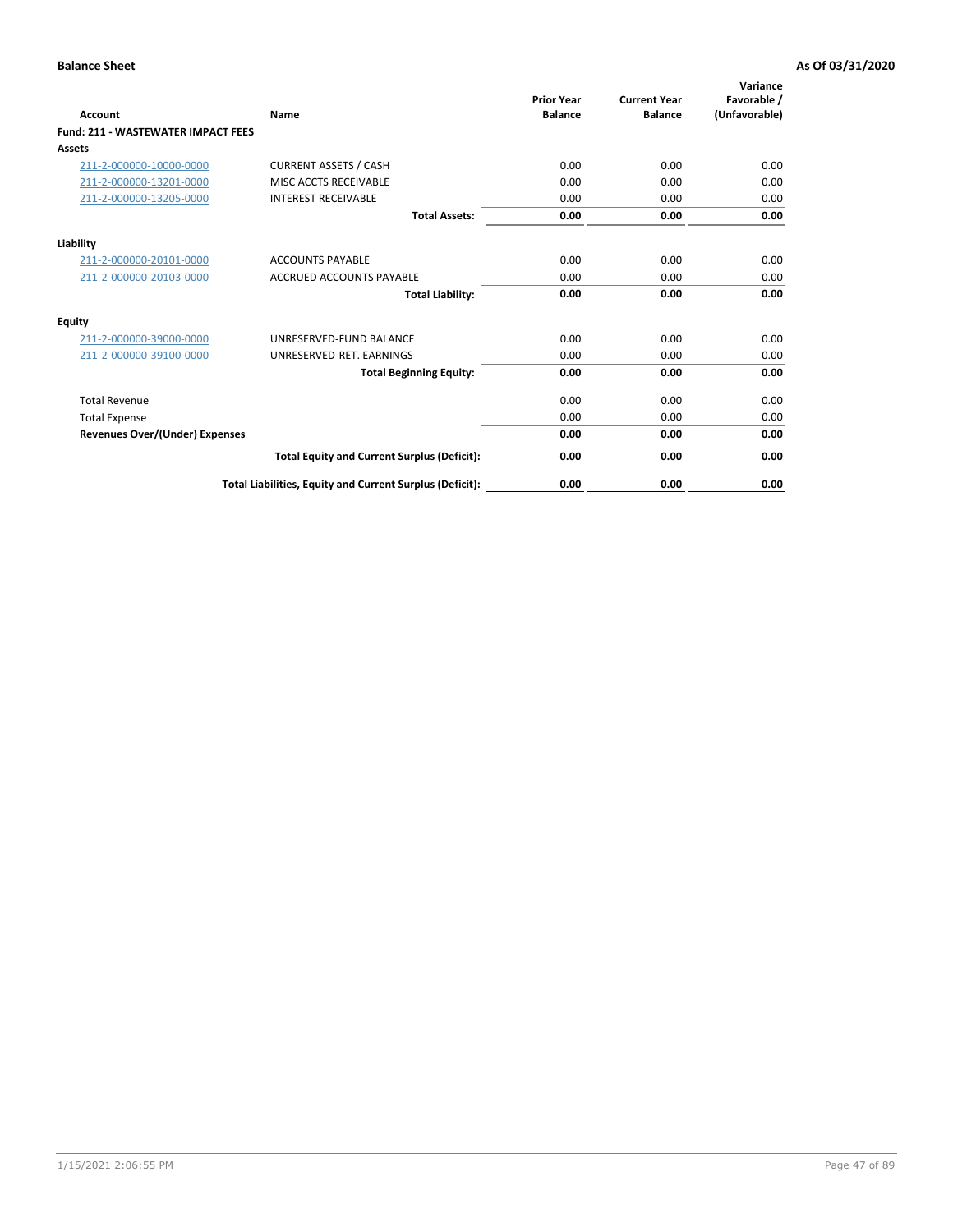| <b>Account</b>                        | Name                                                      | <b>Prior Year</b><br><b>Balance</b> | <b>Current Year</b><br><b>Balance</b> | Variance<br>Favorable /<br>(Unfavorable) |
|---------------------------------------|-----------------------------------------------------------|-------------------------------------|---------------------------------------|------------------------------------------|
|                                       | Fund: 212 - TX COMMUNITY DEV SWR SYSTEM IMPROV PROG GRANT |                                     |                                       |                                          |
| <b>Assets</b>                         |                                                           |                                     |                                       |                                          |
| 212-2-000000-10000-0000               | <b>CURRENT ASSETS / CASH</b>                              | 7,327.97                            | 105,849.57                            | 98,521.60                                |
| 212-2-000000-13201-0000               | MISC ACCTS RECEIVABLE                                     | 0.00                                | 0.00                                  | 0.00                                     |
| 212-2-000000-13205-0000               | <b>INTEREST RECEIVABLE</b>                                | 0.00                                | 0.00                                  | 0.00                                     |
| 212-2-000000-16301-0000               | FIXED ASSETS / C W I P                                    | 0.00                                | 0.00                                  | 0.00                                     |
|                                       | <b>Total Assets:</b>                                      | 7,327.97                            | 105,849.57                            | 98,521.60                                |
| Liability                             |                                                           |                                     |                                       |                                          |
| 212-2-000000-20101-0000               | <b>ACCOUNTS PAYABLE</b>                                   | 0.00                                | 0.00                                  | 0.00                                     |
| 212-2-000000-20102-0000               | <b>CREDIT CARD PAYABLE</b>                                | 0.00                                | 0.00                                  | 0.00                                     |
| 212-2-000000-20103-0000               | <b>ACCRUED ACCOUNTS PAYABLE</b>                           | 0.00                                | 0.00                                  | 0.00                                     |
| 212-2-000000-20139-0000               | <b>RETAINAGES PAYABLE</b>                                 | 0.00                                | 0.00                                  | 0.00                                     |
| 212-2-000000-20902-0000               | <b>DEFERRED GRANT REVENUE</b>                             | 0.00                                | 0.00                                  | 0.00                                     |
| 212-2-000000-21001-0000               | <b>GENERAL FUND / GENERAL FUND</b>                        | 0.00                                | 0.00                                  | 0.00                                     |
| 212-2-000000-29300-0000               | <b>ENCUMBRANCE SUMMARY</b>                                | 0.00                                | 0.00                                  | 0.00                                     |
| 212-2-000000-29400-0100               | RESERVED ACCOUNT / ENCUMBRANCES                           | 0.00                                | 0.00                                  | 0.00                                     |
|                                       | <b>Total Liability:</b>                                   | 0.00                                | 0.00                                  | 0.00                                     |
| Equity                                |                                                           |                                     |                                       |                                          |
| 212-2-000000-39100-0000               | UNRESERVED-RET. EARNINGS                                  | 6,170.12                            | $-61,025.43$                          | $-67,195.55$                             |
|                                       | <b>Total Beginning Equity:</b>                            | 6,170.12                            | $-61,025.43$                          | $-67,195.55$                             |
| <b>Total Revenue</b>                  |                                                           | 7,407.85                            | 168,130.00                            | 160,722.15                               |
| <b>Total Expense</b>                  |                                                           | 6,250.00                            | 1,255.00                              | 4,995.00                                 |
| <b>Revenues Over/(Under) Expenses</b> |                                                           | 1,157.85                            | 166,875.00                            | 165,717.15                               |
|                                       | <b>Total Equity and Current Surplus (Deficit):</b>        | 7,327.97                            | 105,849.57                            | 98,521.60                                |
|                                       | Total Liabilities, Equity and Current Surplus (Deficit):  | 7,327.97                            | 105,849.57                            | 98,521.60                                |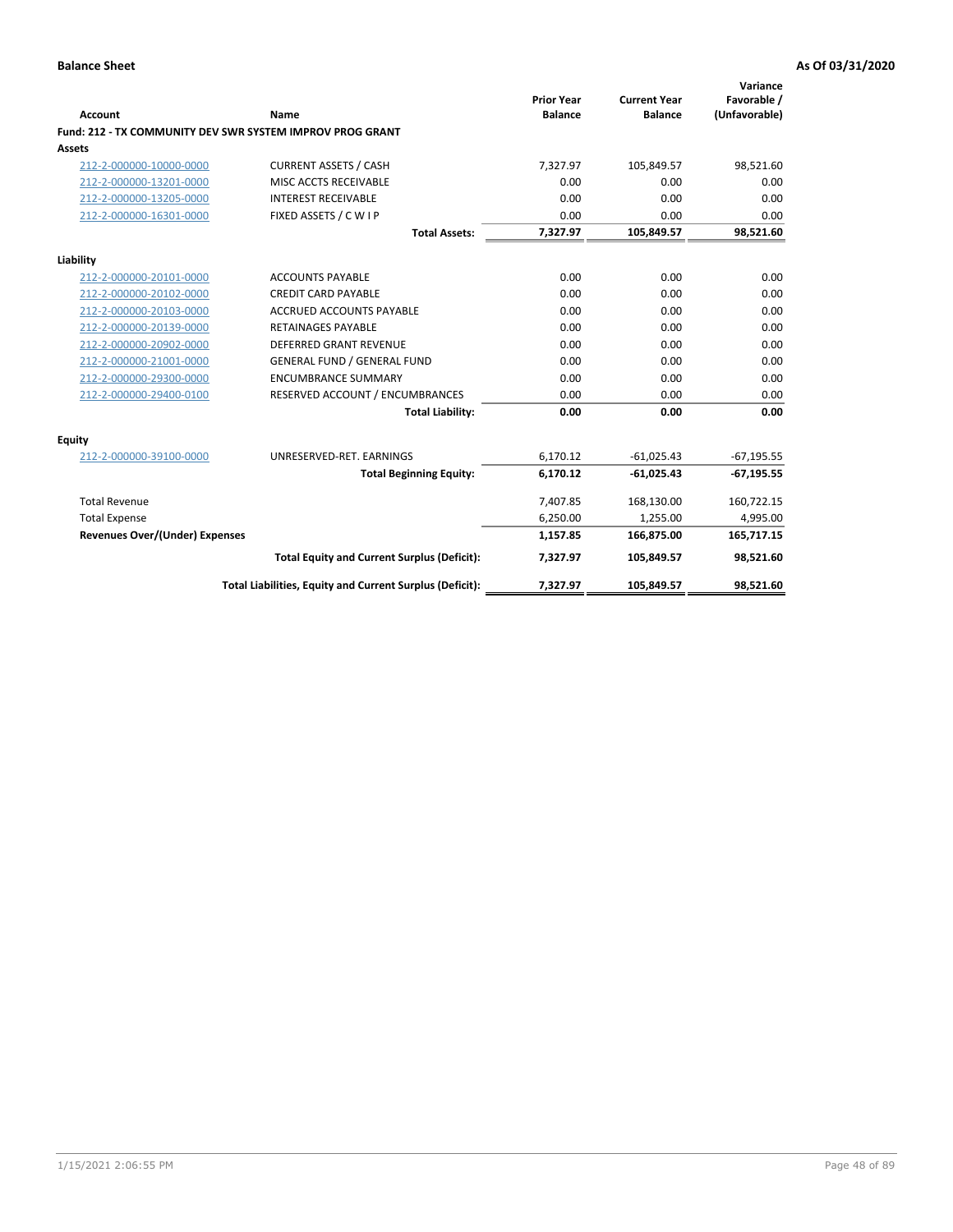| Account<br><b>Fund: 216 - UTILIITY CIP FUND</b>    | Name                                                     | <b>Prior Year</b><br><b>Balance</b> | <b>Current Year</b><br><b>Balance</b> | Variance<br>Favorable /<br>(Unfavorable) |
|----------------------------------------------------|----------------------------------------------------------|-------------------------------------|---------------------------------------|------------------------------------------|
| <b>Assets</b>                                      |                                                          |                                     |                                       |                                          |
| 216-2-000000-10000-0000                            | <b>CURRENT ASSETS / CASH</b>                             | $-7,114,351.77$                     | 8,523,089.84                          | 15,637,441.61                            |
| 216-2-000000-11101-0000                            | MBIA ACCOUNTS / 2002 WSSR                                | 0.00                                | 0.00                                  | 0.00                                     |
| 216-2-000000-11103-0000                            | 2005 WSSR                                                | 0.00                                | 0.00                                  | 0.00                                     |
| 216-2-000000-11403-0000                            | RESERVE FUND / 2003 WSSR                                 | 0.00                                | 0.00                                  | 0.00                                     |
| 216-2-000000-11404-0000                            | SERIES 2019 WSSR CO'S                                    | 0.00                                | 14,679,761.20                         | 14,679,761.20                            |
| 216-2-000000-11503-0000                            | 2008WSSR CONST 486000273                                 | 0.00                                | 0.00                                  | 0.00                                     |
| 216-2-000000-11505-0000                            | SRA RAW WATER SALE PROCEEDS                              | 0.00                                | 13,502,107.64                         | 13,502,107.64                            |
| 216-2-000000-13000-0000                            | <b>CUSTOMER ACCTS RECEIVABLE</b>                         | 0.00                                | 0.00                                  | 0.00                                     |
| 216-2-000000-13002-0000                            | ALLOW FOR UNCOLLECT REC                                  | 0.00                                | 0.00                                  | 0.00                                     |
| 216-2-000000-13003-0000                            | UNBILLED YEAR-END ACCRUAL                                | 0.00                                | 0.00                                  | 0.00                                     |
| 216-2-000000-13201-0000                            | MISC ACCTS RECEIVABLE                                    | 9,506.24                            | 70.32                                 | $-9,435.92$                              |
| 216-2-000000-13205-0000                            | <b>INTEREST RECEIVABLE</b>                               | 0.00                                | 0.00                                  | 0.00                                     |
| 216-2-000000-16301-0000                            | FIXED ASSETS / C W I P                                   | 11,188,075.75                       | 3,557,279.61                          | $-7,630,796.14$                          |
|                                                    | <b>Total Assets:</b>                                     | 4,083,230.22                        | 40,262,308.61                         | 36,179,078.39                            |
|                                                    |                                                          |                                     |                                       |                                          |
| Liability                                          | <b>ACCOUNTS PAYABLE</b>                                  | 0.00                                | 0.00                                  | 0.00                                     |
| 216-2-000000-20101-0000<br>216-2-000000-20102-0000 | <b>CREDIT CARD PAYABLE</b>                               | 0.00                                | 0.00                                  | 0.00                                     |
| 216-2-000000-20103-0000                            | ACCRUED ACCOUNTS PAYABLE                                 | 0.00                                | 0.00                                  | 0.00                                     |
| 216-2-000000-20113-0000                            | <b>DEVELOPERS ESCROW</b>                                 | 0.00                                | 0.00                                  | 0.00                                     |
| 216-2-000000-20139-0000                            | <b>RETAINAGES PAYABLE</b>                                | 493,397.38                          | 427,335.20                            | 66,062.18                                |
| 216-2-000000-21101-0000                            | ENTERPRISE / WTR/WWTR UTILITY FUND                       | 18,939,652.64                       | 18,939,652.64                         | 0.00                                     |
| 216-2-000000-29300-0000                            | <b>ENCUMBRANCE SUMMARY</b>                               | 0.00                                | 0.00                                  | 0.00                                     |
| 216-2-000000-29400-0100                            | RESERVED ACCOUNT / ENCUMBRANCES                          | 0.00                                | 0.00                                  | 0.00                                     |
|                                                    | <b>Total Liability:</b>                                  | 19,433,050.02                       | 19,366,987.84                         | 66,062.18                                |
|                                                    |                                                          |                                     |                                       |                                          |
| <b>Equity</b>                                      |                                                          |                                     |                                       |                                          |
| 216-2-000000-39000-0000                            | UNRESERVED-FUND BALANCE                                  | 0.00                                | 0.00                                  | 0.00                                     |
| 216-2-000000-39100-0000                            | UNRESERVED-RET. EARNINGS                                 | -13,754,344.96                      | 9,457,839.30                          | 23,212,184.26                            |
|                                                    | <b>Total Beginning Equity:</b>                           | -13,754,344.96                      | 9,457,839.30                          | 23,212,184.26                            |
| <b>Total Revenue</b>                               |                                                          | 812,439.48                          | 13,633,114.70                         | 12,820,675.22                            |
| <b>Total Expense</b>                               |                                                          | 2,407,914.32                        | 2,195,633.23                          | 212,281.09                               |
| <b>Revenues Over/(Under) Expenses</b>              |                                                          | -1,595,474.84                       | 11,437,481.47                         | 13,032,956.31                            |
|                                                    | <b>Total Equity and Current Surplus (Deficit):</b>       | -15,349,819.80                      | 20,895,320.77                         | 36,245,140.57                            |
|                                                    | Total Liabilities, Equity and Current Surplus (Deficit): | 4,083,230.22                        | 40,262,308.61                         | 36,179,078.39                            |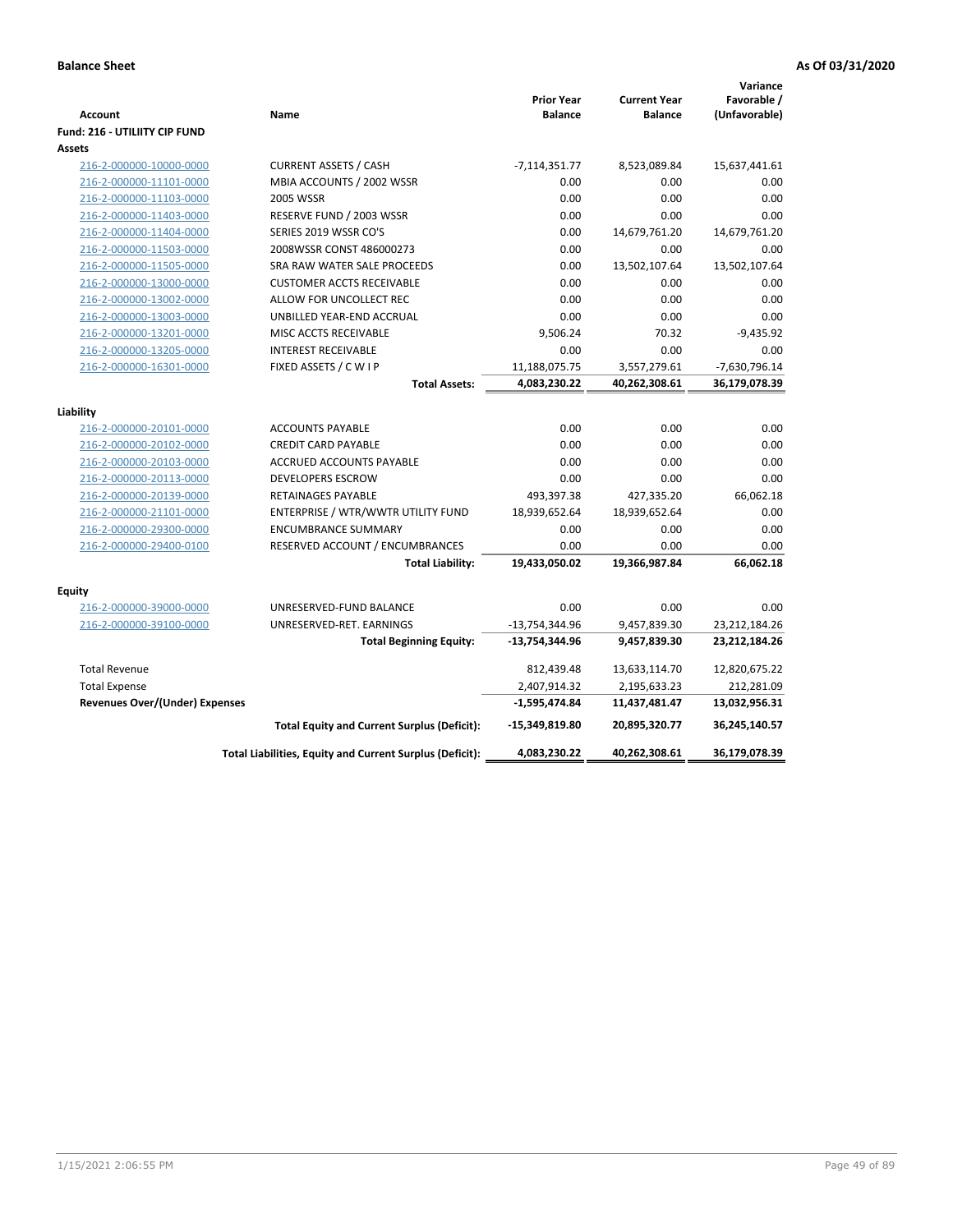| <b>Account</b>                                 | <b>Name</b>                                              | <b>Prior Year</b><br><b>Balance</b> | <b>Current Year</b><br><b>Balance</b> | Variance<br>Favorable /<br>(Unfavorable) |
|------------------------------------------------|----------------------------------------------------------|-------------------------------------|---------------------------------------|------------------------------------------|
| <b>Fund: 217 - WASTEWATER RECLAMATION FUND</b> |                                                          |                                     |                                       |                                          |
| Assets                                         |                                                          |                                     |                                       |                                          |
| 217-2-000000-10000-0000                        | <b>CURRENT ASSETS / CASH</b>                             | $-20.619.30$                        | $-20,619.30$                          | 0.00                                     |
| 217-2-000000-11301-0000                        | TEXASTERM / 2008 WSSR REVENUE BOND                       | 0.00                                | 0.00                                  | 0.00                                     |
| 217-2-000000-11302-0000                        | 2008 WSSR REVENUE BOND                                   | 0.00                                | 0.00                                  | 0.00                                     |
| 217-2-000000-11503-0000                        | 2008WSSR CONST 486000273                                 | 761,827.19                          | 777,075.73                            | 15,248.54                                |
| 217-2-000000-13000-0000                        | <b>CUSTOMER ACCTS RECEIVABLE</b>                         | 0.00                                | 0.00                                  | 0.00                                     |
| 217-2-000000-13002-0000                        | ALLOW FOR UNCOLLECT REC                                  | 0.00                                | 0.00                                  | 0.00                                     |
| 217-2-000000-13201-0000                        | MISC ACCTS RECEIVABLE                                    | 0.00                                | 0.00                                  | 0.00                                     |
| 217-2-000000-13205-0000                        | <b>INTEREST RECEIVABLE</b>                               | 0.00                                | 0.00                                  | 0.00                                     |
| 217-2-000000-16301-0000                        | FIXED ASSETS / C W I P                                   | 0.00                                | 0.00                                  | 0.00                                     |
|                                                | <b>Total Assets:</b>                                     | 741,207.89                          | 756,456.43                            | 15,248.54                                |
|                                                |                                                          |                                     |                                       |                                          |
| Liability                                      |                                                          |                                     |                                       |                                          |
| 217-2-000000-20101-0000                        | <b>ACCOUNTS PAYABLE</b>                                  | 0.00                                | 0.00                                  | 0.00                                     |
| 217-2-000000-20102-0000                        | <b>CREDIT CARD PAYABLE</b>                               | 0.00                                | 0.00                                  | 0.00                                     |
| 217-2-000000-20103-0000                        | <b>ACCRUED ACCOUNTS PAYABLE</b>                          | 0.00                                | 0.00                                  | 0.00                                     |
| 217-2-000000-20139-0000                        | <b>RETAINAGES PAYABLE</b>                                | 0.00                                | 0.00                                  | 0.00                                     |
| 217-2-000000-21101-0000                        | ENTERPRISE / WTR/WWTR UTILITY FUND                       | 19,396,374.21                       | 19,396,374.21                         | 0.00                                     |
| 217-2-000000-29300-0000                        | <b>ENCUMBRANCE SUMMARY</b>                               | 0.00                                | 0.00                                  | 0.00                                     |
| 217-2-000000-29400-0100                        | RESERVED ACCOUNT / ENCUMBRANCES                          | 0.00                                | 0.00                                  | 0.00                                     |
|                                                | <b>Total Liability:</b>                                  | 19,396,374.21                       | 19,396,374.21                         | 0.00                                     |
| <b>Equity</b>                                  |                                                          |                                     |                                       |                                          |
| 217-2-000000-39100-0000                        | UNRESERVED-RET. EARNINGS                                 | $-18,643,277.25$                    | $-18,646,218.79$                      | $-2,941.54$                              |
|                                                | <b>Total Beginning Equity:</b>                           | $-18,643,277.25$                    | -18,646,218.79                        | $-2,941.54$                              |
| <b>Total Revenue</b>                           |                                                          | 8,730.23                            | 6,301.01                              | $-2,429.22$                              |
| <b>Total Expense</b>                           |                                                          | 20,619.30                           | 0.00                                  | 20,619.30                                |
| <b>Revenues Over/(Under) Expenses</b>          |                                                          | $-11,889.07$                        | 6,301.01                              | 18,190.08                                |
|                                                | <b>Total Equity and Current Surplus (Deficit):</b>       | $-18,655,166.32$                    | $-18,639,917.78$                      | 15,248.54                                |
|                                                | Total Liabilities, Equity and Current Surplus (Deficit): | 741,207.89                          | 756,456.43                            | 15,248.54                                |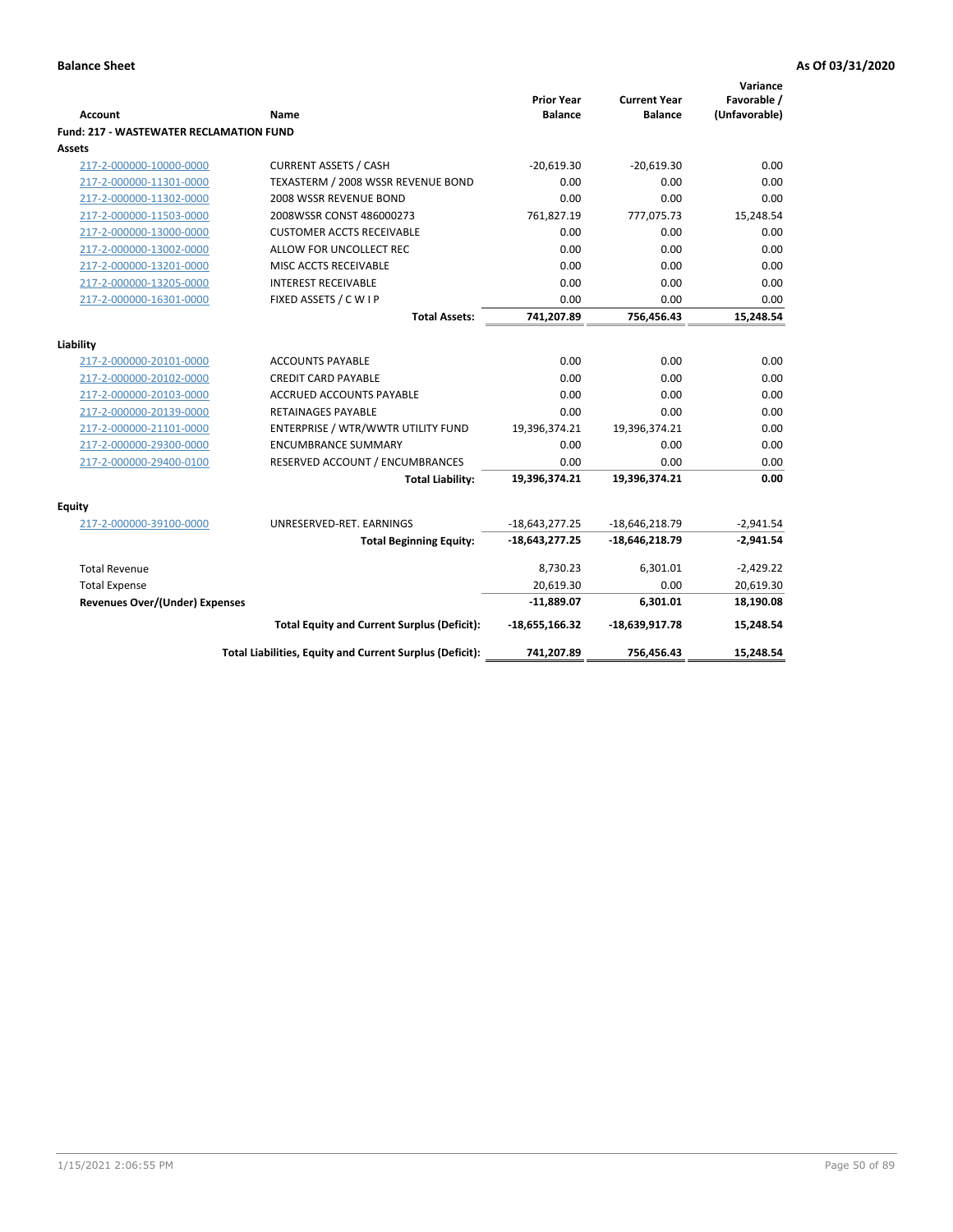|                                |                                                       |                   |                     | Variance        |
|--------------------------------|-------------------------------------------------------|-------------------|---------------------|-----------------|
|                                |                                                       | <b>Prior Year</b> | <b>Current Year</b> | Favorable /     |
| Account                        | Name                                                  | <b>Balance</b>    | <b>Balance</b>      | (Unfavorable)   |
| Fund: 300 - AIRPORT FUND       |                                                       |                   |                     |                 |
| Assets                         |                                                       |                   |                     |                 |
| 300-2-000000-10000-0000        | <b>CURRENT ASSETS / CASH</b>                          | -4,448,330.97     | -6,797,826.91       | $-2,349,495.94$ |
| 300-2-000000-13201-0000        | MISC ACCTS RECEIVABLE                                 | 0.00              | $-650.39$           | $-650.39$       |
| 300-2-000000-13202-0000        | <b>EMPLOYEE ADVANCES</b>                              | 0.00              | 0.00                | 0.00            |
| 300-2-000000-13203-0000        | NON-CURRENT ASSETS / PREPAYMENTS                      | 0.00              | 0.00                | 0.00            |
| 300-2-000000-13205-0000        | <b>INTEREST RECEIVABLE</b>                            | 0.00              | 0.00                | 0.00            |
| 300-2-000000-14126-0000        | <b>GRANT FUND / AIRPORT GRANT FUND</b>                | 0.00              | 0.00                | 0.00            |
| 300-2-000000-16001-0000        | FIXED ASSETS / LAND                                   | 813,937.00        | 813,937.00          | 0.00            |
| 300-2-000000-16002-0000        | FIXED ASSETS / IMPROVMENTS-NON BUILDI                 | 75,750,553.49     | 75,750,553.49       | 0.00            |
| 300-2-000000-16003-0000        | ACCUM DEPR / IMPROVEMENTS-NON BUILI                   | -38,526,881.33    | $-40,581,156.28$    | $-2,054,274.95$ |
| 300-2-000000-16004-0000        | FIXED ASSETS / BUILDINGS                              | 67,994,704.13     | 69,917,050.27       | 1,922,346.14    |
| 300-2-000000-16005-0000        | <b>ACCUM DEPR / BUILDINGS</b>                         | -25,823,518.61    | -27,356,164.49      | $-1,532,645.88$ |
| 300-2-000000-16201-0000        | FIXED ASSETS / MACHINERY AND EQUIPMEN                 | 502,779.61        | 528,771.61          | 25,992.00       |
| 300-2-000000-16202-0000        | ACCUM DEPR / MACHINERY AND EQUIPMEI                   | $-16,426.94$      | -40,948.94          | $-24,522.00$    |
| 300-2-000000-16301-0000        | FIXED ASSETS / C W I P                                | 0.00              | 982,112.50          | 982,112.50      |
| 300-2-000000-17501-0000        | <b>EMPLOYEE CONTRIBUTIONS</b>                         | 0.00              | 0.00                | 0.00            |
| 300-2-000000-17504-0000        | <b>INVESTMENT RETURN</b>                              | 0.00              | 0.00                | 0.00            |
| 300-2-000000-17508-0000        | EXPERIENCE DIFFERENCE- OUTFLOW                        | 0.00              | 0.00                | 0.00            |
| 300-2-000000-17509-0000        | <b>EXPERIENCE DIFFERENCE - INFLOW</b>                 | 0.00              | 0.00                | 0.00            |
| 300-2-000000-17520-0000        | <b>ASSUMPTION CHANGES</b>                             | 0.00              | 0.00                | 0.00            |
|                                | <b>Total Assets:</b>                                  | 76,246,816.38     | 73,215,677.86       | $-3,031,138.52$ |
|                                |                                                       |                   |                     |                 |
| Liability                      |                                                       |                   |                     |                 |
| 300-2-000000-20101-0000        | <b>ACCOUNTS PAYABLE</b><br><b>CREDIT CARD PAYABLE</b> | 0.00<br>0.00      | 0.00                | 0.00            |
| 300-2-000000-20102-0000        |                                                       |                   | 0.00                | 0.00            |
| 300-2-000000-20103-0000        | ACCRUED ACCOUNTS PAYABLE                              | 0.00              | 0.00                | 0.00            |
| 300-2-000000-20105-0000        | <b>L-3 FUNDS PAYABLE</b><br><b>GRANT MATCH</b>        | 0.00<br>0.00      | 0.00<br>0.00        | 0.00<br>0.00    |
| 300-2-000000-20106-0000        |                                                       |                   | 0.00                | 0.00            |
| 300-2-000000-20108-0000        | MATURED BONDS PAYABLE                                 | 0.00              |                     |                 |
| 300-2-000000-20110-0000        | REVENUE BONDS PAYABLE                                 | 0.00              | 0.00                | 0.00            |
| 300-2-000000-20111-0000        | MATURED INTEREST PAYABLE                              | 0.00              | 0.00                | 0.00            |
| 300-2-000000-20112-0000        | <b>ACCRUED INTEREST PAYABLE</b>                       | 0.00              | 0.00                | 0.00            |
| 300-2-000000-20139-0000        | RETAINAGES PAYABLE                                    | 0.00              | 0.00                | 0.00            |
| 300-2-000000-20141-0000        | <b>TELEPHONE CLEARING</b>                             | 0.00              | 0.00                | 0.00            |
| 300-2-000000-20160-0000        | <b>UNAPPLIED CREDIT</b>                               | 0.00              | 0.00                | 0.00            |
| 300-2-000000-20201-0000        | <b>DEFERRED REVENUE</b>                               | 0.00              | 0.00                | 0.00            |
| 300-2-000000-21001-0000        | <b>GENERAL FUND / GENERAL FUND</b>                    | 0.00              | 0.00                | 0.00            |
| <u>300-2-000000-22001-0000</u> | SALARIES PAYABLE                                      | 2,201.13          | 2,201.13            | 0.00            |
| 300-2-000000-22002-0000        | VACATION/SICK PAYABLE                                 | $-2,468.99$       | 2,188.24            | $-4,657.23$     |
| 300-2-000000-26001-0000        | <b>COMPENSATED ABSENCES PAY</b>                       | 6,937.88          | 10,603.68           | $-3,665.80$     |
| 300-2-000000-26101-0000        | <b>GENERAL OBLIG BONDS PAY</b>                        | 0.00              | 0.00                | 0.00            |
| 300-2-000000-26102-0000        | REVENUE BONDS PAYABLE                                 | 0.00              | 0.00                | 0.00            |
| 300-2-000000-27001-0000        | <b>CONTRIBUTED CAPITAL</b>                            | $-0.39$           | $-0.39$             | 0.00            |
| 300-2-000000-29300-0000        | <b>ENCUMBRANCE SUMMARY</b>                            | 0.00              | 0.00                | 0.00            |
| 300-2-000000-29400-0100        | RESERVED ACCOUNT / ENCUMBRANCES                       | 0.00              | 0.00                | 0.00            |
| 300-2-000000-29999-0000        | NET PENSION LIABILITY                                 | 0.00              | 0.00                | 0.00            |
|                                | <b>Total Liability:</b>                               | 6,669.63          | 14,992.66           | -8,323.03       |
| <b>Equity</b>                  |                                                       |                   |                     |                 |
| 300-2-000000-39000-0000        | UNRESERVED-FUND BALANCE                               | 0.00              | 0.00                | 0.00            |
| 300-2-000000-39100-0000        | UNRESERVED-RET. EARNINGS                              | 75,949,282.18     | 72,911,614.18       | $-3,037,668.00$ |
| 300-2-000000-39500-0000        | NET POSITION - PENSION                                | 0.00              | 0.00                | 0.00            |
|                                | <b>Total Beginning Equity:</b>                        | 75,949,282.18     | 72,911,614.18       | $-3,037,668.00$ |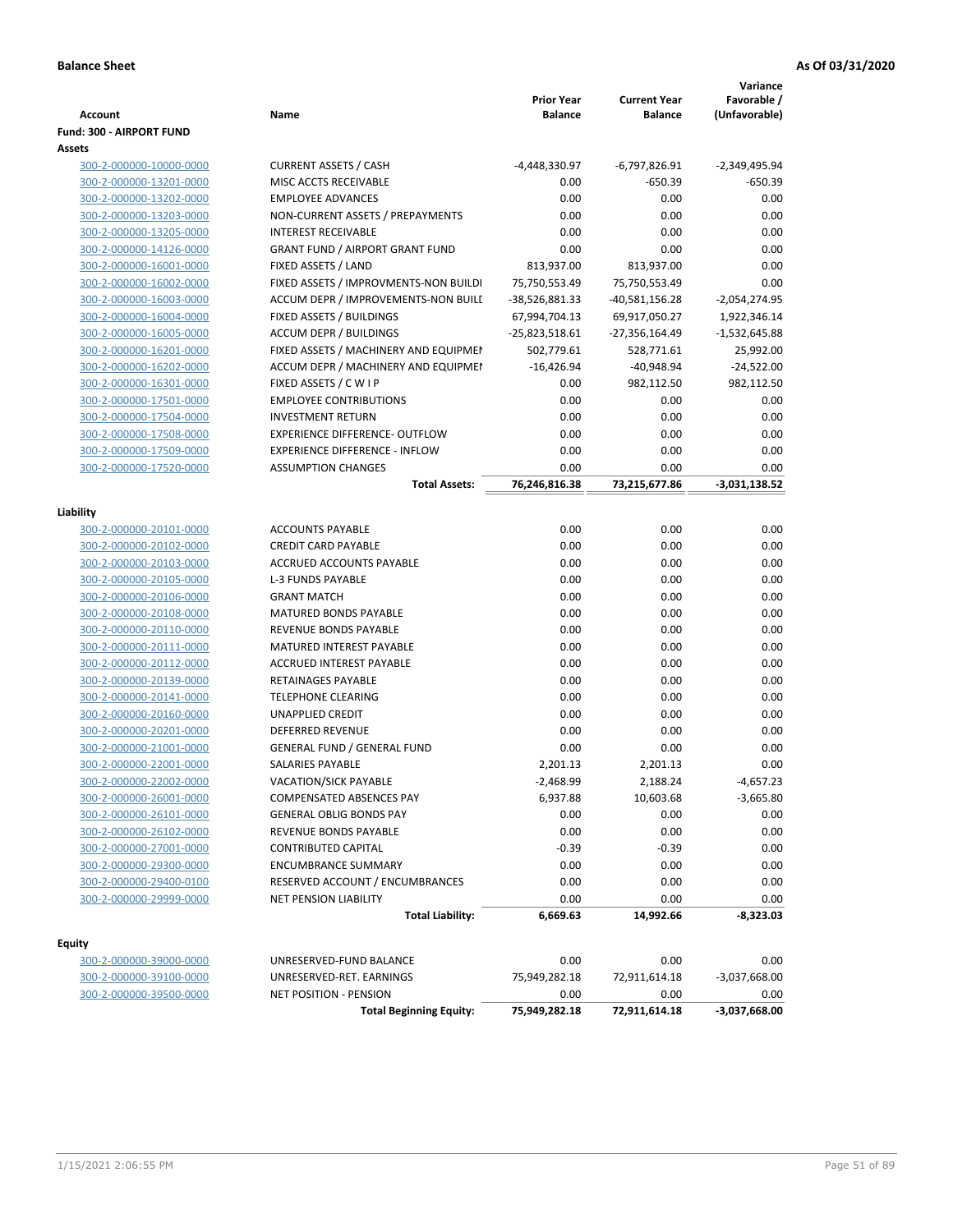| Account                        | Name                                                     | <b>Prior Year</b><br><b>Balance</b> | <b>Current Year</b><br><b>Balance</b> | Variance<br>Favorable /<br>(Unfavorable) |
|--------------------------------|----------------------------------------------------------|-------------------------------------|---------------------------------------|------------------------------------------|
| Total Revenue                  |                                                          | 368,292.05                          | 360,263.68                            | $-8,028.37$                              |
| <b>Total Expense</b>           |                                                          | 77,427.47                           | 71,192.65                             | 6,234.82                                 |
| Revenues Over/(Under) Expenses |                                                          | 290,864.58                          | 289,071.03                            | $-1,793.55$                              |
|                                | <b>Total Equity and Current Surplus (Deficit):</b>       | 76.240.146.76                       | 73,200,685.21                         | $-3,039,461.55$                          |
|                                | Total Liabilities, Equity and Current Surplus (Deficit): | 76,246,816.39                       | 73.215.677.87                         | $-3,031,138.52$                          |
|                                | *** FUND 300 OUT OF BALANCE ***                          | $-0.01$                             | $-0.01$                               | 0.00                                     |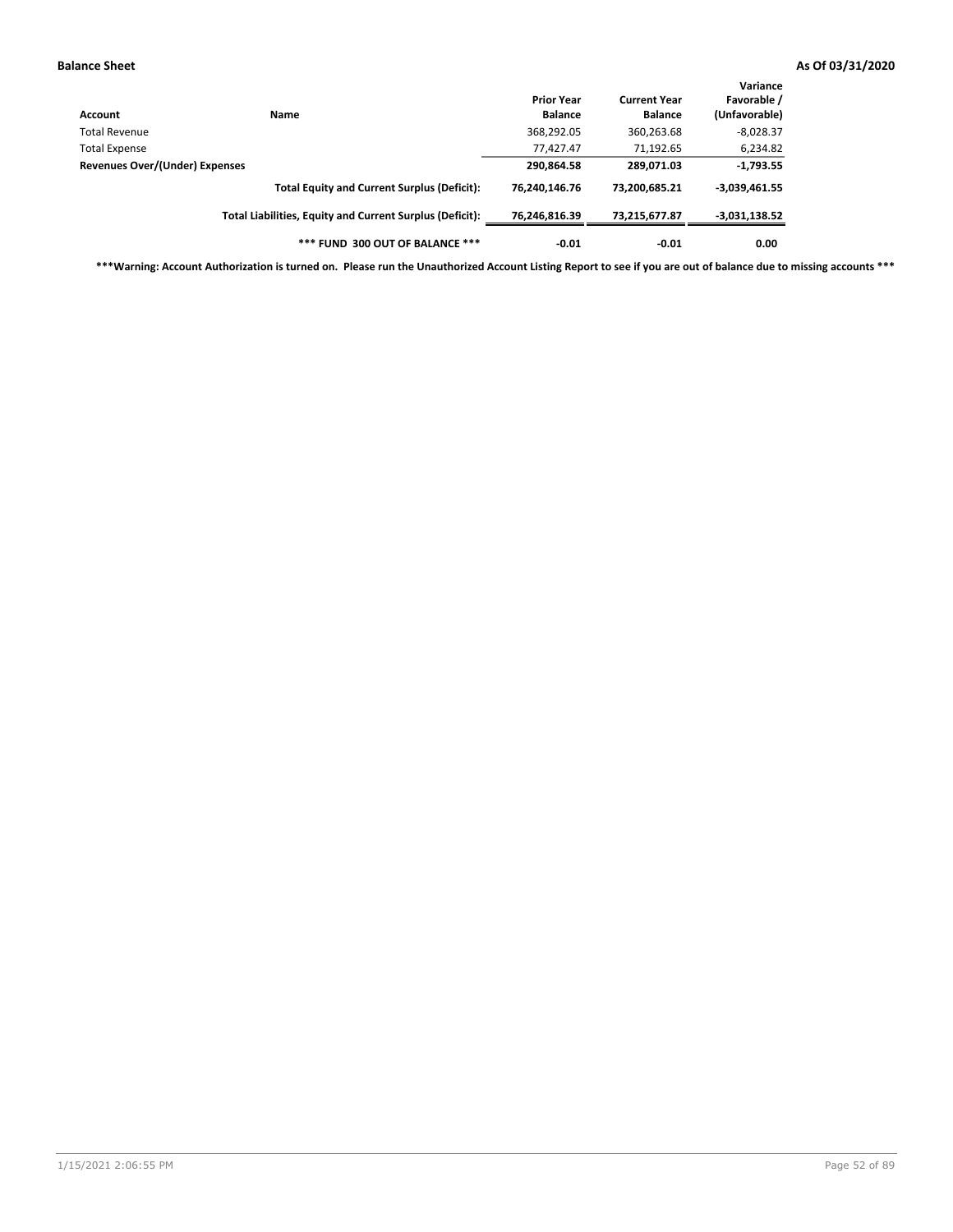|                                       |                                                          | <b>Prior Year</b> | <b>Current Year</b> | Variance<br>Favorable / |
|---------------------------------------|----------------------------------------------------------|-------------------|---------------------|-------------------------|
| <b>Account</b>                        | Name                                                     | <b>Balance</b>    | <b>Balance</b>      | (Unfavorable)           |
| Fund: 320 - AIRPORT TXDOT GRANT       |                                                          |                   |                     |                         |
| Assets                                |                                                          |                   |                     |                         |
| 320-2-000000-10000-0000               | <b>CURRENT ASSETS / CASH</b>                             | 200,000.84        | 200,000.84          | 0.00                    |
| 320-2-000000-13201-0000               | MISC ACCTS RECEIVABLE                                    | 0.00              | 0.00                | 0.00                    |
| 320-2-000000-13205-0000               | <b>INTEREST RECEIVABLE</b>                               | 0.00              | 0.00                | 0.00                    |
|                                       | <b>Total Assets:</b>                                     | 200,000.84        | 200,000.84          | 0.00                    |
| Liability                             |                                                          |                   |                     |                         |
| 320-2-000000-20101-0000               | <b>ACCOUNTS PAYABLE</b>                                  | 0.00              | 0.00                | 0.00                    |
| 320-2-000000-20102-0000               | <b>CREDIT CARD PAYABLE</b>                               | 0.00              | 0.00                | 0.00                    |
| 320-2-000000-20103-0000               | <b>ACCRUED ACCOUNTS PAYABLE</b>                          | 0.00              | 0.00                | 0.00                    |
| 320-2-000000-20902-0000               | <b>DEFERRED GRANT REVENUE</b>                            | 0.00              | 0.00                | 0.00                    |
| 320-2-000000-21125-0000               | DUE TO / AIRPORT FUND                                    | 0.00              | 0.00                | 0.00                    |
| 320-2-000000-29300-0000               | <b>ENCUMBRANCE SUMMARY</b>                               | 0.00              | 0.00                | 0.00                    |
| 320-2-000000-29400-0100               | RESERVED ACCOUNT / ENCUMBRANCES                          | 0.00              | 0.00                | 0.00                    |
|                                       | <b>Total Liability:</b>                                  | 0.00              | 0.00                | 0.00                    |
| <b>Equity</b>                         |                                                          |                   |                     |                         |
| 320-2-000000-39000-0000               | UNRESERVED-FUND BALANCE                                  | 200,000.84        | 200,000.84          | 0.00                    |
|                                       | <b>Total Beginning Equity:</b>                           | 200,000.84        | 200,000.84          | 0.00                    |
| <b>Total Revenue</b>                  |                                                          | 0.00              | 0.00                | 0.00                    |
| <b>Total Expense</b>                  |                                                          | 0.00              | 0.00                | 0.00                    |
| <b>Revenues Over/(Under) Expenses</b> |                                                          | 0.00              | 0.00                | 0.00                    |
|                                       | <b>Total Equity and Current Surplus (Deficit):</b>       | 200,000.84        | 200,000.84          | 0.00                    |
|                                       | Total Liabilities, Equity and Current Surplus (Deficit): | 200,000.84        | 200,000.84          | 0.00                    |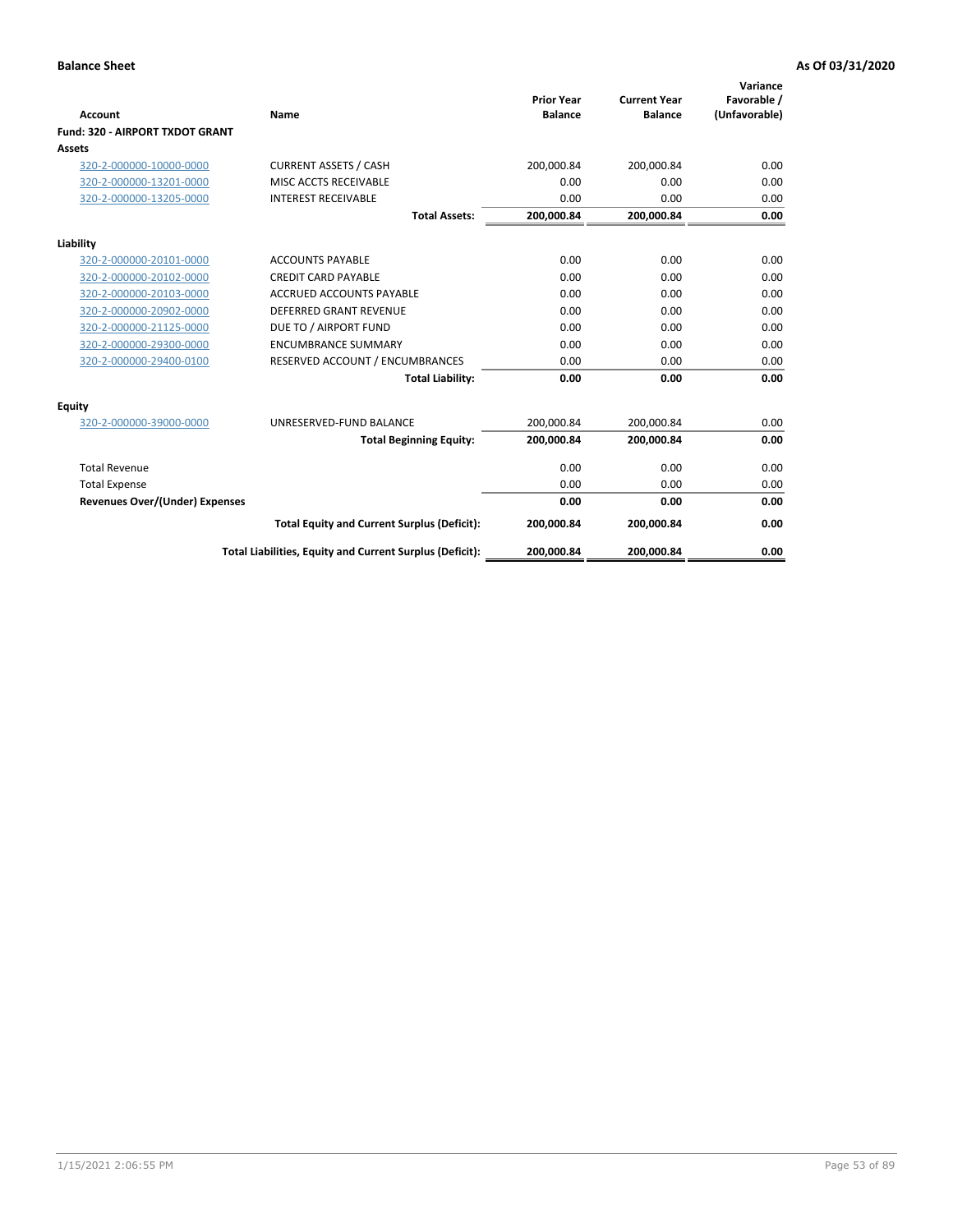| <b>Account</b>                             | Name                                                     | <b>Prior Year</b><br><b>Balance</b> | <b>Current Year</b><br><b>Balance</b> | Variance<br>Favorable /<br>(Unfavorable) |
|--------------------------------------------|----------------------------------------------------------|-------------------------------------|---------------------------------------|------------------------------------------|
| Fund: 360 - AIRPORT CAPITAL FUND<br>Assets |                                                          |                                     |                                       |                                          |
| 360-2-000000-10000-0000                    | <b>CURRENT ASSETS / CASH</b>                             | 7,919,517.30                        | 7,882,554.28                          | $-36,963.02$                             |
| 360-2-000000-13201-0000                    | MISC ACCTS RECEIVABLE                                    | 0.00                                | 0.00                                  | 0.00                                     |
| 360-2-000000-13205-0000                    | <b>INTEREST RECEIVABLE</b>                               | 0.00                                | 0.00                                  | 0.00                                     |
| 360-2-000000-16301-0000                    | FIXED ASSETS / C W I P                                   | 132,616.88                          | 132,616.88                            | 0.00                                     |
|                                            | <b>Total Assets:</b>                                     | 8,052,134.18                        | 8,015,171.16                          | $-36,963.02$                             |
| Liability                                  |                                                          |                                     |                                       |                                          |
| 360-2-000000-20101-0000                    | <b>ACCOUNTS PAYABLE</b>                                  | 0.00                                | 0.00                                  | 0.00                                     |
| 360-2-000000-20102-0000                    | <b>CREDIT CARD PAYABLE</b>                               | 0.00                                | 0.00                                  | 0.00                                     |
| 360-2-000000-20103-0000                    | <b>ACCRUED ACCOUNTS PAYABLE</b>                          | 0.00                                | 0.00                                  | 0.00                                     |
| 360-2-000000-20125-0000                    | SALES TAX PAYABLE / IN THE CITY                          | 0.00                                | 0.00                                  | 0.00                                     |
| 360-2-000000-20139-0000                    | <b>RETAINAGES PAYABLE</b>                                | 0.00                                | 0.00                                  | 0.00                                     |
| 360-2-000000-21001-0000                    | <b>GENERAL FUND / GENERAL FUND</b>                       | 0.00                                | 0.00                                  | 0.00                                     |
| 360-2-000000-27001-0000                    | <b>CONTRIBUTED CAPITAL</b>                               | 0.00                                | 0.00                                  | 0.00                                     |
| 360-2-000000-29300-0000                    | <b>ENCUMBRANCE SUMMARY</b>                               | 0.00                                | 0.00                                  | 0.00                                     |
| 360-2-000000-29400-0000                    | RESERVED ACCOUNT / ENCUMBRANCES                          | 0.00                                | 0.00                                  | 0.00                                     |
|                                            | <b>Total Liability:</b>                                  | 0.00                                | 0.00                                  | 0.00                                     |
| Equity                                     |                                                          |                                     |                                       |                                          |
| 360-2-000000-39000-0000                    | UNRESERVED-FUND BALANCE                                  | 0.00                                | 0.00                                  | 0.00                                     |
| 360-2-000000-39100-0000                    | UNRESERVED-RET. EARNINGS                                 | 8,016,141.66                        | 8,131,751.78                          | 115,610.12                               |
|                                            | <b>Total Beginning Equity:</b>                           | 8,016,141.66                        | 8,131,751.78                          | 115,610.12                               |
| <b>Total Revenue</b>                       |                                                          | 36,652.94                           | 52,898.33                             | 16,245.39                                |
| <b>Total Expense</b>                       |                                                          | 660.42                              | 169,478.95                            | $-168,818.53$                            |
| <b>Revenues Over/(Under) Expenses</b>      |                                                          | 35,992.52                           | $-116,580.62$                         | $-152,573.14$                            |
|                                            | <b>Total Equity and Current Surplus (Deficit):</b>       | 8,052,134.18                        | 8,015,171.16                          | $-36,963.02$                             |
|                                            | Total Liabilities, Equity and Current Surplus (Deficit): | 8,052,134.18                        | 8,015,171.16                          | $-36,963.02$                             |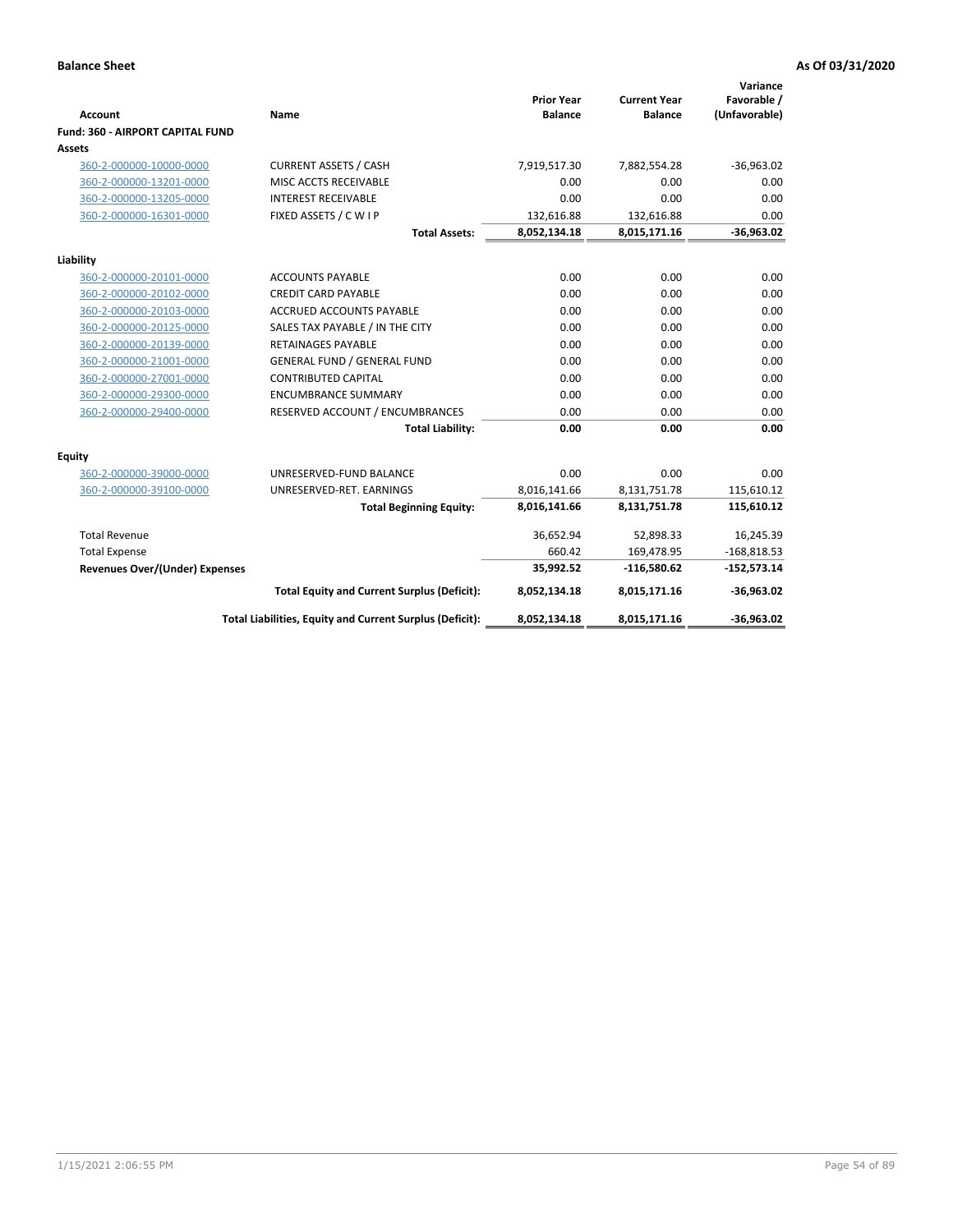| <b>Account</b>                        | Name                                                     | <b>Prior Year</b><br><b>Balance</b> | <b>Current Year</b><br><b>Balance</b> | Variance<br>Favorable /<br>(Unfavorable) |
|---------------------------------------|----------------------------------------------------------|-------------------------------------|---------------------------------------|------------------------------------------|
| <b>Fund: 361 - L3-IDC FUND</b>        |                                                          |                                     |                                       |                                          |
| Assets                                |                                                          |                                     |                                       |                                          |
| 361-2-000000-10000-0000               | <b>CURRENT ASSETS / CASH</b>                             | 0.00                                | 0.00                                  | 0.00                                     |
| 361-2-000000-13201-0000               | MISC ACCTS RECEIVABLE                                    | 0.00                                | 0.00                                  | 0.00                                     |
| 361-2-000000-13205-0000               | <b>INTEREST RECEIVABLE</b>                               | 0.00                                | 0.00                                  | 0.00                                     |
|                                       | <b>Total Assets:</b>                                     | 0.00                                | 0.00                                  | 0.00                                     |
| Liability                             |                                                          |                                     |                                       |                                          |
| 361-2-000000-20101-0000               | <b>ACCOUNTS PAYABLE</b>                                  | 0.00                                | 0.00                                  | 0.00                                     |
| 361-2-000000-20102-0000               | <b>CREDIT CARD PAYABLE</b>                               | 0.00                                | 0.00                                  | 0.00                                     |
| 361-2-000000-20103-0000               | MISCELLANEOUS LIABILITIES                                | 0.00                                | 0.00                                  | 0.00                                     |
| 361-2-000000-20108-0000               | <b>MATURED BONDS PAYABLE</b>                             | 0.00                                | 0.00                                  | 0.00                                     |
| 361-2-000000-20111-0000               | <b>MATURED INTEREST PAYABLE</b>                          | 0.00                                | 0.00                                  | 0.00                                     |
| 361-2-000000-20112-0000               | <b>ACCRUED INTEREST PAYABLE</b>                          | 0.00                                | 0.00                                  | 0.00                                     |
| 361-2-000000-20139-0000               | <b>RETAINAGES PAYABLE</b>                                | 0.00                                | 0.00                                  | 0.00                                     |
| 361-2-000000-21001-0000               | <b>GENERAL FUND / GENERAL FUND</b>                       | 0.00                                | 0.00                                  | 0.00                                     |
|                                       | <b>Total Liability:</b>                                  | 0.00                                | 0.00                                  | 0.00                                     |
| Equity                                |                                                          |                                     |                                       |                                          |
| 361-2-000000-39000-0000               | UNRESERVED-FUND BALANCE                                  | 0.00                                | 0.00                                  | 0.00                                     |
| 361-2-000000-39100-0000               | UNRESERVED-RET. EARNINGS                                 | $-2,881,924.85$                     | $-2,881,924.85$                       | 0.00                                     |
| 361-2-000000-39150-0000               | RESERVED-RET. EARNINGS                                   | 2,881,924.85                        | 2,881,924.85                          | 0.00                                     |
|                                       | <b>Total Beginning Equity:</b>                           | 0.00                                | 0.00                                  | 0.00                                     |
| <b>Total Revenue</b>                  |                                                          | 0.00                                | 0.00                                  | 0.00                                     |
| <b>Total Expense</b>                  |                                                          | 0.00                                | 0.00                                  | 0.00                                     |
| <b>Revenues Over/(Under) Expenses</b> |                                                          | 0.00                                | 0.00                                  | 0.00                                     |
|                                       | <b>Total Equity and Current Surplus (Deficit):</b>       | 0.00                                | 0.00                                  | 0.00                                     |
|                                       | Total Liabilities, Equity and Current Surplus (Deficit): | 0.00                                | 0.00                                  | 0.00                                     |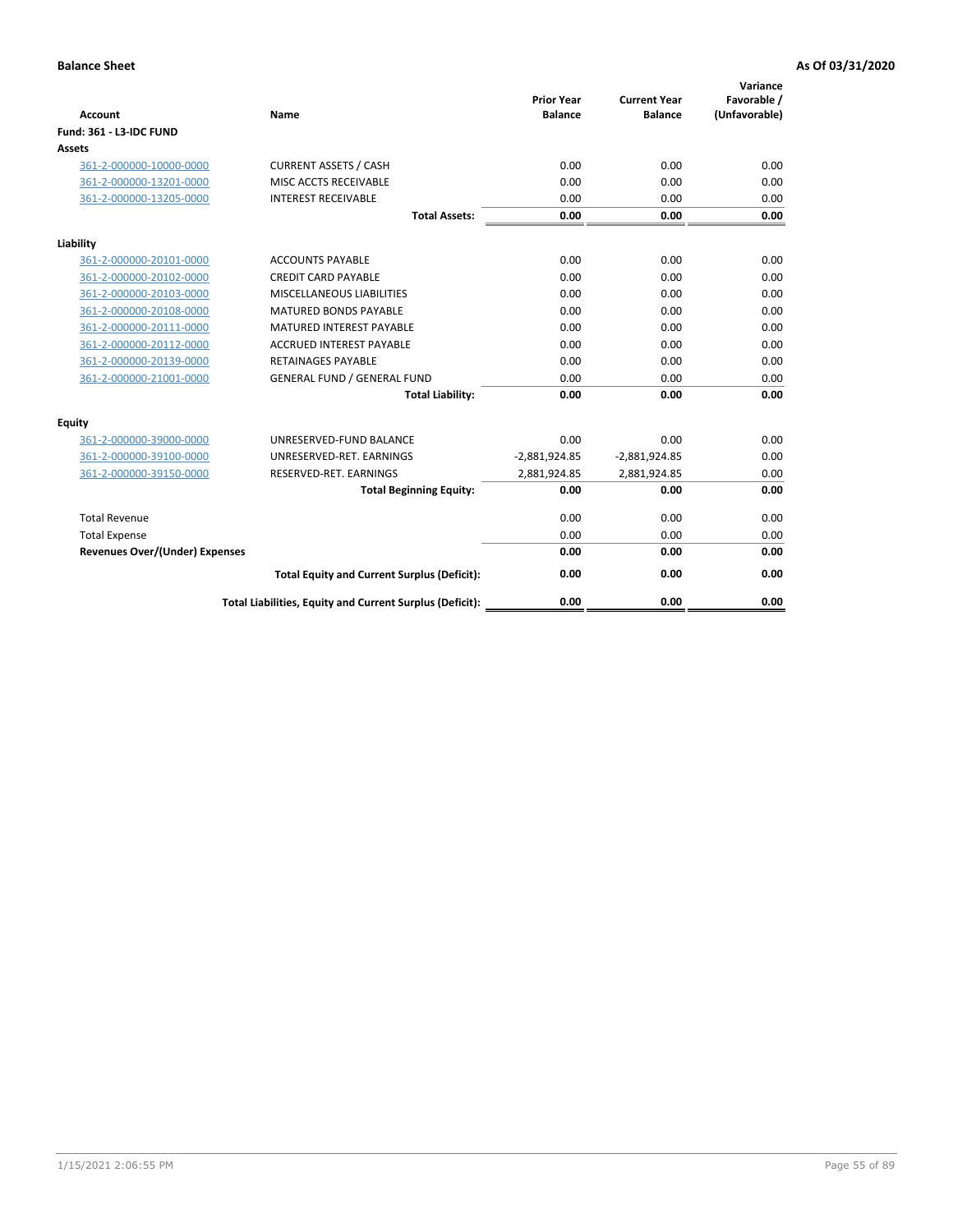|                                       |                                                          |                                     |                                       | Variance                     |
|---------------------------------------|----------------------------------------------------------|-------------------------------------|---------------------------------------|------------------------------|
| <b>Account</b>                        | Name                                                     | <b>Prior Year</b><br><b>Balance</b> | <b>Current Year</b><br><b>Balance</b> | Favorable /<br>(Unfavorable) |
| Fund: 362 - AIRPORT FBO FUEL          |                                                          |                                     |                                       |                              |
| Assets                                |                                                          |                                     |                                       |                              |
| 362-2-000000-10000-0000               | <b>CURRENT ASSETS / CASH</b>                             | 133,214.17                          | 259,237.34                            | 126,023.17                   |
| 362-2-000000-13201-0000               | MISC ACCTS RECEIVABLE                                    | 0.00                                | 0.00                                  | 0.00                         |
| 362-2-000000-13205-0000               | <b>INTEREST RECEIVABLE</b>                               | 0.00                                | 0.00                                  | 0.00                         |
|                                       | <b>Total Assets:</b>                                     | 133,214.17                          | 259,237.34                            | 126,023.17                   |
| Liability                             |                                                          |                                     |                                       |                              |
| 362-2-000000-20101-0000               | <b>ACCOUNTS PAYABLE</b>                                  | 0.00                                | 0.00                                  | 0.00                         |
| 362-2-000000-20102-0000               | <b>CREDIT CARD PAYABLE</b>                               | 0.00                                | 0.00                                  | 0.00                         |
| 362-2-000000-20103-0000               | <b>ACCRUED ACCOUNTS PAYABLE</b>                          | 0.00                                | 0.00                                  | 0.00                         |
| 362-2-000000-20125-0000               | SALES TAX PAYABLE / IN THE CITY                          | 22.20                               | 13.40                                 | 8.80                         |
| 362-2-000000-29300-0000               | <b>ENCUMBRANCE SUMMARY</b>                               | 0.00                                | 0.00                                  | 0.00                         |
| 362-2-000000-29400-0000               | RESERVED ACCOUNT / ENCUMBRANCES                          | 0.00                                | 0.00                                  | 0.00                         |
|                                       | <b>Total Liability:</b>                                  | 22.20                               | 13.40                                 | 8.80                         |
| <b>Equity</b>                         |                                                          |                                     |                                       |                              |
| 362-2-000000-39000-0000               | UNRESERVED-FUND BALANCE                                  | 0.00                                | 0.00                                  | 0.00                         |
| 362-2-000000-39100-0000               | UNRESERVED-RET. EARNINGS                                 | $-41.31$                            | 111,973.47                            | 112,014.78                   |
|                                       | <b>Total Beginning Equity:</b>                           | $-41.31$                            | 111,973.47                            | 112,014.78                   |
| <b>Total Revenue</b>                  |                                                          | 207,438.59                          | 251,249.07                            | 43,810.48                    |
| <b>Total Expense</b>                  |                                                          | 74,205.31                           | 103,998.60                            | $-29,793.29$                 |
| <b>Revenues Over/(Under) Expenses</b> |                                                          | 133,233.28                          | 147,250.47                            | 14,017.19                    |
|                                       | <b>Total Equity and Current Surplus (Deficit):</b>       | 133,191.97                          | 259,223.94                            | 126,031.97                   |
|                                       | Total Liabilities, Equity and Current Surplus (Deficit): | 133,214.17                          | 259,237.34                            | 126,023.17                   |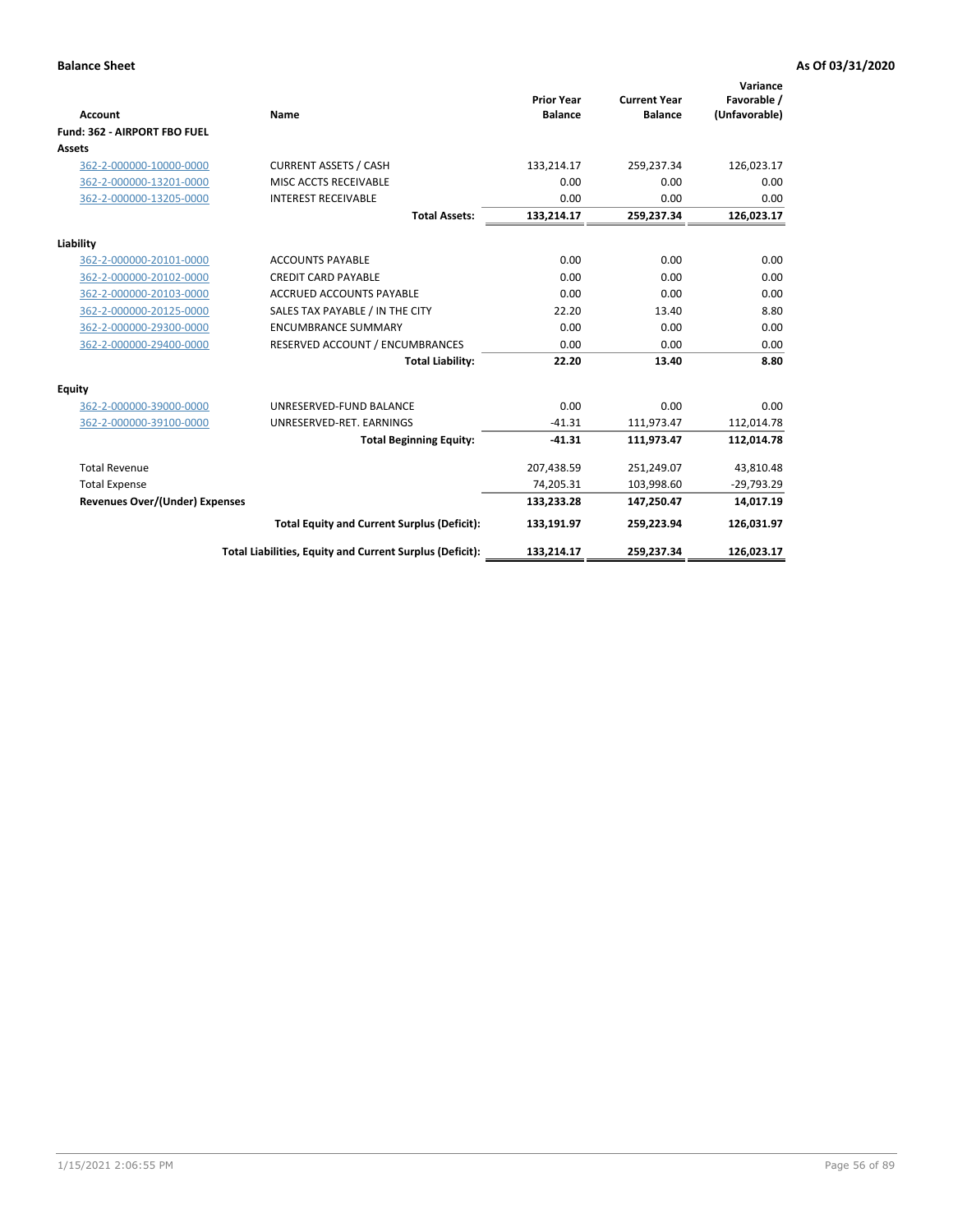| Account                                            | Name                                                                     | <b>Prior Year</b><br><b>Balance</b> | <b>Current Year</b><br><b>Balance</b> | Variance<br>Favorable /<br>(Unfavorable) |
|----------------------------------------------------|--------------------------------------------------------------------------|-------------------------------------|---------------------------------------|------------------------------------------|
| Fund: 400 - GOLF FUND                              |                                                                          |                                     |                                       |                                          |
| Assets                                             |                                                                          |                                     |                                       |                                          |
| 400-2-000000-10000-0000                            | <b>CURRENT ASSETS / CASH</b>                                             | -417,665.19                         | -462,258.12                           | $-44,592.93$                             |
| 400-2-000000-10304-0000                            | CASH / PETTY CASH/CHANGE DRAWERS                                         | 200.00                              | 200.00                                | 0.00                                     |
| 400-2-000000-13007-0000                            | <b>RETURNED CHECKS</b>                                                   | 0.00                                | 0.00                                  | 0.00                                     |
| 400-2-000000-13201-0000                            | MISC ACCTS RECEIVABLE                                                    | $-401.02$                           | $-516.82$                             | $-115.80$                                |
| 400-2-000000-13202-0000                            | <b>EMPLOYEE ADVANCES</b>                                                 | 0.00                                | 0.00                                  | 0.00                                     |
| 400-2-000000-13203-0000                            | NON-CURRENT ASSETS / PREPAYMENTS                                         | 0.00                                | 0.00                                  | 0.00                                     |
| 400-2-000000-13205-0000                            | <b>INTEREST RECEIVABLE</b>                                               | 0.00                                | 0.00                                  | 0.00                                     |
| 400-2-000000-13206-0000                            | <b>CHARGES RECEIVABLE</b>                                                | 35,600.40                           | 32,300.45                             | $-3,299.95$                              |
| 400-2-000000-15301-0000                            | INVENTORIES / GOLF COURSE                                                | 8,301.68                            | 8,301.68                              | 0.00                                     |
| 400-2-000000-16001-0000                            | FIXED ASSETS / LAND                                                      | 93,000.00                           | 93,000.00                             | 0.00                                     |
| 400-2-000000-16002-0000                            | FIXED ASSETS / IMPROVMENTS-NON BUILDI                                    | 521,160.58                          | 521,160.58                            | 0.00                                     |
| 400-2-000000-16003-0000                            | ACCUM DEPR / IMPROVEMENTS-NON BUILI                                      | -294,442.34                         | -310,540.70                           | $-16,098.36$                             |
| 400-2-000000-16004-0000                            | FIXED ASSETS / BUILDINGS                                                 | 109,640.00                          | 109,640.00                            | 0.00                                     |
| 400-2-000000-16005-0000                            | <b>ACCUM DEPR / BUILDINGS</b>                                            | $-108,983.62$                       | $-109,589.51$                         | $-605.89$                                |
| 400-2-000000-16201-0000                            | FIXED ASSETS / MACHINERY AND EQUIPMEN                                    | 51,957.00                           | 51,957.00                             | 0.00                                     |
| 400-2-000000-16202-0000                            | ACCUM DEPR / MACHINERY AND EQUIPMEI                                      | $-51,957.00$                        | $-51,957.00$                          | 0.00                                     |
| 400-2-000000-16301-0000                            | FIXED ASSETS / C W I P                                                   | 0.00                                | 0.00                                  | 0.00                                     |
| 400-2-000000-17501-0000                            | <b>EMPLOYEE CONTRIBUTIONS</b>                                            | 7,763.00                            | 17,817.00                             | 10,054.00                                |
| 400-2-000000-17504-0000                            | <b>INVESTMENT RETURN</b>                                                 | $-13,737.00$                        | 57,432.00                             | 71,169.00                                |
| 400-2-000000-17508-0000                            | <b>EXPERIENCE DIFFERENCE- OUTFLOW</b>                                    | $-505.00$                           | 2,889.00                              | 3,394.00                                 |
| 400-2-000000-17509-0000                            | <b>EXPERIENCE DIFFERENCE - INFLOW</b>                                    | $-2,627.00$                         | $-3,422.00$                           | $-795.00$                                |
| 400-2-000000-17520-0000                            | <b>ASSUMPTION CHANGES</b>                                                | 2,456.00                            | 0.00                                  | $-2,456.00$                              |
|                                                    | <b>Total Assets:</b>                                                     | $-60,239.51$                        | -43,586.44                            | 16,653.07                                |
|                                                    |                                                                          |                                     |                                       |                                          |
| Liability                                          |                                                                          |                                     |                                       |                                          |
| 400-2-000000-20101-0000                            | <b>ACCOUNTS PAYABLE</b>                                                  | 0.00                                | 0.00                                  | 0.00                                     |
| 400-2-000000-20102-0000                            | <b>CREDIT CARD PAYABLE</b>                                               | 0.00                                | 0.00                                  | 0.00                                     |
| 400-2-000000-20103-0000                            | ACCRUED ACCOUNTS PAYABLE                                                 | 0.00                                | 0.00                                  | 0.00                                     |
| 400-2-000000-20112-0000                            | <b>ACCRUED INTEREST PAYABLE</b>                                          | 0.00                                | 0.00                                  | 0.00                                     |
| 400-2-000000-20124-0000                            | <b>GOLF COURSE RESALE</b>                                                | 0.00                                | 0.00                                  | 0.00                                     |
| 400-2-000000-20125-0000                            | SALES TAX PAYABLE / IN THE CITY                                          | 420.07                              | 4.96                                  | 415.11                                   |
| 400-2-000000-20139-0000                            | RETAINAGES PAYABLE                                                       | 0.00                                | 0.00                                  | 0.00                                     |
| 400-2-000000-20141-0000                            | <b>TELEPHONE CLEARING</b>                                                | 0.00                                | 0.00                                  | 0.00                                     |
| 400-2-000000-20160-0000                            | <b>UNAPPLIED CREDIT</b>                                                  | 0.00                                | 0.00                                  | 0.00                                     |
| 400-2-000000-21001-0000                            | <b>GENERAL FUND / GENERAL FUND</b><br>ENTERPRISE / WTR/WWTR UTILITY FUND | 0.00                                | 0.00                                  | 0.00<br>0.00                             |
| 400-2-000000-21101-0000                            |                                                                          | 0.00<br>4,564.90                    | 0.00<br>4,564.90                      | 0.00                                     |
| 400-2-000000-22001-0000<br>400-2-000000-22002-0000 | SALARIES PAYABLE<br>VACATION/SICK PAYABLE                                | 13,978.60                           | 11,373.88                             | 2,604.72                                 |
| 400-2-000000-23001-0000                            | CAPITAL LEASE PAYABLE                                                    | 0.00                                | 0.00                                  | 0.00                                     |
| 400-2-000000-24001-0000                            | O/S CHECKS PAYABLE                                                       | 0.00                                | 0.00                                  | 0.00                                     |
| 400-2-000000-26001-0000                            | COMPENSATED ABSENCES PAY                                                 | 30,272.55                           | 31,821.18                             | $-1,548.63$                              |
| 400-2-000000-27001-0000                            | <b>CONTRIBUTED CAPITAL</b>                                               | 0.00                                | 0.00                                  | 0.00                                     |
| 400-2-000000-27002-0000                            | <b>CONTRIBUTED CAPITAL / DEVELOPERS</b>                                  | 0.00                                | 0.00                                  | 0.00                                     |
| 400-2-000000-29300-0000                            | <b>ENCUMBRANCE SUMMARY</b>                                               | 0.00                                | 0.00                                  | 0.00                                     |
| 400-2-000000-29400-0100                            | RESERVED ACCOUNT / ENCUMBRANCES                                          | 0.00                                | 0.00                                  | 0.00                                     |
| 400-2-000000-29999-0000                            | <b>NET PENSION LIABILITY</b>                                             | 11,349.00                           | 128,669.00                            | $-117,320.00$                            |
|                                                    | <b>Total Liability:</b>                                                  | 60,585.12                           | 176,433.92                            | -115,848.80                              |
|                                                    |                                                                          |                                     |                                       |                                          |
| <b>Equity</b>                                      |                                                                          |                                     |                                       |                                          |
| 400-2-000000-39000-0000                            | UNRESERVED-FUND BALANCE                                                  | 0.00                                | 0.00                                  | 0.00                                     |
| 400-2-000000-39100-0000                            | UNRESERVED-RET. EARNINGS                                                 | -74,958.09                          | $-167,361.70$                         | $-92,403.61$                             |
| 400-2-000000-39500-0000                            | NET POSITION - PENSION                                                   | $-44.00$                            | $-44.00$                              | 0.00                                     |
|                                                    | <b>Total Beginning Equity:</b>                                           | -75,002.09                          | $-167,405.70$                         | $-92,403.61$                             |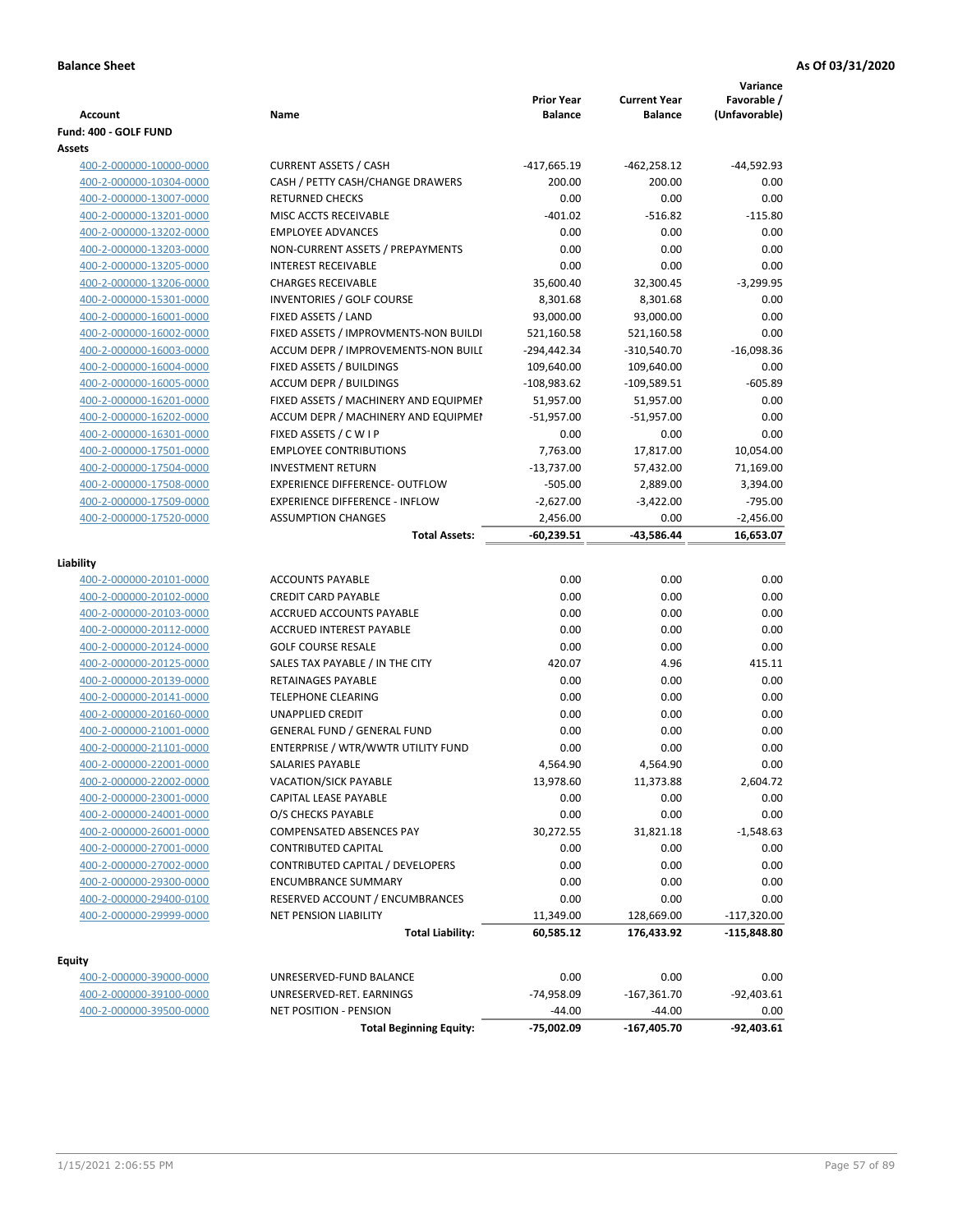| Account                        | <b>Name</b>                                              | <b>Prior Year</b><br><b>Balance</b> | <b>Current Year</b><br><b>Balance</b> | Variance<br>Favorable /<br>(Unfavorable) |
|--------------------------------|----------------------------------------------------------|-------------------------------------|---------------------------------------|------------------------------------------|
| Total Revenue                  |                                                          | 58,528.26                           | 55,222.98                             | $-3,305.28$                              |
| <b>Total Expense</b>           |                                                          | 104,350.79                          | 107,837.63                            | $-3,486.84$                              |
| Revenues Over/(Under) Expenses |                                                          | $-45,822.53$                        | $-52,614.65$                          | $-6,792.12$                              |
|                                | <b>Total Equity and Current Surplus (Deficit):</b>       | $-120.824.62$                       | $-220.020.35$                         | $-99,195.73$                             |
|                                | Total Liabilities, Equity and Current Surplus (Deficit): | $-60.239.50$                        | $-43,586.43$                          | 16,653.07                                |
|                                | *** FUND 400 OUT OF BALANCE ***                          | $-0.01$                             | $-0.01$                               | 0.00                                     |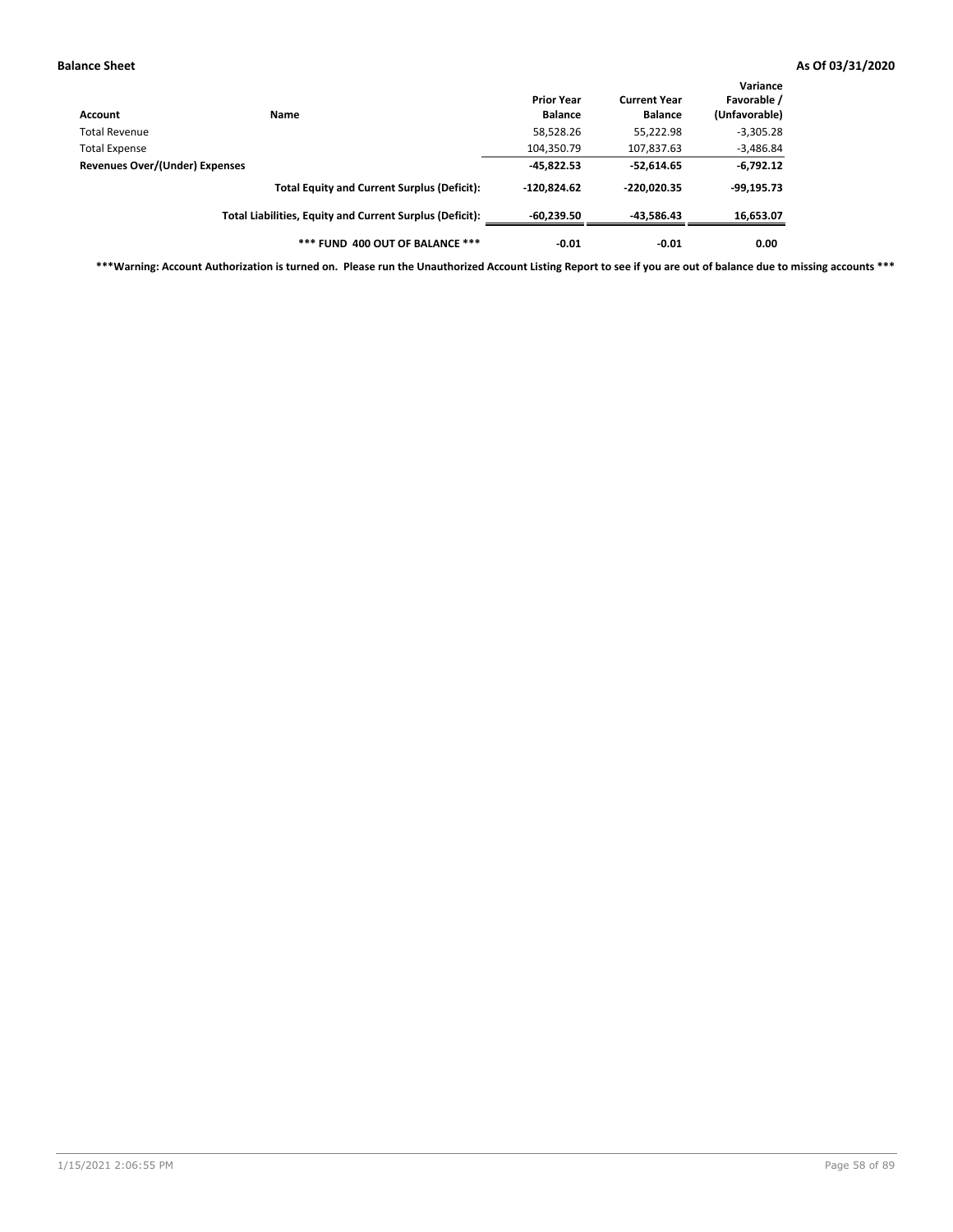|                                                    |                                                          |                   |                     | Variance      |
|----------------------------------------------------|----------------------------------------------------------|-------------------|---------------------|---------------|
|                                                    |                                                          | <b>Prior Year</b> | <b>Current Year</b> | Favorable /   |
| <b>Account</b>                                     | Name                                                     | <b>Balance</b>    | <b>Balance</b>      | (Unfavorable) |
| <b>Fund: 500 - SANITATION FUND</b><br>Assets       |                                                          |                   |                     |               |
| 500-2-000000-10000-0000                            | <b>CURRENT ASSETS / CASH</b>                             | 2,022,293.07      | 1,924,199.39        | -98,093.68    |
| 500-2-000000-13000-0000                            | <b>CUSTOMER ACCTS RECEIVABLE</b>                         | 221,079.08        | 179,300.69          | $-41,778.39$  |
| 500-2-000000-13001-0000                            | NON CURRENT CUSTOMER ACCTS RECEIVAE                      | 66,847.37         | 74,712.77           | 7,865.40      |
| 500-2-000000-13002-0000                            | ALLOW FOR UNCOLLECT REC                                  | $-68,443.18$      | 37,475.14           | 105,918.32    |
| 500-2-000000-13003-0000                            | UNBILLED YEAR-END ACCRUAL                                | 470,767.37        | 418,902.98          | $-51,864.39$  |
| 500-2-000000-13201-0000                            | MISC ACCTS RECEIVABLE                                    | 0.00              | 0.00                | 0.00          |
| 500-2-000000-17501-0000                            | <b>EMPLOYEE CONTRIBUTIONS</b>                            | 7,763.00          | 17,817.00           | 10,054.00     |
| 500-2-000000-17504-0000                            | <b>INVESTMENT RETURN</b>                                 | $-13,737.00$      | 57,432.00           | 71,169.00     |
| 500-2-000000-17508-0000                            | <b>EXPERIENCE DIFFERENCE- OUTFLOW</b>                    | $-505.00$         | 2,889.00            | 3,394.00      |
| 500-2-000000-17509-0000                            | <b>EXPERIENCE DIFFERENCE - INFLOW</b>                    | $-2,627.00$       | $-3,422.00$         | $-795.00$     |
| 500-2-000000-17520-0000                            | <b>ASSUMPTION CHANGES</b>                                | 2,456.00          | 0.00                | $-2,456.00$   |
|                                                    | <b>Total Assets:</b>                                     | 2,705,893.71      | 2,709,306.97        | 3,413.26      |
|                                                    |                                                          |                   |                     |               |
| Liability                                          |                                                          |                   |                     |               |
| 500-2-000000-20101-0000                            | <b>ACCOUNTS PAYABLE</b>                                  | 0.00              | 0.00                | 0.00          |
| 500-2-000000-20102-0000                            | <b>CREDIT CARD PAYABLE</b>                               | 0.00              | 0.00                | 0.00          |
| 500-2-000000-20103-0000                            | ACCRUED ACCOUNTS PAYABLE                                 | 0.00              | 0.00                | 0.00          |
| 500-2-000000-20125-0000                            | SALES TAX PAYABLE / IN THE CITY                          | 28,712.01         | 28,174.79           | 537.22        |
| 500-2-000000-20126-0000                            | SALES TAX PAYABLE / OUT OF CITY                          | 0.00              | 0.00                | 0.00          |
| 500-2-000000-20133-0000                            | <b>GARBAGE CLEARING</b>                                  | 0.00              | 0.00                | 0.00          |
| 500-2-000000-20135-0000                            | <b>GARBAGE CLEARING / BAD DEBT EXPENS</b>                | 46,879.63         | 128,572.62          | $-81,692.99$  |
| 500-2-000000-20160-0000                            | UNAPPLIED CREDIT                                         | 0.00              | 0.00                | 0.00          |
| 500-2-000000-20201-0000                            | <b>DEFERRED REVENUE</b>                                  | 0.00              | 0.00                | 0.00          |
| 500-2-000000-21001-0000                            | <b>GENERAL FUND / GENERAL FUND</b>                       | 0.00              | 0.00                | 0.00          |
| 500-2-000000-22001-0000                            | SALARIES PAYABLE                                         | 4,509.88          | 4,509.88            | 0.00          |
| 500-2-000000-22002-0000                            | <b>VACATION/SICK PAYABLE</b>                             | 6,619.16          | 6,856.51            | $-237.35$     |
| 500-2-000000-24002-0000                            | <b>CUSTOMER DEPOSITS</b>                                 | 263,031.74        | 256,347.00          | 6,684.74      |
| 500-2-000000-24007-0000                            | <b>BILLED DEPOSITS SUSPENSE</b>                          | 0.00              | 0.00                | 0.00          |
| 500-2-000000-26001-0000                            | <b>COMPENSATED ABSENCES PAY</b>                          | 6,561.51          | 7,315.63            | $-754.12$     |
| 500-2-000000-29300-0000                            | <b>ENCUMBRANCE SUMMARY</b>                               | 0.00              | 0.00                | 0.00          |
| 500-2-000000-29400-0100<br>500-2-000000-29999-0000 | RESERVED ACCOUNT / ENCUMBRANCES                          | 0.00              | 0.00                | 0.00          |
|                                                    | <b>NET PENSION LIABILITY</b>                             | 11,349.00         | 128,669.00          | $-117,320.00$ |
|                                                    | <b>Total Liability:</b>                                  | 367,662.93        | 560,445.43          | $-192,782.50$ |
| <b>Equity</b>                                      |                                                          |                   |                     |               |
| 500-2-000000-39000-0000                            | UNRESERVED-FUND BALANCE                                  | 0.00              | 0.00                | 0.00          |
| 500-2-000000-39100-0000                            | UNRESERVED-RET. EARNINGS                                 | 2,175,567.37      | 1,899,147.78        | $-276,419.59$ |
| 500-2-000000-39500-0000                            | NET POSITION - PENSION                                   | $-44.00$          | $-44.00$            | 0.00          |
|                                                    | <b>Total Beginning Equity:</b>                           | 2,175,523.37      | 1,899,103.78        | $-276,419.59$ |
| <b>Total Revenue</b>                               |                                                          | 2,654,211.44      | 2,623,226.35        | $-30,985.09$  |
| <b>Total Expense</b>                               |                                                          | 2,491,504.03      | 2,373,468.59        | 118,035.44    |
| <b>Revenues Over/(Under) Expenses</b>              |                                                          | 162,707.41        | 249,757.76          | 87,050.35     |
|                                                    | <b>Total Equity and Current Surplus (Deficit):</b>       | 2,338,230.78      | 2,148,861.54        | $-189,369.24$ |
|                                                    | Total Liabilities, Equity and Current Surplus (Deficit): | 2,705,893.71      | 2,709,306.97        | 3,413.26      |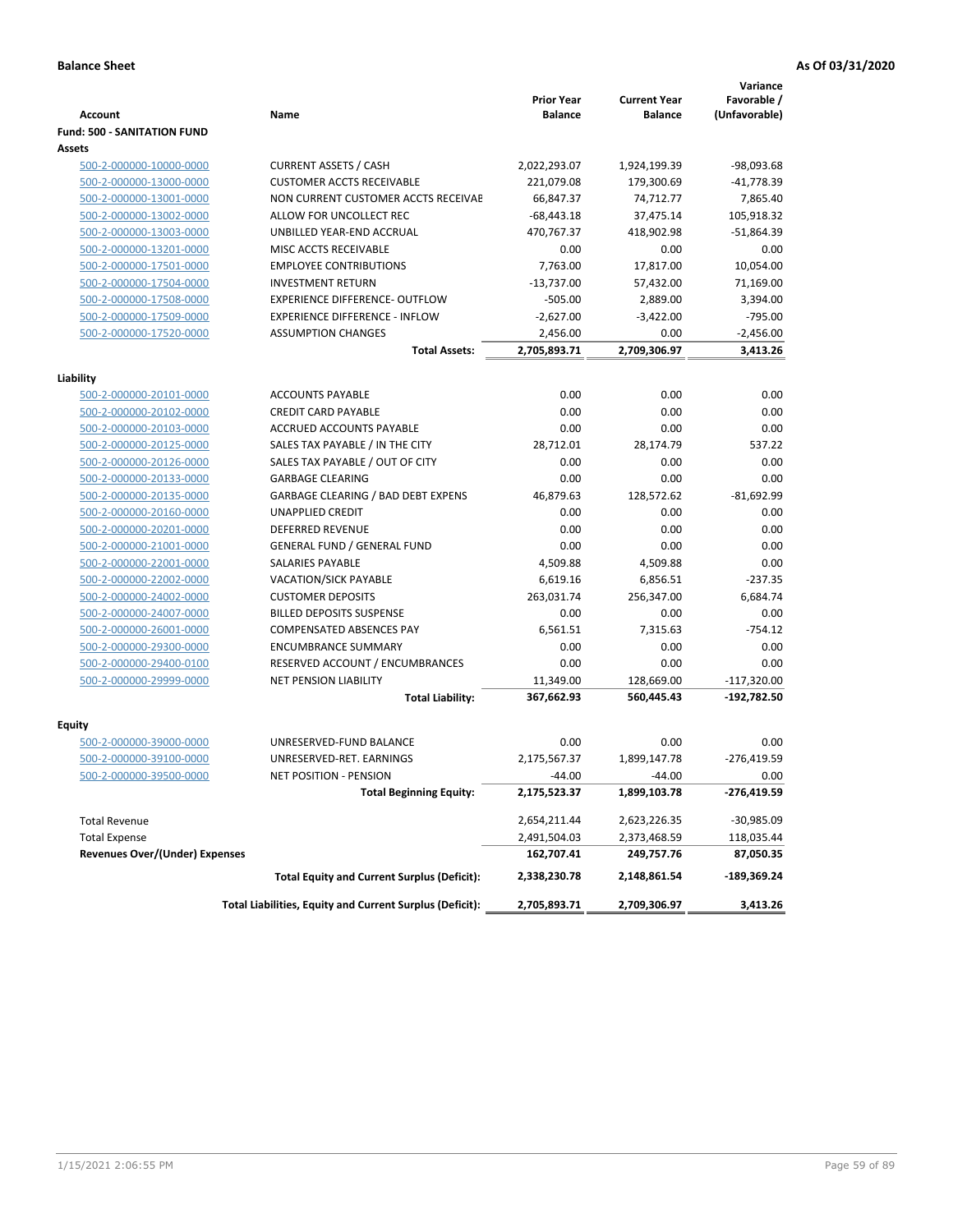| Account                                             | Name                                                     | <b>Prior Year</b><br><b>Balance</b> | <b>Current Year</b><br><b>Balance</b> | Variance<br>Favorable /<br>(Unfavorable) |
|-----------------------------------------------------|----------------------------------------------------------|-------------------------------------|---------------------------------------|------------------------------------------|
| Fund: 561 - REGINAL HOUSEHOLD HAZARDOUS WASTE GRANT |                                                          |                                     |                                       |                                          |
| <b>Assets</b>                                       |                                                          |                                     |                                       |                                          |
| 561-2-000000-10000-0000                             | <b>CURRENT ASSETS / CASH</b>                             | 0.00                                | 0.00                                  | 0.00                                     |
| 561-2-000000-13201-0000                             | MISC ACCTS RECEIVABLE                                    | 0.00                                | 0.00                                  | 0.00                                     |
| 561-2-000000-13205-0000                             | <b>INTEREST RECEIVABLE</b>                               | 0.00                                | 0.00                                  | 0.00                                     |
|                                                     | <b>Total Assets:</b>                                     | 0.00                                | 0.00                                  | 0.00                                     |
| Liability                                           |                                                          |                                     |                                       |                                          |
| 561-2-000000-20101-0000                             | <b>ACCOUNTS PAYABLE</b>                                  | 0.00                                | 0.00                                  | 0.00                                     |
| 561-2-000000-20102-0000                             | <b>CREDIT CARD PAYABLE</b>                               | 0.00                                | 0.00                                  | 0.00                                     |
| 561-2-000000-20103-0000                             | <b>ACCRUED ACCOUNTS PAYABLE</b>                          | 0.00                                | 0.00                                  | 0.00                                     |
| 561-2-000000-21140-0000                             | DUE TO / SANITATION FUND                                 | 0.00                                | 0.00                                  | 0.00                                     |
| 561-2-000000-29300-0000                             | <b>ENCUMBRANCE SUMMARY</b>                               | 0.00                                | 0.00                                  | 0.00                                     |
| 561-2-000000-29400-0100                             | RESERVED ACCOUNT / ENCUMBRANCES                          | 0.00                                | 0.00                                  | 0.00                                     |
|                                                     | <b>Total Liability:</b>                                  | 0.00                                | 0.00                                  | 0.00                                     |
| <b>Equity</b>                                       |                                                          |                                     |                                       |                                          |
| 561-2-000000-39100-0000                             | UNRESERVED-RET. EARNINGS                                 | 0.00                                | 0.00                                  | 0.00                                     |
|                                                     | <b>Total Beginning Equity:</b>                           | 0.00                                | 0.00                                  | 0.00                                     |
| <b>Total Revenue</b>                                |                                                          | 0.00                                | 0.00                                  | 0.00                                     |
| <b>Total Expense</b>                                |                                                          | 0.00                                | 0.00                                  | 0.00                                     |
| <b>Revenues Over/(Under) Expenses</b>               |                                                          | 0.00                                | 0.00                                  | 0.00                                     |
|                                                     | <b>Total Equity and Current Surplus (Deficit):</b>       | 0.00                                | 0.00                                  | 0.00                                     |
|                                                     | Total Liabilities, Equity and Current Surplus (Deficit): | 0.00                                | 0.00                                  | 0.00                                     |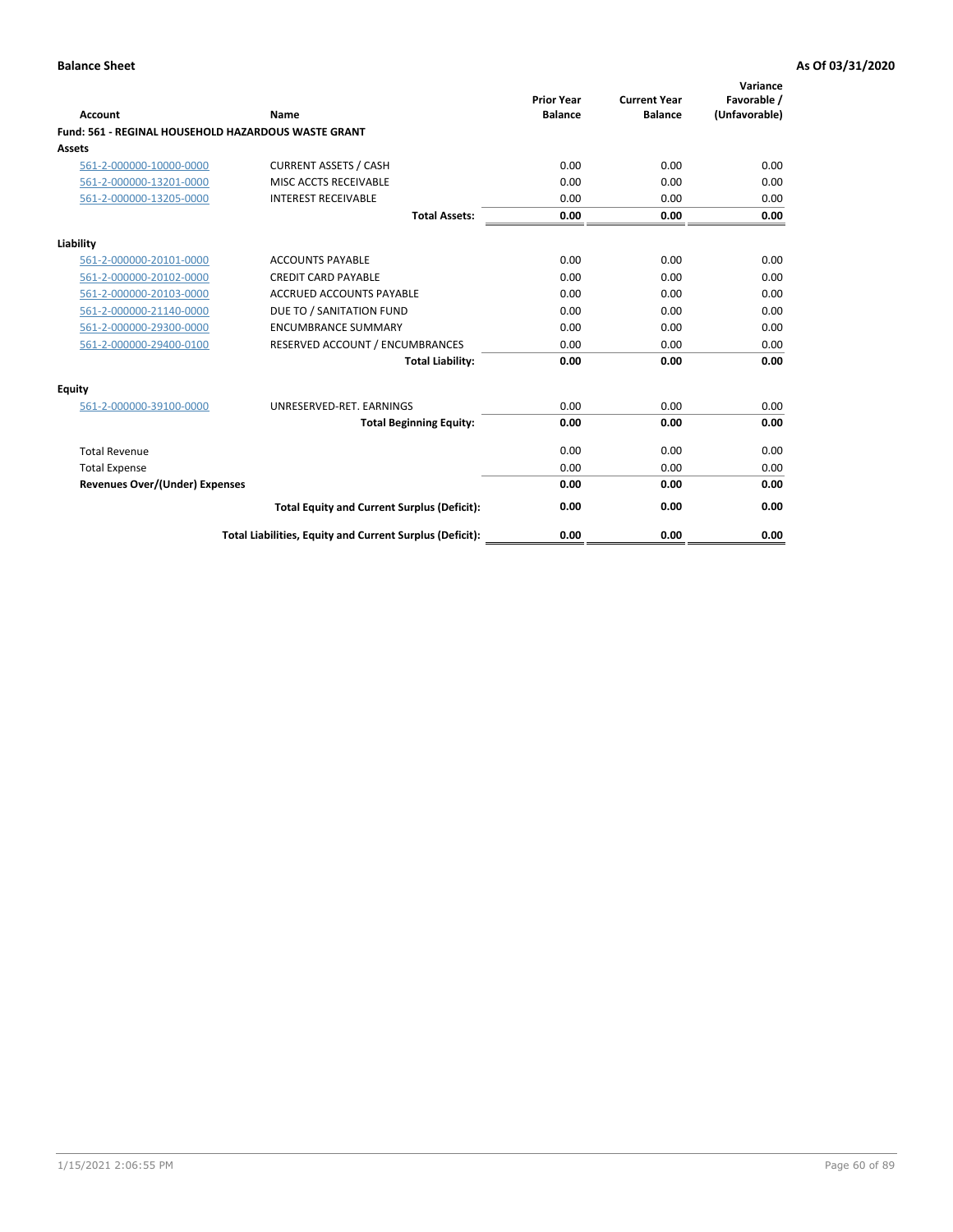|                                  |                                           |                                     |                                       | Variance                     |
|----------------------------------|-------------------------------------------|-------------------------------------|---------------------------------------|------------------------------|
| <b>Account</b>                   | Name                                      | <b>Prior Year</b><br><b>Balance</b> | <b>Current Year</b><br><b>Balance</b> | Favorable /<br>(Unfavorable) |
| Fund: 601 - CENTRAL SERVICE FUND |                                           |                                     |                                       |                              |
| Assets                           |                                           |                                     |                                       |                              |
| 601-2-000000-10000-0000          | <b>CURRENT ASSETS / CASH</b>              | $-183,904.09$                       | $-366,573.87$                         | $-182,669.78$                |
| 601-2-000000-13201-0000          | MISC ACCTS RECEIVABLE                     | 0.00                                | 0.00                                  | 0.00                         |
| 601-2-000000-13203-0000          | NON-CURRENT ASSETS / PREPAYMENTS          | 0.00                                | 0.00                                  | 0.00                         |
| 601-2-000000-13204-0000          | PREPAYMENTS / INSURANCE PREPAYMENT        | 0.00                                | 0.00                                  | 0.00                         |
| 601-2-000000-13205-0000          | <b>INTEREST RECEIVABLE</b>                | 0.00                                | 0.00                                  | 0.00                         |
| 601-2-000000-15001-0000          | <b>INVENTORIES / POSTAGE</b>              | 0.00                                | 0.00                                  | 0.00                         |
| 601-2-000000-15101-0000          | <b>FACILITIES MAINT STOCK INVENTORIES</b> | 27,288.02                           | 46,168.74                             | 18,880.72                    |
| 601-2-000000-15201-0000          | <b>INVENTORIES / GARAGE</b>               | 323,073.26                          | 400,615.10                            | 77,541.84                    |
| 601-2-000000-16001-0000          | FIXED ASSETS / LAND                       | 0.00                                | 0.00                                  | 0.00                         |
| 601-2-000000-16002-0000          | FIXED ASSETS / IMPROVMENTS-NON BUILDI     | 0.00                                | 0.00                                  | 0.00                         |
| 601-2-000000-16003-0000          | ACCUM DEPR / IMPROVEMENTS-NON BUILI       | 0.00                                | 0.00                                  | 0.00                         |
| 601-2-000000-16004-0000          | FIXED ASSETS / BUILDINGS                  | 100,832.00                          | 100,832.00                            | 0.00                         |
| 601-2-000000-16005-0000          | <b>ACCUM DEPR / BUILDINGS</b>             | $-100,832.00$                       | $-100,832.00$                         | 0.00                         |
| 601-2-000000-16201-0000          | FIXED ASSETS / MACHINERY AND EQUIPMEN     | 157,057.00                          | 157,057.00                            | 0.00                         |
| 601-2-000000-16202-0000          | ACCUM DEPR / MACHINERY AND EQUIPMEI       | $-157,057.01$                       | $-157,057.01$                         | 0.00                         |
| 601-2-000000-17501-0000          | <b>EMPLOYEE CONTRIBUTIONS</b>             | 31,052.00                           | 35,634.00                             | 4,582.00                     |
| 601-2-000000-17504-0000          | <b>INVESTMENT RETURN</b>                  | $-54,946.00$                        | 114,864.00                            | 169,810.00                   |
| 601-2-000000-17508-0000          | <b>EXPERIENCE DIFFERENCE- OUTFLOW</b>     | $-2,021.00$                         | 5,779.00                              | 7,800.00                     |
| 601-2-000000-17509-0000          | <b>EXPERIENCE DIFFERENCE - INFLOW</b>     | $-10,507.00$                        | $-6,844.00$                           | 3,663.00                     |
| 601-2-000000-17520-0000          | <b>ASSUMPTION CHANGES</b>                 | 9,823.00                            | 0.00                                  | $-9,823.00$                  |
|                                  | <b>Total Assets:</b>                      | 139,858.18                          | 229,642.96                            | 89,784.78                    |
|                                  |                                           |                                     |                                       |                              |
| Liability                        |                                           |                                     |                                       |                              |
| 601-2-000000-20101-0000          | <b>ACCOUNTS PAYABLE</b>                   | $-0.52$                             | 0.00                                  | $-0.52$                      |
| 601-2-000000-20102-0000          | <b>CREDIT CARD PAYABLE</b>                | 0.00                                | 0.00                                  | 0.00                         |
| 601-2-000000-20103-0000          | ACCRUED ACCOUNTS PAYABLE                  | 0.00                                | 0.00                                  | 0.00                         |
| 601-2-000000-20115-0000          | <b>DRINK SUPPLY</b>                       | 0.00                                | 0.00                                  | 0.00                         |
| 601-2-000000-20141-0000          | <b>TELEPHONE CLEARING</b>                 | 0.00                                | 0.00                                  | 0.00                         |
| 601-2-000000-20148-0000          | FLEET FUEL CLEARING                       | 0.00                                | 0.00                                  | 0.00                         |
| 601-2-000000-20149-0000          | FLEET MAINTENANCE CLEARING                | 84.03                               | 84.03                                 | 0.00                         |
| 601-2-000000-20201-0000          | <b>DEFERRED REVENUE</b>                   | 0.00                                | 0.00                                  | 0.00                         |
| 601-2-000000-21001-0000          | <b>GENERAL FUND / GENERAL FUND</b>        | 0.00                                | 0.00                                  | 0.00                         |
| 601-2-000000-21101-0000          | ENTERPRISE / WTR/WWTR UTILITY FUND        | 0.00                                | 0.00                                  | 0.00                         |
| 601-2-000000-22001-0000          | SALARIES PAYABLE                          | 16,767.22                           | 16,767.22                             | 0.00                         |
| 601-2-000000-22002-0000          | <b>VACATION/SICK PAYABLE</b>              | 51,869.40                           | 40,462.16                             | 11,407.24                    |
| 601-2-000000-24011-0000          | <b>CIVIC CENTER DEPOSITS</b>              | 0.00                                | 0.00                                  | 0.00                         |
| 601-2-000000-24012-0000          | <b>AUDITORIUM DEPOSITS</b>                | 0.00                                | 0.00                                  | 0.00                         |
| 601-2-000000-26001-0000          | COMPENSATED ABSENCES PAY                  | 26,709.92                           | 63,004.08                             | $-36,294.16$                 |
| 601-2-000000-27001-0000          | CONTRIBUTED CAPITAL                       | 0.00                                | 0.00                                  | 0.00                         |
| 601-2-000000-29300-0000          | <b>ENCUMBRANCE SUMMARY</b>                | 0.00                                | 0.00                                  | 0.00                         |
| 601-2-000000-29400-0100          | RESERVED ACCOUNT / ENCUMBRANCES           | 0.00                                | 0.00                                  | 0.00                         |
| 601-2-000000-29999-0000          | NET PENSION LIABILITY                     | 45,400.00                           | 257,339.00                            | $-211,939.00$                |
|                                  | <b>Total Liability:</b>                   | 140,830.05                          | 377,656.49                            | $-236,826.44$                |
| <b>Equity</b>                    |                                           |                                     |                                       |                              |
| 601-2-000000-39000-0000          | UNRESERVED-FUND BALANCE                   | 0.00                                | 0.00                                  | 0.00                         |
| 601-2-000000-39100-0000          | UNRESERVED-RET. EARNINGS                  | 36,221.81                           | $-71,678.35$                          | $-107,900.16$                |
| 601-2-000000-39500-0000          | NET POSITION - PENSION                    | $-175.00$                           | $-175.00$                             | 0.00                         |
|                                  | <b>Total Beginning Equity:</b>            | 36,046.81                           | -71,853.35                            | $-107,900.16$                |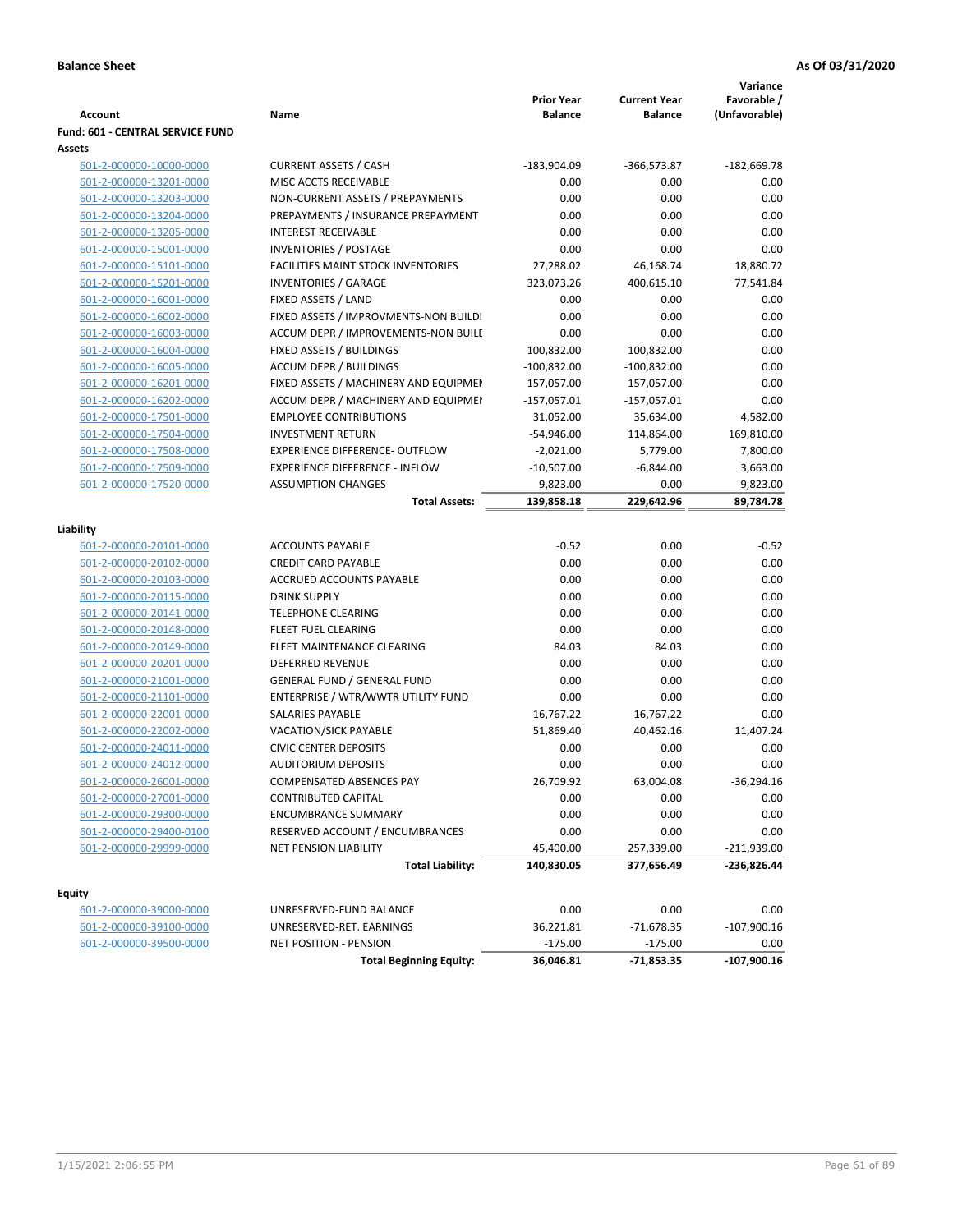| Account                                                                              | Name                                                     | <b>Prior Year</b><br><b>Balance</b> | <b>Current Year</b><br><b>Balance</b> | Variance<br>Favorable /<br>(Unfavorable) |
|--------------------------------------------------------------------------------------|----------------------------------------------------------|-------------------------------------|---------------------------------------|------------------------------------------|
| Total Revenue                                                                        |                                                          | 432,683.52                          | 448,764.42                            | 16,080.90                                |
| Total Expense                                                                        |                                                          | 469,702.39                          | 524,924.79                            | $-55,222.40$                             |
| Revenues Over/(Under) Expenses<br><b>Total Equity and Current Surplus (Deficit):</b> | $-37,018.87$                                             | $-76,160.37$                        | $-39,141.50$                          |                                          |
|                                                                                      |                                                          | $-972.06$                           | $-148.013.72$                         | $-147,041.66$                            |
|                                                                                      | Total Liabilities, Equity and Current Surplus (Deficit): | 139.857.99                          | 229.642.77                            | 89,784.78                                |
|                                                                                      | *** FUND 601 OUT OF BALANCE ***                          | 0.19                                | 0.19                                  | 0.00                                     |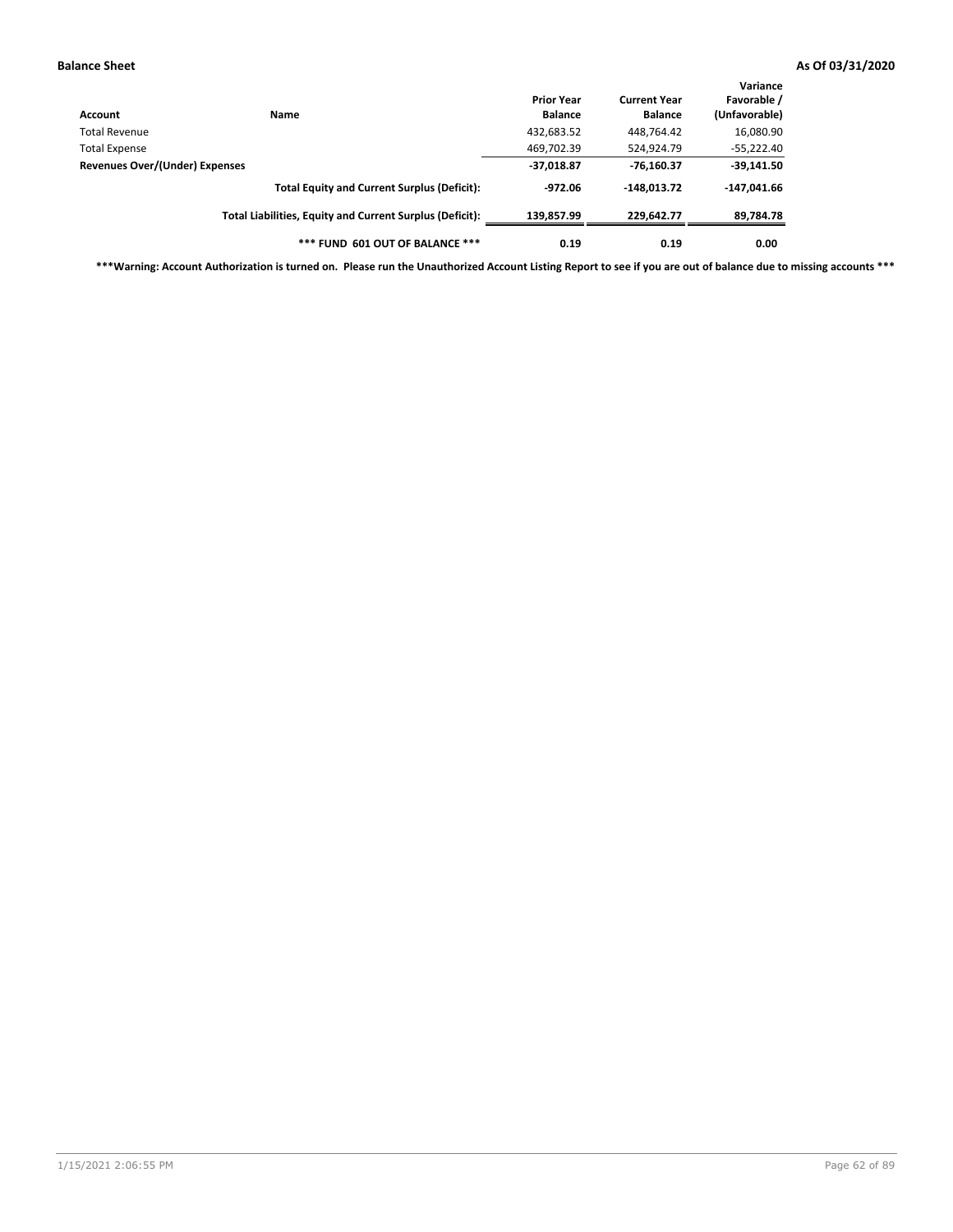| <b>Account</b>                        | Name                                                     | <b>Prior Year</b><br><b>Balance</b> | <b>Current Year</b><br><b>Balance</b> | Variance<br>Favorable /<br>(Unfavorable) |
|---------------------------------------|----------------------------------------------------------|-------------------------------------|---------------------------------------|------------------------------------------|
| <b>Fund: 602 - INSURANCE FUND</b>     |                                                          |                                     |                                       |                                          |
| <b>Assets</b>                         |                                                          |                                     |                                       |                                          |
| 602-2-000000-10000-0000               | <b>CURRENT ASSETS / CASH</b>                             | $-4,114.21$                         | 4,825.75                              | 8,939.96                                 |
| 602-2-000000-13201-0000               | MISC ACCTS RECEIVABLE                                    | 0.00                                | 0.00                                  | 0.00                                     |
| 602-2-000000-13204-0000               | PREPAYMENTS / INSURANCE PREPAYMENT                       | 0.00                                | 0.00                                  | 0.00                                     |
| 602-2-000000-13205-0000               | <b>INTEREST RECEIVABLE</b>                               | 0.00                                | 0.00                                  | 0.00                                     |
|                                       | <b>Total Assets:</b>                                     | $-4,114.21$                         | 4,825.75                              | 8,939.96                                 |
| Liability                             |                                                          |                                     |                                       |                                          |
| 602-2-000000-20101-0000               | <b>ACCOUNTS PAYABLE</b>                                  | 499.91                              | $-500.09$                             | 1,000.00                                 |
| 602-2-000000-20102-0000               | <b>CREDIT CARD PAYABLE</b>                               | 0.00                                | 0.00                                  | 0.00                                     |
| 602-2-000000-20103-0000               | <b>ACCRUED ACCOUNTS PAYABLE</b>                          | 0.00                                | 0.00                                  | 0.00                                     |
| 602-2-000000-20201-0000               | <b>DEFERRED REVENUE</b>                                  | 0.00                                | 0.00                                  | 0.00                                     |
| 602-2-000000-29300-0000               | <b>ENCUMBRANCE SUMMARY</b>                               | 0.00                                | 0.00                                  | 0.00                                     |
| 602-2-000000-29400-0100               | RESERVED ACCOUNT / ENCUMBRANCES                          | 0.00                                | 0.00                                  | 0.00                                     |
|                                       | <b>Total Liability:</b>                                  | 499.91                              | $-500.09$                             | 1,000.00                                 |
| <b>Equity</b>                         |                                                          |                                     |                                       |                                          |
| 602-2-000000-39000-0000               | UNRESERVED-FUND BALANCE                                  | 0.00                                | 0.00                                  | 0.00                                     |
| 602-2-000000-39100-0000               | UNRESERVED-RET. EARNINGS                                 | 358,277.11                          | 613,796.41                            | 255,519.30                               |
|                                       | <b>Total Beginning Equity:</b>                           | 358,277.11                          | 613,796.41                            | 255,519.30                               |
| <b>Total Revenue</b>                  |                                                          | 2,918,419.12                        | 3,022,262.92                          | 103,843.80                               |
| <b>Total Expense</b>                  |                                                          | 3,281,310.35                        | 3,630,733.49                          | $-349,423.14$                            |
| <b>Revenues Over/(Under) Expenses</b> |                                                          | $-362,891.23$                       | $-608,470.57$                         | $-245,579.34$                            |
|                                       | <b>Total Equity and Current Surplus (Deficit):</b>       | $-4,614.12$                         | 5,325.84                              | 9,939.96                                 |
|                                       | Total Liabilities, Equity and Current Surplus (Deficit): | $-4.114.21$                         | 4.825.75                              | 8.939.96                                 |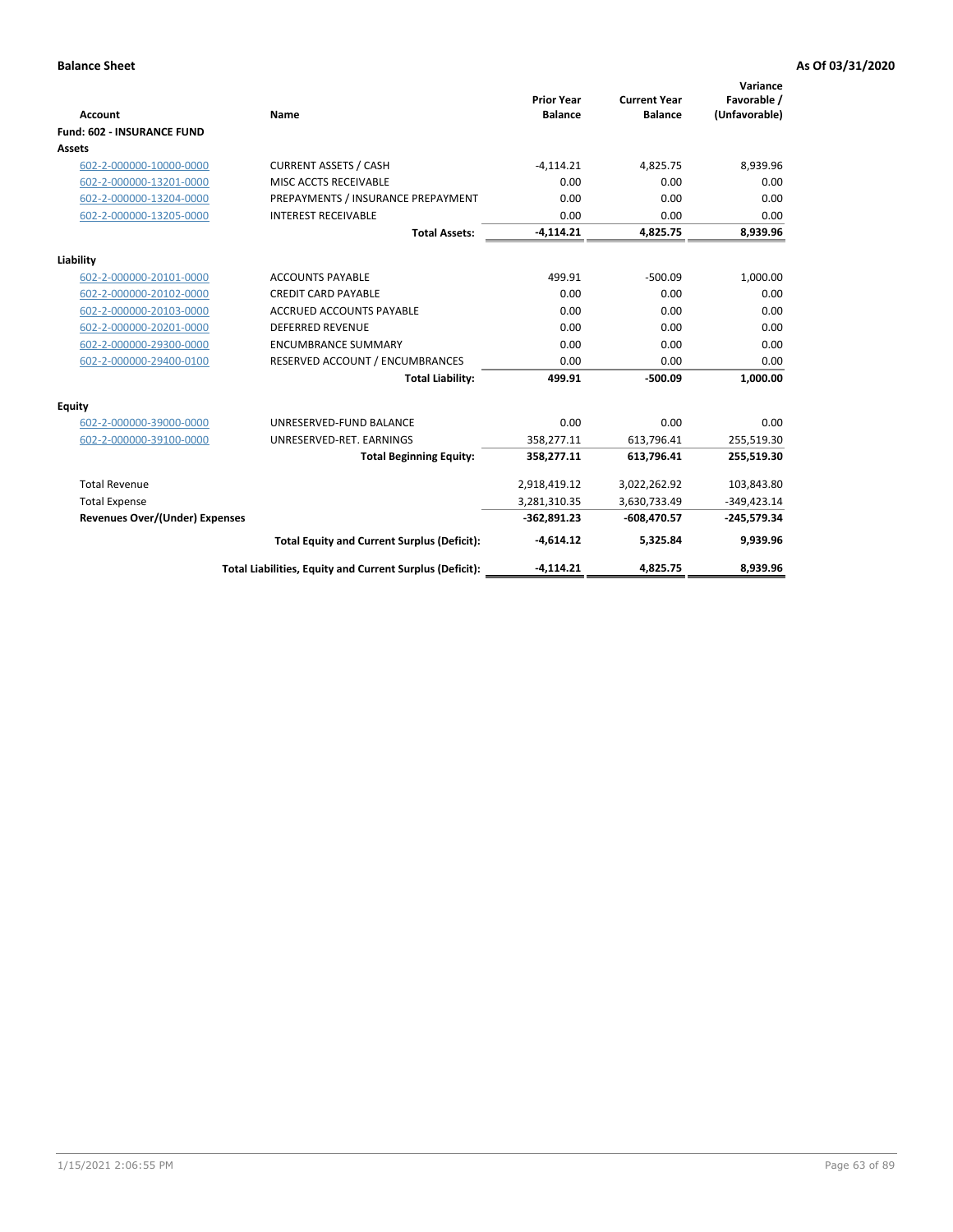| <b>Account</b>                        | <b>Name</b>                                              | <b>Prior Year</b><br><b>Balance</b> | <b>Current Year</b><br><b>Balance</b> | Variance<br>Favorable /<br>(Unfavorable) |
|---------------------------------------|----------------------------------------------------------|-------------------------------------|---------------------------------------|------------------------------------------|
| Fund: 604 - MIS FUND                  |                                                          |                                     |                                       |                                          |
| Assets                                |                                                          |                                     |                                       |                                          |
| 604-2-000000-10000-0000               | <b>CURRENT ASSETS / CASH</b>                             | 82,770.13                           | $-327,210.11$                         | -409,980.24                              |
| 604-2-000000-13201-0000               | MISC ACCTS RECEIVABLE                                    | 0.00                                | 0.00                                  | 0.00                                     |
| 604-2-000000-13202-1400               | <b>EMPLOYEE ADVANCES</b>                                 | 0.00                                | 0.00                                  | 0.00                                     |
| 604-2-000000-13203-0000               | NON-CURRENT ASSETS / PREPAYMENTS                         | 0.00                                | 0.00                                  | 0.00                                     |
| 604-2-000000-13205-0000               | <b>INTEREST RECEIVABLE</b>                               | 0.00                                | 0.00                                  | 0.00                                     |
| 604-2-000000-15601-0000               | IT NETWORK PRINTER SUPPLY INVENTORY                      | 0.00                                | 0.00                                  | 0.00                                     |
| 604-2-000000-16004-0000               | FIXED ASSETS / BUILDINGS                                 | 0.00                                | 0.00                                  | 0.00                                     |
| 604-2-000000-16005-0000               | <b>ACCUM DEPR / BUILDINGS</b>                            | 0.00                                | 0.00                                  | 0.00                                     |
| 604-2-000000-16201-0000               | FIXED ASSETS / MACHINERY AND EQUIPMEN                    | 1,733,475.22                        | 1,830,840.62                          | 97,365.40                                |
| 604-2-000000-16202-0000               | ACCUM DEPR / MACHINERY AND EQUIPMEI                      | $-1,392,235.18$                     | $-1,448,565.52$                       | $-56,330.34$                             |
| 604-2-000000-16301-0000               | FIXED ASSETS / C W I P                                   | $-0.20$                             | $-0.20$                               | 0.00                                     |
| 604-2-000000-17501-0000               | <b>EMPLOYEE CONTRIBUTIONS</b>                            | 15,526.00                           | 17,817.00                             | 2,291.00                                 |
| 604-2-000000-17504-0000               | <b>INVESTMENT RETURN</b>                                 | $-27,473.00$                        | 57,432.00                             | 84,905.00                                |
| 604-2-000000-17508-0000               | <b>EXPERIENCE DIFFERENCE- OUTFLOW</b>                    | $-1,010.00$                         | 2,889.00                              | 3,899.00                                 |
| 604-2-000000-17509-0000               | <b>EXPERIENCE DIFFERENCE - INFLOW</b>                    | $-5,254.00$                         | $-3,422.00$                           | 1,832.00                                 |
| 604-2-000000-17520-0000               | <b>ASSUMPTION CHANGES</b>                                | 4,911.00                            | 0.00                                  | $-4,911.00$                              |
|                                       | <b>Total Assets:</b>                                     | 410,709.97                          | 129,780.79                            | -280,929.18                              |
|                                       |                                                          |                                     |                                       |                                          |
| Liability                             |                                                          |                                     |                                       |                                          |
| 604-2-000000-20101-0000               | <b>ACCOUNTS PAYABLE</b>                                  | 0.00                                | 0.00                                  | 0.00                                     |
| 604-2-000000-20102-0000               | <b>CREDIT CARD PAYABLE</b>                               | 0.00                                | 0.00                                  | 0.00                                     |
| 604-2-000000-20103-0000               | <b>ACCRUED ACCOUNTS PAYABLE</b>                          | 0.00                                | 0.00                                  | 0.00                                     |
| 604-2-000000-20141-0000               | <b>TELEPHONE CLEARING</b>                                | 0.00                                | 0.00                                  | 0.00                                     |
| 604-2-000000-21035-0000               | DEBT SERVICE / DUE TO DEBT SERVICE                       | 0.00                                | 0.00                                  | 0.00                                     |
| 604-2-000000-22001-0000               | <b>SALARIES PAYABLE</b>                                  | 10,507.77                           | 10,507.77                             | 0.00                                     |
| 604-2-000000-22002-0000               | <b>VACATION/SICK PAYABLE</b>                             | 17,486.05                           | 19,667.45                             | $-2,181.40$                              |
| 604-2-000000-22208-0000               | INSURANCE / AMERICAN FIDELITY                            | 0.00                                | 0.00                                  | 0.00                                     |
| 604-2-000000-23001-0000               | CAPITAL LEASE PAYABLE                                    | $-1.88$                             | $-1.88$                               | 0.00                                     |
| 604-2-000000-23101-0000               | CAPITAL LEASE PAYABLE                                    | $-0.40$                             | $-0.40$                               | 0.00                                     |
| 604-2-000000-26001-0000               | <b>COMPENSATED ABSENCES PAY</b>                          | 22,134.84                           | 0.14                                  | 22,134.70                                |
| 604-2-000000-27001-0000               | <b>CONTRIBUTED CAPITAL</b>                               | 0.00                                | 0.00                                  | 0.00                                     |
| 604-2-000000-29300-0000               | <b>ENCUMBRANCE SUMMARY</b>                               | 0.00                                | 0.00                                  | 0.00                                     |
| 604-2-000000-29400-0100               | RESERVED ACCOUNT / ENCUMBRANCES                          | 0.27                                | 0.27                                  | 0.00                                     |
| 604-2-000000-29999-0000               | <b>NET PENSION LIABILITY</b>                             | 22,699.00                           | 128,669.00                            | $-105,970.00$                            |
| 604-2-000000-92194-0101               | <b>BANK ONE / DIGITEC</b>                                | 0.00                                | 0.00                                  | 0.00                                     |
|                                       | <b>Total Liability:</b>                                  | 72,825.65                           | 158,842.35                            | $-86,016.70$                             |
|                                       |                                                          |                                     |                                       |                                          |
| Equity                                |                                                          |                                     |                                       |                                          |
| 604-2-000000-39000-0000               | UNRESERVED-FUND BALANCE                                  | 0.00                                | 0.00                                  | 0.00                                     |
| 604-2-000000-39100-0000               | UNRESERVED-RET. EARNINGS                                 | 506,487.50                          | 299,931.97                            | $-206,555.53$                            |
| 604-2-000000-39500-0000               | <b>NET POSITION - PENSION</b>                            | $-88.00$                            | $-88.00$                              | 0.00                                     |
|                                       | <b>Total Beginning Equity:</b>                           | 506,399.50                          | 299,843.97                            | -206,555.53                              |
| <b>Total Revenue</b>                  |                                                          | 264,639.54                          | 251,157.00                            | $-13,482.54$                             |
| <b>Total Expense</b>                  |                                                          | 433,154.72                          | 580,062.53                            | $-146,907.81$                            |
| <b>Revenues Over/(Under) Expenses</b> |                                                          | $-168,515.18$                       | -328,905.53                           | $-160,390.35$                            |
|                                       | <b>Total Equity and Current Surplus (Deficit):</b>       | 337,884.32                          | -29,061.56                            | $-366,945.88$                            |
|                                       | Total Liabilities, Equity and Current Surplus (Deficit): | 410,709.97                          | 129,780.79                            | -280,929.18                              |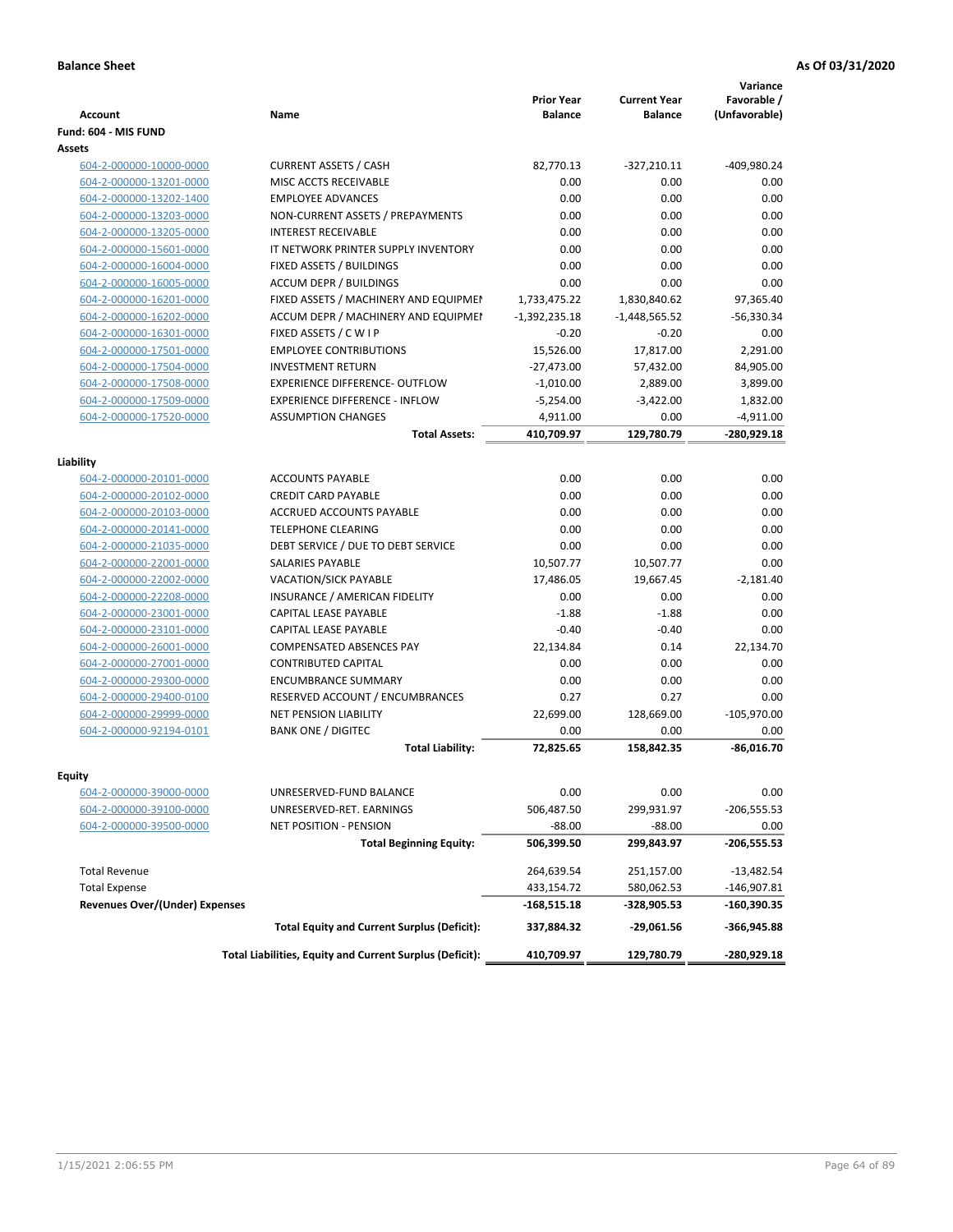|                                             |                                                          | <b>Prior Year</b> | <b>Current Year</b> | Variance<br>Favorable / |
|---------------------------------------------|----------------------------------------------------------|-------------------|---------------------|-------------------------|
| <b>Account</b>                              | Name                                                     | <b>Balance</b>    | <b>Balance</b>      | (Unfavorable)           |
| <b>Fund: 660 - VEHICLE REPLACEMENT FUND</b> |                                                          |                   |                     |                         |
| Assets                                      |                                                          |                   |                     |                         |
| 660-2-000000-10000-0000                     | <b>CURRENT ASSETS / CASH</b>                             | $-187,590.45$     | $-301,434.86$       | $-113,844.41$           |
| 660-2-000000-11309-0000                     | TAX ANTICIPATION NOTES                                   | 0.00              | 0.00                | 0.00                    |
| 660-2-000000-11510-0000                     | PUBLIC SAFETY VEHICLE REPLACEMENT                        | 886,410.10        | 904,152.35          | 17,742.25               |
| 660-2-000000-11520-0000                     | <b>CERTIFICATES OF DEPOSIT</b>                           | 0.00              | 0.00                | 0.00                    |
| 660-2-000000-11530-0000                     | TexasTERM CP                                             | 0.00              | 0.00                | 0.00                    |
| 660-2-000000-13201-0000                     | MISC ACCTS RECEIVABLE                                    | 0.00              | 0.00                | 0.00                    |
| 660-2-000000-13205-0000                     | <b>INTEREST RECEIVABLE</b>                               | 0.00              | 0.00                | 0.00                    |
| 660-2-000000-16201-0000                     | FIXED ASSETS / MACHINERY AND EQUIPMEN                    | 8,663,774.25      | 8,412,023.77        | $-251,750.48$           |
| 660-2-000000-16202-0000                     | ACCUM DEPR / MACHINERY AND EQUIPMEI                      | $-6,694,304.85$   | $-6,843,218.59$     | $-148,913.74$           |
| 660-2-000000-16301-0000                     | FIXED ASSETS / C W I P                                   | 0.00              | 0.00                | 0.00                    |
| 660-2-000000-39300-0000                     | RESERVED ACCOUNT / ESCROW BALANCE                        | 0.00              | 0.00                | 0.00                    |
|                                             | <b>Total Assets:</b>                                     | 2,668,289.05      | 2,171,522.67        | -496,766.38             |
|                                             |                                                          |                   |                     |                         |
| Liability                                   |                                                          |                   |                     |                         |
| 660-2-000000-20101-0000                     | <b>ACCOUNTS PAYABLE</b>                                  | 0.00              | 0.00                | 0.00                    |
| 660-2-000000-20102-0000                     | <b>CREDIT CARD PAYABLE</b>                               | 0.00              | 0.00                | 0.00                    |
| 660-2-000000-20103-0000                     | <b>ACCRUED ACCOUNTS PAYABLE</b>                          | 0.00              | 0.00                | 0.00                    |
| 660-2-000000-21001-0000                     | <b>GENERAL FUND / GENERAL FUND</b>                       | 0.00              | 0.00                | 0.00                    |
| 660-2-000000-23001-0000                     | <b>CAPITAL LEASE PAYABLE</b>                             | 53,071.85         | 0.00                | 53,071.85               |
| 660-2-000000-23101-0000                     | <b>CAPITAL LEASE PAYABLE</b>                             | 0.15              | 0.15                | 0.00                    |
| 660-2-000000-27001-0000                     | <b>CONTRIBUTED CAPITAL</b>                               | 0.00              | 0.00                | 0.00                    |
| 660-2-000000-29300-0000                     | <b>ENCUMBRANCE SUMMARY</b>                               | 0.00              | 0.00                | 0.00                    |
| 660-2-000000-29400-0100                     | RESERVED ACCOUNT / ENCUMBRANCES                          | 0.00              | 0.00                | 0.00                    |
|                                             | <b>Total Liability:</b>                                  | 53,072.00         | 0.15                | 53,071.85               |
| <b>Equity</b>                               |                                                          |                   |                     |                         |
| 660-2-000000-39000-0000                     | UNRESERVED-FUND BALANCE                                  | 0.00              | 0.00                | 0.00                    |
| 660-2-000000-39100-0000                     | UNRESERVED-RET. EARNINGS                                 | 2,698,538.06      | 2,682,559.21        | $-15,978.85$            |
|                                             | <b>Total Beginning Equity:</b>                           | 2,698,538.06      | 2,682,559.21        | $-15,978.85$            |
|                                             |                                                          |                   |                     |                         |
| <b>Total Revenue</b>                        |                                                          | 350,354.75        | 238,098.04          | $-112,256.71$           |
| <b>Total Expense</b>                        |                                                          | 433,675.76        | 749,134.73          | $-315,458.97$           |
| <b>Revenues Over/(Under) Expenses</b>       |                                                          | $-83,321.01$      | -511,036.69         | -427,715.68             |
|                                             | <b>Total Equity and Current Surplus (Deficit):</b>       | 2,615,217.05      | 2,171,522.52        | $-443,694.53$           |
|                                             | Total Liabilities, Equity and Current Surplus (Deficit): | 2,668,289.05      | 2,171,522.67        | -496,766.38             |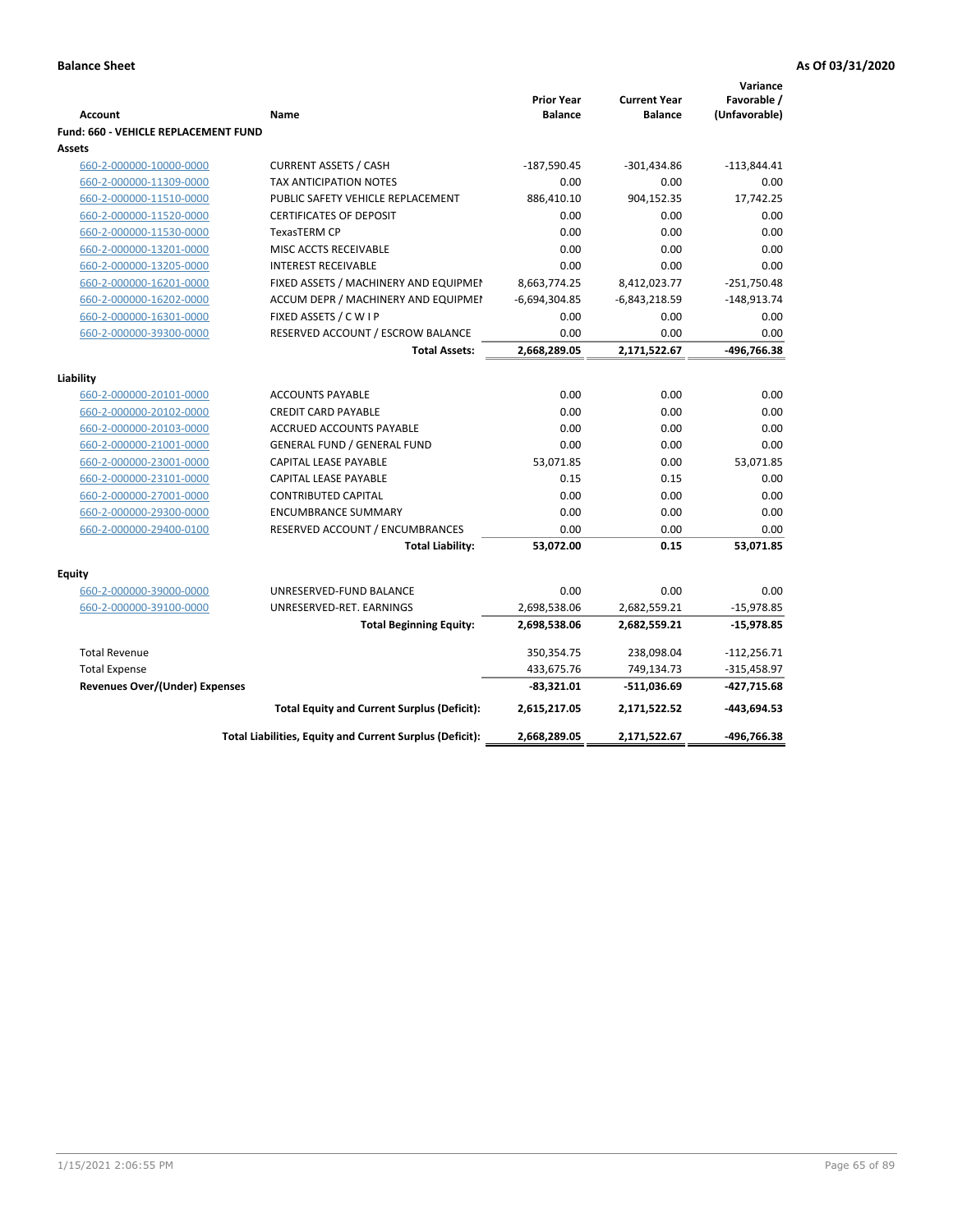| Account                               | Name                                                     | <b>Prior Year</b><br><b>Balance</b> | <b>Current Year</b><br><b>Balance</b> | Variance<br>Favorable /<br>(Unfavorable) |
|---------------------------------------|----------------------------------------------------------|-------------------------------------|---------------------------------------|------------------------------------------|
| Fund: 701 - FIREMEN'S PENSION         |                                                          |                                     |                                       |                                          |
| <b>Assets</b>                         |                                                          |                                     |                                       |                                          |
| 701-1-000000-10000-0000               | <b>CURRENT ASSETS / CASH</b>                             | 0.00                                | 0.00                                  | 0.00                                     |
|                                       | <b>Total Assets:</b>                                     | 0.00                                | 0.00                                  | 0.00                                     |
| Liability                             |                                                          |                                     |                                       |                                          |
| 701-1-000000-20103-0000               | <b>ACCOUNTS PAYABLE</b>                                  | 0.00                                | 0.00                                  | 0.00                                     |
| 701-1-000000-22306-1000               | UNREALIZED GAIN/LOSS                                     | 543,546.00                          | 543,546.00                            | 0.00                                     |
|                                       | <b>Total Liability:</b>                                  | 543,546.00                          | 543,546.00                            | 0.00                                     |
| <b>Equity</b>                         |                                                          |                                     |                                       |                                          |
| 701-1-000000-39000-0000               | UNRESERVED-FUND BALANCE                                  | $-543,546.00$                       | $-543,546.00$                         | 0.00                                     |
|                                       | <b>Total Beginning Equity:</b>                           | $-543,546.00$                       | $-543,546.00$                         | 0.00                                     |
| <b>Total Expense</b>                  |                                                          | 0.00                                | 0.00                                  | 0.00                                     |
| <b>Revenues Over/(Under) Expenses</b> |                                                          | 0.00                                | 0.00                                  | 0.00                                     |
|                                       | <b>Total Equity and Current Surplus (Deficit):</b>       | $-543,546.00$                       | $-543,546.00$                         | 0.00                                     |
|                                       | Total Liabilities, Equity and Current Surplus (Deficit): | 0.00                                | 0.00                                  | 0.00                                     |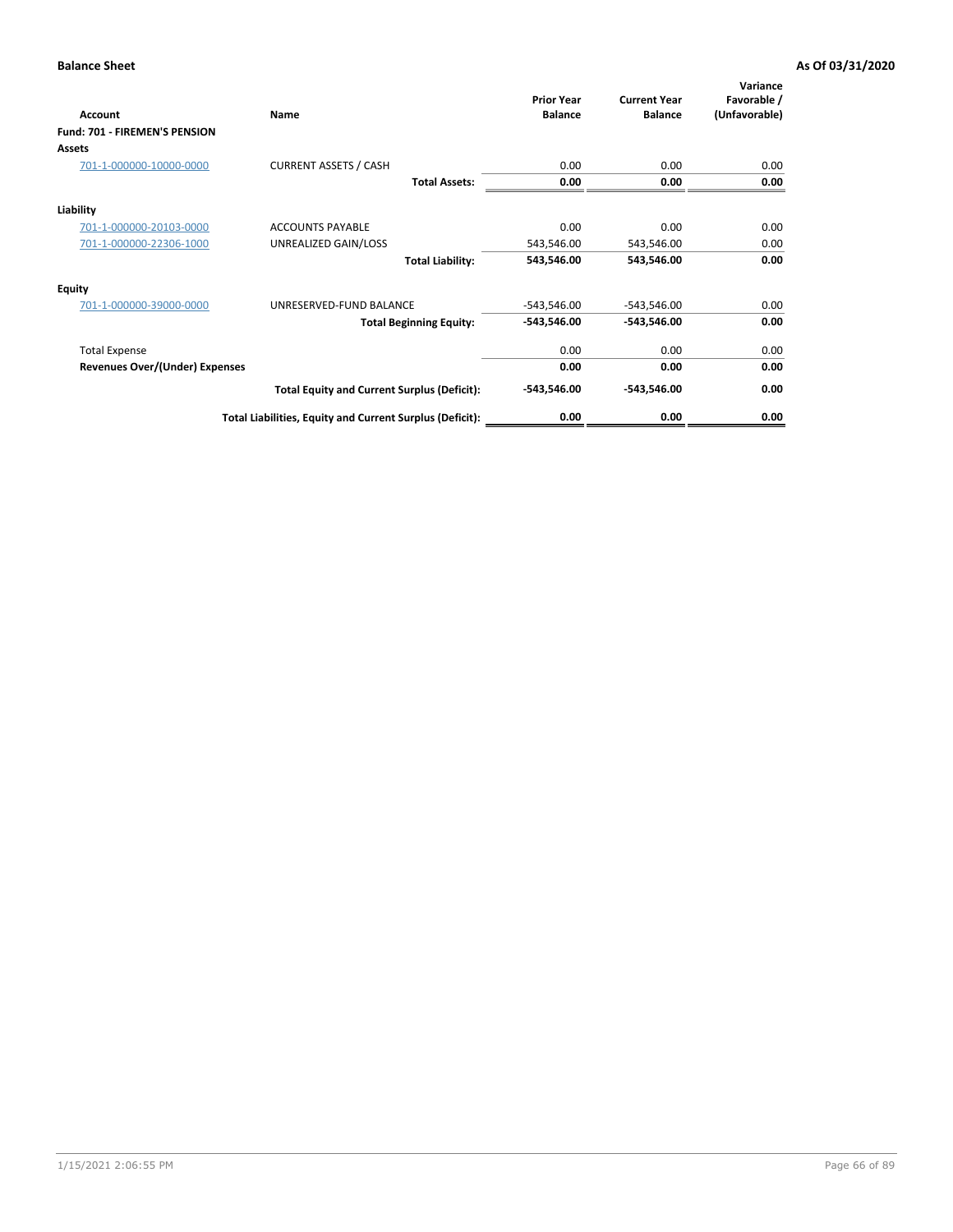| <b>Account</b>                        | <b>Name</b>                                              | <b>Prior Year</b><br><b>Balance</b> | <b>Current Year</b><br><b>Balance</b> | Variance<br>Favorable /<br>(Unfavorable) |
|---------------------------------------|----------------------------------------------------------|-------------------------------------|---------------------------------------|------------------------------------------|
| Fund: 800 - SPENCE FUND               |                                                          |                                     |                                       |                                          |
| Assets                                |                                                          |                                     |                                       |                                          |
| 800-3-000000-10000-0000               | <b>CURRENT ASSETS / CASH</b>                             | $-2,516.38$                         | $-16,726.80$                          | $-14,210.42$                             |
| 800-3-000000-11507-0000               | <b>SPENCE ENDOWMENT</b>                                  | 589,706.30                          | 601,509.75                            | 11,803.45                                |
| 800-3-000000-11520-0000               | <b>CERTIFICATES OF DEPOSIT</b>                           | 0.00                                | 0.00                                  | 0.00                                     |
| 800-3-000000-11605-0000               | <b>SPENCE ENDOWMENT</b>                                  | 0.00                                | 0.00                                  | 0.00                                     |
| 800-3-000000-13205-0000               | <b>INTEREST RECEIVABLE</b>                               | 0.00                                | 0.00                                  | 0.00                                     |
|                                       | <b>Total Assets:</b>                                     | 587,189.92                          | 584,782.95                            | $-2,406.97$                              |
| Liability                             |                                                          |                                     |                                       |                                          |
| 800-3-000000-20101-0000               | <b>ACCOUNTS PAYABLE</b>                                  | 0.00                                | $-13,610.42$                          | 13,610.42                                |
| 800-3-000000-20102-0000               | <b>CREDIT CARD PAYABLE</b>                               | 0.00                                | 0.00                                  | 0.00                                     |
| 800-3-000000-20103-0000               | <b>ACCRUED ACCOUNTS PAYABLE</b>                          | 0.00                                | 0.00                                  | 0.00                                     |
| 800-3-000000-20139-0000               | <b>RETAINAGES PAYABLE</b>                                | 0.00                                | 0.00                                  | 0.00                                     |
| 800-3-000000-21001-0000               | <b>GENERAL FUND / GENERAL FUND</b>                       | 0.00                                | 0.00                                  | 0.00                                     |
| 800-3-000000-29300-0000               | <b>ENCUMBRANCE SUMMARY</b>                               | 0.00                                | 0.00                                  | 0.00                                     |
| 800-3-000000-29400-0000               | RESERVED ACCOUNT / ENCUMBRANCES                          | 0.00                                | 0.00                                  | 0.00                                     |
|                                       | <b>Total Liability:</b>                                  | 0.00                                | $-13,610.42$                          | 13,610.42                                |
| <b>Equity</b>                         |                                                          |                                     |                                       |                                          |
| 800-3-000000-39000-0000               | UNRESERVED-FUND BALANCE                                  | 580,732.13                          | 593,815.90                            | 13,083.77                                |
|                                       | <b>Total Beginning Equity:</b>                           | 580,732.13                          | 593,815.90                            | 13,083.77                                |
| <b>Total Revenue</b>                  |                                                          | 6,757.79                            | 4,877.47                              | $-1,880.32$                              |
| <b>Total Expense</b>                  |                                                          | 300.00                              | 300.00                                | 0.00                                     |
| <b>Revenues Over/(Under) Expenses</b> |                                                          | 6,457.79                            | 4,577.47                              | $-1,880.32$                              |
|                                       | <b>Total Equity and Current Surplus (Deficit):</b>       | 587,189.92                          | 598,393.37                            | 11,203.45                                |
|                                       | Total Liabilities, Equity and Current Surplus (Deficit): | 587,189.92                          | 584,782.95                            | $-2,406.97$                              |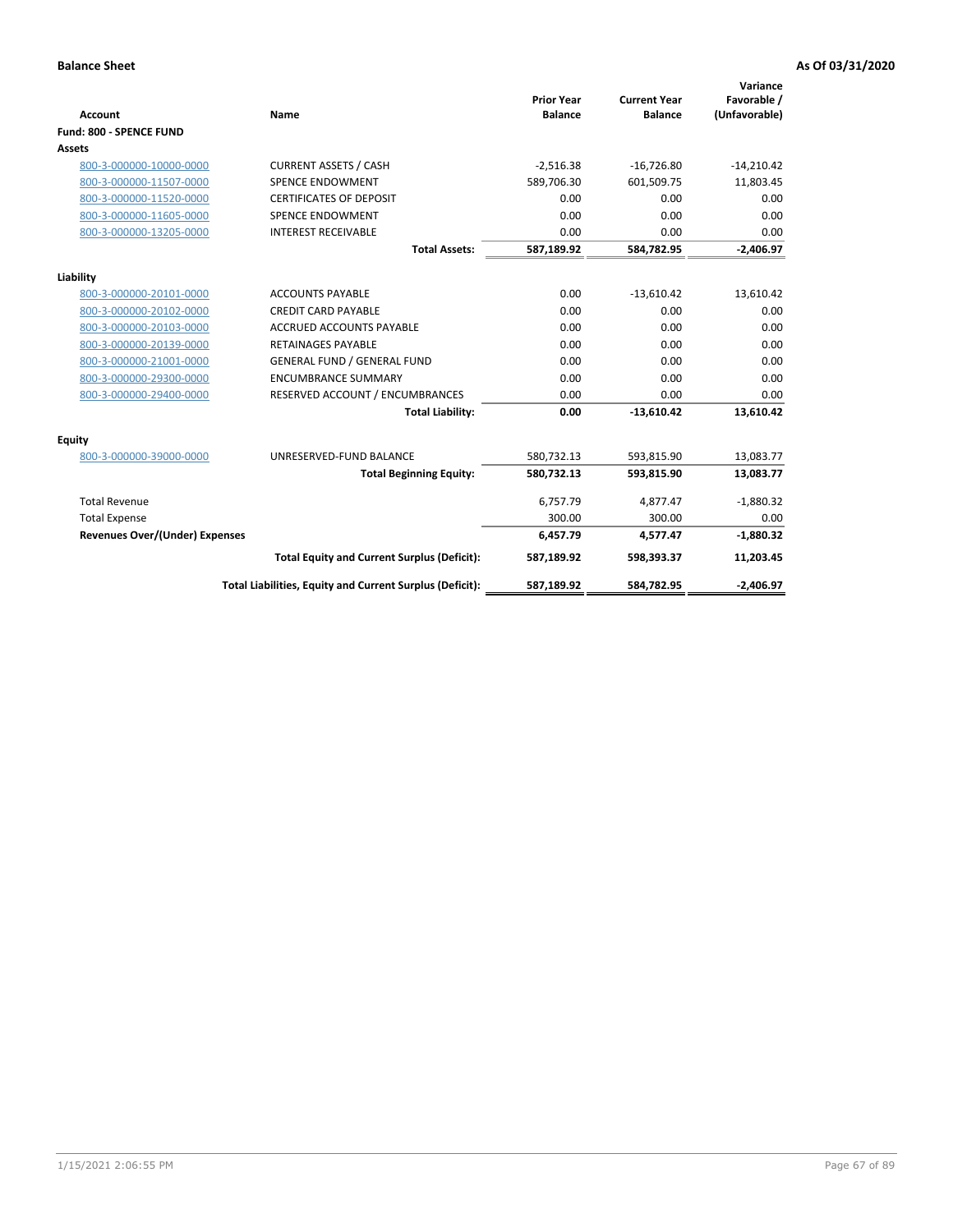| <b>Account</b>                         | <b>Name</b>                                              | <b>Prior Year</b><br><b>Balance</b> | <b>Current Year</b><br><b>Balance</b> | Variance<br>Favorable /<br>(Unfavorable) |
|----------------------------------------|----------------------------------------------------------|-------------------------------------|---------------------------------------|------------------------------------------|
| <b>Fund: 801 - JONES LIBRARY TRUST</b> |                                                          |                                     |                                       |                                          |
| Assets                                 |                                                          |                                     |                                       |                                          |
| 801-3-000000-10000-0000                | <b>CURRENT ASSETS / CASH</b>                             | 15,695.18                           | 15,957.42                             | 262.24                                   |
| 801-3-000000-13201-0000                | MISC ACCTS RECEIVABLE                                    | 0.00                                | 0.00                                  | 0.00                                     |
| 801-3-000000-13205-0000                | <b>INTEREST RECEIVABLE</b>                               | 0.00                                | 0.00                                  | 0.00                                     |
|                                        | <b>Total Assets:</b>                                     | 15,695.18                           | 15,957.42                             | 262.24                                   |
| Liability                              |                                                          |                                     |                                       |                                          |
| 801-3-000000-20101-0000                | <b>ACCOUNTS PAYABLE</b>                                  | 0.00                                | 0.00                                  | 0.00                                     |
| 801-3-000000-20102-0000                | <b>CREDIT CARD PAYABLE</b>                               | 0.00                                | 0.00                                  | 0.00                                     |
| 801-3-000000-20103-0000                | <b>ACCRUED ACCOUNTS PAYABLE</b>                          | 0.00                                | 0.00                                  | 0.00                                     |
|                                        | <b>Total Liability:</b>                                  | 0.00                                | 0.00                                  | 0.00                                     |
| Equity                                 |                                                          |                                     |                                       |                                          |
| 801-3-000000-39000-0000                | UNRESERVED-FUND BALANCE                                  | 15,532.72                           | 15,853.00                             | 320.28                                   |
|                                        | <b>Total Beginning Equity:</b>                           | 15,532.72                           | 15,853.00                             | 320.28                                   |
| <b>Total Revenue</b>                   |                                                          | 165.97                              | 106.71                                | $-59.26$                                 |
| <b>Total Expense</b>                   |                                                          | 3.51                                | 2.29                                  | 1.22                                     |
| <b>Revenues Over/(Under) Expenses</b>  |                                                          | 162.46                              | 104.42                                | $-58.04$                                 |
|                                        | <b>Total Equity and Current Surplus (Deficit):</b>       | 15,695.18                           | 15,957.42                             | 262.24                                   |
|                                        | Total Liabilities, Equity and Current Surplus (Deficit): | 15,695.18                           | 15,957.42                             | 262.24                                   |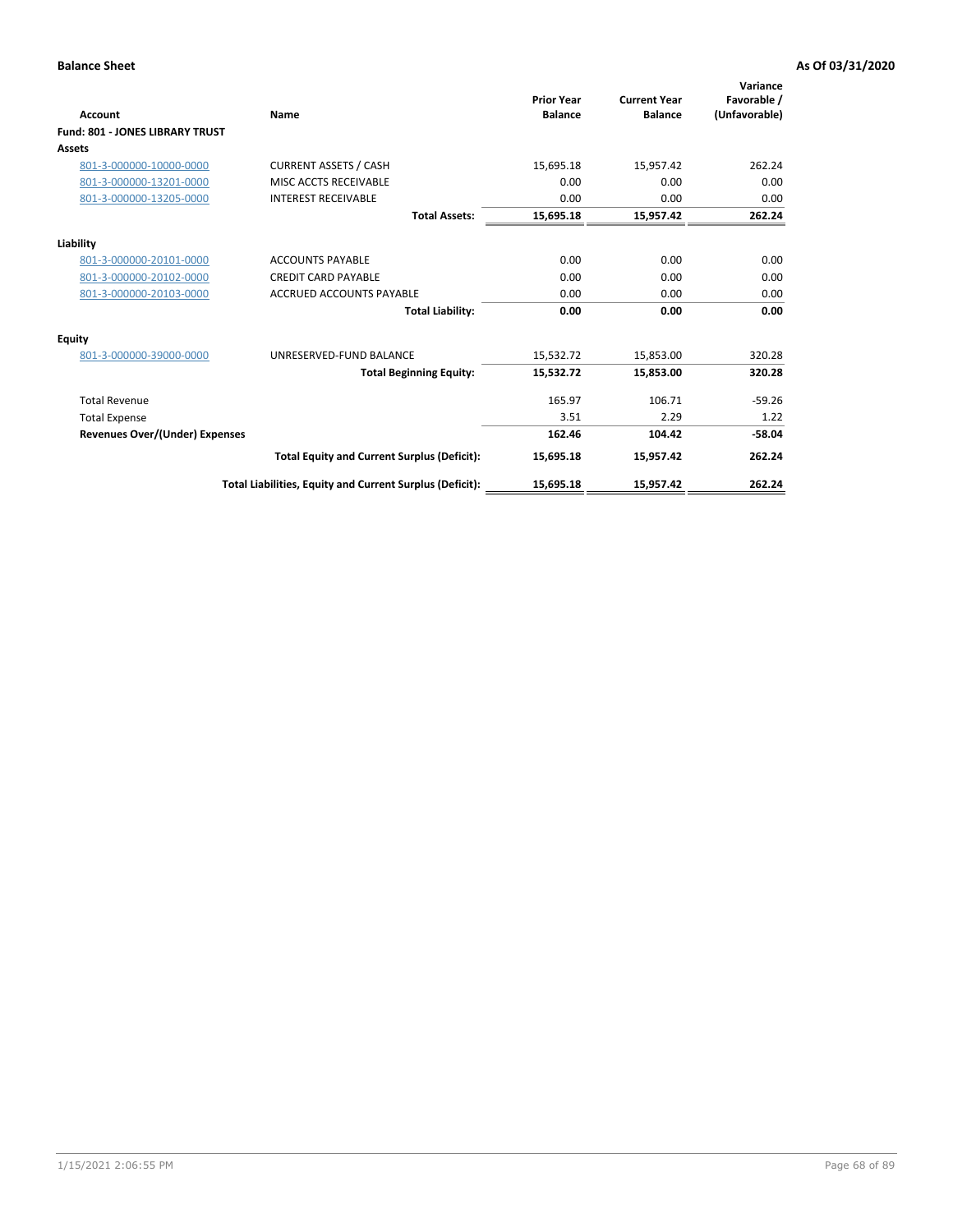| <b>Account</b>                              | Name                                                     | <b>Prior Year</b><br><b>Balance</b> | <b>Current Year</b><br><b>Balance</b> | Variance<br>Favorable /<br>(Unfavorable) |
|---------------------------------------------|----------------------------------------------------------|-------------------------------------|---------------------------------------|------------------------------------------|
| Fund: 803 - GREENVILLE BOARD OF DEVELOPMENT |                                                          |                                     |                                       |                                          |
| Assets                                      |                                                          |                                     |                                       |                                          |
| 803-3-000000-10000-0000                     | <b>CURRENT ASSETS / CASH</b>                             | 0.00                                | 0.00                                  | 0.00                                     |
| 803-3-000000-13201-0000                     | MISC ACCTS RECEIVABLE                                    | 0.00                                | 0.00                                  | 0.00                                     |
| 803-3-000000-13203-0000                     | NON-CURRENT ASSETS / PREPAYMENTS                         | 0.00                                | 0.00                                  | 0.00                                     |
|                                             | <b>Total Assets:</b>                                     | 0.00                                | 0.00                                  | 0.00                                     |
| Liability                                   |                                                          |                                     |                                       |                                          |
| 803-3-000000-20101-0000                     | <b>ACCOUNTS PAYABLE</b>                                  | 0.00                                | 0.00                                  | 0.00                                     |
| 803-3-000000-20102-0000                     | <b>ACCOUNTS PAYABLE</b>                                  | 0.00                                | 0.00                                  | 0.00                                     |
| 803-3-000000-20103-0000                     | <b>ACCRUED ACCOUNTS PAYABLE</b>                          | 0.00                                | 0.00                                  | 0.00                                     |
| 803-3-000000-20139-0000                     | <b>RETAINAGES PAYABLE</b>                                | 0.00                                | 0.00                                  | 0.00                                     |
| 803-3-000000-20141-0000                     | <b>TELEPHONE CLEARING</b>                                | 0.00                                | 0.00                                  | 0.00                                     |
| 803-3-000000-21400-0000                     | <b>ELECTRIC OPERATING FUND</b>                           | 0.00                                | 0.00                                  | 0.00                                     |
| 803-3-000000-22001-0000                     | ACCRUED SALARIES/WAGES                                   | 0.00                                | 0.00                                  | 0.00                                     |
| 803-3-000000-22002-0000                     | <b>ACCRUED SALARIES/WAGES</b>                            | 0.00                                | 0.00                                  | 0.00                                     |
| 803-3-000000-26001-0000                     | <b>COMPENSATED ABSENCES PAY</b>                          | 0.00                                | 0.00                                  | 0.00                                     |
| 803-3-000000-29300-0000                     | <b>ENCUMBRANCE SUMMARY</b>                               | 0.00                                | 0.00                                  | 0.00                                     |
| 803-3-000000-29400-0100                     | RESERVED ACCOUNT / ENCUMBRANCES                          | 0.00                                | 103,228.62                            | $-103,228.62$                            |
|                                             | <b>Total Liability:</b>                                  | 0.00                                | 103,228.62                            | $-103,228.62$                            |
| Equity                                      |                                                          |                                     |                                       |                                          |
| 803-3-000000-39000-0000                     | UNRESERVED-FUND BALANCE                                  | 0.00                                | $-103,228.62$                         | $-103,228.62$                            |
|                                             | <b>Total Beginning Equity:</b>                           | 0.00                                | $-103,228.62$                         | $-103,228.62$                            |
| <b>Total Revenue</b>                        |                                                          | 0.00                                | 0.00                                  | 0.00                                     |
| <b>Total Expense</b>                        |                                                          | 0.00                                | 0.00                                  | 0.00                                     |
| <b>Revenues Over/(Under) Expenses</b>       |                                                          | 0.00                                | 0.00                                  | 0.00                                     |
|                                             | <b>Total Equity and Current Surplus (Deficit):</b>       | 0.00                                | $-103,228.62$                         | $-103,228.62$                            |
|                                             | Total Liabilities, Equity and Current Surplus (Deficit): | 0.00                                | 0.00                                  | 0.00                                     |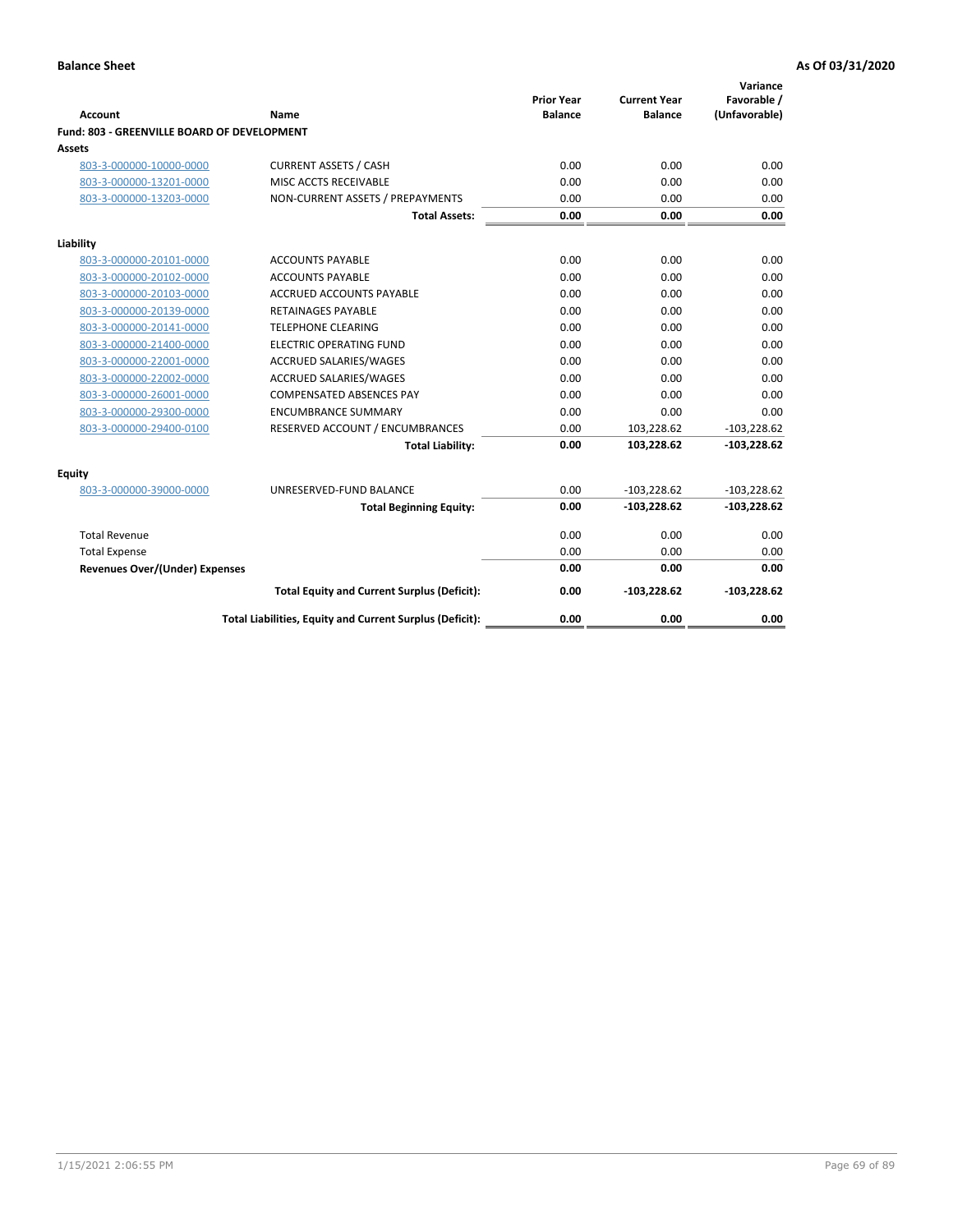| <b>Account</b>                        | Name                                                     | <b>Prior Year</b><br><b>Balance</b> | <b>Current Year</b><br><b>Balance</b> | Variance<br>Favorable /<br>(Unfavorable) |
|---------------------------------------|----------------------------------------------------------|-------------------------------------|---------------------------------------|------------------------------------------|
| Fund: 807 - 4A-EDC                    |                                                          |                                     |                                       |                                          |
| <b>Assets</b>                         |                                                          |                                     |                                       |                                          |
| 807-3-000000-10000-0000               | <b>CURRENT ASSETS / CASH</b>                             | 0.00                                | 0.00                                  | 0.00                                     |
| 807-3-000000-13201-0000               | MISC ACCTS RECEIVABLE                                    | 0.00                                | 0.00                                  | 0.00                                     |
| 807-3-000000-16301-0000               | FIXED ASSETS / C W I P                                   | 0.00                                | 0.00                                  | 0.00                                     |
|                                       | <b>Total Assets:</b>                                     | 0.00                                | 0.00                                  | 0.00                                     |
| Liability                             |                                                          |                                     |                                       |                                          |
| 807-3-000000-20101-0000               | <b>ACCOUNTS PAYABLE</b>                                  | 0.00                                | 0.00                                  | 0.00                                     |
| 807-3-000000-20103-0000               | <b>ACCOUNTS PAYABLE</b>                                  | 0.00                                | 0.00                                  | 0.00                                     |
| 807-3-000000-20139-0000               | <b>RETAINAGES PAYABLE</b>                                | 0.00                                | 0.00                                  | 0.00                                     |
| 807-3-000000-26105-0000               | INV NET OF RELATED DEBT                                  | 0.00                                | 305,846.00                            | $-305,846.00$                            |
| 807-3-000000-29300-0000               | <b>ENCUMBRANCE SUMMARY</b>                               | 0.00                                | 0.00                                  | 0.00                                     |
| 807-3-000000-29400-0100               | RESERVED ACCOUNT / ENCUMBRANCES                          | 0.00                                | 18,078.76                             | $-18,078.76$                             |
| 807-3-495000-20180-0000               | <b>CURRENT DEBT</b>                                      | 0.00                                | 0.00                                  | 0.00                                     |
| 807-3-495000-26002-0000               | CA - LONG-TERM DEBT / AMT TO BE PROVIL                   | 0.00                                | 0.00                                  | 0.00                                     |
|                                       | <b>Total Liability:</b>                                  | 0.00                                | 323,924.76                            | $-323,924.76$                            |
| Equity                                |                                                          |                                     |                                       |                                          |
| 807-3-000000-39000-0000               | UNRESERVED-FUND BALANCE                                  | 0.00                                | $-323,924.76$                         | $-323,924.76$                            |
|                                       | <b>Total Beginning Equity:</b>                           | 0.00                                | $-323,924.76$                         | $-323,924.76$                            |
| <b>Total Revenue</b>                  |                                                          | 0.00                                | 0.00                                  | 0.00                                     |
| <b>Total Expense</b>                  |                                                          | 0.00                                | 0.00                                  | 0.00                                     |
| <b>Revenues Over/(Under) Expenses</b> |                                                          | 0.00                                | 0.00                                  | 0.00                                     |
|                                       | <b>Total Equity and Current Surplus (Deficit):</b>       | 0.00                                | $-323,924.76$                         | $-323,924.76$                            |
|                                       | Total Liabilities, Equity and Current Surplus (Deficit): | 0.00                                | 0.00                                  | 0.00                                     |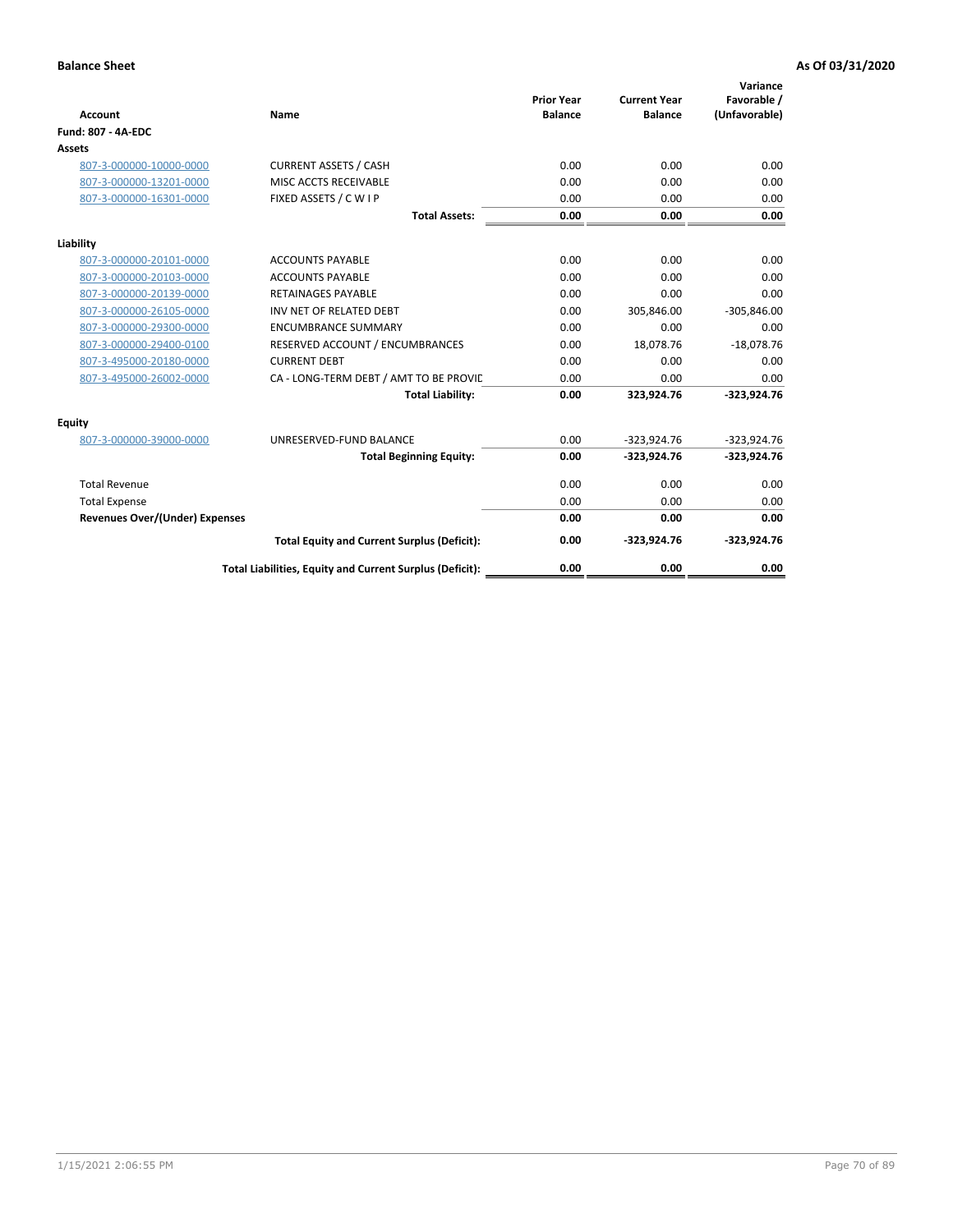| <b>Account</b>                   | Name                                                     | <b>Prior Year</b><br><b>Balance</b> | <b>Current Year</b><br><b>Balance</b> | Variance<br>Favorable /<br>(Unfavorable) |
|----------------------------------|----------------------------------------------------------|-------------------------------------|---------------------------------------|------------------------------------------|
| Fund: 809 - GREENVILLE IDC (L-3) |                                                          |                                     |                                       |                                          |
| <b>Assets</b>                    |                                                          |                                     |                                       |                                          |
| 809-3-000000-10000-0000          | <b>CURRENT ASSETS / CASH</b>                             | 1.40                                | 2,905,370.49                          | 2,905,369.09                             |
| 809-3-000000-13201-0000          | MISC ACCTS RECEIVABLE                                    | 0.00                                | 0.00                                  | 0.00                                     |
|                                  | <b>Total Assets:</b>                                     | 1.40                                | 2,905,370.49                          | 2,905,369.09                             |
| Liability                        |                                                          |                                     |                                       |                                          |
| 809-3-000000-20101-0000          | <b>ACCOUNTS PAYABLE</b>                                  | 0.00                                | 0.00                                  | 0.00                                     |
| 809-3-000000-20103-0000          | <b>ACCRUED ACCOUNTS PAYABLE</b>                          | $-787.94$                           | $-518,507.41$                         | 517,719.47                               |
| 809-3-000000-21001-0000          | <b>GENERAL FUND / GENERAL FUND</b>                       | 0.00                                | 0.00                                  | 0.00                                     |
|                                  | <b>Total Liability:</b>                                  | -787.94                             | $-518,507.41$                         | 517,719.47                               |
| <b>Equity</b>                    |                                                          |                                     |                                       |                                          |
| 809-3-000000-39000-0000          | UNRESERVED-FUND BALANCE                                  | 788.34                              | 2,543,262.85                          | 2,542,474.51                             |
| 809-3-000000-39100-0000          | UNRESERVED-RET, EARNINGS                                 | 0.00                                | 0.00                                  | 0.00                                     |
| 809-3-000000-39150-0000          | RESERVED-RET. EARNINGS                                   | 0.00                                | 0.00                                  | 0.00                                     |
|                                  | <b>Total Beginning Equity:</b>                           | 788.34                              | 2,543,262.85                          | 2,542,474.51                             |
| <b>Total Revenue</b>             |                                                          | 1,597,882.58                        | 1,053,669.29                          | $-544, 213.29$                           |
| <b>Total Expense</b>             |                                                          | 1,597,881.58                        | 173,054.24                            | 1,424,827.34                             |
| Revenues Over/(Under) Expenses   |                                                          | 1.00                                | 880,615.05                            | 880,614.05                               |
|                                  | <b>Total Equity and Current Surplus (Deficit):</b>       | 789.34                              | 3,423,877.90                          | 3,423,088.56                             |
|                                  | Total Liabilities, Equity and Current Surplus (Deficit): | 1.40                                | 2,905,370.49                          | 2,905,369.09                             |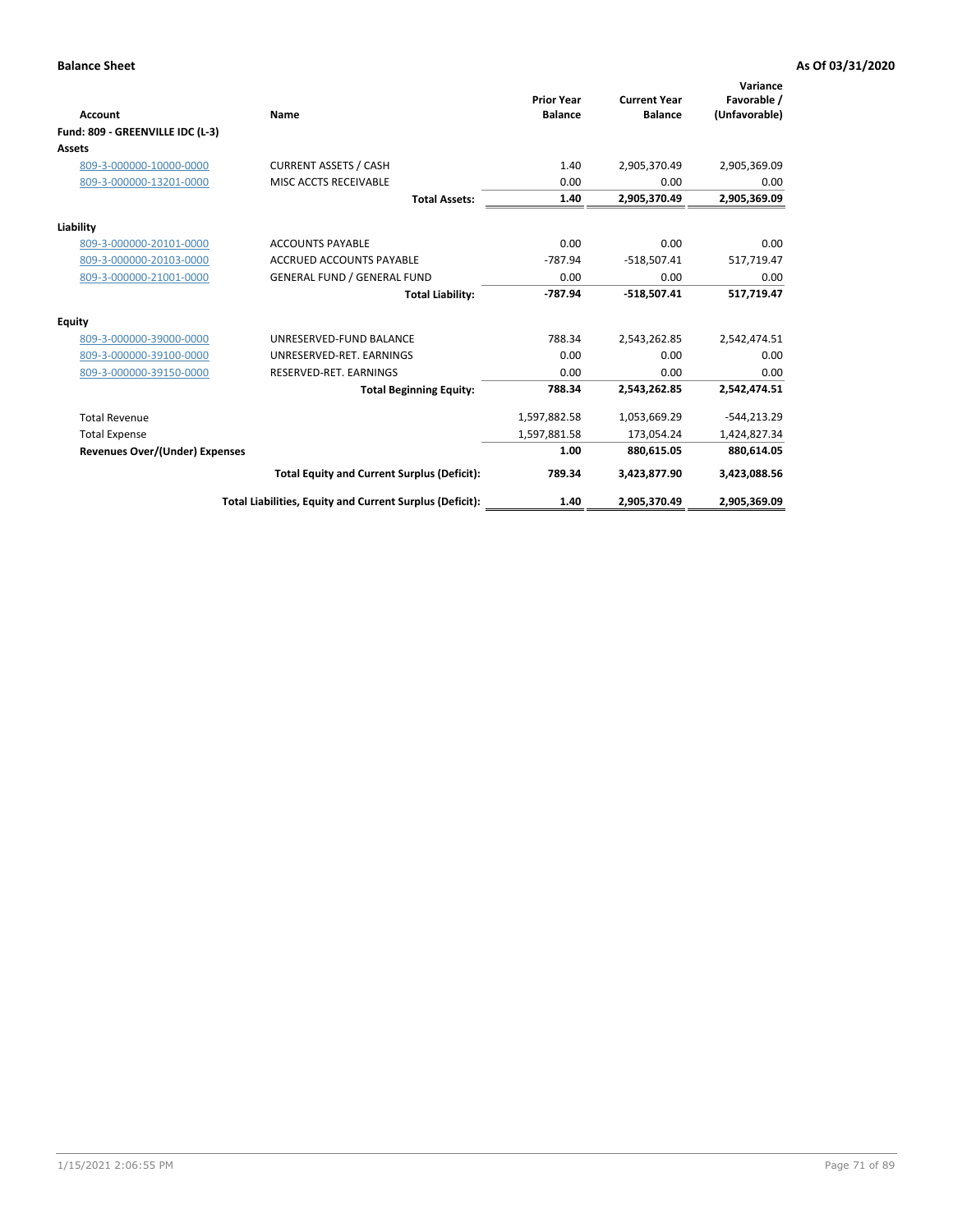| <b>Account</b>                          | Name                                                     | <b>Prior Year</b><br><b>Balance</b> | <b>Current Year</b><br><b>Balance</b> | Variance<br>Favorable /<br>(Unfavorable) |
|-----------------------------------------|----------------------------------------------------------|-------------------------------------|---------------------------------------|------------------------------------------|
| Fund: 810 - SEIZURE FUNDS - STATE RULES |                                                          |                                     |                                       |                                          |
| <b>Assets</b>                           |                                                          |                                     |                                       |                                          |
| 810-3-000000-10000-0000                 | <b>CURRENT ASSETS / CASH</b>                             | 293,950.64                          | 258,162.50                            | $-35,788.14$                             |
| 810-3-000000-13201-0000                 | MISC ACCTS RECEIVABLE                                    | $-23,590.00$                        | 0.00                                  | 23,590.00                                |
| 810-3-000000-13202-1400                 | <b>EMPLOYEE ADVANCES</b>                                 | 0.00                                | 0.00                                  | 0.00                                     |
| 810-3-000000-13205-0000                 | <b>INTEREST RECEIVABLE</b>                               | 0.00                                | 0.00                                  | 0.00                                     |
| 810-3-000000-16201-0000                 | MACHINERY AND EQUIPMENT                                  | 0.00                                | 0.00                                  | 0.00                                     |
| 810-3-000000-16202-0000                 | <b>ACCUMULATED DEPRECATION</b>                           | 0.00                                | 0.00                                  | 0.00                                     |
|                                         | <b>Total Assets:</b>                                     | 270,360.64                          | 258,162.50                            | $-12,198.14$                             |
|                                         |                                                          |                                     |                                       |                                          |
| Liability                               |                                                          |                                     |                                       |                                          |
| 810-3-000000-20101-0000                 | <b>ACCOUNTS PAYABLE</b>                                  | 0.00                                | 0.00                                  | 0.00                                     |
| 810-3-000000-20102-0000                 | <b>CREDIT CARD PAYABLE</b>                               | 0.00                                | 0.00                                  | 0.00                                     |
| 810-3-000000-20103-0000                 | <b>ACCRUED ACCOUNTS PAYABLE</b>                          | 0.00                                | 0.00                                  | 0.00                                     |
| 810-3-000000-29300-0000                 | <b>ENCUMBRANCE SUMMARY</b>                               | 0.00                                | 0.00                                  | 0.00                                     |
| 810-3-000000-29400-0100                 | RESERVED ACCOUNT / ENCUMBRANCES                          | 0.00                                | 0.00                                  | 0.00                                     |
| 810-3-000000-92520-0600                 | RESERVED ACCOUNT/HB65 SIEZURES                           | 0.00                                | 0.00                                  | 0.00                                     |
|                                         | <b>Total Liability:</b>                                  | 0.00                                | 0.00                                  | 0.00                                     |
| <b>Equity</b>                           |                                                          |                                     |                                       |                                          |
| 810-3-000000-39000-0000                 | UNRESERVED-FUND BALANCE                                  | 266,708.55                          | 282,316.10                            | 15,607.55                                |
|                                         | <b>Total Beginning Equity:</b>                           | 266,708.55                          | 282,316.10                            | 15,607.55                                |
| <b>Total Revenue</b>                    |                                                          | 3,713.63                            | $-5,914.11$                           | $-9,627.74$                              |
| <b>Total Expense</b>                    |                                                          | 61.54                               | 18,239.49                             | $-18,177.95$                             |
| <b>Revenues Over/(Under) Expenses</b>   |                                                          | 3,652.09                            | $-24,153.60$                          | $-27,805.69$                             |
|                                         | <b>Total Equity and Current Surplus (Deficit):</b>       | 270,360.64                          | 258,162.50                            | $-12,198.14$                             |
|                                         | Total Liabilities, Equity and Current Surplus (Deficit): | 270,360.64                          | 258,162.50                            | $-12,198.14$                             |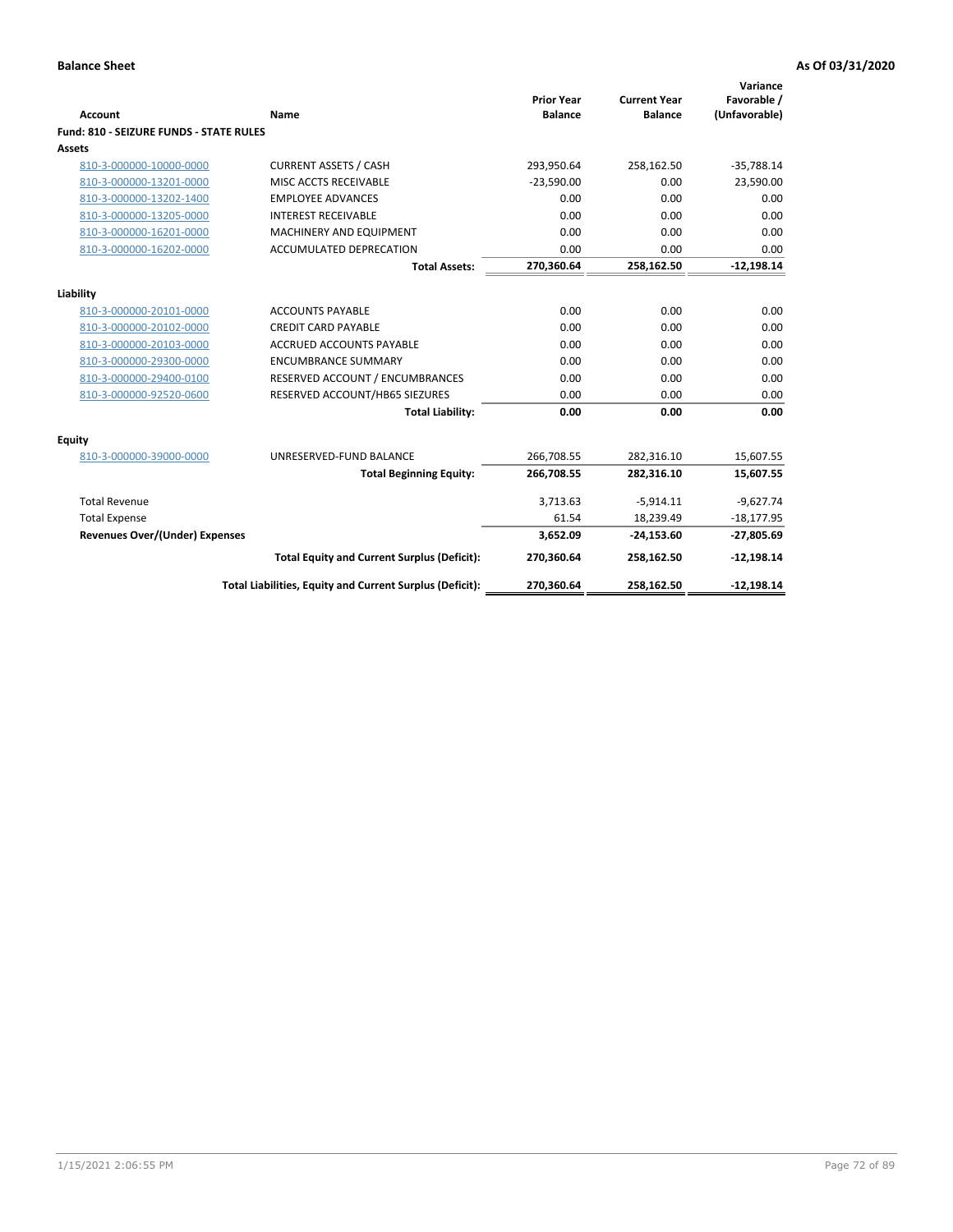| <b>Account</b>                        | Name                                                     | <b>Prior Year</b><br><b>Balance</b> | <b>Current Year</b><br><b>Balance</b> | Variance<br>Favorable /<br>(Unfavorable) |
|---------------------------------------|----------------------------------------------------------|-------------------------------------|---------------------------------------|------------------------------------------|
| Fund: 811 - SEIZURE FUNDS - FED RULES |                                                          |                                     |                                       |                                          |
| <b>Assets</b>                         |                                                          |                                     |                                       |                                          |
| 811-3-000000-10000-0000               | <b>CURRENT ASSETS / CASH</b>                             | 300,399.81                          | 221,543.40                            | $-78,856.41$                             |
| 811-3-000000-13201-0000               | MISC ACCTS RECEIVABLE                                    | 0.00                                | 0.00                                  | 0.00                                     |
| 811-3-000000-13205-0000               | <b>INTEREST RECEIVABLE</b>                               | 0.00                                | 0.00                                  | 0.00                                     |
| 811-3-000000-16201-0000               | <b>MACHINERY AND EQUIPMENT</b>                           | 0.00                                | 0.00                                  | 0.00                                     |
| 811-3-000000-16202-0000               | <b>ACCUMULATED DEPRECATION</b>                           | 0.00                                | 0.00                                  | 0.00                                     |
|                                       | <b>Total Assets:</b>                                     | 300,399.81                          | 221,543.40                            | $-78,856.41$                             |
| Liability                             |                                                          |                                     |                                       |                                          |
| 811-3-000000-20101-0000               | <b>ACCOUNTS PAYABLE</b>                                  | 0.00                                | 0.00                                  | 0.00                                     |
| 811-3-000000-20102-0000               | <b>CREDIT CARD PAYABLE</b>                               | 0.00                                | 0.00                                  | 0.00                                     |
| 811-3-000000-20103-0000               | <b>ACCRUED ACCOUNTS PAYABLE</b>                          | 0.00                                | 0.00                                  | 0.00                                     |
| 811-3-000000-29300-0000               | <b>ENCUMBRANCE SUMMARY</b>                               | 0.00                                | 0.00                                  | 0.00                                     |
| 811-3-000000-29400-0100               | RESERVED ACCOUNT / ENCUMBRANCES                          | 0.00                                | 0.00                                  | 0.00                                     |
| 811-3-000000-92521-0700               | RESERVED ACCOUNT/FED SIEZURES                            | 0.00                                | 0.00                                  | 0.00                                     |
|                                       | <b>Total Liability:</b>                                  | 0.00                                | 0.00                                  | 0.00                                     |
|                                       |                                                          |                                     |                                       |                                          |
| Equity                                |                                                          |                                     |                                       |                                          |
| 811-3-000000-39000-0000               | UNRESERVED-FUND BALANCE                                  | 298,929.55                          | 249,025.30                            | $-49,904.25$                             |
|                                       | <b>Total Beginning Equity:</b>                           | 298,929.55                          | 249,025.30                            | $-49,904.25$                             |
| <b>Total Revenue</b>                  |                                                          | 3,187.68                            | 2,301.76                              | $-885.92$                                |
| <b>Total Expense</b>                  |                                                          | 1,717.42                            | 29,783.66                             | $-28,066.24$                             |
| <b>Revenues Over/(Under) Expenses</b> |                                                          | 1,470.26                            | $-27,481.90$                          | $-28,952.16$                             |
|                                       | <b>Total Equity and Current Surplus (Deficit):</b>       | 300,399.81                          | 221,543.40                            | $-78,856.41$                             |
|                                       | Total Liabilities, Equity and Current Surplus (Deficit): | 300,399.81                          | 221,543.40                            | $-78.856.41$                             |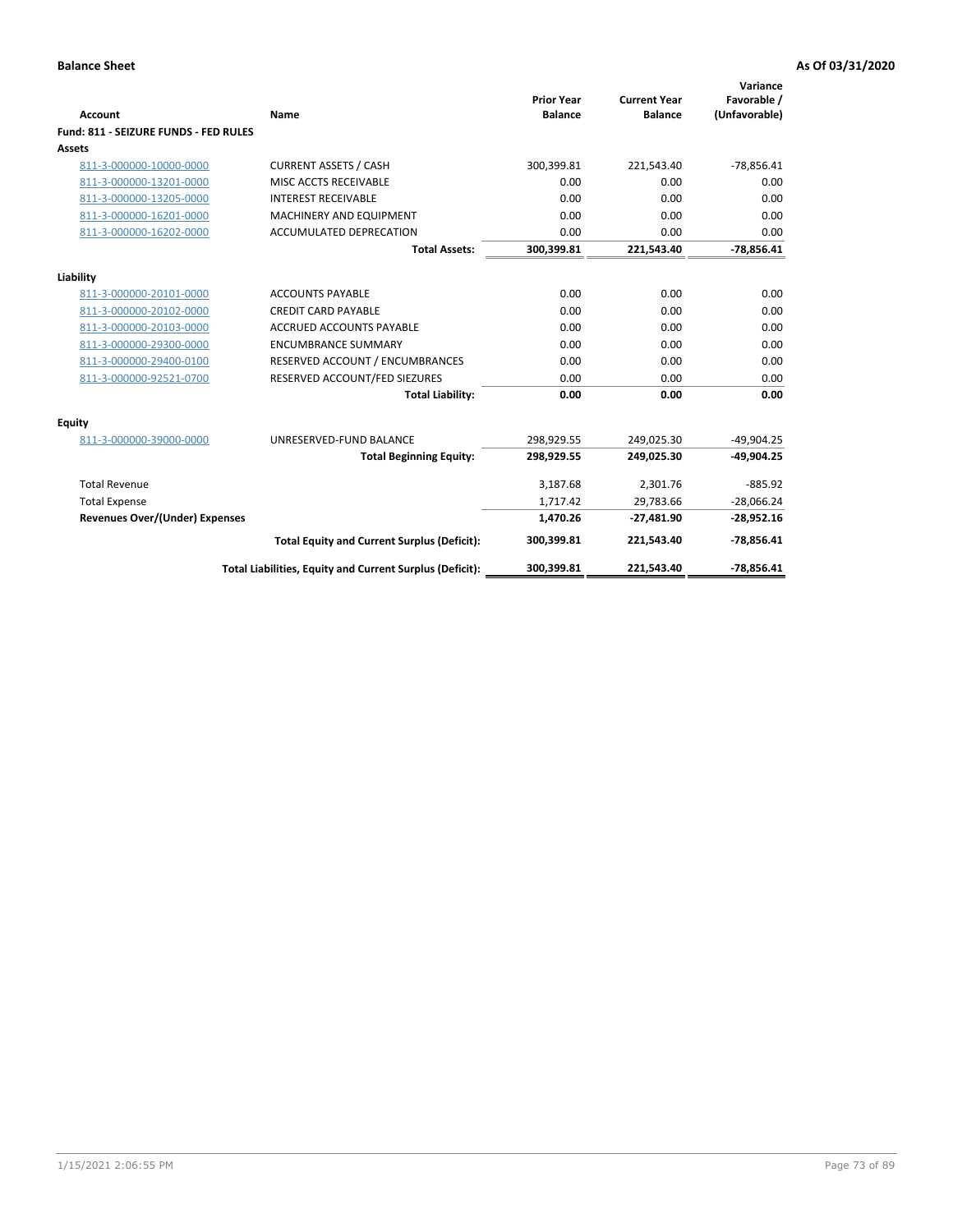|                                                         |                                                          | <b>Prior Year</b> | <b>Current Year</b> | Variance<br>Favorable / |
|---------------------------------------------------------|----------------------------------------------------------|-------------------|---------------------|-------------------------|
| <b>Account</b>                                          | Name                                                     | <b>Balance</b>    | <b>Balance</b>      | (Unfavorable)           |
| Fund: 820 - TIRZ FUND (Tax Increment Reinvestment Zone) |                                                          |                   |                     |                         |
| Assets                                                  |                                                          |                   |                     |                         |
| 820-3-000000-10000-0000                                 | <b>CURRENT ASSETS / CASH</b>                             | 2,193,020.19      | 2,657,136.30        | 464,116.11              |
| 820-3-000000-13101-0000                                 | TAX RECEIVABLE-CURRENT                                   | 56,144.24         | 424,040.80          | 367,896.56              |
| 820-3-000000-13102-0000                                 | <b>TAXES REC-DELINQUENT</b>                              | 7,611.09          | 19,034.05           | 11,422.96               |
| 820-3-000000-13103-0000                                 | ALLOW FOR UNCOLLECT TAXES                                | $-2,438.54$       | $-3,548.61$         | $-1,110.07$             |
| 820-3-000000-13201-0000                                 | MISC ACCTS RECEIVABLE                                    | 0.00              | 0.00                | 0.00                    |
| 820-3-000000-13205-0000                                 | <b>INTEREST RECEIVABLE</b>                               | 0.00              | 0.00                | 0.00                    |
| 820-3-000000-13221-0000                                 | MISC A/R - PROPERTY TAXES                                | 6,395.79          | 33,475.03           | 27,079.24               |
|                                                         | <b>Total Assets:</b>                                     | 2,260,732.77      | 3,130,137.57        | 869,404.80              |
| Liability                                               |                                                          |                   |                     |                         |
| 820-3-000000-20101-0000                                 | <b>ACCOUNTS PAYABLE</b>                                  | 0.00              | 0.00                | 0.00                    |
| 820-3-000000-20103-0000                                 | <b>ACCRUED ACCOUNTS PAYABLE</b>                          | 0.00              | 0.00                | 0.00                    |
| 820-3-000000-20203-0000                                 | <b>DEFERRED TAX REVENUE</b>                              | 62,861.06         | 435,354.51          | $-372,493.45$           |
| 820-3-000000-29300-0000                                 | <b>ENCUMBRANCE SUMMARY</b>                               | 0.00              | 0.00                | 0.00                    |
| 820-3-000000-29400-0100                                 | RESERVED ACCOUNT / ENCUMBRANCES                          | 0.00              | 0.00                | 0.00                    |
|                                                         | <b>Total Liability:</b>                                  | 62,861.06         | 435,354.51          | $-372,493.45$           |
| Equity                                                  |                                                          |                   |                     |                         |
| 820-3-000000-39000-0000                                 | UNRESERVED-FUND BALANCE                                  | 1,730,143.81      | 2,242,774.53        | 512,630.72              |
| 820-3-000000-39100-0000                                 | UNRESERVED-RET. EARNINGS                                 | 0.00              | 0.00                | 0.00                    |
|                                                         | <b>Total Beginning Equity:</b>                           | 1,730,143.81      | 2,242,774.53        | 512,630.72              |
| <b>Total Revenue</b>                                    |                                                          | 476,370.88        | 465,304.20          | $-11,066.68$            |
| <b>Total Expense</b>                                    |                                                          | 8,642.98          | 13,295.67           | $-4,652.69$             |
| <b>Revenues Over/(Under) Expenses</b>                   |                                                          | 467,727.90        | 452,008.53          | $-15,719.37$            |
|                                                         | <b>Total Equity and Current Surplus (Deficit):</b>       | 2,197,871.71      | 2,694,783.06        | 496,911.35              |
|                                                         | Total Liabilities, Equity and Current Surplus (Deficit): | 2,260,732.77      | 3,130,137.57        | 869,404.80              |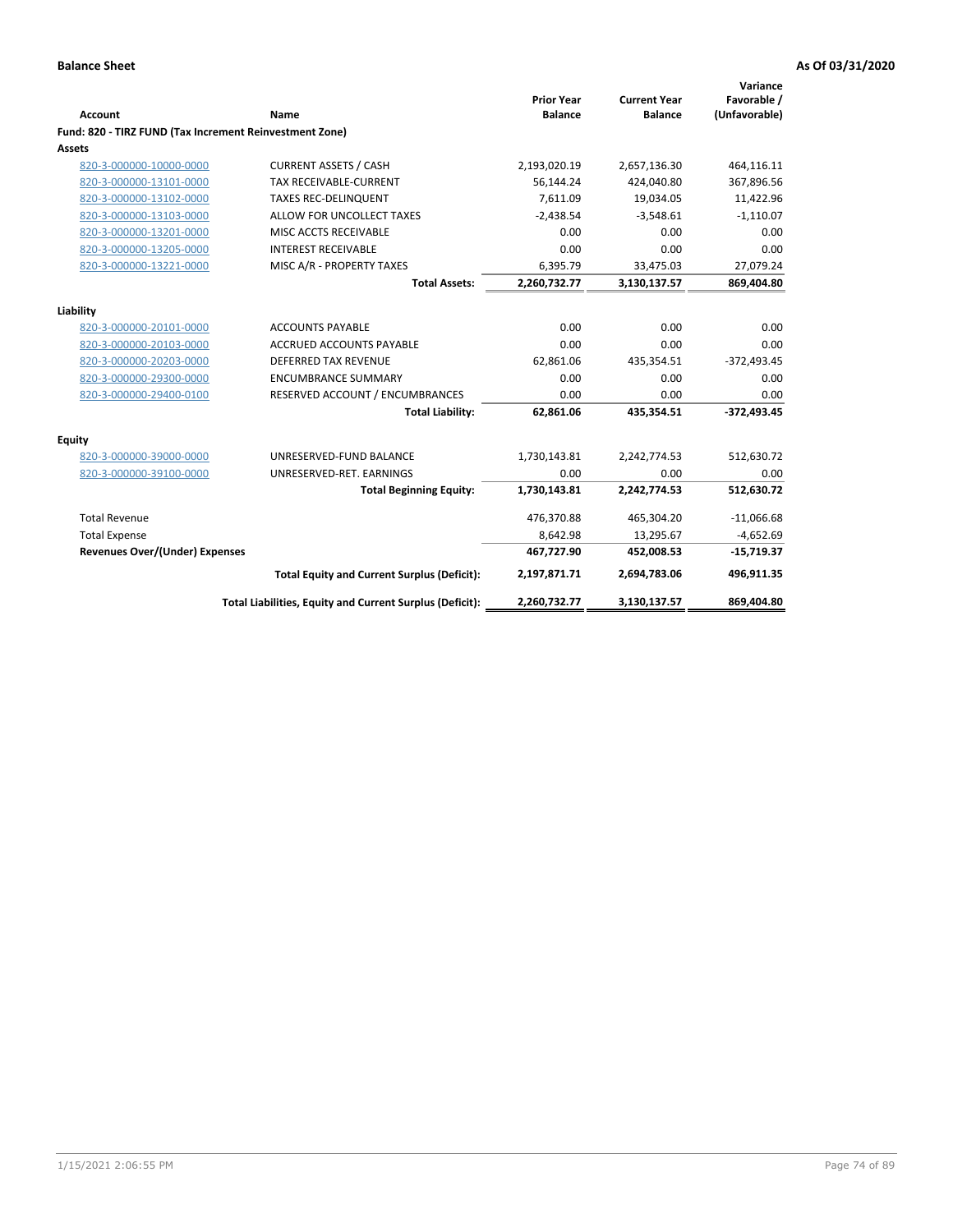| <b>Account</b>                           | Name                                                     | <b>Prior Year</b><br><b>Balance</b> | <b>Current Year</b><br><b>Balance</b> | Variance<br>Favorable /<br>(Unfavorable) |
|------------------------------------------|----------------------------------------------------------|-------------------------------------|---------------------------------------|------------------------------------------|
| Fund: 890 - GRNVL IDC (L-3) FIXED ASSETS |                                                          |                                     |                                       |                                          |
| <b>Assets</b>                            |                                                          |                                     |                                       |                                          |
| 890-3-000000-10000-0000                  | <b>CURRENT ASSETS / CASH</b>                             | $-0.18$                             | $-0.18$                               | 0.00                                     |
| 890-3-000000-16004-0000                  | FIXED ASSETS / BUILDINGS                                 | 0.00                                | 0.00                                  | 0.00                                     |
| 890-3-000000-16005-0000                  | <b>ACCUMULATED DEPRECIATION</b>                          | 0.00                                | 0.00                                  | 0.00                                     |
| 890-3-000000-16301-0000                  | FIXED ASSETS / C W I P                                   | 0.25                                | 0.25                                  | 0.00                                     |
|                                          | <b>Total Assets:</b>                                     | 0.07                                | 0.07                                  | 0.00                                     |
| Liability                                |                                                          |                                     |                                       |                                          |
| 890-3-000000-20101-0000                  | <b>ACCOUNTS PAYABLE</b>                                  | 0.00                                | 0.00                                  | 0.00                                     |
| 890-3-000000-27001-0000                  | <b>CONTRIBUTED CAPITAL</b>                               | 0.00                                | 0.00                                  | 0.00                                     |
| 890-3-000000-27101-0000                  | INVESTMENT IN GFA / GENERAL FUND                         | 0.00                                | 0.00                                  | 0.00                                     |
| 890-3-000000-27102-0000                  | <b>SPECIAL REVENUE FUNDS</b>                             | 0.00                                | 0.00                                  | 0.00                                     |
| 890-3-000000-27103-0000                  | <b>GENERAL CIP FUND</b>                                  | 0.00                                | 0.00                                  | 0.00                                     |
| 890-3-000000-27104-0000                  | PROPRIETARY FUNDS                                        | 0.07                                | 0.07                                  | 0.00                                     |
| 890-3-000000-27201-0000                  | CAFR USE / MUNICIPAL BUILDINGS                           | 0.00                                | 0.00                                  | 0.00                                     |
| 890-3-000000-27202-0000                  | CAFR USE / OTHER GENERAL GOVERNMEN                       | 0.00                                | 0.00                                  | 0.00                                     |
| 890-3-000000-27205-0000                  | CAFR USE / PUBLIC WORKS                                  | 0.00                                | 0.00                                  | 0.00                                     |
| 890-3-000000-27210-0000                  | CAFR USE / INVESTMENT IN GFA                             | 0.00                                | 0.00                                  | 0.00                                     |
| 890-3-000000-27301-0000                  | DONATIONS/GRANTS                                         | 0.00                                | 0.00                                  | 0.00                                     |
|                                          | <b>Total Liability:</b>                                  | 0.07                                | 0.07                                  | 0.00                                     |
| Equity                                   |                                                          |                                     |                                       |                                          |
| 890-3-000000-39000-0000                  | UNRESERVED-FUND BALANCE                                  | 0.00                                | 0.00                                  | 0.00                                     |
|                                          | <b>Total Beginning Equity:</b>                           | 0.00                                | 0.00                                  | 0.00                                     |
| <b>Total Expense</b>                     |                                                          | 0.00                                | 0.00                                  | 0.00                                     |
| Revenues Over/(Under) Expenses           |                                                          | 0.00                                | 0.00                                  | 0.00                                     |
|                                          | <b>Total Equity and Current Surplus (Deficit):</b>       | 0.00                                | 0.00                                  | 0.00                                     |
|                                          | Total Liabilities, Equity and Current Surplus (Deficit): | 0.07                                | 0.07                                  | 0.00                                     |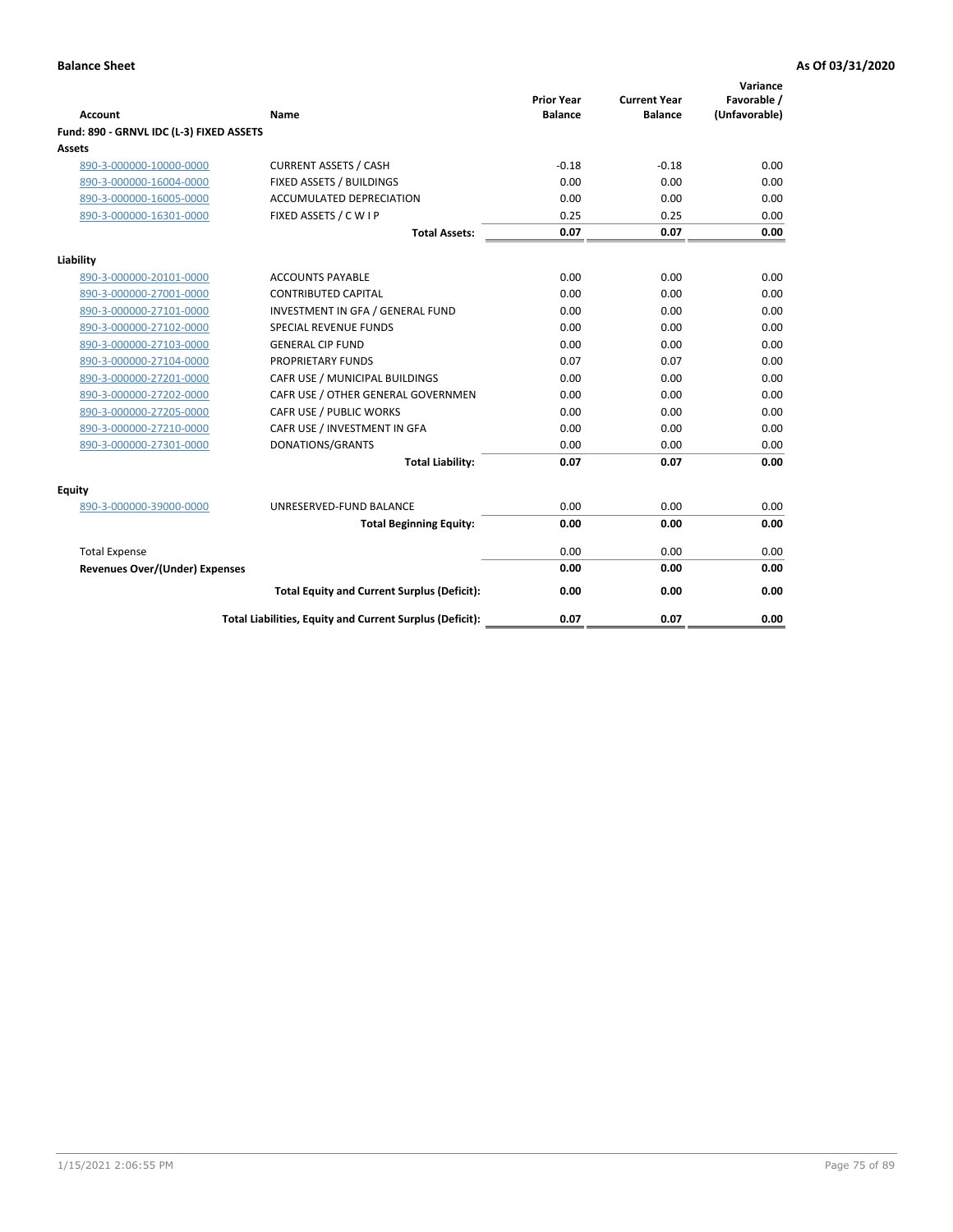|                                                    |                                                                     |                   |                     | Variance      |
|----------------------------------------------------|---------------------------------------------------------------------|-------------------|---------------------|---------------|
|                                                    |                                                                     | <b>Prior Year</b> | <b>Current Year</b> | Favorable /   |
| Account                                            | Name                                                                | <b>Balance</b>    | <b>Balance</b>      | (Unfavorable) |
| Fund: 899 - POOLED CASH<br><b>Assets</b>           |                                                                     |                   |                     |               |
| 899-8-000000-10000-0000                            | <b>CURRENT ASSETS / CASH</b>                                        | 0.00              | 0.00                | 0.00          |
| 899-8-000000-10101-0000                            | CHASE OUTBOUND OPERATING                                            | -885,807.24       | $-1,179,365.99$     | $-293,558.75$ |
| 899-8-000000-10102-0000                            | <b>CHASE INBOUND OPERATING</b>                                      | 11,024,219.68     | 10,184,839.80       | -839,379.88   |
| 899-8-000000-10103-0000                            | OPERATING ACCOUNT / CLAIMS ACCOUNT                                  | 0.00              | 0.00                | 0.00          |
| 899-8-000000-10105-0000                            | CHASE BANK / SAVINGS - 3003113077                                   | 1,544,880.20      | 1,547,685.31        | 2,805.11      |
| 899-8-000000-10106-0000                            | CHASE BANK / SAVINGS - 2911913371                                   | 1,621,154.85      | 1,625,736.58        | 4,581.73      |
| 899-8-000000-10107-0000                            | <b>CHASE TASC FLEX SPENDING</b>                                     | 2.53              | 8,539.71            | 8,537.18      |
| 899-8-000000-10401-0000                            | <b>CURRENT ASSETS / INTERNAL CLEARING</b>                           | $-957.16$         | 1,516.45            | 2,473.61      |
| 899-8-000000-10402-0000                            | <b>CREDIT CARD CLEARING</b>                                         | 0.00              | 0.00                | 0.00          |
| 899-8-000000-10403-0000                            | <b>NET BILL PAYMENTS</b>                                            | 0.00              | 0.00                | 0.00          |
| 899-8-000000-11101-0000                            | TX CLASS / OPERATING                                                | 1,031,140.29      | 42,195.39           | -988,944.90   |
| 899-8-000000-11201-0000                            | LOGIC INVESTMENTS / OPERATING                                       | 1,048,730.17      | 1,067,152.01        | 18,421.84     |
| 899-8-000000-11401-0000                            | <b>TEXSTAR ACCT - OPERATING</b>                                     | 0.01              | 0.01                | 0.00          |
| 899-8-000000-11601-0000                            | <b>TEXPOOL ACCT - OPERATING</b>                                     | 1,040,485.47      | 1,057,455.80        | 16,970.33     |
| 899-8-000000-11801-0000                            | TX GEN TERM OPERATING                                               | 13,264,602.27     | 15,328,051.67       | 2,063,449.40  |
| 899-8-000000-12001-0000                            | AMERICAN NATIONAL OPERATING                                         | 0.00              | 0.00                | 0.00          |
| 899-8-000000-12002-0000                            | PFM ACCT OPERATING                                                  | 16,254,252.60     | 16,528,862.86       | 274,610.26    |
| 899-8-000000-12003-0000<br>899-8-000000-12301-0000 | TREASURIES - CITY ONLY<br><b>BOND PROCEEDS / PURCHASED INTEREST</b> | 0.00              | 0.00                | 0.00<br>0.00  |
| 899-8-000000-13205-0000                            | <b>INTEREST RECEIVABLE</b>                                          | 0.00<br>67,841.27 | 0.00<br>63,187.99   | $-4,653.28$   |
| 899-8-000000-14100-0000                            | DUE FROM FUND 100                                                   | 1,826.70          | $-847.62$           | $-2,674.32$   |
| 899-8-000000-14101-0000                            | DUE FROM FUND 101                                                   | 0.00              | 0.00                | 0.00          |
| 899-8-000000-14102-0000                            | DUE FROM FUND 102                                                   | 0.00              | 0.00                | 0.00          |
| 899-8-000000-14103-0000                            | DUE FROM FUND 103                                                   | 0.00              | 0.00                | 0.00          |
| 899-8-000000-14110-0000                            | DUE FROM FUND 110                                                   | 0.00              | 0.00                | 0.00          |
| 899-8-000000-14111-0000                            | DUE FROM FUND 111                                                   | 0.00              | 0.00                | 0.00          |
| 899-8-000000-14112-0000                            | DUE FROM FUND 112                                                   | 0.00              | 0.00                | 0.00          |
| 899-8-000000-14113-0000                            | DUE FROM FUND 113                                                   | 0.00              | 0.00                | 0.00          |
| 899-8-000000-14114-0000                            | DUE FROM FUND 114                                                   | 0.00              | 0.00                | 0.00          |
| 899-8-000000-14115-0000                            | DUE FROM FUND 115                                                   | 0.00              | 0.00                | 0.00          |
| 899-8-000000-14116-0000                            | DUE FROM FUND 116                                                   | 0.00              | 0.00                | 0.00          |
| 899-8-000000-14117-0000                            | DUE FROM FUND 117                                                   | 0.00              | 0.00                | 0.00          |
| 899-8-000000-14118-0000                            | DUE FROM FUND 118                                                   | 0.00              | 0.00                | 0.00          |
| 899-8-000000-14119-0000                            | DUE FROM FUND 119                                                   | 0.00              | 0.00                | 0.00          |
| 899-8-000000-14120-0000                            | DUE FROM FUND 120                                                   | 0.00              | 0.00                | 0.00          |
| 899-8-000000-14121-0000                            | DUE FROM FUND 121                                                   | 0.00              | 0.00<br>0.00        | 0.00<br>0.00  |
| 899-8-000000-14122-0000<br>899-8-000000-14123-0000 | DUE FROM FUND 122<br>DUE FROM FUND 123                              | 0.00<br>0.00      | 0.00                | 0.00          |
| 899-8-000000-14124-0000                            | DUE FROM FUND 124                                                   | 0.00              | 0.00                | 0.00          |
| 899-8-000000-14125-0000                            | DUE FROM FUND 125                                                   | 0.00              | 0.00                | 0.00          |
| 899-8-000000-14126-0000                            | DUE FROM FUND 126                                                   | 0.00              | 0.00                | 0.00          |
| 899-8-000000-14140-0000                            | DUE FROM FUND 140                                                   | 0.00              | 0.00                | 0.00          |
| 899-8-000000-14160-0000                            | DUE FROM FUND 160                                                   | 0.00              | $-5,960.78$         | $-5,960.78$   |
| 899-8-000000-14161-0000                            | DUE FROM FUND 161                                                   | 0.00              | 0.00                | 0.00          |
| 899-8-000000-14162-0000                            | DUE FROM FUND 162                                                   | 0.00              | 0.00                | 0.00          |
| 899-8-000000-14163-0000                            | DUE FROM FUND 163                                                   | 0.00              | 0.00                | 0.00          |
| 899-8-000000-14164-0000                            | DUE FROM FUND 164                                                   | 0.00              | 0.00                | 0.00          |
| 899-8-000000-14165-0000                            | DUE FROM FUND 165                                                   | 0.00              | 0.00                | 0.00          |
| 899-8-000000-14170-0000                            | DUE FROM FUND 170                                                   | 0.00              | 0.00                | 0.00          |
| 899-8-000000-14171-0000                            | DUE FROM FUND 171                                                   | 0.00              | 0.00                | 0.00          |
| 899-8-000000-14172-0000                            | DUE FROM FUND 172                                                   | 0.00              | 0.00                | 0.00          |
| 899-8-000000-14173-0000                            | DUE FROM FUND 173                                                   | 0.00              | 0.00                | 0.00          |
| 899-8-000000-14174-0000                            | DUE FROM FUND 174                                                   | 0.00              | 0.00                | 0.00          |
| 899-8-000000-14175-0000                            | DUE FROM FUND 175                                                   | 0.00              | 0.00                | 0.00          |
| 899-8-000000-14176-0000<br>899-8-000000-14177-0000 | DUE FROM FUND 176<br>DUE FROM FUND 177                              | 0.00<br>0.00      | 0.00<br>0.00        | 0.00<br>0.00  |
| 899-8-000000-14190-0000                            | DUE FROM FUND 190                                                   | 0.00              | 0.00                | 0.00          |
|                                                    |                                                                     |                   |                     |               |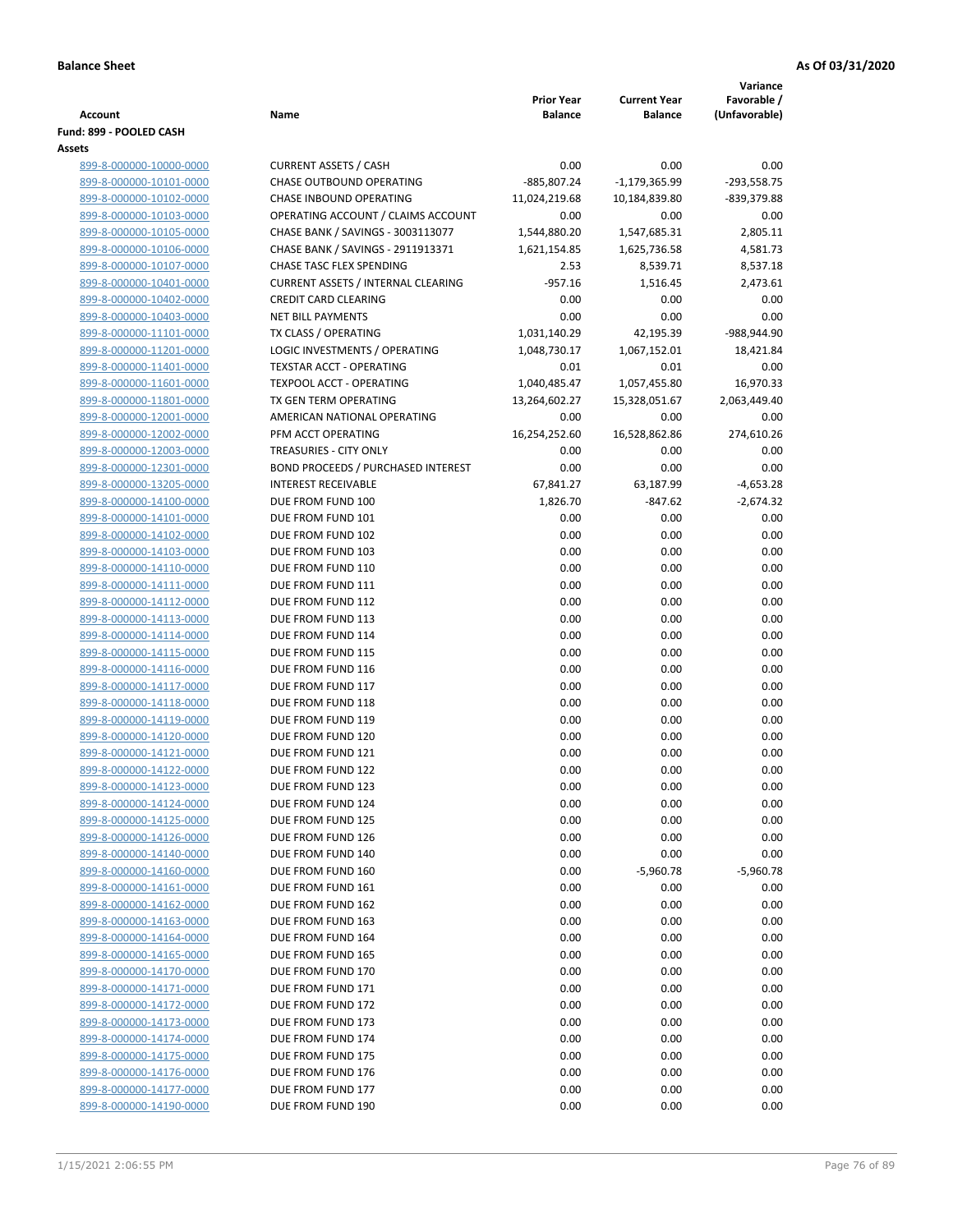|                         |                                       |                   |                     | Variance        |
|-------------------------|---------------------------------------|-------------------|---------------------|-----------------|
|                         |                                       | <b>Prior Year</b> | <b>Current Year</b> | Favorable /     |
| Account                 | Name                                  | <b>Balance</b>    | <b>Balance</b>      | (Unfavorable)   |
| 899-8-000000-14192-0000 | DUE FROM FUND 192                     | 0.00              | $-38,571.37$        | $-38,571.37$    |
| 899-8-000000-14200-0000 | DUE FROM FUND 200                     | 15.22             | 0.00                | $-15.22$        |
| 899-8-000000-14210-0000 | DUE FROM FUND 210                     | 0.00              | 0.00                | 0.00            |
| 899-8-000000-14211-0000 | DUE FROM FUND 211                     | 0.00              | 0.00                | 0.00            |
| 899-8-000000-14212-0000 | DUE FROM FUND 212                     | 0.00              | 0.00                | 0.00            |
| 899-8-000000-14216-0000 | DUE FROM FUND 216                     | 0.00              | 0.00                | 0.00            |
| 899-8-000000-14217-0000 | DUE FROM FUND 217                     | 0.00              | 0.00                | 0.00            |
| 899-8-000000-14300-0000 | DUE FROM FUND 300                     | 0.00              | 0.00                | 0.00            |
| 899-8-000000-14320-0000 | DUE FROM FUND 320                     | 0.00              | 0.00                | 0.00            |
| 899-8-000000-14360-0000 | DUE FROM FUND 360                     | 0.00              | 0.00                | 0.00            |
| 899-8-000000-14361-0000 | DUE FROM FUND 361                     | 0.00              | 0.00                | 0.00            |
| 899-8-000000-14400-0000 | DUE FROM FUND 400                     | 0.00              | 0.00                | 0.00            |
| 899-8-000000-14500-0000 | DUE FROM FUND 500                     | 0.00              | 0.00                | 0.00            |
| 899-8-000000-14561-0000 | DUE FROM FUND 561                     | 0.00              | 0.00                | 0.00            |
| 899-8-000000-14601-0000 | DUE FROM FUND 601                     | $-0.52$           | 0.00                | 0.52            |
| 899-8-000000-14602-0000 | DUE FROM FUND 602                     | 499.91            | $-500.09$           | $-1,000.00$     |
| 899-8-000000-14604-0000 | DUE FROM FUND 604                     | 0.00              | 0.00                | 0.00            |
| 899-8-000000-14660-0000 | DUE FROM FUND 660                     | 0.00              | 0.00                | 0.00            |
| 899-8-000000-14800-0000 | DUE FROM FUND 800                     | 0.00              | 0.00                | 0.00            |
| 899-8-000000-14801-0000 | DUE FROM FUND 801                     | 0.00              | 0.00                | 0.00            |
| 899-8-000000-14802-0000 | DUE FROM FUND 802                     | 0.00              | 0.00                | 0.00            |
| 899-8-000000-14803-0000 | DUE FROM FUND 803                     | 0.00              | 0.00                | 0.00            |
| 899-8-000000-14807-0000 | DUE FROM FUND 807                     | 0.00              | 0.00                | 0.00            |
| 899-8-000000-14809-0000 | DUE FROM FUND 809                     | 0.00              | 0.00                | 0.00            |
| 899-8-000000-14810-0000 | DUE FROM FUND 810                     | 0.00              | 0.00                | 0.00            |
| 899-8-000000-14811-0000 | DUE FROM FUND 811                     | 0.00              | 0.00                | 0.00            |
| 899-8-000000-14820-0000 | DUE FROM TIRZ FUND                    | 0.00              | 0.00                | 0.00            |
| 899-8-000000-14890-0000 | DUE FROM GRNVL IDC (L-3) FIXED ASSETS | 0.00              | 0.00                | 0.00            |
| 899-8-000000-14910-0000 | DUE FROM FUND 910                     | 1,205,536.48      | 175,719.95          | $-1,029,816.53$ |
| 899-8-000000-14911-0000 | DUE FROM FUND 911                     | 0.00              | 0.00                | 0.00            |
| 899-8-000000-14912-0000 | DUE FROM FUND 912                     | 0.00              | 0.00                | 0.00            |
| 899-8-000000-14913-0000 | DUE FROM FUND 913                     | 0.00              | 0.00                | 0.00            |
| 899-8-000000-14916-0000 | DUE FROM FUND 916                     | 0.00              | 0.00                | 0.00            |
| 899-8-000000-14950-0000 | DUE FROM FUND 950                     | 0.00              | $-22,116.93$        | $-22,116.93$    |
| 899-8-000000-91011-1001 | <b>BANK OF AMERICA</b>                | 0.00              | 0.00                | 0.00            |
|                         | <b>Total Assets:</b>                  | 47,218,422.73     | 46.383.580.75       | -834,841.98     |
|                         |                                       |                   |                     |                 |
| Liability               |                                       |                   |                     |                 |
| 899-8-000000-20101-0000 | <b>ACCOUNTS PAYABLE</b>               | 1,207,877.79      | 107,723.16          | 1,100,154.63    |
| 899-8-000000-20102-0000 | <b>CREDIT CARD PAYABLE</b>            | 0.00              | 0.00                | 0.00            |
| 899-8-000000-21040-0000 | DUE TO OTHER FUNDS                    | 46,010,546.08     | 46,275,857.97       | $-265,311.89$   |
|                         | <b>Total Liability:</b>               | 47,218,423.87     | 46,383,581.13       | 834,842.74      |
| <b>Equity</b>           |                                       |                   |                     |                 |
| 899-3-000000-39000-0000 | UNRESERVED-FUND BALANCE               | $-1.10$           | $-0.46$             | 0.64            |
| 899-8-000000-14362-0000 | DUE FROM FUND 362                     | 0.00              | 0.00                | 0.00            |
| 899-8-000000-39200-0101 | EQUITY IN POOLED CASH                 | 0.00              | 0.00                | 0.00            |
| 899-8-000000-39200-0110 | EQUITY IN POOLED CASH                 | 0.00              | 0.00                | 0.00            |
| 899-8-000000-39200-0111 | EQUITY IN POOLED CASH                 | 0.00              | 0.00                | 0.00            |
| 899-8-000000-39200-0112 | EQUITY IN POOLED CASH                 | 0.00              | 0.00                | 0.00            |
| 899-8-000000-39200-0190 | EQUITY IN POOLED CASH                 | 0.00              | 0.00                | 0.00            |
| 899-8-000000-39200-0201 | EQUITY IN POOLED CASH                 | 0.00              | 0.00                | 0.00            |
|                         |                                       |                   |                     |                 |
| 899-8-000000-39200-0202 | EQUITY IN POOLED CASH                 | 0.00              | 0.00                | 0.00            |
| 899-8-000000-39200-0203 | EQUITY IN POOLED CASH                 | 0.00              | 0.00                | 0.00            |
| 899-8-000000-39200-0204 | EQUITY IN POOLED CASH                 | 0.00              | 0.00                | 0.00            |
| 899-8-000000-39200-0205 | EQUITY IN POOLED CASH                 | 0.00              | 0.00                | 0.00            |
| 899-8-000000-39200-0206 | EQUITY IN POOLED CASH                 | 0.00              | 0.00                | 0.00            |
| 899-8-000000-39200-0207 | EQUITY IN POOLED CASH                 | 0.00              | 0.00                | 0.00            |
| 899-8-000000-39200-0208 | EQUITY IN POOLED CASH                 | 0.00              | 0.00                | 0.00            |
| 899-8-000000-39200-0209 | EQUITY IN POOLED CASH                 | 0.00              | 0.00                | 0.00            |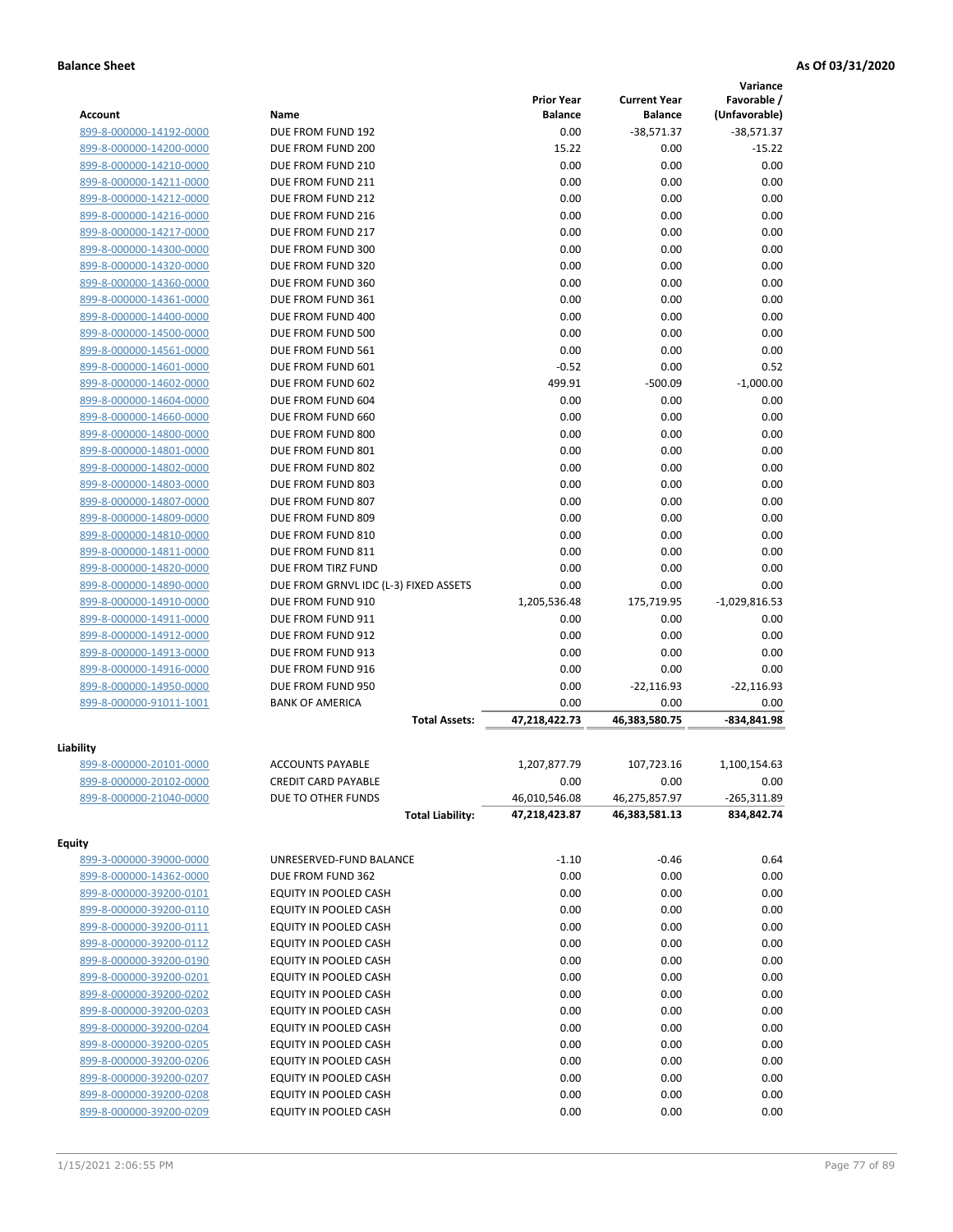**Variance**

| Account                                            | Name                                           | <b>Prior Year</b><br><b>Balance</b> | <b>Current Year</b><br><b>Balance</b> | Favorable /<br>(Unfavorable) |
|----------------------------------------------------|------------------------------------------------|-------------------------------------|---------------------------------------|------------------------------|
| 899-8-000000-39200-0210                            | EQUITY IN POOLED CASH                          | 0.00                                | 0.00                                  | 0.00                         |
| 899-8-000000-39200-0211                            | EQUITY IN POOLED CASH                          | 0.00                                | 0.00                                  | 0.00                         |
| 899-8-000000-39200-0212                            | EQUITY IN POOLED CASH                          | 0.00                                | 0.00                                  | 0.00                         |
| 899-8-000000-39200-0213                            | EQUITY IN POOLED CASH                          | 0.00                                | 0.00                                  | 0.00                         |
| 899-8-000000-39200-0214                            | <b>EQUITY IN POOLED CASH</b>                   | 0.00                                | 0.00                                  | 0.00                         |
| 899-8-000000-39200-0215                            | EQUITY IN POOLED CASH                          | 0.00                                | 0.00                                  | 0.00                         |
| 899-8-000000-39200-0216                            | EQUITY IN POOLED CASH                          | 0.00                                | 0.00                                  | 0.00                         |
| 899-8-000000-39200-0217                            | EQUITY IN POOLED CASH                          | 0.00                                | 0.00                                  | 0.00                         |
| 899-8-000000-39200-0218                            | EQUITY IN POOLED CASH                          | 0.00                                | 0.00                                  | 0.00                         |
| 899-8-000000-39200-0219                            | EQUITY IN POOLED CASH                          | 0.00                                | 0.00                                  | 0.00                         |
| 899-8-000000-39200-0220                            | EQUITY IN POOLED CASH                          | 0.00                                | 0.00                                  | 0.00                         |
| 899-8-000000-39200-0221                            | EQUITY IN POOLED CASH                          | 0.00                                | 0.00                                  | 0.00                         |
| 899-8-000000-39200-0222                            | EQUITY IN POOLED CASH                          | 0.00                                | 0.00                                  | 0.00                         |
| 899-8-000000-39200-0223                            | EQUITY IN POOLED CASH                          | 0.00                                | 0.00                                  | 0.00                         |
| 899-8-000000-39200-0224                            | EQUITY IN POOLED CASH                          | 0.00                                | 0.00                                  | 0.00                         |
| 899-8-000000-39200-0225                            | EQUITY IN POOLED CASH                          | 0.00                                | 0.00                                  | 0.00                         |
| 899-8-000000-39200-0226                            | EQUITY IN POOLED CASH                          | 0.00                                | 0.00                                  | 0.00                         |
| 899-8-000000-39200-0227                            | EQUITY IN POOLED CASH                          | 0.00                                | 0.00                                  | 0.00                         |
| 899-8-000000-39200-0228                            | EQUITY IN POOLED CASH                          | 0.00                                | 0.00                                  | 0.00                         |
| 899-8-000000-39200-0229                            | <b>EQUITY IN POOLED CASH</b>                   | 0.00                                | 0.00                                  | 0.00                         |
| 899-8-000000-39200-0231                            | <b>EQUITY IN POOLED CASH</b>                   | 0.00                                | 0.00                                  | 0.00                         |
| 899-8-000000-39200-0232                            | EQUITY IN POOLED CASH                          | 0.00                                | 0.00                                  | 0.00                         |
| 899-8-000000-39200-0233                            | EQUITY IN POOLED CASH                          | 0.00                                | 0.00                                  | 0.00                         |
| 899-8-000000-39200-0234                            | EQUITY IN POOLED CASH                          | 0.00                                | 0.00                                  | 0.00                         |
| 899-8-000000-39200-0235                            | EQUITY IN POOLED CASH                          | 0.00                                | 0.00                                  | 0.00                         |
| 899-8-000000-39200-0236                            | EQUITY IN POOLED CASH                          | 0.00                                | 0.00                                  | 0.00                         |
| 899-8-000000-39200-0241                            | EQUITY IN POOLED CASH                          | 0.00                                | 0.00                                  | 0.00                         |
| 899-8-000000-39200-0247                            | EQUITY IN POOLED CASH                          | 0.00                                | 0.00                                  | 0.00                         |
| 899-8-000000-39200-0250                            | EQUITY IN POOLED CASH                          | 0.00                                | 0.00                                  | 0.00                         |
| 899-8-000000-39200-0251                            | EQUITY IN POOLED CASH                          | 0.00                                | 0.00                                  | 0.00                         |
| 899-8-000000-39200-0252                            | EQUITY IN POOLED CASH                          | 0.00                                | 0.00                                  | 0.00                         |
| 899-8-000000-39200-0253                            | EQUITY IN POOLED CASH                          | 0.00                                | 0.00                                  | 0.00                         |
| 899-8-000000-39200-0254                            | EQUITY IN POOLED CASH                          | 0.00                                | 0.00                                  | 0.00                         |
| 899-8-000000-39200-0301<br>899-8-000000-39200-0302 | EQUITY IN POOLED CASH                          | 0.00<br>0.00                        | 0.00                                  | 0.00                         |
| 899-8-000000-39200-0401                            | EQUITY IN POOLED CASH<br>EQUITY IN POOLED CASH | 0.00                                | 0.00<br>0.00                          | 0.00<br>0.00                 |
| 899-8-000000-39200-0402                            | EQUITY IN POOLED CASH                          | 0.00                                | 0.00                                  | 0.00                         |
| 899-8-000000-39200-0403                            | EQUITY IN POOLED CASH                          | 0.00                                | 0.00                                  | 0.00                         |
| 899-8-000000-39200-0405                            | <b>EQUITY IN POOLED CASH</b>                   | 0.00                                | 0.00                                  | 0.00                         |
| 899-8-000000-39200-0406                            | EQUITY IN POOLED CASH                          | 0.00                                | 0.00                                  | 0.00                         |
| 899-8-000000-39200-0410                            | <b>EQUITY IN POOLED CASH</b>                   | 0.00                                | 0.00                                  | 0.00                         |
| 899-8-000000-39200-0411                            | EQUITY IN POOLED CASH                          | 0.00                                | 0.00                                  | 0.00                         |
| 899-8-000000-39200-0501                            | EQUITY IN POOLED CASH                          | 0.00                                | 0.00                                  | 0.00                         |
| 899-8-000000-39200-0502                            | EQUITY IN POOLED CASH                          | 0.00                                | 0.00                                  | 0.00                         |
| 899-8-000000-39200-0503                            | EQUITY IN POOLED CASH                          | 0.00                                | 0.00                                  | 0.00                         |
| 899-8-000000-39200-0504                            | <b>EQUITY IN POOLED CASH</b>                   | 0.00                                | 0.00                                  | 0.00                         |
| 899-8-000000-39200-0505                            | EQUITY IN POOLED CASH                          | 0.00                                | 0.00                                  | 0.00                         |
| 899-8-000000-39200-0506                            | EQUITY IN POOLED CASH                          | 0.00                                | 0.00                                  | 0.00                         |
| 899-8-000000-39200-0507                            | EQUITY IN POOLED CASH                          | 0.00                                | 0.00                                  | 0.00                         |
| 899-8-000000-39200-0511                            | <b>EQUITY IN POOLED CASH</b>                   | 0.00                                | 0.00                                  | 0.00                         |
| 899-8-000000-39200-0513                            | EQUITY IN POOLED CASH                          | 0.00                                | 0.00                                  | 0.00                         |
| 899-8-000000-39200-0521                            | EQUITY IN POOLED CASH                          | 0.00                                | 0.00                                  | 0.00                         |
| 899-8-000000-39200-0522                            | EQUITY IN POOLED CASH                          | 0.00                                | 0.00                                  | 0.00                         |
| 899-8-000000-39200-0523                            | EQUITY IN POOLED CASH                          | 0.00                                | 0.00                                  | 0.00                         |
| 899-8-000000-39200-0601                            | EQUITY IN POOLED CASH                          | 0.00                                | 0.00                                  | 0.00                         |
| 899-8-000000-39200-0602                            | EQUITY IN POOLED CASH                          | 0.00                                | 0.00                                  | 0.00                         |
| 899-8-000000-39200-0603                            | EQUITY IN POOLED CASH                          | 0.00                                | 0.00                                  | 0.00                         |
| 899-8-000000-39200-0604                            | EQUITY IN POOLED CASH                          | 0.00                                | 0.00                                  | 0.00                         |
| 899-8-000000-39200-0702                            | EQUITY IN POOLED CASH                          | 0.00                                | 0.00                                  | 0.00                         |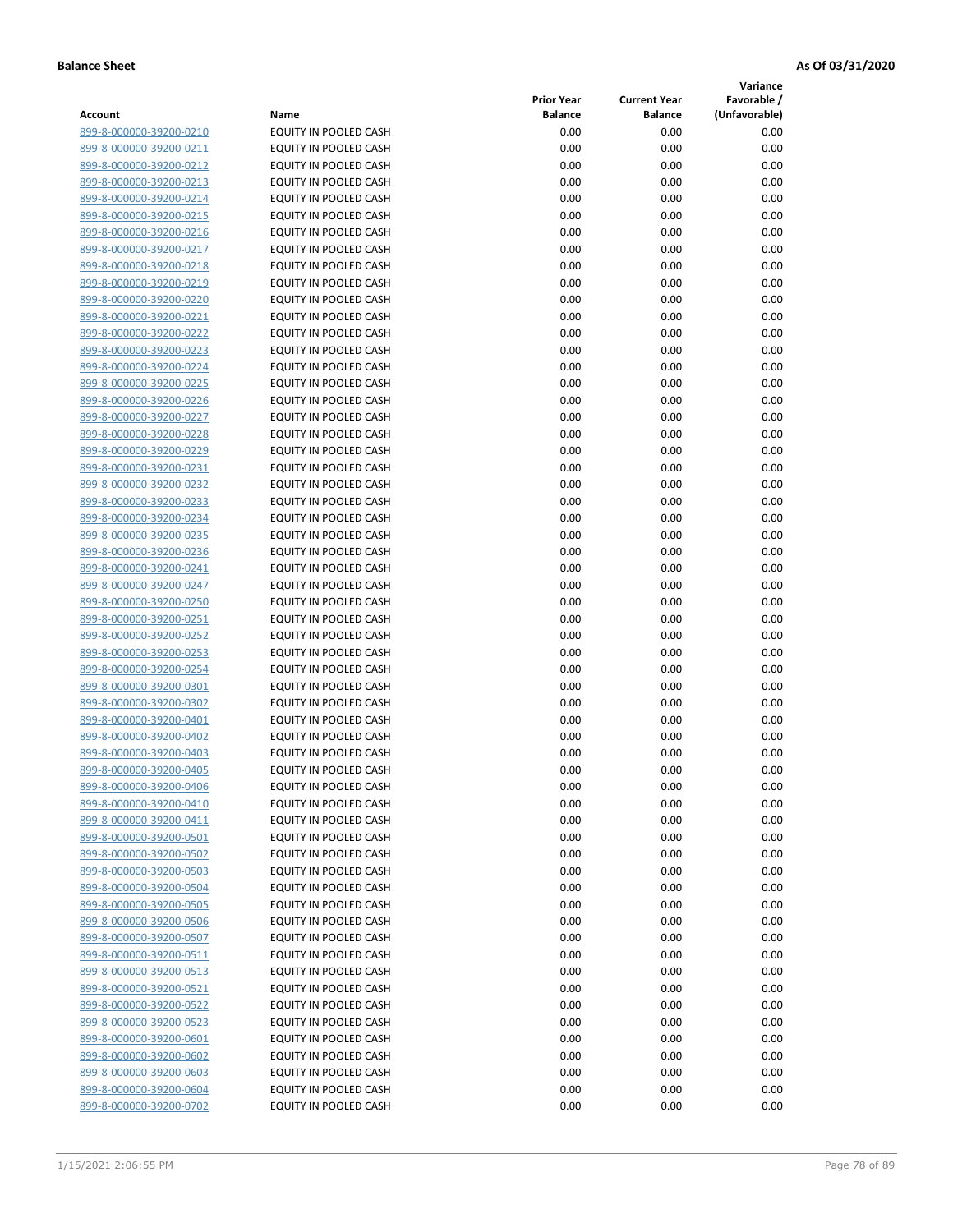|                                       |                                                          |                   |                     | Variance      |
|---------------------------------------|----------------------------------------------------------|-------------------|---------------------|---------------|
|                                       |                                                          | <b>Prior Year</b> | <b>Current Year</b> | Favorable /   |
| <b>Account</b>                        | Name                                                     | <b>Balance</b>    | <b>Balance</b>      | (Unfavorable) |
| 899-8-000000-39200-0703               | <b>EQUITY IN POOLED CASH</b>                             | 0.00              | 0.00                | 0.00          |
| 899-8-000000-39200-0704               | EQUITY IN POOLED CASH                                    | 0.00              | 0.00                | 0.00          |
| 899-8-000000-39200-0705               | <b>EQUITY IN POOLED CASH</b>                             | 0.00              | 0.00                | 0.00          |
| 899-8-000000-39200-0706               | <b>EQUITY IN POOLED CASH</b>                             | 0.00              | 0.00                | 0.00          |
| 899-8-000000-39200-0707               | <b>EQUITY IN POOLED CASH</b>                             | 0.00              | 0.00                | 0.00          |
| 899-8-000000-39200-0708               | <b>EQUITY IN POOLED CASH</b>                             | 0.00              | 0.00                | 0.00          |
| 899-8-000000-39200-0710               | <b>EQUITY IN POOLED CASH</b>                             | 0.00              | 0.00                | 0.00          |
| 899-8-000000-39200-0721               | <b>EQUITY IN POOLED CASH</b>                             | 0.00              | 0.00                | 0.00          |
| 899-8-000000-39200-0722               | EQUITY IN POOLED CASH                                    | 0.00              | 0.00                | 0.00          |
| 899-8-000000-39200-0723               | <b>EQUITY IN POOLED CASH</b>                             | 0.00              | 0.00                | 0.00          |
| 899-8-000000-39200-0731               | <b>EQUITY IN POOLED CASH</b>                             | 0.00              | 0.00                | 0.00          |
| 899-8-000000-39200-0825               | <b>EQUITY IN POOLED CASH</b>                             | 0.00              | 0.00                | 0.00          |
| 899-8-000000-39200-0901               | EQUITY IN POOLED CASH                                    | 0.00              | 0.00                | 0.00          |
| 899-8-000000-39200-0902               | EQUITY IN POOLED CASH                                    | 0.00              | 0.00                | 0.00          |
| 899-8-000000-39200-0903               | <b>EQUITY IN POOLED CASH</b>                             | 0.00              | 0.00                | 0.00          |
| 899-8-000000-39200-0904               | <b>EQUITY IN POOLED CASH</b>                             | 0.00              | 0.00                | 0.00          |
| 899-8-000000-39200-0905               | <b>EQUITY IN POOLED CASH</b>                             | 0.00              | 0.00                | 0.00          |
| 899-8-000000-39200-0909               | EQUITY IN POOLED CASH                                    | 0.00              | 0.00                | 0.00          |
| 899-8-000000-39200-0910               | <b>EQUITY IN POOLED CASH</b>                             | 0.00              | 0.00                | 0.00          |
| 899-8-000000-39200-0960               | <b>EQUITY IN POOLED CASH</b>                             | 0.00              | 0.00                | 0.00          |
| 899-8-000000-39200-9999               | <b>EQUITY IN POOLED CASH</b>                             | 0.00              | 0.00                | 0.00          |
|                                       | <b>Total Beginning Equity:</b>                           | $-1.10$           | $-0.46$             | 0.64          |
| <b>Total Revenue</b>                  |                                                          | $-0.04$           | 0.08                | 0.12          |
| <b>Revenues Over/(Under) Expenses</b> |                                                          | $-0.04$           | 0.08                | 0.12          |
|                                       | <b>Total Equity and Current Surplus (Deficit):</b>       | $-1.14$           | $-0.38$             | 0.76          |
|                                       | Total Liabilities, Equity and Current Surplus (Deficit): | 47,218,422.73     | 46,383,580.75       | $-834.841.98$ |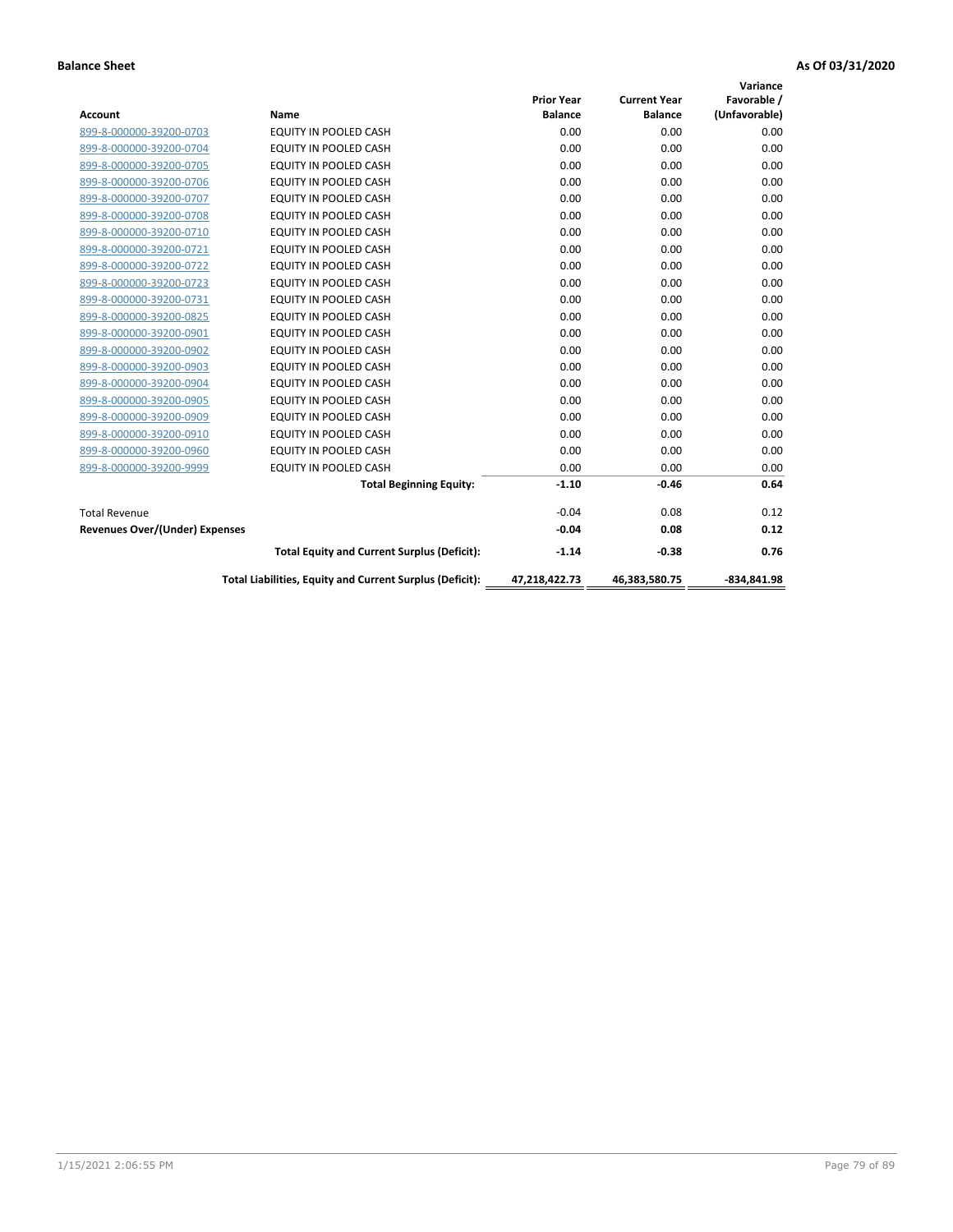|                                            |                                                                    |                   |                     | Variance            |
|--------------------------------------------|--------------------------------------------------------------------|-------------------|---------------------|---------------------|
|                                            |                                                                    | <b>Prior Year</b> | <b>Current Year</b> | Favorable /         |
| Account                                    | Name                                                               | <b>Balance</b>    | <b>Balance</b>      | (Unfavorable)       |
| <b>Fund: 910 - ELECTRIC OPERATING FUND</b> |                                                                    |                   |                     |                     |
| <b>Assets</b>                              |                                                                    |                   |                     |                     |
| 910-9-000000-10000-1300                    | <b>CASH</b>                                                        | 20,273,370.12     | 22,608,635.58       | 2,335,265.46        |
| 910-9-000000-10209-1300                    | <b>ADMIN PETTY CASH</b>                                            | 658.89            | 200.00              | $-458.89$           |
| 910-9-000000-10308-1300                    | <b>GEUS SERVICE CENTER CHANGE</b>                                  | 849.90            | 849.90              | 0.00                |
| 910-9-000000-10309-1300                    | <b>GEUS DOWNTOWN CHANGE</b>                                        | 1,650.00          | 1,650.00            | 0.00                |
| 910-9-000000-11540-1301                    | PTO LIABILITY FUNDING                                              | 451,832.86        | 460,876.69          | 9,043.83            |
| 910-9-000000-11541-1301                    | CASH INVESTED - TX TERM GENERAL                                    | 0.00              | 4,749,489.48        | 4,749,489.48        |
| 910-9-000000-12190-1810                    | DEFERRED ISSUANCE COSTS 2001                                       | 0.00              | 0.00                | 0.00                |
| 910-9-000000-12191-1810                    | DEFERRED ISSUANCE COST 2008 ENGINE PR                              | 0.00              | 0.00                | 0.00                |
| 910-9-000000-12192-1810                    | DEFERRED ISSUANCE COSTS 2010 BOA ENGI                              | 0.00              | 0.00                | 0.00                |
| 910-9-000000-12193-1810                    | DEFERRED ISSUANCE COSTS 2010 SCRUBBEI                              | 0.00              | 0.00                | 0.00                |
| 910-9-000000-12194-1810                    | DEFERRED ISSUANCE COSTS 2010 TMPA DEI                              | 0.00              | 0.00                | 0.00                |
| 910-9-000000-12201-1810                    | <b>BOND DISCOUNT</b>                                               | 103,096.73        | 153,371.59          | 50,274.86           |
| 910-9-000000-13000-1420                    | <b>CUSTOMER ACCOUNTS RECEIVABLE</b>                                | 2,219,059.17      | 1,617,170.19        | $-601,888.98$       |
| 910-9-000000-13001-1420                    | NON CURRENT CUSTOMER ACCTS RECEIVAE                                | 582,354.85        | 643,438.97          | 61,084.12           |
| 910-9-000000-13002-1440                    | ALLOWANCE FOR UNCOLLECTABLE                                        | -581,494.93       | $-513,614.39$       | 67,880.54           |
| 910-9-000000-13003-1422                    | UNBILLED YEAR-END ACCRUAL                                          | 4,682,899.58      | 4,669,137.80        | $-13,761.78$        |
| 910-9-000000-13009-1423                    | FUEL ADJUSTMENT - UNDER/OVER                                       | 822,699.64        | $-873,620.22$       | $-1,696,319.86$     |
| 910-9-000000-13011-1420                    | AMP RECEIVABLE                                                     | $-82,694.67$      | $-64,149.07$        | 18,545.60           |
|                                            |                                                                    |                   |                     |                     |
| 910-9-000000-13012-1420                    | ROUNDUP ACCOUNTS RECEIVABLE                                        | 0.00              | 0.00                | 0.00                |
| 910-9-000000-13066-1421                    | AMPY CUSTOMER ACCOUNTS RECEIVABLE                                  | 0.00              | 0.00                | 0.00                |
| 910-9-000000-13067-1421                    | AMPY ARREARS ACCOUNTS RECEIVABLE                                   | $-4,358.10$       | $-5,012.40$         | $-654.30$           |
| 910-9-000000-13068-1421                    | AMPY Customers Left With Balance A/R                               | 57,274.24         | 60,574.02           | 3,299.78            |
| 910-9-000000-13201-1430                    | MISCELLANEOUS ACCOUNTS RECEIVABLE                                  | $-145.50$         | 31,962.90           | 32,108.40           |
| 910-9-000000-13205-1710                    | <b>INTEREST RECEIVABLE</b>                                         | 0.00              | 0.00                | 0.00                |
| 910-9-000000-13290-1650                    | PREPAYMENTS                                                        | 0.00              | 0.00                | 0.00                |
| 910-9-000000-13291-1651                    | TMPA SCRUBBER PREPAYMENT                                           | 0.00              | 0.00                | 0.00                |
| 910-9-000000-13293-1653                    | TMPA FIXED COSTS PREPAYMENT                                        | 0.00              | 0.00                | 0.00                |
| 910-9-000000-13294-1654                    | TMPA DEMAND COSTS ESCROW                                           | 0.00              | 0.00                | 0.00                |
| 910-9-000000-13297-1657                    | <b>ERCOT CRR PREPAYMENTS</b>                                       | 23,050.97         | $-7,998.89$         | $-31,049.86$        |
| 910-9-000000-13299-1655                    | <b>ERCOT COLLATERAL</b>                                            | 111,550.00        | 111,550.00          | 0.00                |
| 910-9-000000-14001-1461                    | DUE FROM COG - GENERAL FUND                                        | 0.00              | 0.00                | 0.00                |
| 910-9-000000-14402-1469                    | DUE FROM DEBT SERVICE FUND                                         | 4,625,445.97      | 0.00                | -4,625,445.97       |
| 910-9-000000-14501-1467                    | DUE FROM GBOD                                                      | 0.00              | 0.00                | 0.00                |
| 910-9-000000-14916-1469                    | DUE FROM FUND 916                                                  | 0.00              | 0.00                | 0.00                |
| 910-9-000000-14999-1910                    | DUE FROM 906                                                       | 0.00              | 0.00                | 0.00                |
| 910-9-000000-15900-1540                    | <b>INVENTORY</b>                                                   | 2,634,231.47      | 2,436,284.35        | $-197,947.12$       |
| 910-9-000000-15901-1541                    | <b>GEUS UNLEADED GASOLINE</b>                                      | $-493.25$         | 940.19              | 1,433.44            |
| 910-9-000000-15902-1542                    | <b>GEUS DIESEL GASOLINE</b>                                        | 1,737.98          | 978.47              | $-759.51$           |
| 910-9-000000-15903-1543                    | <b>INVENTORY - SUBSTATION</b>                                      | 7,771.80          | 7,771.80            | 0.00                |
| 910-9-000000-15909-1510                    | STEAM PLANT FUEL OIL INVENTORY                                     | 580,690.88        | 575,892.14          | $-4,798.74$         |
| 910-9-000000-16301-1070                    | <b>CWIP</b>                                                        | 679,189.68        | 1,997,331.75        | 1,318,142.07        |
| 910-9-000000-16400-1180                    | GASB 62 ASSET                                                      | 0.00              | 12,657,036.00       | 12,657,036.00       |
| 910-9-000000-17501-1860                    | <b>EMPLOYEE CONTRIBUTIONS</b>                                      | 543,413.00        | 641,414.00          | 98,001.00           |
| 910-9-000000-17504-1860                    | <b>INVESTMENT RETURN</b>                                           | $-961,559.00$     | 2,067,546.00        | 3,029,105.00        |
| 910-9-000000-17508-1860                    | <b>EXPERIENCE DIFFERENCE- OUTFLOW</b>                              | $-35,369.00$      | 104,019.00          | 139,388.00          |
| 910-9-000000-17509-1860                    | <b>EXPERIENCE DIFFERENCE - INFLOW</b>                              | $-183,876.00$     | $-123,185.00$       | 60,691.00           |
| 910-9-000000-17520-1860                    | <b>ASSUMPTION CHANGES</b>                                          | 171,898.00        | 0.00                | $-171,898.00$       |
| 910-9-000000-17608-1860                    | OPEB DEFERRED OUTFLOW                                              | 53,017.00         | 69,667.00           | 16,650.00           |
| 910-9-000000-17609-1860                    | OPEB DEFERRED INFLOW                                               | $-3,234.00$       | $-25,652.00$        | $-22,418.00$        |
| 910-9-000000-19000-3100                    | STEAM - LAND                                                       | 117,340.90        | 117,340.90          | 0.00                |
| 910-9-000000-19001-3110                    | STEAM PLANT - STRUCTURES                                           | 1,455,530.43      | 1,082,096.04        | -373,434.39         |
| 910-9-000000-19002-3120                    | STEAM PLANT - BOILER PLANT EQUIPMENT                               | 4,886,434.29      | 6,707,486.99        | 1,821,052.70        |
| 910-9-000000-19003-3130                    | STEAM PLANT - ENGINES                                              | 0.00              | 0.00                | 0.00                |
|                                            |                                                                    | 9,067,106.70      |                     |                     |
| 910-9-000000-19004-3140                    | STEAM PLANT - GENERATORS<br>STEAM PLANT - ACCESSORY ELECTRIC EQUIF |                   | 9,067,106.70        | 0.00<br>$-6,739.50$ |
| 910-9-000000-19005-3150                    |                                                                    | 956,874.92        | 950,135.42          |                     |
| 910-9-000000-19006-3160                    | STEAM PLANT - MISC POWER PLANT EQUIPI                              | 12,912.88         | 12,912.88           | 0.00                |
| 910-9-000000-19100-3400                    | <b>ENGINE PLANT - LAND</b>                                         | 43,850.00         | 43,850.00           | 0.00                |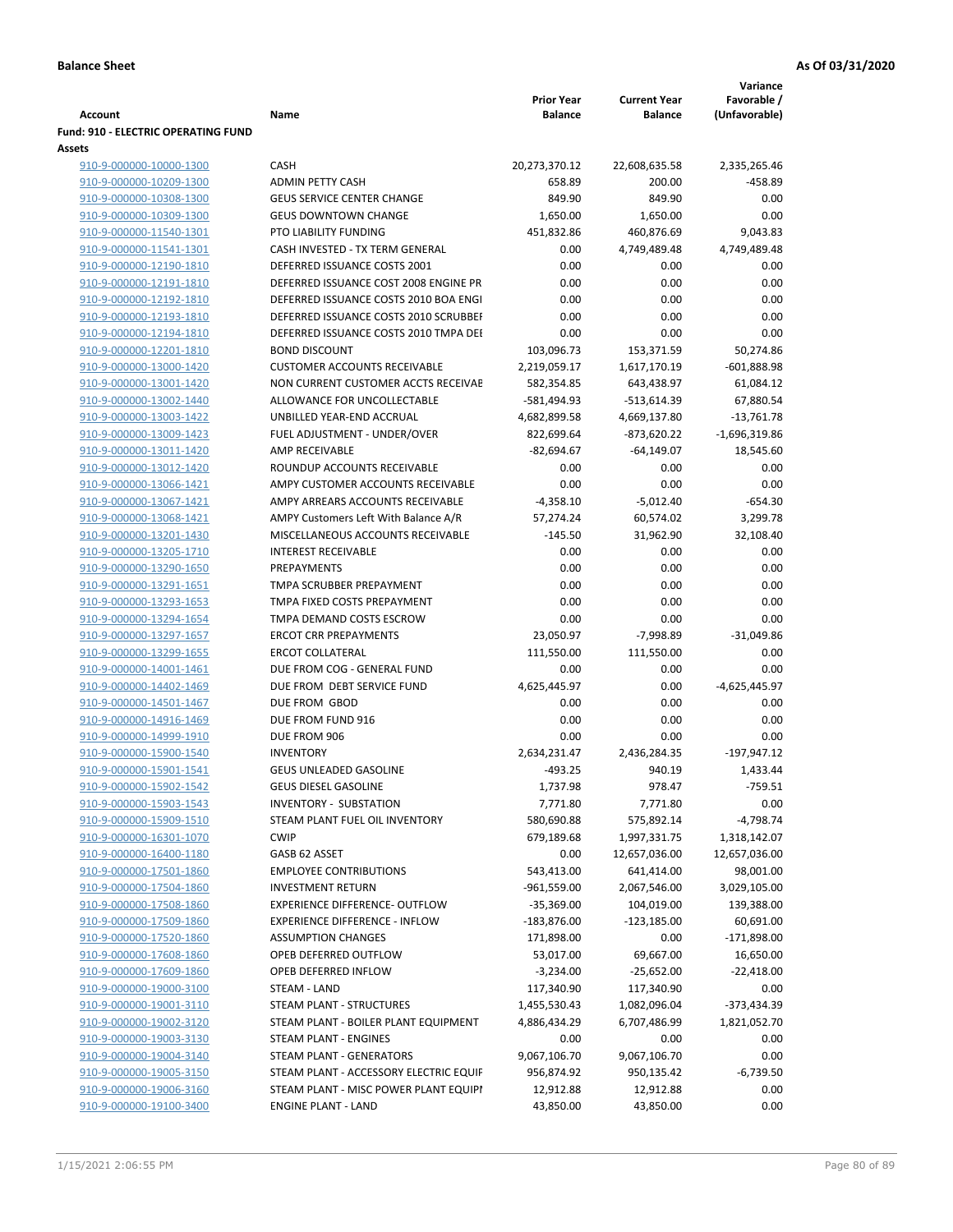**Variance**

| <b>Account</b>          | Name                                                            | <b>Prior Year</b><br><b>Balance</b> | <b>Current Year</b><br><b>Balance</b> | Favorable /<br>(Unfavorable) |
|-------------------------|-----------------------------------------------------------------|-------------------------------------|---------------------------------------|------------------------------|
| 910-9-000000-19101-3410 | <b>ENGINE PLANT - STRUCTURES</b>                                | 4,655,874.20                        | 4,655,874.20                          | 0.00                         |
| 910-9-000000-19101-3411 | <b>ENGINE PLANT - STRUCTURES</b>                                | 0.00                                | 0.00                                  | 0.00                         |
| 910-9-000000-19104-3440 | <b>ENGINE PLANT - ENGINE PLANT GENERATOF</b>                    | 28,633,940.73                       | 28,633,940.73                         | 0.00                         |
| 910-9-000000-19105-3450 | ENGINE PLANT - ACCESSORY ELECTRIC EQUI                          | 216,217.48                          | 343,229.78                            | 127,012.30                   |
| 910-9-000000-19106-3460 | ENGINE PLANT - MISCELLANEOUS POWER P                            | 47,852.60                           | 61,047.10                             | 13,194.50                    |
| 910-9-000000-19204-3442 | <b>ENGINE PLANT - RENEWABLE GENERATORS</b>                      | 245,000.01                          | 245,000.01                            | 0.00                         |
|                         | TRANSMISSION - LAND                                             |                                     |                                       | 0.00                         |
| 910-9-000000-19301-3500 | <b>TRANSMISSION - SUBSTATIONS</b>                               | 53,501.21                           | 53,501.21                             |                              |
| 910-9-000000-19302-3530 |                                                                 | 5,714,413.54                        | 5,704,403.83                          | $-10,009.71$                 |
| 910-9-000000-19303-3572 | <b>TRANSMISSION - TMPA LINES</b>                                | 1,156,631.80                        | 1,156,631.80                          | 0.00                         |
| 910-9-000000-19304-3571 | TRANSMISSION - GEUS LINES                                       | 4,241,141.34                        | 4,519,703.80                          | 278,562.46                   |
| 910-9-000000-19401-3600 | <b>DISTRIBUTION - LAND</b>                                      | 218,418.15                          | 218,418.15                            | 0.00                         |
| 910-9-000000-19402-3620 | DISTRIBUTION - SUBSTATIONS                                      | 6,239,507.24                        | 6,239,507.24                          | 0.00                         |
| 910-9-000000-19403-3640 | <b>DISTRIBUTION - POLES</b>                                     | 4,535,340.26                        | 4,617,178.70                          | 81,838.44                    |
| 910-9-000000-19404-3650 | DISTRIBUTION - OH CONDUCTOR & DEVICES                           | 3,995,820.81                        | 4,235,843.24                          | 240,022.43                   |
| 910-9-000000-19405-3660 | DISTRIBUTION - UNDERGROUND CONDUIT                              | 1,820,226.28                        | 1,865,938.63                          | 45,712.35                    |
| 910-9-000000-19406-3670 | DISTRIBUTION - UG CONDUCTOR & DEVICES                           | 3,031,744.89                        | 3,078,562.87                          | 46,817.98                    |
| 910-9-000000-19407-3680 | DISTRIBUTION - TRANSFORMERS                                     | 4,371,693.30                        | 4,357,638.27                          | $-14,055.03$                 |
| 910-9-000000-19408-3690 | <b>DISTRIBUTION - SERVICE CONNECTIONS</b>                       | 575,576.94                          | 546,593.47                            | $-28,983.47$                 |
| 910-9-000000-19409-3700 | <b>DISTRIBUTION - METERS</b>                                    | 1,904,403.74                        | 1,886,778.22                          | $-17,625.52$                 |
| 910-9-000000-19410-3710 | DISTRIBUTION - VAPOR LIGHTS                                     | 89,486.32                           | 94,495.71                             | 5,009.39                     |
| 910-9-000000-19411-3750 | DISTRIBUTION - STREET LIGHTS & SIGNALS                          | 98,383.66                           | 100,747.96                            | 2.364.30                     |
| 910-9-000000-19501-3890 | <b>GENERAL - LAND</b>                                           | 110,503.10                          | 110,503.10                            | 0.00                         |
| 910-9-000000-19502-3900 | <b>GENERAL - STRUCTURES</b>                                     | 5,948,456.74                        | 5,973,904.74                          | 25,448.00                    |
| 910-9-000000-19503-3910 | <b>GENERAL - FURNITURE &amp; OFFICE EQUIPMEN</b>                | 564,537.87                          | 598,740.18                            | 34,202.31                    |
| 910-9-000000-19504-3941 | <b>GENERAL - METER READING ASSETS</b>                           | 38,482.00                           | 34,126.00                             | $-4,356.00$                  |
| 910-9-000000-19505-3911 | <b>GENERAL - CUSTOMER SERVICE EQUIPMENT</b>                     | 0.00                                | 0.00                                  | 0.00                         |
| 910-9-000000-19506-3914 | <b>GENERAL - BILLING EQUIPMENT</b>                              | 0.00                                | 0.00                                  | 0.00                         |
| 910-9-000000-19507-3915 | GENERAL - CASHIERING EQUIPMENT                                  | 7,033.54                            | 7,033.54                              | 0.00                         |
| 910-9-000000-19508-3920 | <b>GENERAL - TRANSPORTATION EQUIPMENT</b>                       | 2,732,230.50                        | 2,910,836.95                          | 178,606.45                   |
| 910-9-000000-19509-3930 | GENERAL - WAREHOUSE EQUIPMENT                                   | 69,324.02                           | 84,284.02                             | 14,960.00                    |
| 910-9-000000-19510-3940 | <b>GENERAL - TOOLS</b>                                          | 13,918.37                           | 13,918.37                             | 0.00                         |
| 910-9-000000-19511-3950 | <b>GENERAL - LABORATORY EQUIPMENT</b>                           | 336,291.99                          | 333,791.99                            | $-2,500.00$                  |
| 910-9-000000-19512-3960 | <b>GENERAL - POWER OPERATED EQUIPMENT</b>                       | 317,093.52                          | 398,548.30                            | 81,454.78                    |
| 910-9-000000-19513-3970 | GENERAL - COMMUNICATIONS EQUIPMENT                              | 47,808.65                           | 47,808.65                             | 0.00                         |
| 910-9-000000-19514-3980 | GENERAL - MISCELLANEOUS EQUIPMENT                               | 0.00                                | 372,382.32                            | 372,382.32                   |
| 910-9-000000-19515-3000 | <b>GENERAL-MISC INTANGIBLE</b>                                  | 0.00                                | 0.00                                  | 0.00                         |
| 910-9-000000-19999-1080 | ACCUMULATED DEPRECIATION                                        | -44,384,246.75                      | -46,507,904.25                        | $-2,123,657.50$              |
|                         | <b>Total Assets:</b>                                            | 90,961,176.45                       | 109,028,493.61                        | 18,067,317.16                |
|                         |                                                                 |                                     |                                       |                              |
| Liability               |                                                                 |                                     |                                       |                              |
| 910-9-000000-20101-2320 | <b>ACCOUNTS PAYABLE</b>                                         | 1,205,536.48                        | 175,719.95                            | 1,029,816.53                 |
| 910-9-000000-20102-2321 | <b>CREDIT CARD PAYABLE</b>                                      | 0.00                                | 0.00                                  | 0.00                         |
| 910-9-000000-20103-2322 | ACCRUED ACCOUNTS PAYABLE                                        | 1,246,117.31                        | 1,191,400.93                          | 54,716.38                    |
| 910-9-000000-20139-2323 | RETAINAGES PAYABLE                                              | 0.00                                | 0.00                                  | 0.00                         |
| 910-9-000000-20141-0000 | <b>TELEPHONE CLEARING</b>                                       | 0.00                                | 0.00                                  | 0.00                         |
| 910-9-000000-20142-0000 | <b>ESCROW</b>                                                   | 0.00                                | 0.00                                  | 0.00                         |
| 910-9-000000-20161-2324 | GASB 62 SHORT-TERM                                              | 0.00                                | 878,706.00                            | $-878,706.00$                |
| 910-9-000000-20201-2530 | <b>DEFERRED REVENUE</b>                                         | 822,699.64                          | $-873,620.22$                         | 1,696,319.86                 |
| 910-9-000000-20815-2410 | SALES TAX PAYABLE - IN THE CITY                                 | 74,539.36                           | 66,542.71                             | 7,996.65                     |
| 910-9-000000-20816-2411 | SALES TAX PAYABLE - OUT OF CITY                                 | 3,997.42                            | 3,902.99                              | 94.43                        |
| 910-9-000000-21001-2341 | DUE TO COG - GEN FUND                                           | 0.00                                | 1,548,776.85                          | -1,548,776.85                |
| 910-9-000000-21406-2329 | DUE TO DEBT TO SERVICE FUND                                     | 0.00                                | 4,115.11                              | $-4,115.11$                  |
| 910-9-000000-21507-2347 | DUE TO GBOD                                                     | 0.00                                | 396,312.07                            | -396,312.07                  |
| 910-9-000000-22001-2327 | SALARIES PAYABLE                                                | 306,647.46                          | 306,647.46                            | 0.00                         |
| 910-9-000000-22002-2328 | PTO PAYABLE                                                     | 619,978.69                          | 690,328.69                            | $-70,350.00$                 |
| 910-9-000000-23011-2211 | <b>REVENUE BONDS</b>                                            | 2,260,000.00                        | 1,935,000.00                          | 325,000.00                   |
| 910-9-000000-24000-2350 | <b>CUSTOMER DEPOSITS</b>                                        | 2,456,825.60                        | 2,267,057.87                          | 189,767.73                   |
| 910-9-000000-24014-2359 |                                                                 |                                     |                                       | 21,047.15                    |
|                         | <b>CUSTOMER DEPOSITS / AMPY EQUIPMENT</b><br><b>AMP RESERVE</b> | 103,972.00                          | 82,924.85                             |                              |
| 910-9-000000-24015-2350 |                                                                 | $-82,694.67$                        | $-64,149.07$                          | $-18,545.60$                 |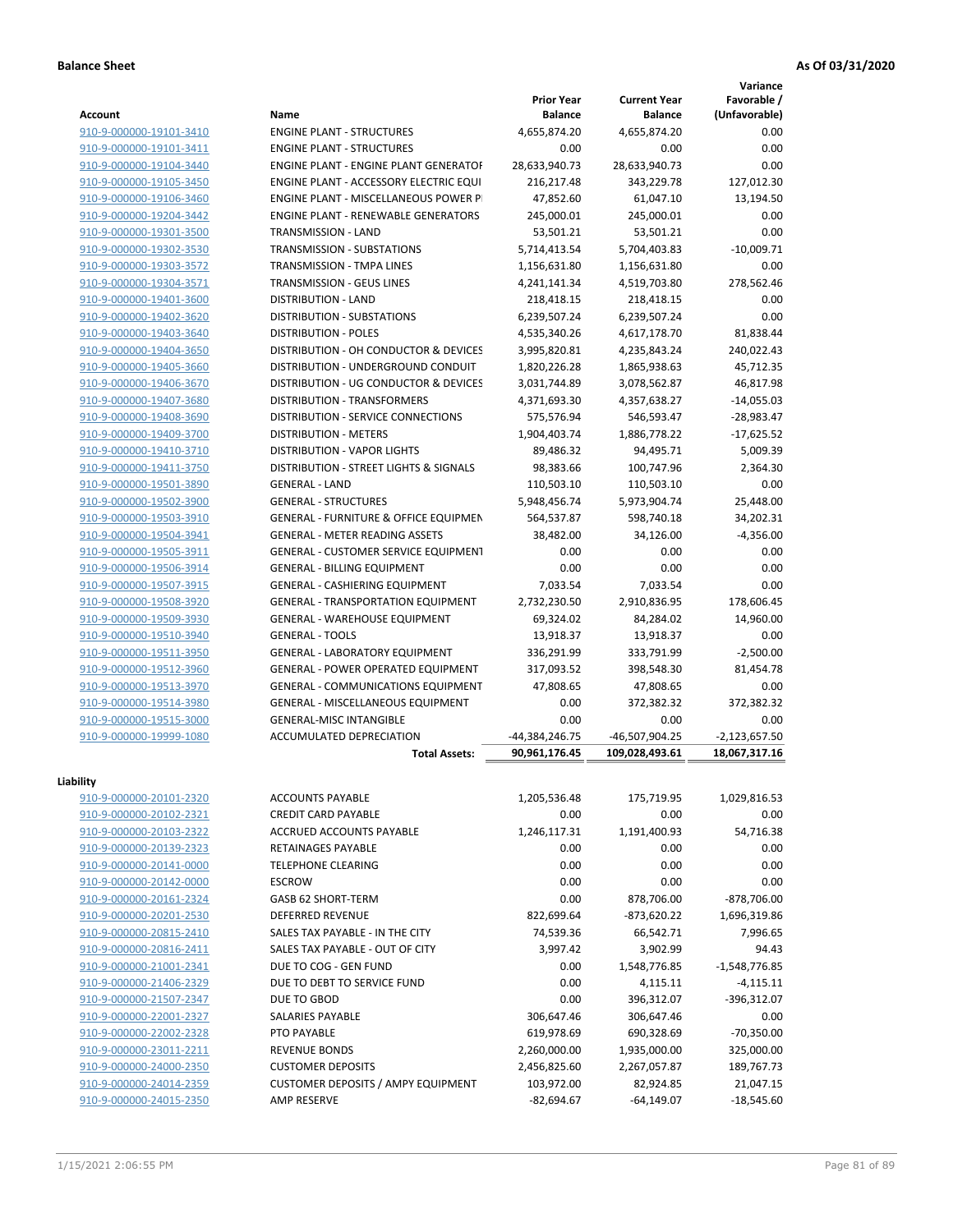| <b>Account</b>                        | <b>Name</b>                                              | <b>Prior Year</b><br><b>Balance</b> | <b>Current Year</b><br><b>Balance</b> | Variance<br>Favorable /<br>(Unfavorable) |
|---------------------------------------|----------------------------------------------------------|-------------------------------------|---------------------------------------|------------------------------------------|
| 910-9-000000-25069-2530               | PREPAID ELECTRICITY - AMPY                               | $-130,810.86$                       | $-110,472.84$                         | $-20,338.02$                             |
| 910-9-000000-26001-2283               | <b>OBLIGATION FOR COMPENSATED ABSENCES</b>               | 297,818.74                          | 259,384.88                            | 38,433.86                                |
| 910-9-000000-26004-2284               | GASB 62 LONG-TERM                                        | 0.00                                | 11,778,330.00                         | $-11,778,330.00$                         |
| 910-9-000000-26102-2210               | REVENUE BONDS PAYABLE                                    | 32,295,000.00                       | 48,975,000.00                         | $-16,680,000.00$                         |
| 910-9-000000-26107-2250               | <b>BOND PREMIUM</b>                                      | 173,432.78                          | 4,968,172.70                          | -4,794,739.92                            |
| 910-9-000000-26108-2250               | <b>SCRUBBER DEBT - 2010</b>                              | 10,395,000.00                       | 0.00                                  | 10,395,000.00                            |
| 910-9-000000-26109-2250               | PREMIUM ON SCRUBBER                                      | 147,441.93                          | 0.00                                  | 147,441.93                               |
| 910-9-000000-26110-2250               | <b>TMPA DEBT - 2010</b>                                  | 20,640,000.00                       | 0.00                                  | 20,640,000.00                            |
| 910-9-000000-26111-2250               | PREMIUM ON TMPA DEBT                                     | 292,425.10                          | 0.00                                  | 292,425.10                               |
| 910-9-000000-26112-2250               | DEFERRED BOND REFUNDING                                  | 0.00                                | 415,094.91                            | $-415,094.91$                            |
| 910-9-000000-29300-0000               | <b>ENCUMBRANCE SUMMARY</b>                               | 0.00                                | 0.00                                  | 0.00                                     |
| 910-9-000000-29400-0100               | RESERVED ACCOUNT / ENCUMBRANCES                          | 0.00                                | 0.00                                  | 0.00                                     |
| 910-9-000000-29999-2280               | <b>TOTAL OPEB LIABILITY</b>                              | 787,240.00                          | 810,632.00                            | $-23,392.00$                             |
| 910-9-000000-29999-2283               | <b>NET PENSION LIABILITY</b>                             | 794,496.00                          | 4,632,098.00                          | $-3,837,602.00$                          |
|                                       | <b>Total Liability:</b>                                  | 74,709,662.98                       | 80,337,905.84                         | $-5,628,242.86$                          |
| <b>Equity</b>                         |                                                          |                                     |                                       |                                          |
| 910-9-000000-39100-2160               | UNRESERVED RETAINED EARNINGS                             | 13,166,233.01                       | 28,028,914.62                         | 14,862,681.61                            |
| 910-9-000000-39500-4210               | <b>NET POSITION - PENSION</b>                            | $-3,070.00$                         | $-3,070.00$                           | 0.00                                     |
| 910-9-000000-39500-9260               | <b>NET POSITION - PENSION</b>                            | $-694,801.00$                       | $-737,478.00$                         | $-42,677.00$                             |
|                                       | <b>Total Beginning Equity:</b>                           | 12,468,362.01                       | 27,288,366.62                         | 14,820,004.61                            |
| <b>Total Revenue</b>                  |                                                          | 28,515,245.40                       | 29,537,004.17                         | 1,021,758.77                             |
| <b>Total Expense</b>                  |                                                          | 24,732,093.94                       | 28,134,783.02                         | $-3,402,689.08$                          |
| <b>Revenues Over/(Under) Expenses</b> |                                                          | 3,783,151.46                        | 1,402,221.15                          | $-2,380,930.31$                          |
|                                       | <b>Total Equity and Current Surplus (Deficit):</b>       | 16,251,513.47                       | 28,690,587.77                         | 12,439,074.30                            |
|                                       | Total Liabilities, Equity and Current Surplus (Deficit): | 90,961,176.45                       | 109,028,493.61                        | 18,067,317.16                            |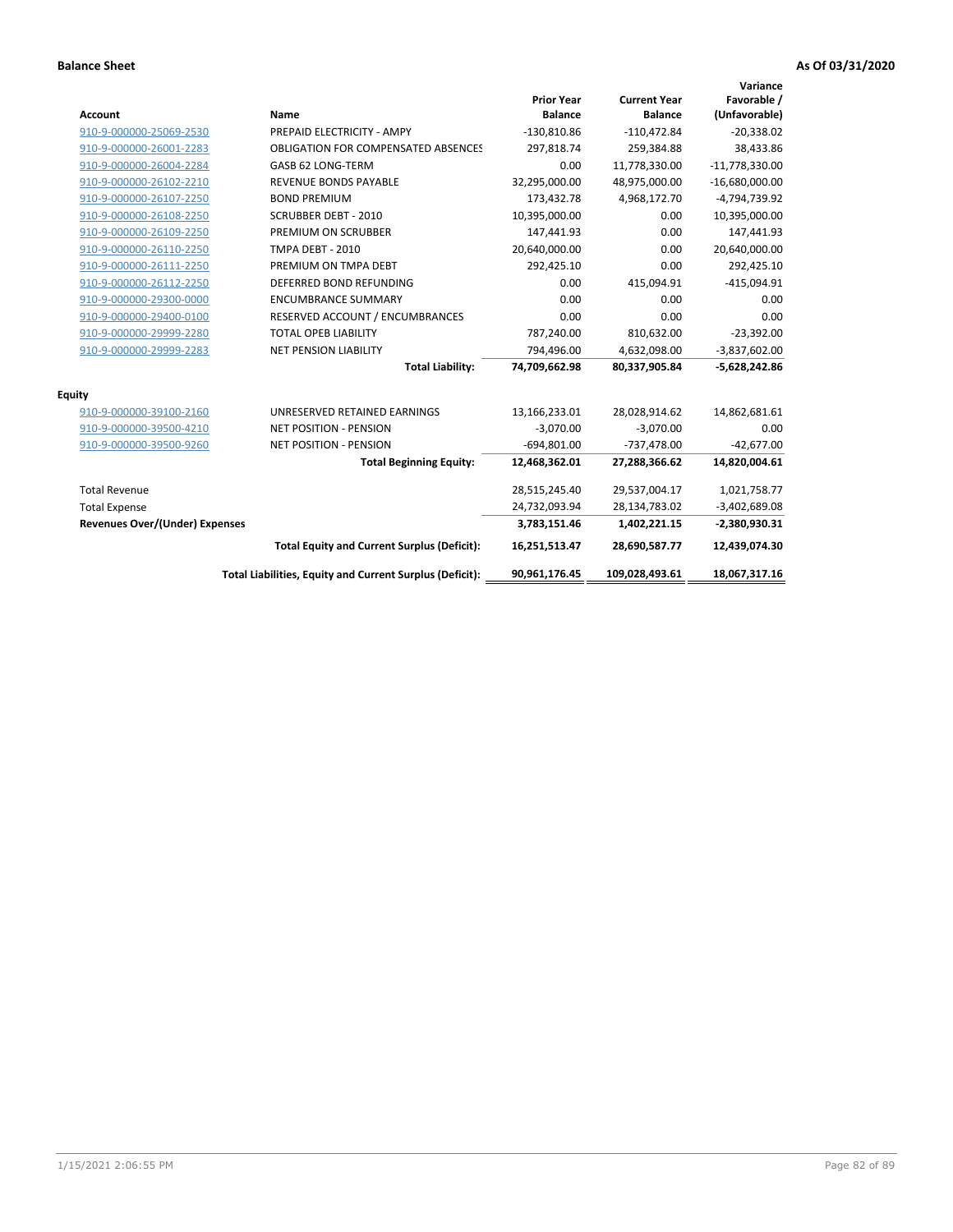| <b>Account</b>                             | Name                                                     | <b>Prior Year</b><br><b>Balance</b> | <b>Current Year</b><br><b>Balance</b> | Variance<br>Favorable /<br>(Unfavorable) |
|--------------------------------------------|----------------------------------------------------------|-------------------------------------|---------------------------------------|------------------------------------------|
| <b>Fund: 911 - ELECTRIC DEBT REDUCTION</b> |                                                          |                                     |                                       |                                          |
| Assets                                     |                                                          |                                     |                                       |                                          |
| 911-9-000000-10000-1300                    | CASH                                                     | 8,582.59                            | 8,725.97                              | 143.38                                   |
| 911-9-000000-12002-0000                    | <b>GOVERNMENT OBLIGATIONS / AGENCIES</b>                 | 0.00                                | 0.00                                  | 0.00                                     |
| 911-9-000000-13201-1430                    | MISCELLANEOUS ACCOUNTS RECEIVABLE                        | 0.00                                | 0.00                                  | 0.00                                     |
| 911-9-000000-13205-1710                    | <b>INTEREST RECEIVABLE</b>                               | 0.00                                | 0.00                                  | 0.00                                     |
|                                            | <b>Total Assets:</b>                                     | 8,582.59                            | 8,725.97                              | 143.38                                   |
| Liability                                  |                                                          |                                     |                                       |                                          |
| 911-9-000000-20101-0000                    | <b>ACCOUNTS PAYABLE</b>                                  | 0.00                                | 0.00                                  | 0.00                                     |
| 911-9-000000-20103-0100                    | <b>ACCRUED ACCOUNTS PAYABLE</b>                          | 0.00                                | 0.00                                  | 0.00                                     |
| 911-9-000000-Z2430-0000                    | RESERVED ACCOUNT / ENCUMBRANCE SUM                       | 0.00                                | 0.00                                  | 0.00                                     |
| 911-9-000000-Z2520-0100                    | RESERVED ACCOUNT / ENCUMBRANCES                          | 0.00                                | 0.00                                  | 0.00                                     |
|                                            | <b>Total Liability:</b>                                  | 0.00                                | 0.00                                  | 0.00                                     |
| Equity                                     |                                                          |                                     |                                       |                                          |
| 911-9-000000-39100-2160                    | UNRESERVED RETAINED EARNINGS                             | 5,923.99                            | 8,668.88                              | 2,744.89                                 |
|                                            | <b>Total Beginning Equity:</b>                           | 5,923.99                            | 8,668.88                              | 2,744.89                                 |
| <b>Total Revenue</b>                       |                                                          | 2.658.60                            | 57.09                                 | $-2.601.51$                              |
| <b>Total Expense</b>                       |                                                          | 0.00                                | 0.00                                  | 0.00                                     |
| <b>Revenues Over/(Under) Expenses</b>      |                                                          | 2,658.60                            | 57.09                                 | $-2,601.51$                              |
|                                            | <b>Total Equity and Current Surplus (Deficit):</b>       | 8,582.59                            | 8,725.97                              | 143.38                                   |
|                                            | Total Liabilities, Equity and Current Surplus (Deficit): | 8,582.59                            | 8,725.97                              | 143.38                                   |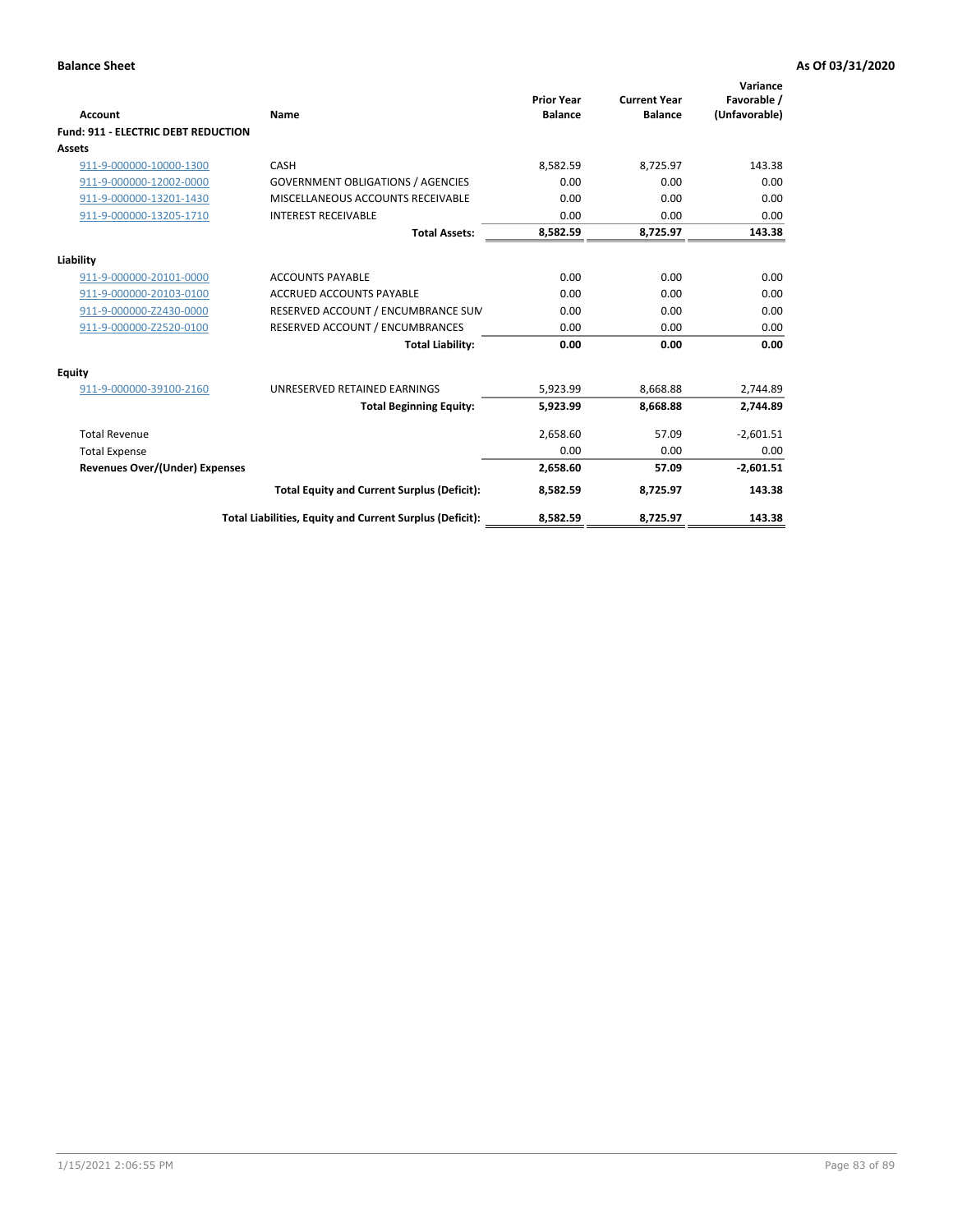| <b>Account</b>                           | Name                                                     | <b>Prior Year</b><br><b>Balance</b> | <b>Current Year</b><br><b>Balance</b> | Variance<br>Favorable /<br>(Unfavorable) |
|------------------------------------------|----------------------------------------------------------|-------------------------------------|---------------------------------------|------------------------------------------|
| <b>Fund: 912 - ELECTRIC DEBT SERVICE</b> |                                                          |                                     |                                       |                                          |
| <b>Assets</b>                            |                                                          |                                     |                                       |                                          |
| 912-9-000000-10000-1300                  | CASH                                                     | 2,568,158.58                        | 3,118,581.07                          | 550,422.49                               |
| 912-9-000000-11504-1301                  | RESERVE FUND - 2008 BOND ISSUE                           | 1,181,584.23                        | 0.00                                  | $-1,181,584.23$                          |
| 912-9-000000-11506-1301                  | RESERVE FUND - 2010 BOND ISSUE                           | 3,453,252.46                        | 0.00                                  | $-3,453,252.46$                          |
| 912-9-000000-11515-1301                  | RESERVE FUND - 2015 BOND ISSUE                           | 0.00                                | 0.00                                  | 0.00                                     |
| 912-9-000000-11516-1301                  | RESERVE FUND - 2015 TAXABLE BONDS                        | 0.00                                | 0.00                                  | 0.00                                     |
| 912-9-000000-13205-1710                  | <b>INTEREST RECEIVABLE</b>                               | 0.00                                | 0.00                                  | 0.00                                     |
|                                          | <b>Total Assets:</b>                                     | 7,202,995.27                        | 3,118,581.07                          | $-4,084,414.20$                          |
| Liability                                |                                                          |                                     |                                       |                                          |
| 912-9-000000-14403-1469                  | DUE FROM ELECTRIC FUND                                   | 0.00                                | $-4,115.11$                           | 4,115.11                                 |
| 912-9-000000-20101-2320                  | <b>ACCOUNTS PAYABLE</b>                                  | 0.00                                | 0.00                                  | 0.00                                     |
| 912-9-000000-20107-2370                  | <b>ACCRUED INTEREST PAYABLE</b>                          | 498,436.41                          | 298,063.52                            | 200,372.89                               |
| 912-9-000000-21400-2999                  | DUE TO GEUS 910 - ELECTRIC OPERATING                     | 4,625,445.97                        | 0.00                                  | 4,625,445.97                             |
| 912-9-000000-Z2430-0000                  | <b>ENCUMBRANCE SUMMARY</b>                               | 0.00                                | 0.00                                  | 0.00                                     |
| 912-9-000000-Z2520-0100                  | RESERVED ACCOUNT / ENCUMBRANCES                          | 0.00                                | 0.00                                  | 0.00                                     |
|                                          | <b>Total Liability:</b>                                  | 5,123,882.38                        | 293.948.41                            | 4,829,933.97                             |
| Equity                                   |                                                          |                                     |                                       |                                          |
| 912-9-000000-39100-2150                  | SEMI RESERVED RETAINED EARNINGS                          | 1,601,177.63                        | 2,006,420.30                          | 405,242.67                               |
|                                          | <b>Total Beginning Equity:</b>                           | 1,601,177.63                        | 2,006,420.30                          | 405,242.67                               |
| <b>Total Revenue</b>                     |                                                          | 4,366,361.52                        | 3,921,737.52                          | $-444,624.00$                            |
| <b>Total Expense</b>                     |                                                          | 3,888,426.26                        | 3,103,525.16                          | 784,901.10                               |
| Revenues Over/(Under) Expenses           |                                                          | 477,935.26                          | 818,212.36                            | 340,277.10                               |
|                                          | <b>Total Equity and Current Surplus (Deficit):</b>       | 2,079,112.89                        | 2,824,632.66                          | 745,519.77                               |
|                                          | Total Liabilities, Equity and Current Surplus (Deficit): | 7,202,995.27                        | 3,118,581.07                          | $-4,084,414.20$                          |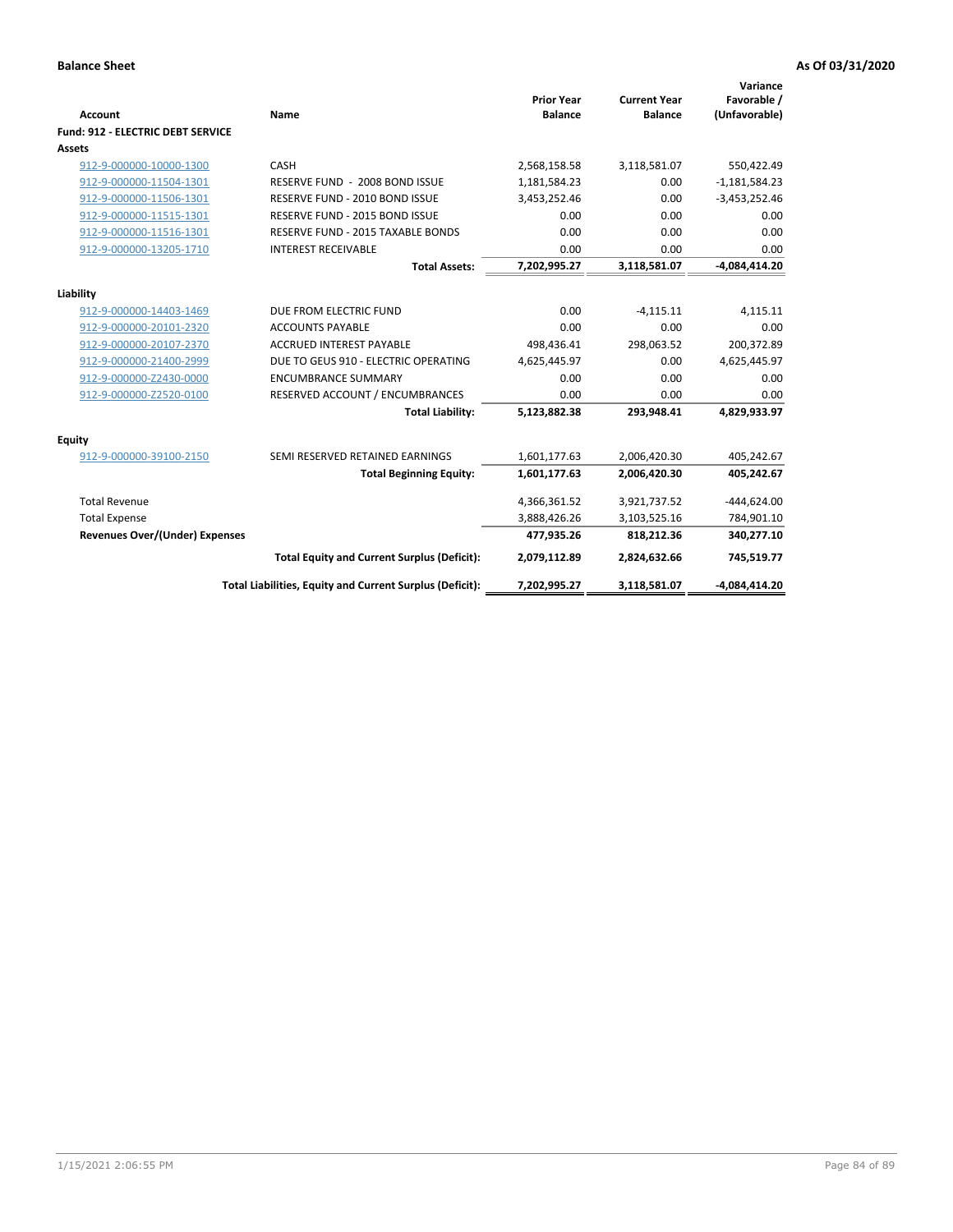| Account                                       | Name                                                     | <b>Prior Year</b><br><b>Balance</b> | <b>Current Year</b><br><b>Balance</b> | Variance<br>Favorable /<br>(Unfavorable) |
|-----------------------------------------------|----------------------------------------------------------|-------------------------------------|---------------------------------------|------------------------------------------|
| <b>Fund: 913 - ELECTRIC CONSTRUCTION FUND</b> |                                                          |                                     |                                       |                                          |
| Assets                                        |                                                          |                                     |                                       |                                          |
| 913-9-000000-10000-1300                       | CASH                                                     | 102,813.37                          | 104,531.10                            | 1,717.73                                 |
| 913-9-000000-13201-1430                       | MISCELLANEOUS ACCOUNTS RECEIVABLE                        | 0.00                                | 0.00                                  | 0.00                                     |
| 913-9-000000-13205-1710                       | <b>INTEREST RECEIVABLE</b>                               | 0.00                                | 0.00                                  | 0.00                                     |
|                                               | <b>Total Assets:</b>                                     | 102,813.37                          | 104,531.10                            | 1,717.73                                 |
| Liability                                     |                                                          |                                     |                                       |                                          |
| 913-9-000000-20101-2320                       | <b>ACCOUNTS PAYABLE</b>                                  | 0.00                                | 0.00                                  | 0.00                                     |
| 913-9-000000-20102-2321                       | <b>CREDIT CARD PAYABLE</b>                               | 0.00                                | 0.00                                  | 0.00                                     |
| 913-9-000000-20103-0000                       | <b>ACCRUED ACCOUNTS PAYABLE</b>                          | 0.00                                | 0.00                                  | 0.00                                     |
| 913-9-000000-29300-0000                       | <b>ENCUMBRANCE SUMMARY</b>                               | 0.00                                | 0.00                                  | 0.00                                     |
| 913-9-000000-29400-0100                       | RESERVED ACCOUNT / ENCUMBRANCES                          | 0.00                                | 0.00                                  | 0.00                                     |
|                                               | <b>Total Liability:</b>                                  | 0.00                                | 0.00                                  | 0.00                                     |
| Equity                                        |                                                          |                                     |                                       |                                          |
| 913-9-000000-39100-2160                       | SEMI RESERVED RETAINED EARNINGS                          | 101,749.11                          | 103,847.07                            | 2,097.96                                 |
|                                               | <b>Total Beginning Equity:</b>                           | 101,749.11                          | 103,847.07                            | 2,097.96                                 |
| <b>Total Revenue</b>                          |                                                          | 1,064.26                            | 684.03                                | $-380.23$                                |
| <b>Total Expense</b>                          |                                                          | 0.00                                | 0.00                                  | 0.00                                     |
| <b>Revenues Over/(Under) Expenses</b>         |                                                          | 1.064.26                            | 684.03                                | $-380.23$                                |
|                                               | <b>Total Equity and Current Surplus (Deficit):</b>       | 102,813.37                          | 104,531.10                            | 1,717.73                                 |
|                                               | Total Liabilities, Equity and Current Surplus (Deficit): | 102,813.37                          | 104,531.10                            | 1,717.73                                 |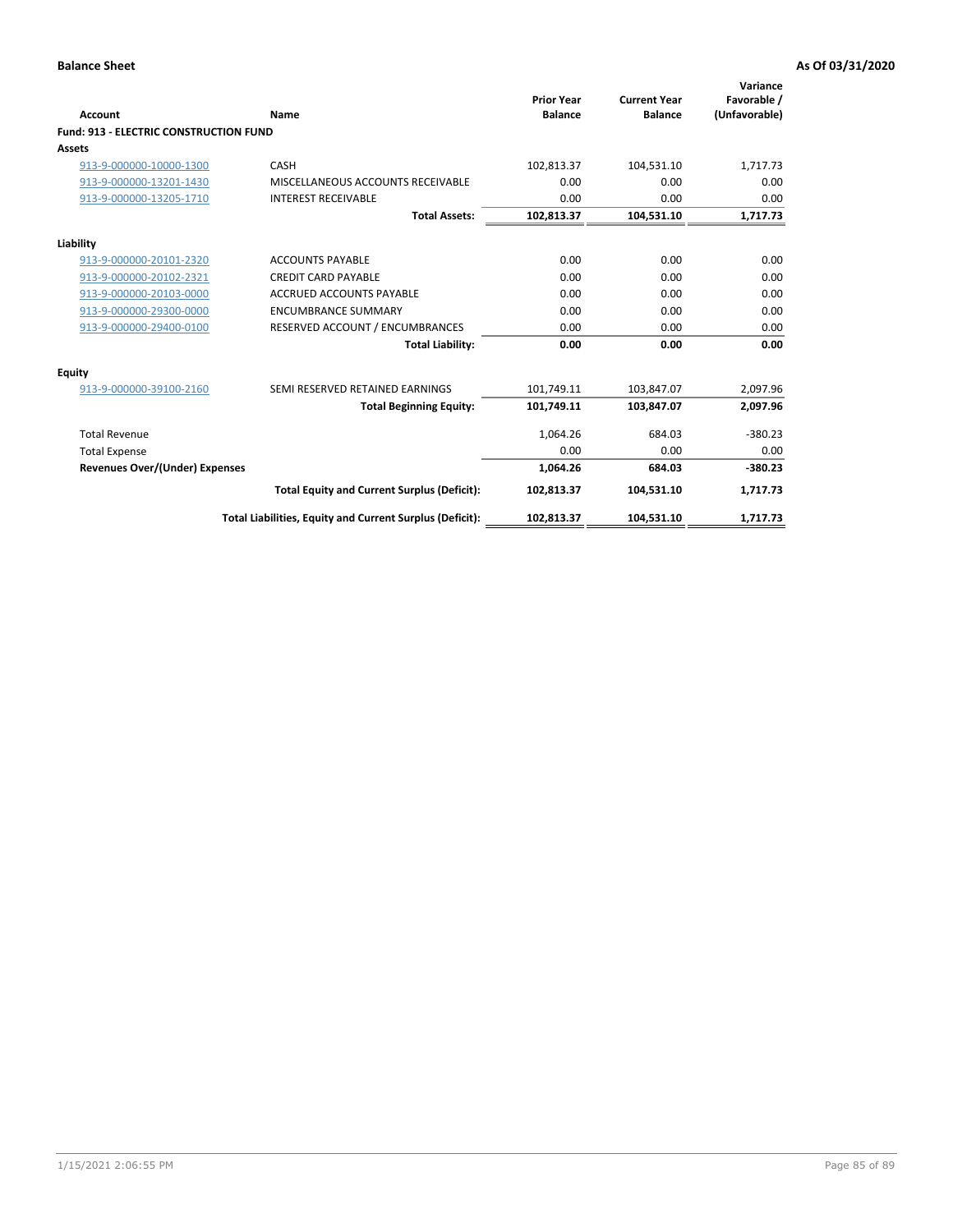| <b>Account</b>                        | Name                                                     | <b>Prior Year</b><br><b>Balance</b> | <b>Current Year</b><br><b>Balance</b> | Variance<br>Favorable /<br>(Unfavorable) |
|---------------------------------------|----------------------------------------------------------|-------------------------------------|---------------------------------------|------------------------------------------|
| Fund: 916 - 08 ENGINE BOND PROCEEDS   |                                                          |                                     |                                       |                                          |
| Assets                                |                                                          |                                     |                                       |                                          |
| 916-9-000000-10000-1300               | CASH                                                     | 0.00                                | 0.00                                  | 0.00                                     |
| 916-9-000000-12189-0000               | 08 ENGINE BOND PROCEEDS                                  | 0.00                                | 0.00                                  | 0.00                                     |
| 916-9-000000-13201-1430               | MISCELLANOEUS ACCOUNTS RECEIVABLE                        | 0.00                                | 0.00                                  | 0.00                                     |
| 916-9-000000-13205-1710               | <b>INTEREST RECEIVABLE</b>                               | 0.00                                | 0.00                                  | 0.00                                     |
| 916-9-000000-Z1030-1202               | 2008 GEUS REVENUE BOND - TEXAS TERM                      | 0.00                                | 0.00                                  | 0.00                                     |
| 916-9-000000-Z1030-1401               | 2008 GEUS REVENUE BOND - PFM                             | 0.00                                | 0.00                                  | 0.00                                     |
| 916-9-000000-Z1030-1402               | 2009 GEUS REVENUE BOND - PFM                             | 0.00                                | 0.00                                  | 0.00                                     |
| 916-9-000000-Z1030-3123               | 2009 GEUS REVENUE BOND - TEXAS TERM                      | 0.00                                | 0.00                                  | 0.00                                     |
|                                       | <b>Total Assets:</b>                                     | 0.00                                | 0.00                                  | 0.00                                     |
| Liability                             |                                                          |                                     |                                       |                                          |
| 916-9-000000-20101-2320               | <b>ACCOUNTS PAYABLE</b>                                  | 0.00                                | 0.00                                  | 0.00                                     |
| 916-9-000000-20139-2323               | <b>RETAINAGES PAYABLE</b>                                | 0.00                                | 0.00                                  | 0.00                                     |
| 916-9-000000-21401-2330               | DUE TO ELECTRIC OPERATING                                | 0.00                                | 0.00                                  | 0.00                                     |
| 916-9-000000-29300-0000               | <b>ENCUMBRANCE SUMMARY</b>                               | 0.00                                | 0.00                                  | 0.00                                     |
| 916-9-000000-29400-0100               | RESERVED ACCOUNT / ENCUMBRANCES                          | 0.00                                | 0.00                                  | 0.00                                     |
|                                       | <b>Total Liability:</b>                                  | 0.00                                | 0.00                                  | 0.00                                     |
|                                       |                                                          |                                     |                                       |                                          |
| Equity                                |                                                          |                                     |                                       |                                          |
| 916-9-000000-39100-2150               | <b>RESERVED RETAINED EARNINGS</b>                        | 0.00                                | 0.00                                  | 0.00                                     |
|                                       | <b>Total Beginning Equity:</b>                           | 0.00                                | 0.00                                  | 0.00                                     |
| <b>Total Revenue</b>                  |                                                          | 0.00                                | 0.00                                  | 0.00                                     |
| <b>Total Expense</b>                  |                                                          | 0.00                                | 0.00                                  | 0.00                                     |
| <b>Revenues Over/(Under) Expenses</b> |                                                          | 0.00                                | 0.00                                  | 0.00                                     |
|                                       | <b>Total Equity and Current Surplus (Deficit):</b>       | 0.00                                | 0.00                                  | 0.00                                     |
|                                       | Total Liabilities, Equity and Current Surplus (Deficit): | 0.00                                | 0.00                                  | 0.00                                     |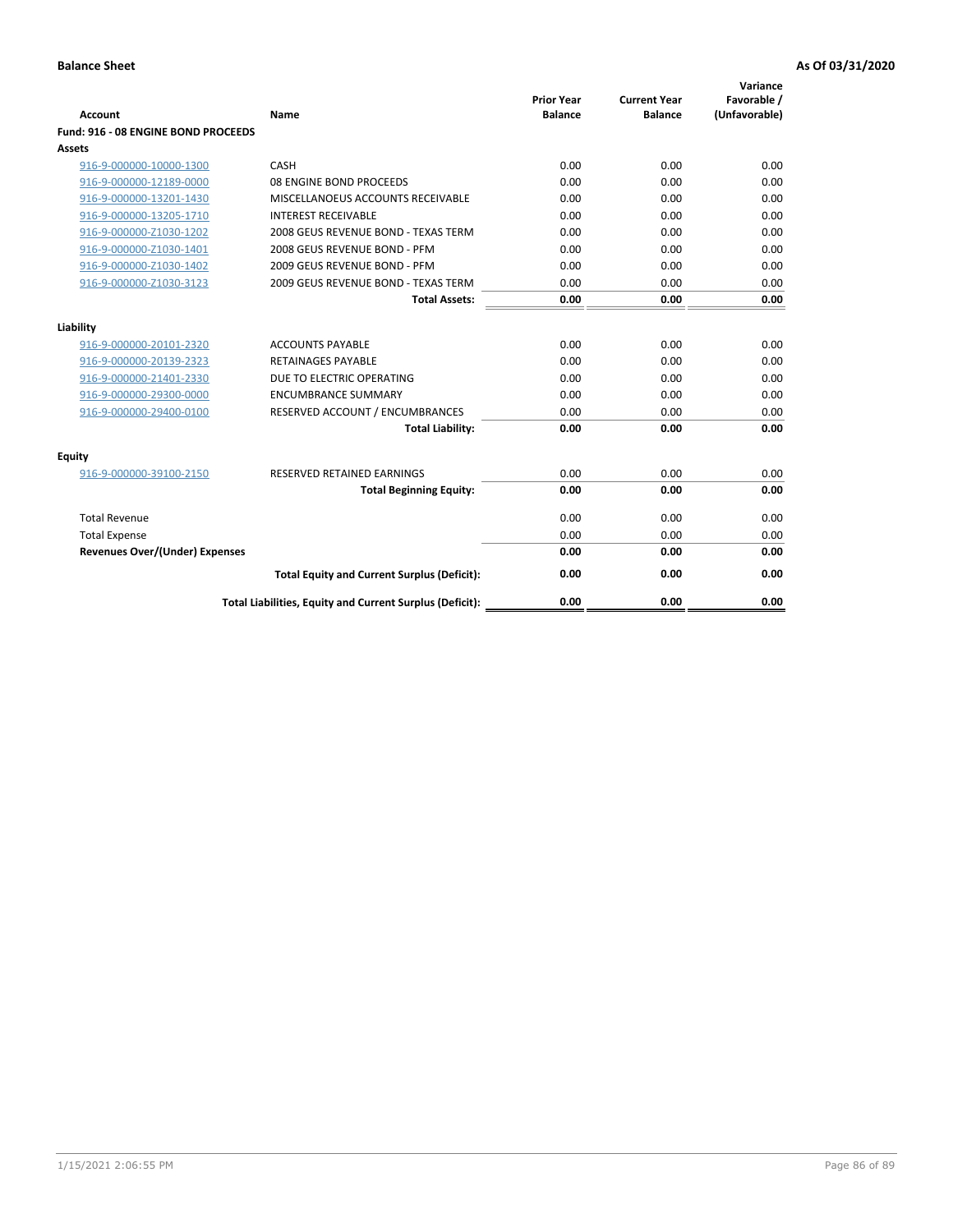|                              |                                            | <b>Prior Year</b> | <b>Current Year</b> | Variance<br>Favorable / |
|------------------------------|--------------------------------------------|-------------------|---------------------|-------------------------|
| Account                      | Name                                       | <b>Balance</b>    | <b>Balance</b>      | (Unfavorable)           |
| Fund: 950 - CABLE / INTERNET |                                            |                   |                     |                         |
| Assets                       |                                            |                   |                     |                         |
| 950-9-000000-10000-1300      | <b>CASH</b>                                | 1,237,160.17      | 1,200,838.61        | $-36,321.56$            |
| 950-9-000000-11550-1301      | PTO LIABILITY FUNDING                      | 41,047.22         | 41,868.80           | 821.58                  |
| 950-9-000000-13000-1420      | <b>CUSTOMER ACCOUNTS RECEIVABLE</b>        | 292,264.26        | 335,133.02          | 42,868.76               |
| 950-9-000000-13001-1420      | NON CURRENT CUSTOMER ACCTS RECEIVAE        | 300,374.13        | 325,835.94          | 25,461.81               |
| 950-9-000000-13002-1440      | ALLOWANCE FOR UNCOLLECTABLE                | $-228,346.46$     | $-246,591.41$       | $-18,244.95$            |
| 950-9-000000-13003-1421      | UNBILLED YEAR-END ACCRUAL                  | 505,656.07        | 348,951.39          | $-156,704.68$           |
| 950-9-000000-13201-1430      | MISCELLANEOUS ACCOUNTS RECEIVABLE          | $-452.32$         | $-452.32$           | 0.00                    |
| 950-9-000000-13205-1710      | <b>INTEREST RECEIVABLE</b>                 | 0.00              | 0.00                | 0.00                    |
| 950-9-000000-15801-1540      | <b>INVENTORY</b>                           | 203,558.61        | 212,363.61          | 8,805.00                |
| 950-9-000000-16301-1070      | <b>CWIP</b>                                | 0.00              | 0.00                | 0.00                    |
| 950-9-000000-17501-1860      | <b>EMPLOYEE CONTRIBUTIONS</b>              | 77,630.00         | 89,085.00           | 11,455.00               |
| 950-9-000000-17504-1860      | <b>INVESTMENT RETURN</b>                   | $-137,366.00$     | 287,159.00          | 424,525.00              |
| 950-9-000000-17508-1860      | EXPERIENCE DIFFERENCE- OUTFLOW             | $-5,053.00$       | 14,447.00           | 19,500.00               |
| 950-9-000000-17509-1860      | <b>EXPERIENCE DIFFERENCE - INFLOW</b>      | $-26,268.00$      | $-17,109.00$        | 9,159.00                |
| 950-9-000000-17520-1860      | <b>ASSUMPTION CHANGES</b>                  | 24,557.00         | 0.00                | $-24,557.00$            |
| 950-9-000000-17608-1860      | OPEB DEFERRED OUTFLOW                      | 8,362.00          | 10,569.00           | 2,207.00                |
| 950-9-000000-17609-1860      | <b>OPEB DEFERRED INFLOW</b>                | $-558.00$         | $-3,672.00$         | $-3,114.00$             |
| 950-9-000000-18001-5110      | HEADEND, TRUNK & DISTRIBUTION SYSTEM       | 9,946,411.87      | 9,959,456.87        | 13,045.00               |
| 950-9-000000-18002-5111      | <b>HEADEND EQUIPMENT</b>                   | 1,400,741.30      | 1,408,419.02        | 7,677.72                |
| 950-9-000000-18003-5120      | <b>DROPS</b>                               | 2,485,830.72      | 2,219,597.23        | $-266,233.49$           |
| 950-9-000000-18101-5130      | <b>CUSTOMER PREMISES EQUIPMENT</b>         | 1,267,770.00      | 1,267,770.00        | 0.00                    |
| 950-9-000000-18102-5140      | PRODUCTION EQUIPMENT                       | 56,100.35         | 50,880.47           | $-5,219.88$             |
| 950-9-000000-18201-5210      | CENTRAL INTERNET EQUIPMENT                 | 159,738.46        | 355,090.87          | 195,352.41              |
| 950-9-000000-18202-5220      | <b>CUSTOMER INTERFACE EQUIPMENT</b>        | 280,820.68        | 280,820.68          | 0.00                    |
| 950-9-000000-18301-5000      | <b>FIBER OPTICS</b>                        | 744,208.60        | 890,477.49          | 146,268.89              |
| 950-9-000000-18501-5901      | <b>STRUCTURES &amp; IMPROVEMENTS</b>       | 608,729.19        | 685,973.69          | 77,244.50               |
| 950-9-000000-18502-5910      | <b>FURNITURE &amp; OFFICE EQUIPMENT</b>    | 40,805.10         | 37,805.10           | $-3,000.00$             |
| 950-9-000000-18503-5920      | <b>TRANSPORTATION EQUIPMENT</b>            | 338,295.50        | 338,295.50          | 0.00                    |
| 950-9-000000-18504-5950      | LABORATORY EQUIPMENT                       | 162,492.67        | 172,694.63          | 10,201.96               |
| 950-9-000000-18505-5960      | POWER OPERATED EQUIPMENT                   | 0.00              | 0.00                | 0.00                    |
| 950-9-000000-18506-5980      | MISCELLANEOUS EQUIPMENT                    | 0.00              | 0.00                | 0.00                    |
| 950-9-000000-18999-1080      | <b>ACCUMULATED DEPRECIATION</b>            | $-10,813,915.37$  | $-11,077,247.57$    | -263,332.20             |
|                              | <b>Total Assets:</b>                       | 8,970,594.75      | 9,188,460.62        | 217,865.87              |
| Liability                    |                                            |                   |                     |                         |
| 950-9-000000-20101-2320      | <b>ACCOUNTS PAYABLE</b>                    | 0.00              | $-22,116.93$        | 22,116.93               |
| 950-9-000000-20102-2321      | <b>CREDIT CARD PAYABLE</b>                 | 0.00              | 0.00                | 0.00                    |
| 950-9-000000-20103-2322      | ACCRUED ACCOUNTS PAYABLE                   | 0.00              | 0.00                | 0.00                    |
| 950-9-000000-20815-2410      | SALES TAX PAYABLE - IN THE CITY            | 29,120.07         | 28,258.47           | 861.60                  |
| 950-9-000000-20816-2411      | SALES TAX PAYABLE - OUT OF CITY            | 0.00              | 0.00                | 0.00                    |
| 950-9-000000-21001-1101      | DUE TO COG - GEN FUND                      | 0.00              | 179,619.16          | $-179,619.16$           |
| 950-9-000000-21507-2347      | DUE TO GBOD                                | 0.00              | 27,736.43           | $-27,736.43$            |
| 950-9-000000-22001-2327      | SALARIES PAYABLE                           | 44,560.62         | 44,560.62           | 0.00                    |
| 950-9-000000-22002-2328      | PTO PAYABLE                                | 77,247.97         | 69,186.51           | 8,061.46                |
| 950-9-000000-24000-2350      | <b>CUSTOMER DEPOSITS</b>                   | 10,795.18         | 10,804.19           | $-9.01$                 |
| 950-9-000000-26001-2283      | <b>OBLIGATION FOR COMPENSATED ABSENCES</b> | 0.00              | 0.00                | 0.00                    |
| 950-9-000000-29300-0000      | <b>ENCUMBRANCE SUMMARY</b>                 | 0.00              | 0.00                | 0.00                    |
| 950-9-000000-29400-0100      | RESERVED ACCOUNT / ENCUMBRANCES            | 0.00              | 0.00                | 0.00                    |
| 950-9-000000-29999-2280      | <b>TOTAL OPEB LIABILITY</b>                | 123,980.00        | 125,636.00          | $-1,656.00$             |
| 950-9-000000-29999-2283      | NET PENSION LIABILITY                      | 113,499.00        | 643,346.00          | -529,847.00             |
|                              | <b>Total Liability:</b>                    | 399,202.84        | 1,107,030.45        | $-707,827.61$           |
|                              |                                            |                   |                     |                         |
| <b>Equity</b>                |                                            |                   |                     |                         |
| 950-9-000000-39100-2160      | UNRESERVED RETAINED EARNINGS               | 8,163,598.49      | 7,794,170.53        | -369,427.96             |
| 950-9-000000-39500-4210      | NET POSITION - PENSION                     | $-438.00$         | $-438.00$           | 0.00                    |
| 950-9-000000-39500-9261      | <b>NET POSITION - PENSION</b>              | $-109,653.00$     | $-116, 174.00$      | $-6,521.00$             |
|                              | <b>Total Beginning Equity:</b>             | 8,053,507.49      | 7,677,558.53        | -375,948.96             |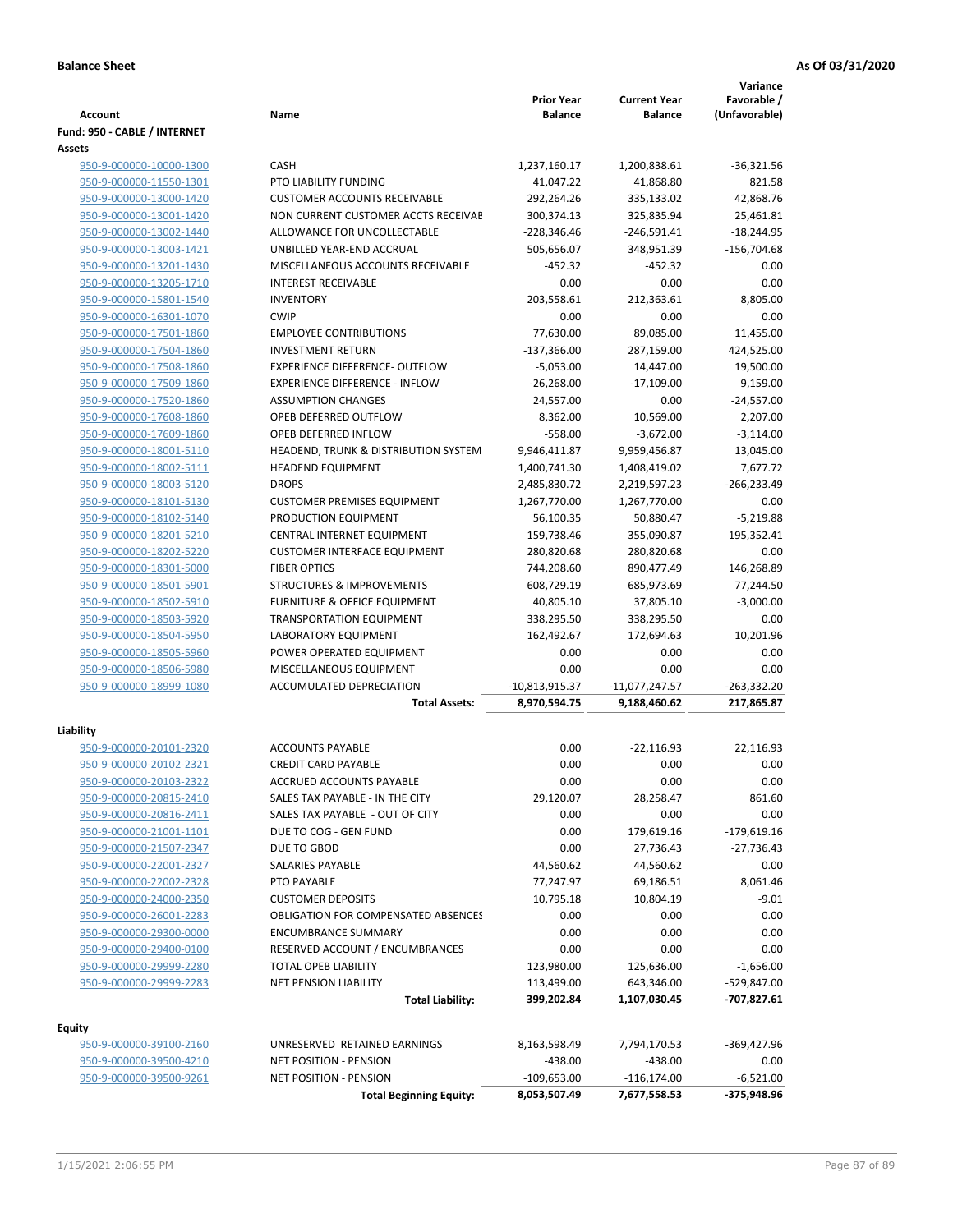| Account                        | Name                                                     | <b>Prior Year</b><br><b>Balance</b> | <b>Current Year</b><br><b>Balance</b> | Variance<br>Favorable /<br>(Unfavorable) |
|--------------------------------|----------------------------------------------------------|-------------------------------------|---------------------------------------|------------------------------------------|
| <b>Total Revenue</b>           |                                                          | 3,299,575.07                        | 3,221,140.74                          | $-78.434.33$                             |
| <b>Total Expense</b>           |                                                          | 2,781,690.65                        | 2,817,269.10                          | $-35,578.45$                             |
| Revenues Over/(Under) Expenses |                                                          | 517.884.42                          | 403.871.64                            | $-114,012.78$                            |
|                                | <b>Total Equity and Current Surplus (Deficit):</b>       | 8,571,391.91                        | 8,081,430.17                          | -489.961.74                              |
|                                | Total Liabilities, Equity and Current Surplus (Deficit): | 8,970,594.75                        | 9,188,460.62                          | 217,865.87                               |